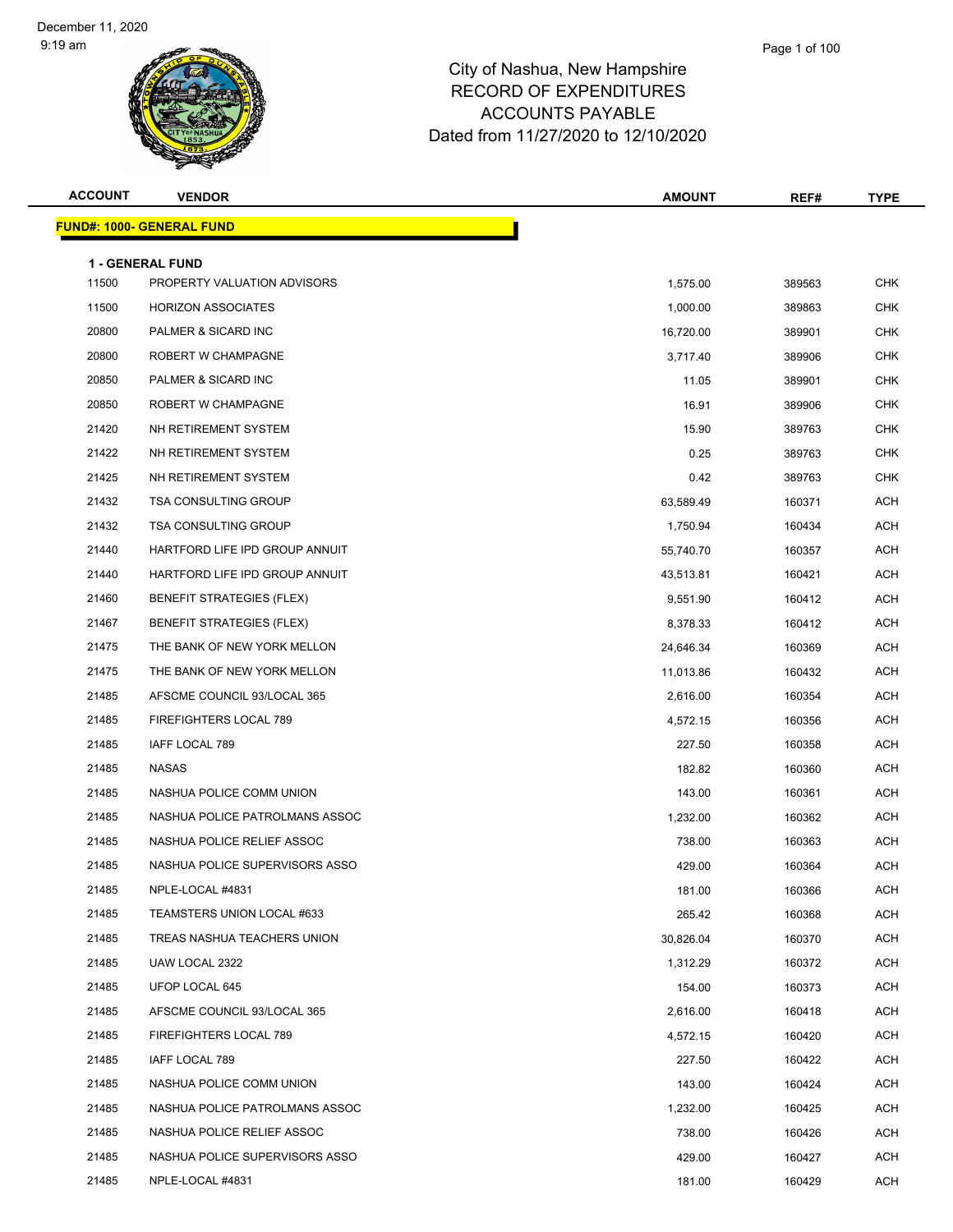| <b>ACCOUNT</b> | <b>VENDOR</b>                                         | <b>AMOUNT</b> | REF#   | <b>TYPE</b> |
|----------------|-------------------------------------------------------|---------------|--------|-------------|
|                | <b>FUND#: 1000- GENERAL FUND</b>                      |               |        |             |
|                |                                                       |               |        |             |
| 21485          | <b>1 - GENERAL FUND</b><br>TEAMSTERS UNION LOCAL #633 | 276.96        | 160431 | <b>ACH</b>  |
| 21485          | TREAS NASHUA TEACHERS UNION                           | 4,177.72      | 160433 | ACH         |
| 21485          | UAW LOCAL 2322                                        | 1,312.29      | 160435 | <b>ACH</b>  |
| 21485          | UFOP LOCAL 645                                        | 154.00        | 160436 | <b>ACH</b>  |
| 21485          | AMERICAN FEDERATION OF TEACHER                        | 165.00        | 389438 | <b>CHK</b>  |
| 21485          | AMERICAN FEDERATION OF TEACHER                        | 6.00          | 389756 | <b>CHK</b>  |
| 21490          | UNITED WAY OF GREATER NASHUA                          | 570.69        | 160374 | ACH         |
| 21490          | UNITED WAY OF GREATER NASHUA                          | 222.92        | 160437 | <b>ACH</b>  |
| 21495          | <b>WAGE ASSIGNMENT</b>                                | 300.00        | 160359 | ACH         |
| 21495          | <b>WAGE ASSIGNMENT</b>                                | 259.00        | 160367 | ACH         |
| 21495          | <b>WAGE ASSIGNMENT</b>                                | 300.00        | 160423 | <b>ACH</b>  |
| 21495          | <b>WAGE ASSIGNMENT</b>                                | 259.00        | 160430 | ACH         |
| 21495          | <b>WAGE ASSIGNMENT</b>                                | 1,024.00      | 389439 | <b>CHK</b>  |
| 21495          | <b>WAGE ASSIGNMENT</b>                                | 100.00        | 389440 | <b>CHK</b>  |
| 21495          | <b>WAGE ASSIGNMENT</b>                                | 479.00        | 389441 | <b>CHK</b>  |
| 21495          | <b>WAGE ASSIGNMENT</b>                                | 155.00        | 389442 | <b>CHK</b>  |
| 21495          | <b>WAGE ASSIGNMENT</b>                                | 104.00        | 389443 | <b>CHK</b>  |
| 21495          | <b>WAGE ASSIGNMENT</b>                                | 145.00        | 389444 | <b>CHK</b>  |
| 21495          | <b>WAGE ASSIGNMENT</b>                                | 1,010.31      | 389445 | <b>CHK</b>  |
| 21495          | <b>WAGE ASSIGNMENT</b>                                | 11.54         | 389446 | <b>CHK</b>  |
| 21495          | <b>WAGE ASSIGNMENT</b>                                | 1,024.00      | 389757 | <b>CHK</b>  |
| 21495          | <b>WAGE ASSIGNMENT</b>                                | 100.00        | 389758 | <b>CHK</b>  |
| 21495          | <b>WAGE ASSIGNMENT</b>                                | 155.00        | 389759 | <b>CHK</b>  |
| 21495          | <b>WAGE ASSIGNMENT</b>                                | 104.00        | 389760 | <b>CHK</b>  |
| 21495          | <b>WAGE ASSIGNMENT</b>                                | 145.00        | 389761 | <b>CHK</b>  |
| 21495          | WAGE ASSIGNMENT                                       | 1,010.31      | 389762 | <b>CHK</b>  |
| 21495          | <b>WAGE ASSIGNMENT</b>                                | 11.54         | 389764 | <b>CHK</b>  |
| 21538          | NASHUA TEACHERS UNION                                 | 2,509.76      | 160365 | <b>ACH</b>  |
| 21538          | NASHUA TEACHERS UNION                                 | 59.01         | 160428 | <b>ACH</b>  |
| 21780          | CHILDRESS, BEVERLY S REV TRUST                        | 1,297.83      | 389708 | <b>CHK</b>  |
| 21780          | DIPHILLIPO, MARY REV LVG TRUST                        | 1,111.63      | 389709 | <b>CHK</b>  |
| 21780          | <b>GOLLIHUE FAMILY TRUST</b>                          | 2,671.04      | 389710 | <b>CHK</b>  |
| 21780          | <b>GREAT NORTH PROPERTY MGMT</b>                      | 9.00          | 389711 | <b>CHK</b>  |
| 21780          | <b>GREATER NASHUA HABITAT FOR</b>                     | 821.44        | 389712 | <b>CHK</b>  |
| 21780          | <b>GUTHRIE, LOUISE J</b>                              | 2,220.85      | 389713 | CHK         |
| 21780          | HALVORSEN, KARYL A                                    | 1,677.70      | 389714 | <b>CHK</b>  |
| 21780          | HOLDEN FAMILY REVOCABLE TRUST                         | 2,289.39      | 389715 | <b>CHK</b>  |
| 21780          | MARTIN, JOYCE                                         | 2,398.91      | 389716 | <b>CHK</b>  |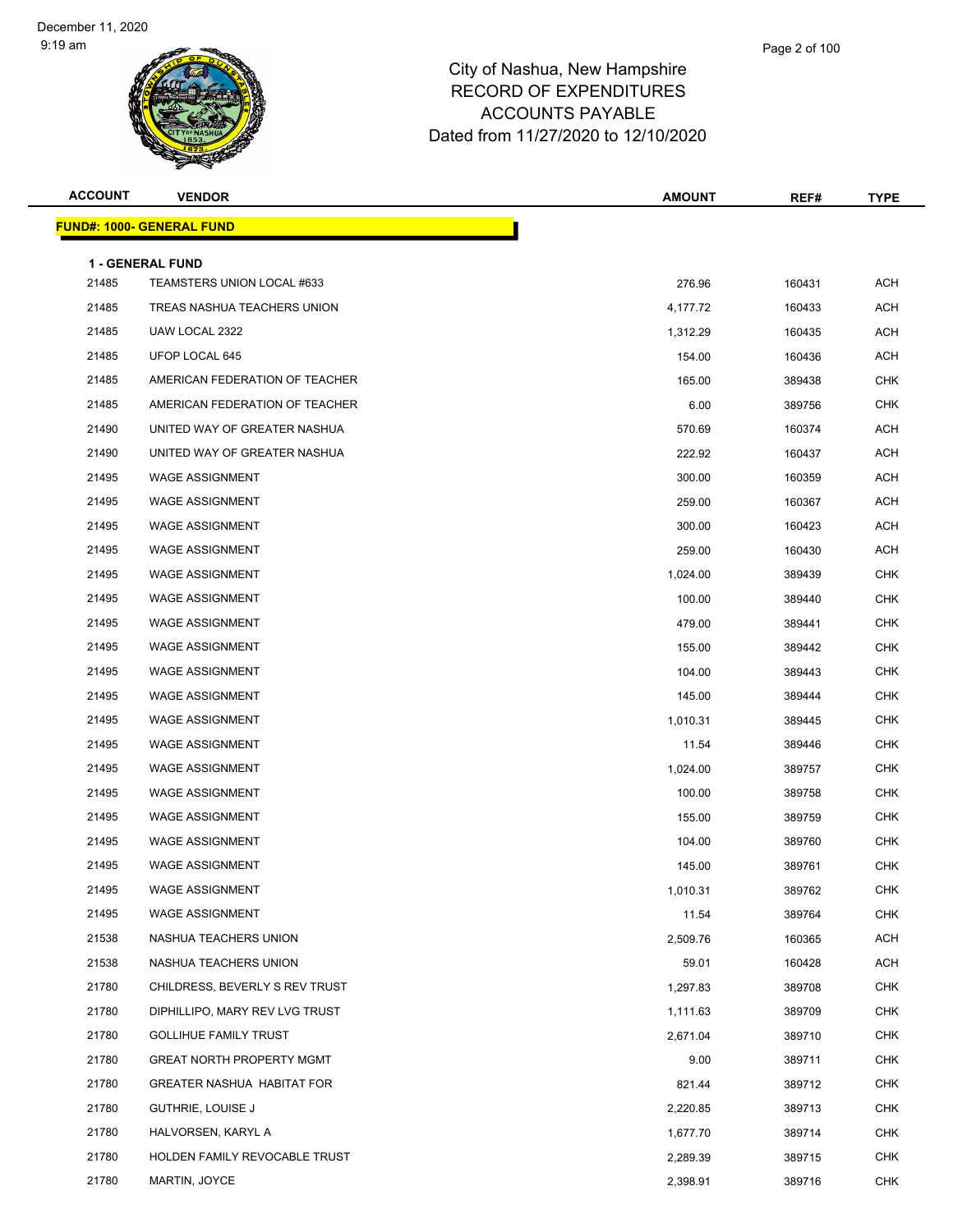| <b>ACCOUNT</b> | <b>VENDOR</b>                                            | <b>AMOUNT</b> | REF#   | <b>TYPE</b> |
|----------------|----------------------------------------------------------|---------------|--------|-------------|
|                | <b>FUND#: 1000- GENERAL FUND</b>                         |               |        |             |
|                |                                                          |               |        |             |
| 21780          | <b>1 - GENERAL FUND</b><br>MCCALLUM, NANCY S REVOC TRUST | 2,663.66      | 389717 | <b>CHK</b>  |
| 21780          | MCKENNA, HYACINTH E                                      | 87.60         | 389718 | CHK         |
| 21780          | MCKERNAN, MICHAEL J &                                    | 2,866.93      | 389719 | <b>CHK</b>  |
| 21780          | MCKINNON, MARGARET                                       | 1,303.69      | 389720 | <b>CHK</b>  |
| 21780          | MICROSCOCIETY ACADEMY CHARTER                            | 16,321.09     | 389721 | <b>CHK</b>  |
| 21780          | MORTON, RAYMOND E &                                      | 2,453.68      | 389722 | <b>CHK</b>  |
| 21780          | <b>RIVIER UNIVERSITY</b>                                 | 1,143.49      | 389724 | CHK         |
| 21780          | SALISBURY, CHARLES L JR                                  | 2,746.11      | 389725 | <b>CHK</b>  |
| 21780          | SIESICKI, MICHAEL R                                      | 745.28        | 389726 | <b>CHK</b>  |
| 21780          | SPRAGUE, GLORIA A IRREV TRUST                            | 2,321.79      | 389727 | <b>CHK</b>  |
| 21780          | STATE OF NH - ROW                                        | 346.94        | 389728 | <b>CHK</b>  |
| 21780          | STONE, SHIRLEY                                           | 1,009.66      | 389729 | CHK         |
| 21780          | SYLVAIN, LAUREAT M &                                     | 235.25        | 389730 | <b>CHK</b>  |
| 21780          | TAPLIN, JAMES M &                                        | 1,380.67      | 389731 | <b>CHK</b>  |
| 21780          | THIBEAULT CORP. OF N.E.                                  | 52.00         | 389732 | <b>CHK</b>  |
| 21780          | TISACK, CLAUDIA I                                        | 350.98        | 389733 | <b>CHK</b>  |
| 21780          | WHITE DUCK REALITY LLC                                   | 14,166.40     | 389734 | CHK         |
| 21780          | YOUNGMAN, DAVID R                                        | 584.26        | 389735 | <b>CHK</b>  |
| 21780          | CORELOGIC CENTRALIZED REFUNDS                            | 1,226.28      | 390042 | <b>CHK</b>  |
| 21780          | CORELOGIC CENTRALIZED REFUNDS                            | 1,660.17      | 390043 | <b>CHK</b>  |
| 21780          | CORELOGIC CENTRALIZED REFUNDS                            | 1,739.38      | 390044 | <b>CHK</b>  |
| 21780          | CORELOGIC CENTRALIZED REFUNDS                            | 2,014.99      | 390045 | CHK         |
| 21780          | CORELOGIC CENTRALIZED REFUNDS                            | 1,911.62      | 390046 | <b>CHK</b>  |
| 21780          | CORELOGIC CENTRALIZED REFUNDS                            | 1,479.92      | 390047 | <b>CHK</b>  |
| 21780          | CORELOGIC CENTRALIZED REFUNDS                            | 1,334.20      | 390048 | <b>CHK</b>  |
| 21780          | DAN GREENE HEATIN & COOLING                              | 140.00        | 390049 | <b>CHK</b>  |
| 21780          | HUBERT, HENRY M JR &                                     | 2,092.41      | 390051 | <b>CHK</b>  |
| 21780          | LOHNES, PAULINE E                                        | 61.49         | 390052 | <b>CHK</b>  |
| 21780          | MANZON, JOANNE                                           | 1,503.46      | 390053 | <b>CHK</b>  |
| 21780          | PEARLSTEIN, RENEE                                        | 1,200.06      | 390054 | <b>CHK</b>  |
| 21921          | STATE OF NH -MV                                          | 28,274.66     | 160348 | ACH         |
| 21921          | STATE OF NH -MV                                          | 24,032.61     | 160352 | ACH         |
| 21921          | STATE OF NH -MV                                          | 20,791.57     | 160353 | <b>ACH</b>  |
| 21921          | STATE OF NH-MV                                           | 18,604.19     | 160376 | ACH         |
| 21921          | STATE OF NH -MV                                          | 15,392.87     | 160411 | ACH         |
| 21921          | STATE OF NH -MV                                          | 16,512.84     | 160413 | ACH         |
| 21921          | STATE OF NH -MV                                          | 19,547.82     | 160415 | ACH         |
| 21921          | STATE OF NH-MV                                           | 15,707.08     | 160416 | <b>ACH</b>  |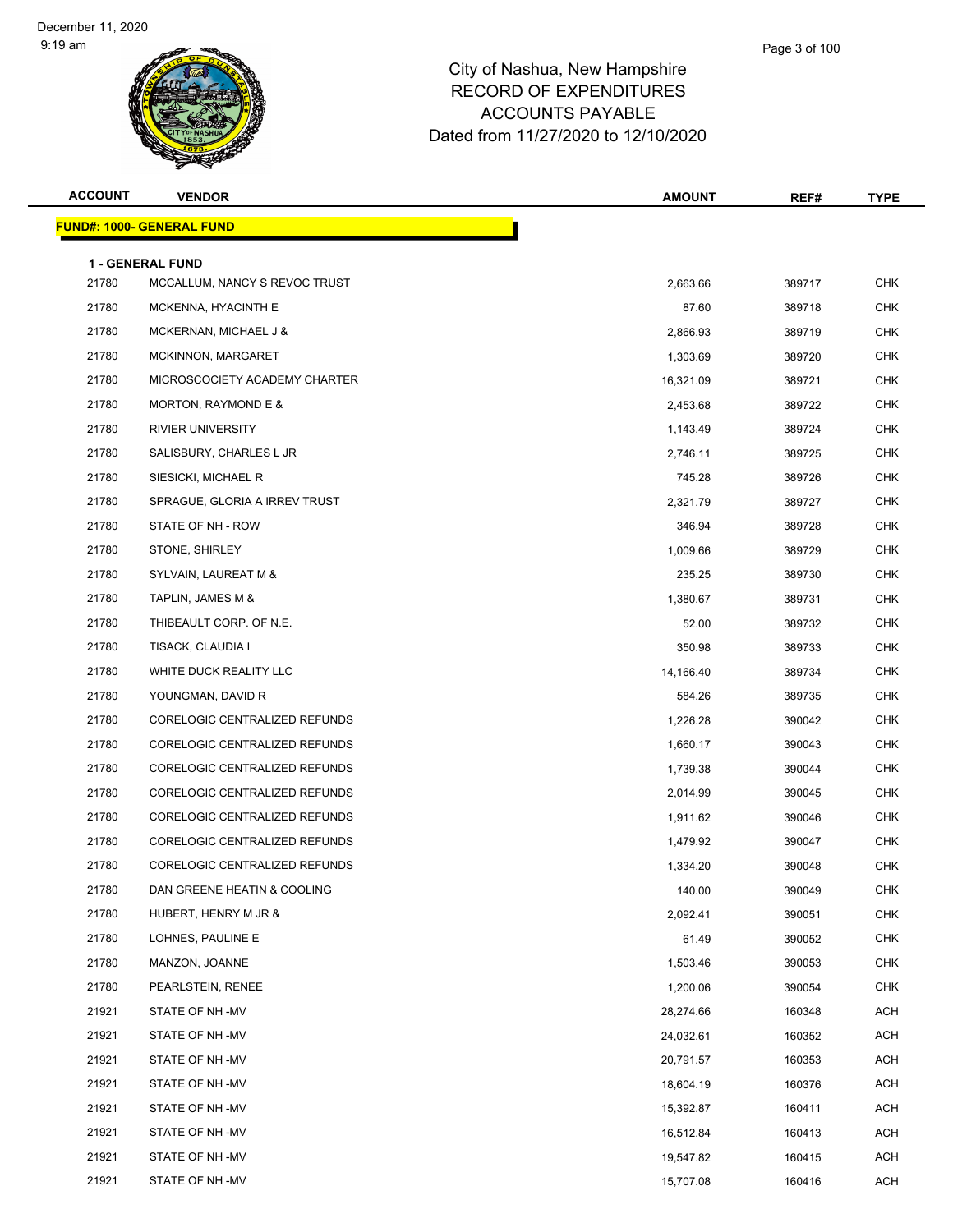| 9 am               |                                                     |                                     |               | Page 4 of 100 |             |
|--------------------|-----------------------------------------------------|-------------------------------------|---------------|---------------|-------------|
|                    |                                                     | City of Nashua, New Hampshire       |               |               |             |
|                    |                                                     | <b>RECORD OF EXPENDITURES</b>       |               |               |             |
|                    |                                                     | <b>ACCOUNTS PAYABLE</b>             |               |               |             |
|                    |                                                     | Dated from 11/27/2020 to 12/10/2020 |               |               |             |
|                    |                                                     |                                     |               |               |             |
| <b>ACCOUNT</b>     | <b>VENDOR</b>                                       |                                     | <b>AMOUNT</b> | REF#          | <b>TYPE</b> |
|                    | <mark>FUND#: 1000- GENERAL FUND</mark>              |                                     |               |               |             |
|                    | <b>1 - GENERAL FUND</b>                             |                                     |               |               |             |
| 21921              | STATE OF NH -MV                                     |                                     | 19,482.18     | 160439        | ACH         |
|                    | .<br><b>TOTAL 1 - GENERAL FUND</b>                  |                                     | \$570,398.29  |               |             |
| <b>101 - MAYOR</b> |                                                     |                                     |               |               |             |
| 68300              | PRINT FACTORY                                       |                                     | 487.53        | 389903        | <b>CHK</b>  |
|                    | <b>TOTAL 101 - MAYOR</b>                            |                                     | \$487.53      |               |             |
|                    | <b>102 - BOARD OF ALDERMEN</b>                      |                                     |               |               |             |
| 61100              | WB MASON CO INC                                     |                                     | 178.53        | 389928<br>.   | <b>CHK</b>  |
|                    | <b>TOTAL 102 - BOARD OF ALDERMEN</b>                |                                     | \$178.53      |               |             |
| <b>103 - LEGAL</b> |                                                     |                                     |               |               |             |
| 55200              | <b>NHSBA</b>                                        |                                     | 300.00        | 389794        | <b>CHK</b>  |
| 55495              | CITIZENS BANK CREDIT CARD                           | Hillsborough County Superior C      | 40.00         | 9202105       | <b>ACH</b>  |
| 61100              | WB MASON CO INC                                     |                                     | 68.99         | 389589        | <b>CHK</b>  |
| 61807              | MATTHEW BENDER & CO INC                             |                                     | 151.43        | 389877        | <b>CHK</b>  |
|                    | <b>TOTAL 103 - LEGAL</b>                            |                                     | \$560.42      |               |             |
|                    | 107 - CITY CLERK                                    |                                     |               |               |             |
| 42508              | TREASURER STATE OF NH                               |                                     | 1,634.00      | 389799        | <b>CHK</b>  |
| 44149              | TREASURER STATE OF NH                               |                                     | 15,708.00     | 389799        | <b>CHK</b>  |
| 55118              | SPRINT                                              |                                     | 46.34         | 389478        | <b>CHK</b>  |
| 61100              | LHS ASSOCIATES INC                                  |                                     | 111.00        | 389545        | <b>CHK</b>  |
|                    | <b>TOTAL 107 - CITY CLERK</b>                       |                                     | \$17,499.34   |               |             |
|                    | <b>109 - CIVIC &amp; COMMUNITY ACTIVITIES</b>       |                                     |               |               |             |
| 56200              | CITIZENS BANK CREDIT CARD                           | Facebook                            | 57.86         | 9202105       | ACH         |
| 56214              | HUMANE SOCIETY FOR GREATER                          |                                     | 8,256.75      | 389864        | <b>CHK</b>  |
|                    | <b>TOTAL 109 - CIVIC &amp; COMMUNITY ACTIVITIES</b> |                                     | \$8,314.61    |               |             |
|                    | <b>110 - ARLINGTON ST COMMUNITY CENTER</b>          |                                     |               |               |             |
| 61100              | <b>MEGAN CARON</b>                                  |                                     | 1,159.40      | 160383        | ACH         |
|                    | <b>TOTAL 110 - ARLINGTON ST COMMUNITY CENTER</b>    |                                     | \$1,159.40    |               |             |
|                    | <b>111 - HUMAN RESOURCES</b>                        |                                     |               |               |             |
| 55425              | PEOPLEFACTS LLC                                     |                                     | 60.02         | 389558        | <b>CHK</b>  |
| 61100              | WB MASON CO INC                                     |                                     | 51.87         | 389928        | <b>CHK</b>  |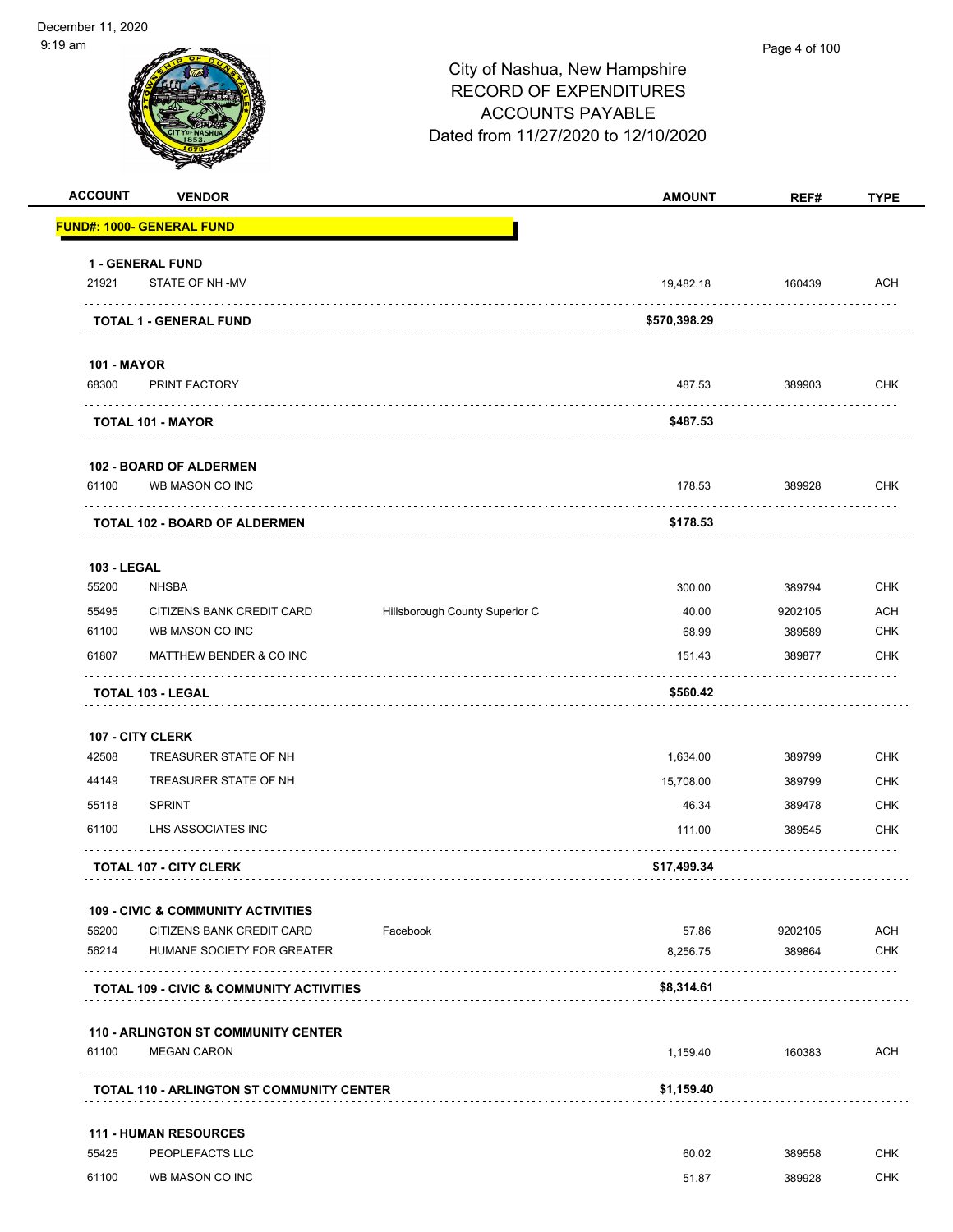#### Page 5 of 100

### City of Nashua, New Hampshire RECORD OF EXPENDITURES ACCOUNTS PAYABLE Dated from 11/27/2020 to 12/10/2020

| <b>ACCOUNT</b> | <b>VENDOR</b>                                          |                           | <b>AMOUNT</b>    | REF#               | <b>TYPE</b>              |
|----------------|--------------------------------------------------------|---------------------------|------------------|--------------------|--------------------------|
|                | <u> FUND#: 1000- GENERAL FUND</u>                      |                           |                  |                    |                          |
|                | <b>TOTAL 111 - HUMAN RESOURCES</b>                     |                           | \$111.89         |                    |                          |
|                |                                                        |                           |                  |                    |                          |
|                | <b>120 - TELECOMMUNICATIONS</b>                        |                           |                  |                    |                          |
| 55109          | CONSOLIDATED COMMUNICATIONS                            |                           | 575.02           | 389454             | CHK                      |
| 55109          | <b>WINDSTREAM</b>                                      |                           | 2,346.16         | 389488             | <b>CHK</b>               |
| 55109          | PACIFIC TELEMANAGEMENT SERVICE                         |                           | 75.00            | 389557             | CHK                      |
| 55109          | CONSOLIDATED COMMUNICATIONS                            |                           | 1,074.58         | 389776             | <b>CHK</b>               |
|                | <b>TOTAL 120 - TELECOMMUNICATIONS</b>                  |                           | \$4,070.76       |                    |                          |
|                | <b>122 - INFORMATION TECHNOLOGY</b>                    |                           |                  |                    |                          |
| 53142          | ADMINS INC                                             |                           | 1,400.00         | 160440             | ACH                      |
| 54407          | ALPINE SOFTWARE CORP                                   |                           | 15,646.28        | 160378             | <b>ACH</b>               |
| 54407          | INTERWARE DEVELOPMENT CO INC                           |                           | 3,930.00         | 160457             | <b>ACH</b>               |
| 54407          | <b>MHC SOFTWARE</b>                                    |                           | 24,751.83        | 389887             | CHK                      |
| 54407          | CITIZENS BANK CREDIT CARD                              | DNH*GODADDY.COM           | 200.85           | 9202105            | <b>ACH</b>               |
| 54407          | <b>CITIZENS BANK CREDIT CARD</b>                       | <b>MXTOOLBOX</b>          | 99.00            | 9202105            | ACH                      |
| 54407          | CITIZENS BANK CREDIT CARD                              | LOGMEIN*GOTOMEETING       | 55.00            | 9202105            | <b>ACH</b>               |
| 54407          | CITIZENS BANK CREDIT CARD                              | CHARGE.PREZI.COM          | 180.00           | 9202105            | <b>ACH</b>               |
| 54407          | CITIZENS BANK CREDIT CARD                              | SMK*SURVEYMONKEY.COM      | 384.00           | 9202105            | <b>ACH</b>               |
| 54428          | ALPINE SOFTWARE CORP                                   |                           | 2,160.00         | 160378             | ACH                      |
| 54428          | CITIZENS BANK CREDIT CARD                              | Zoom Video Communications | 20.00            | 9202105            | <b>ACH</b>               |
| 54428          | CITIZENS BANK CREDIT CARD                              | Zoom Video Communications | 50.00            | 9202105            | <b>ACH</b>               |
| 54428          | CITIZENS BANK CREDIT CARD                              | Zoom                      | 29.98            | 9202105            | ACH                      |
| 55118          | <b>SPRINT</b>                                          |                           | (100.24)         | 389478             | <b>CHK</b>               |
| 55118          | VERIZON WIRELESS-985557535                             |                           | 80.02            | 389481             | <b>CHK</b>               |
| 61615          | CONWAY TECHNOLOGY GROUP                                |                           | 115.00           | 389836             | <b>CHK</b>               |
| 71221          | AMAZON CAPITAL SERV (CITY ACH)                         |                           | 42.24            | 160379             | ACH                      |
| 71221          | AMAZON CAPITAL SERV (CITY ACH)                         |                           | 139.90           | 160442             | <b>ACH</b>               |
| 71221          | <b>CUSTOM COMPUTER SPECIALIST INC</b>                  |                           | 253.20           | 389512             | <b>CHK</b>               |
|                |                                                        |                           |                  |                    |                          |
| 71221<br>71221 | CITIZENS BANK CREDIT CARD<br>CITIZENS BANK CREDIT CARD | EBAY<br>PROVANTAGE        | 297.40           | 9202105            | <b>ACH</b>               |
| 71221          | CITIZENS BANK CREDIT CARD                              | APPLE.COM/US              | 788.18<br>999.00 | 9202105<br>9202105 | <b>ACH</b><br><b>ACH</b> |
| 71221          | CITIZENS BANK CREDIT CARD                              | <b>B&amp;H PHOTO</b>      | 699.00           | 9202105            | <b>ACH</b>               |
| 71221          | CITIZENS BANK CREDIT CARD                              | <b>LIND ELECTRONICS</b>   | 759.61           | 9202105            | <b>ACH</b>               |
| 71228          | CITIZENS BANK CREDIT CARD                              | MSFT*MSBILLINFO           | 5.00             | 9202105            | <b>ACH</b>               |
| 71228          | CITIZENS BANK CREDIT CARD                              | MSFT*MSBILLINFO           | 5.00             | 9202105            | <b>ACH</b>               |
|                |                                                        |                           |                  |                    |                          |
|                | <b>TOTAL 122 - INFORMATION TECHNOLOGY</b>              |                           | \$52,990.25      |                    |                          |

## And the DEALERTRACK REG & TITLING CHK CHANGER AND THE REG ASSESSED TO A 230-80 A 230-514 CHK 42200 JOSEPH FLANAGAN 346.20 389520 CHK 42200 MAURICE R GAUTHIER 257.00 389522 CHK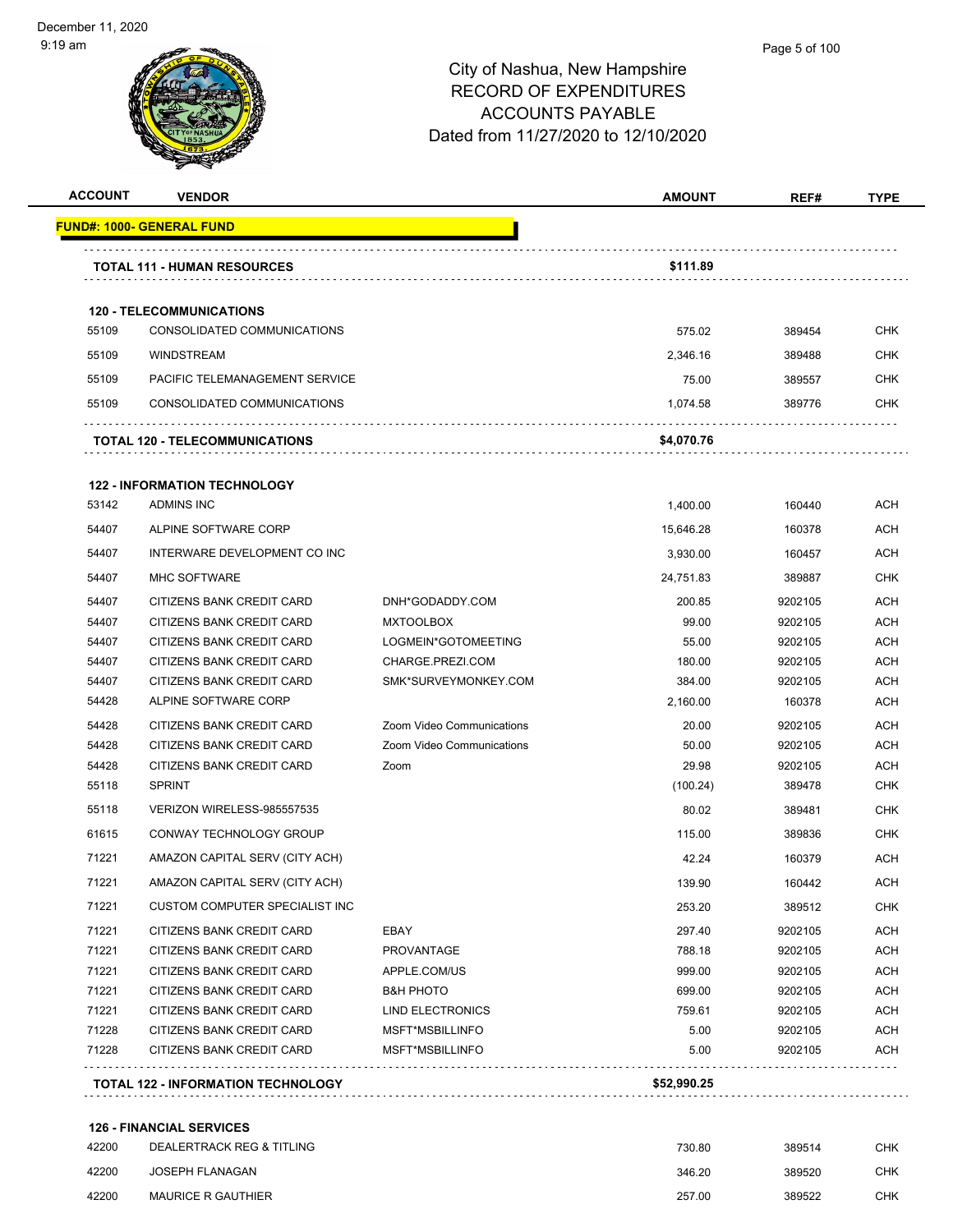| <b>ACCOUNT</b> | <b>VENDOR</b>                                    |                         | <b>AMOUNT</b> | REF#    | <b>TYPE</b> |
|----------------|--------------------------------------------------|-------------------------|---------------|---------|-------------|
|                | <b>FUND#: 1000- GENERAL FUND</b>                 |                         |               |         |             |
|                | <b>126 - FINANCIAL SERVICES</b>                  |                         |               |         |             |
| 42200          | <b>GESNER AUTO INC</b>                           |                         | 29.40         | 389523  | <b>CHK</b>  |
| 42200          | <b>CHARLES L HOWE</b>                            |                         | 16.00         | 389534  | <b>CHK</b>  |
| 42200          | <b>TYLER R JONES</b>                             |                         | 78.00         | 389544  | <b>CHK</b>  |
| 42200          | <b>CIERRA MARSALA</b>                            |                         | 74.40         | 389547  | <b>CHK</b>  |
| 42200          | <b>MIRKAT T OSHONE</b>                           |                         | 48.00         | 389556  | <b>CHK</b>  |
| 42200          | CITY OF NASHUA - PARKING DEPT.                   |                         | 10.00         | 389765  | <b>CHK</b>  |
| 42200          | <b>RYAN MICHELS</b>                              |                         | 122.20        | 389888  | CHK         |
| 42200          | KATHERINE NORMANDIN                              |                         | 10.00         | 389896  | <b>CHK</b>  |
| 42200          | <b>MAURICE TROTTIER</b>                          |                         | 41.80         | 389921  | <b>CHK</b>  |
| 53452          | <b>LEDDY GROUP</b>                               |                         | 720.00        | 160393  | <b>ACH</b>  |
| 53452          | <b>LEDDY GROUP</b>                               |                         | 1,452.00      | 160459  | <b>ACH</b>  |
| 53467          | MAILINGS UNLIMITED                               |                         | 6,522.10      | 160395  | <b>ACH</b>  |
| 55607          | <b>MAILINGS UNLIMITED</b>                        |                         | 173.41        | 160395  | <b>ACH</b>  |
| 55607          | <b>MAILINGS UNLIMITED</b>                        |                         | 2,120.00      | 160462  | <b>ACH</b>  |
| 55699          | CITIZENS BANK CREDIT CARD                        | <b>ZOOM</b>             | 14.99         | 9202105 | <b>ACH</b>  |
| 61100          | WB MASON CO INC                                  |                         | 346.39        | 389589  | <b>CHK</b>  |
| 61100          | WB MASON CO INC                                  |                         | 27.25         | 389928  | <b>CHK</b>  |
| 61100          | CITIZENS BANK CREDIT CARD                        | BJ's                    | 187.98        | 9202105 | <b>ACH</b>  |
| 61830          | CITIZENS BANK CREDIT CARD                        | <b>Appointment Plus</b> | 299.00        | 9202105 | <b>ACH</b>  |
| 61830          | CITIZENS BANK CREDIT CARD                        | <b>Appointment Plus</b> | 70.00         | 9202105 | ACH         |
|                | <b>TOTAL 126 - FINANCIAL SERVICES</b>            |                         | \$13,696.92   |         |             |
|                |                                                  |                         |               |         |             |
| 54100          | <b>129 - CITY BUILDINGS</b><br><b>EVERSOURCE</b> |                         | 3,477.96      | 389459  | <b>CHK</b>  |
| 54100          | EVERSOUCE-POWER SUPPLY                           |                         | 5,944.00      | 389777  | <b>CHK</b>  |
| 54100          | <b>EVERSOURCE</b>                                |                         | 2,490.38      | 389778  | <b>CHK</b>  |
| 54114          | LIBERTY UTILITIES - NH                           |                         | 696.13        | 389786  | <b>CHK</b>  |
| 54114          | LIBERTY UTILITIES - NH                           |                         | 372.85        | 389787  | <b>CHK</b>  |
| 54114          | SPRAGUE RESOURCES LP                             |                         | 337.94        | 389797  | <b>CHK</b>  |
| 54141          | PENNICHUCK WATER WORKS INC                       |                         | 514.46        | 389475  | <b>CHK</b>  |
| 54141          | PENNICHUCK WATER WORKS INC                       |                         | 220.42        | 389796  | CHK         |
| 54243          | F W WEBB COMPANY                                 |                         | 44.84         | 389844  | <b>CHK</b>  |
| 54280          | M & M ELECTRICAL SUPPLY CO INC                   |                         | 213.35        | 160460  | ACH         |
| 54280          | HOME DEPOT CREDIT SERVICE 3065                   |                         | 44.95         | 389860  | <b>CHK</b>  |
| 55118          | <b>SPRINT</b>                                    |                         | 73.30         | 389478  | <b>CHK</b>  |
|                |                                                  |                         |               |         |             |

**TOTAL 129 - CITY BUILDINGS \$14,430.58**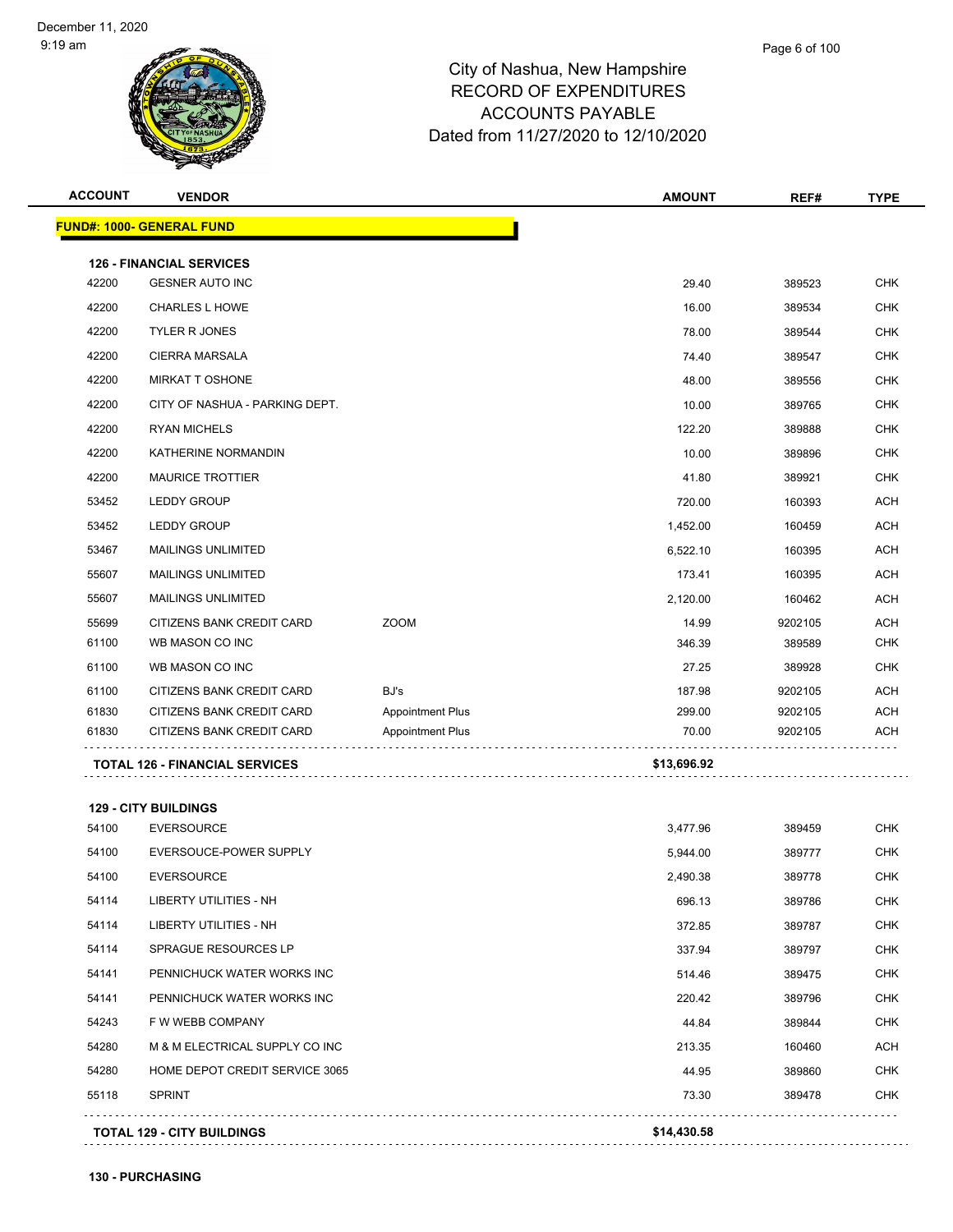

| <b>ACCOUNT</b> | <b>VENDOR</b>                                                        |                                                      | <b>AMOUNT</b>  | REF#             | <b>TYPE</b> |
|----------------|----------------------------------------------------------------------|------------------------------------------------------|----------------|------------------|-------------|
|                | <u> FUND#: 1000- GENERAL FUND</u>                                    |                                                      |                |                  |             |
|                | <b>130 - PURCHASING</b>                                              |                                                      |                |                  |             |
| 54842          | QUADIENT LEASING USA INC                                             |                                                      | 1,011.54       | 389477           | <b>CHK</b>  |
| 55500          | MASSACHUSETTS MUNICIPAL ASSOC                                        |                                                      | 1,425.00       | 389550           | CHK         |
| 55500          | THE TELEGRAPH                                                        |                                                      | 2,614.70       | 389580           | <b>CHK</b>  |
| 55500          | CITIZENS BANK CREDIT CARD                                            | <b>APWA</b>                                          | 325.00         | 9202105          | <b>ACH</b>  |
|                | <b>TOTAL 130 - PURCHASING</b>                                        |                                                      | \$5,376.24     |                  |             |
|                | <b>132 - ASSESSING</b>                                               |                                                      |                |                  |             |
| 55200          | <b>IAAO</b>                                                          |                                                      | 220.00         | 389536           | <b>CHK</b>  |
| 55307          | <b>GARY TURGISS</b>                                                  |                                                      | 40.25          | 160375           | <b>ACH</b>  |
|                |                                                                      |                                                      |                |                  | <b>CHK</b>  |
| 55421          | <b>NHAAO</b>                                                         |                                                      | 60.00          | 389474           |             |
| 55421          | CITIZENS BANK CREDIT CARD                                            | <b>NEARC</b>                                         | 175.00         | 9202105          | <b>ACH</b>  |
| 55421          | CITIZENS BANK CREDIT CARD                                            | NH MUNICIPAL ASSOCIATION                             | 65.00          | 9202105          | <b>ACH</b>  |
| 55421          | CITIZENS BANK CREDIT CARD                                            | NH MUNICIPAL ASSOCIATION                             | 65.00          | 9202105          | <b>ACH</b>  |
| 55421          | CITIZENS BANK CREDIT CARD                                            | NH MUNICIPAL ASSOCIATION                             | 65.00          | 9202105          | <b>ACH</b>  |
| 55421          | CITIZENS BANK CREDIT CARD                                            | NH MUNICIPAL ASSOCIATION                             | 65.00          | 9202105          | <b>ACH</b>  |
| 55421          | CITIZENS BANK CREDIT CARD                                            | NH MUNICIPAL ASSOCIATION                             | 65.00          | 9202105          | <b>ACH</b>  |
| 55421          | CITIZENS BANK CREDIT CARD                                            | NH MUNICIPAL ASSOCIATION                             | 65.00          | 9202105          | <b>ACH</b>  |
| 55421          | CITIZENS BANK CREDIT CARD                                            | NH MUNICIPAL ASSOCIATION<br>NH MUNICIPAL ASSOCIATION | 65.00<br>65.00 | 9202105          | <b>ACH</b>  |
| 55421          | CITIZENS BANK CREDIT CARD                                            |                                                      |                | 9202105          | ACH         |
|                | <b>TOTAL 132 - ASSESSING</b>                                         |                                                      | \$1,015.25     |                  |             |
|                | <b>142 - WOODLAWN CEMETERY</b>                                       |                                                      |                |                  |             |
| 54100          | <b>EVERSOURCE</b>                                                    |                                                      | 282.64         | 389778           | <b>CHK</b>  |
| 54107          | <b>MCLAUGHLIN OIL CO</b>                                             |                                                      | 192.32         | 389549           | <b>CHK</b>  |
| 54107          | MCLAUGHLIN OIL CO                                                    |                                                      | 236.64         | 389884           | <b>CHK</b>  |
| 54114          | <b>LIBERTY UTILITIES - NH</b>                                        |                                                      | 94.59          | 389783           | <b>CHK</b>  |
|                | <b>SPRAGUE RESOURCES LP</b>                                          |                                                      |                |                  | <b>CHK</b>  |
| 54114          |                                                                      |                                                      | 70.62          | 389797           |             |
| 54399          | <b>CINTAS</b>                                                        |                                                      | 99.00          | 389831           | <b>CHK</b>  |
| 54487          | UNITED AG & TURF NE                                                  |                                                      | 12.49          | 389585           | <b>CHK</b>  |
|                | TOTAL 142 - WOODLAWN CEMETERY                                        |                                                      | \$988.30       |                  |             |
|                |                                                                      |                                                      |                |                  |             |
| 54100          | <b>144 - EDGEWOOD &amp; SUBURBAN CEMETERIES</b><br><b>EVERSOURCE</b> |                                                      | 117.12         | 389778           | <b>CHK</b>  |
| 54487          | UNITED AG & TURF NE                                                  |                                                      | 41.35          | 389585           | CHK         |
| 61300          | <b>GLOBAL MONTELLO GROUP CORP</b>                                    |                                                      | 362.50         |                  | <b>CHK</b>  |
| 61705          | MAYNARD & LESIEUR, INC.                                              |                                                      | 240.00         | 389525<br>389883 | <b>CHK</b>  |
|                |                                                                      |                                                      |                |                  |             |
|                | <b>TOTAL 144 - EDGEWOOD &amp; SUBURBAN CEMETERIES</b>                |                                                      | \$760.97       |                  |             |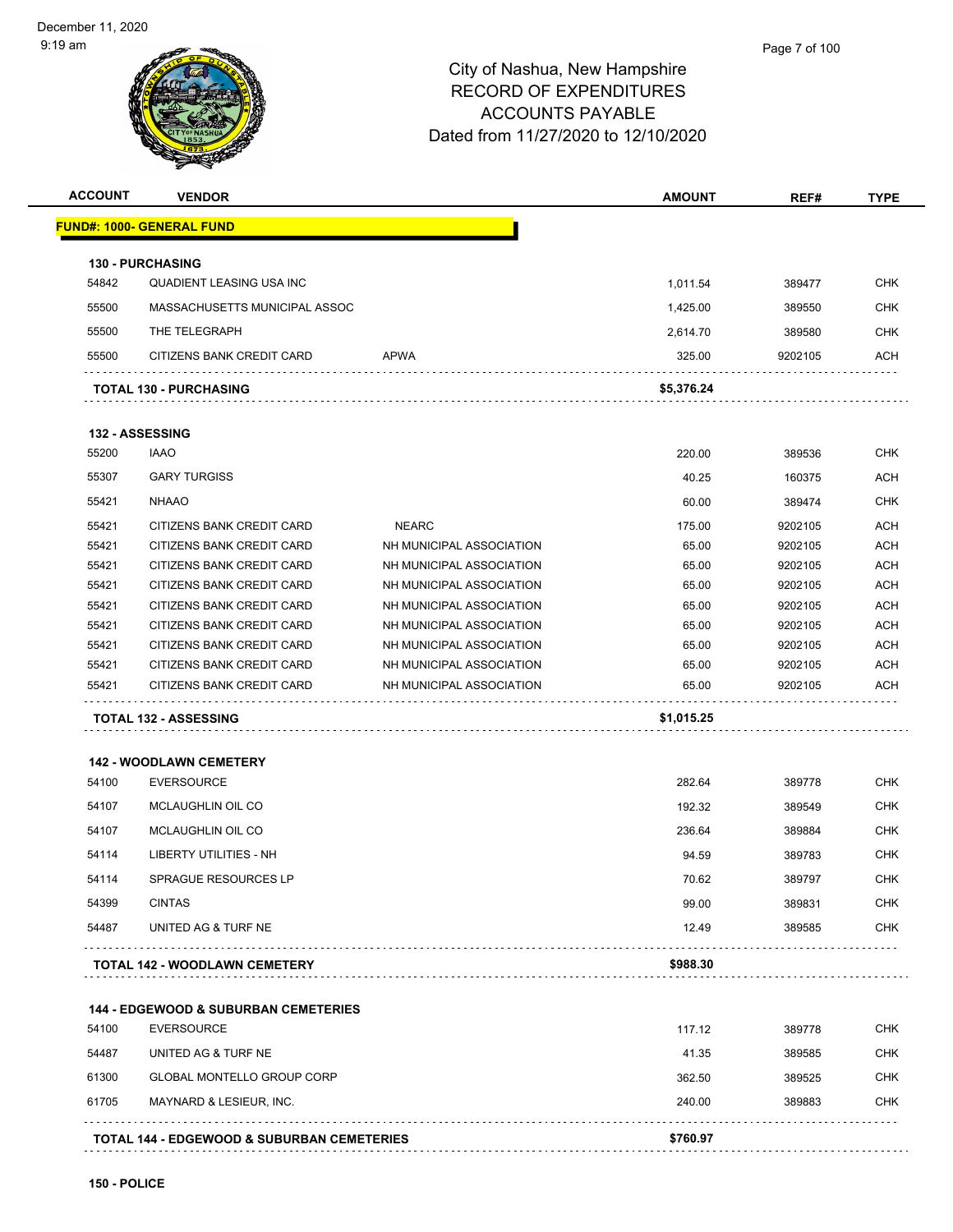| <b>ACCOUNT</b>        | <b>VENDOR</b>                                          |                                          | <b>AMOUNT</b>    | REF#               | <b>TYPE</b> |
|-----------------------|--------------------------------------------------------|------------------------------------------|------------------|--------------------|-------------|
|                       | FUND#: 1000- GENERAL FUND                              |                                          |                  |                    |             |
|                       |                                                        |                                          |                  |                    |             |
| 150 - POLICE<br>53135 | ADVANCED WORKPLACE STRATEGIES                          |                                          | 180.00           | 389812             | <b>CHK</b>  |
| 53999                 | AAA CREDIT SCREENING SERV LLC                          |                                          | 60.00            | 389810             | <b>CHK</b>  |
|                       |                                                        |                                          |                  |                    |             |
| 54100                 | <b>EVERSOURCE</b>                                      |                                          | 315.07           | 389459             | <b>CHK</b>  |
| 54100                 | <b>EVERSOURCE</b>                                      |                                          | 112.51           | 389778             | <b>CHK</b>  |
| 54114                 | LIBERTY UTILITIES - NH                                 |                                          | 73.26            | 389468             | <b>CHK</b>  |
| 54114                 | <b>LIBERTY UTILITIES - NH</b>                          |                                          | 59.33            | 389782             | CHK         |
| 54114                 | <b>SPRAGUE RESOURCES LP</b>                            |                                          | 2,338.59         | 389797             | <b>CHK</b>  |
| 54141                 | PENNICHUCK WATER WORKS INC                             |                                          | 678.38           | 389796             | CHK         |
| 54407                 | INSIGHT PUBLIC SECTOR INC                              |                                          | 2,767.50         | 389540             | <b>CHK</b>  |
| 54407                 | RELX INC DBA LEXISNEXIS                                |                                          | 172.00           | 389905             | <b>CHK</b>  |
| 54407                 | CITIZENS BANK CREDIT CARD                              | GoDaddy                                  | 199.99           | 9202105            | ACH         |
| 54487                 | CITIZENS BANK CREDIT CARD                              | Onrion LLC                               | 734.66           | 9202105            | ACH         |
| 54487                 | CITIZENS BANK CREDIT CARD                              | <b>AMZN Mktp</b>                         | 1,353.91         | 9202105            | ACH         |
| 54600                 | SULLIVAN TIRE COMPANY                                  |                                          | 42.00            | 389574             | <b>CHK</b>  |
| 54600                 | TMDE CALIBRATION LABS INC                              |                                          | 1,940.00         | 389581             | <b>CHK</b>  |
| 54828                 | US BANK EQUIPMENT FINANCE                              |                                          | 1,207.25         | 389925             | <b>CHK</b>  |
| 54849                 | <b>CAITLIN BOUCHER</b>                                 |                                          | 45.96            | 389447             | <b>CHK</b>  |
| 54849                 | PETER CINFO                                            |                                          | 45.96            | 389448             | <b>CHK</b>  |
| 54849                 | <b>JOSHUA ST ONGE</b>                                  |                                          | 45.96            | 389450             | <b>CHK</b>  |
| 54849                 | <b>COMCAST</b>                                         |                                          | 184.85           | 389452             | <b>CHK</b>  |
| 54849                 | <b>COMCAST</b>                                         |                                          | 938.45           | 389453             | <b>CHK</b>  |
| 54849                 | CONSOLIDATED COMMUNICATIONS                            |                                          | 326.69           | 389776             | <b>CHK</b>  |
| 54849                 | VERIZON WIRELESS-286546928                             |                                          | 1,094.88         | 389802             | <b>CHK</b>  |
| 55118                 | VERIZON WIRELESS-581499451                             |                                          | 639.10           | 389482             | <b>CHK</b>  |
| 55200                 | NE ASSOC OF CHIEFS OF POLICE                           |                                          | 80.00            | 389471             | CHK         |
| 55200                 | TREASURER STATE OF NH                                  |                                          | 75.00            | 389479             | <b>CHK</b>  |
| 55200                 | APA                                                    |                                          | 150.00           | 389773             | <b>CHK</b>  |
| 55200                 | CITIZENS BANK CREDIT CARD                              | Register @ FAA                           | 30.00            | 9202105            | ACH         |
| 55400                 | <b>MELLO CONSULTING &amp; TRAINING</b>                 |                                          | 160.00           | 389885             | <b>CHK</b>  |
| 55400                 | CITIZENS BANK CREDIT CARD                              | Dive Rescue International                | 375.00           | 9202105            | ACH         |
| 55400                 | CITIZENS BANK CREDIT CARD                              | <b>Crowd Operations Dynam</b>            | 625.00           | 9202105            | ACH         |
| 55400                 | CITIZENS BANK CREDIT CARD                              | Paypal GSPCC Train                       | 495.00           | 9202105            | ACH         |
| 55400                 | CITIZENS BANK CREDIT CARD                              | Paypal GSPCC Train                       | 495.00           | 9202105            | ACH         |
| 55400<br>55400        | CITIZENS BANK CREDIT CARD<br>CITIZENS BANK CREDIT CARD | Paypal GSPCC Train                       | 495.00<br>495.00 | 9202105<br>9202105 | ACH<br>ACH  |
| 55400                 | CITIZENS BANK CREDIT CARD                              | Paypal GSPCC Train<br>Paypal GSPCC Train | 495.00           | 9202105            | ACH         |
| 55400                 | CITIZENS BANK CREDIT CARD                              | Paypal GSPCC Train                       | 495.00           | 9202105            | ACH         |
| 55607                 | UNITED PARCEL SERVICE                                  |                                          | 76.98            | 389480             | <b>CHK</b>  |
| 55699                 | <b>JOSHUA TREFRY</b>                                   |                                          | 352.00           | 389772             | <b>CHK</b>  |
| 55699                 | NASHUA MILLYARD ASSOC INC                              |                                          | 388.46           | 389890             | <b>CHK</b>  |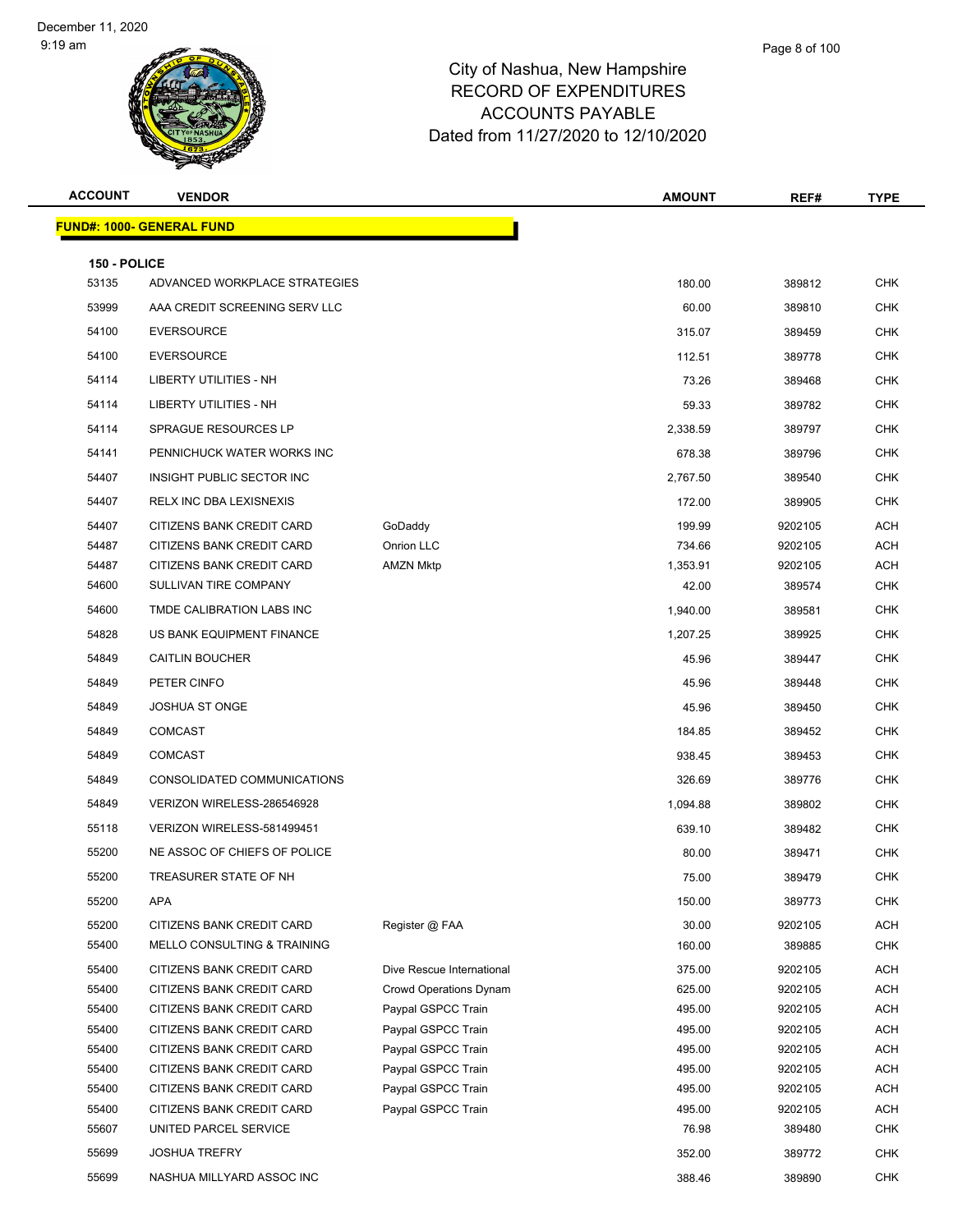| <b>ACCOUNT</b>        | <b>VENDOR</b>                    |                       | <b>AMOUNT</b> | REF#    | <b>TYPE</b> |
|-----------------------|----------------------------------|-----------------------|---------------|---------|-------------|
|                       | <b>FUND#: 1000- GENERAL FUND</b> |                       |               |         |             |
|                       |                                  |                       |               |         |             |
| 150 - POLICE<br>61100 | WB MASON CO INC                  |                       | 12.09         | 389589  | <b>CHK</b>  |
| 61100                 | WB MASON CO INC                  |                       | 184.23        | 389928  | <b>CHK</b>  |
| 61107                 | <b>BEN'S UNIFORMS</b>            |                       | 294.00        | 389501  | <b>CHK</b>  |
| 61107                 | ALECS SHOE STORE INC             |                       | 398.85        | 389813  | <b>CHK</b>  |
| 61107                 | <b>BEN'S UNIFORMS</b>            |                       | 859.18        | 389820  | <b>CHK</b>  |
| 61110                 | ALECS SHOE STORE INC             |                       | 169.95        | 389493  | <b>CHK</b>  |
| 61110                 | <b>STAR PACKER BADGES</b>        |                       | 149.75        | 389573  | <b>CHK</b>  |
| 61110                 | <b>BEN'S UNIFORMS</b>            |                       | 893.00        | 389820  | <b>CHK</b>  |
| 61110                 | <b>COLLINSON ENTERPRISES</b>     |                       | 105.50        | 389834  | <b>CHK</b>  |
| 61121                 | ATLANTIC TACTICAL INC            |                       | 3,685.95      | 389496  | <b>CHK</b>  |
| 61121                 | AAA POLICE SUPPLY                |                       | 1,836.30      | 389811  | <b>CHK</b>  |
| 61121                 | ATLANTIC TACTICAL INC            |                       | 1,605.00      | 389817  | <b>CHK</b>  |
| 61121                 | MERRIMACK FIREARMS LLC           |                       | 735.00        | 389886  | <b>CHK</b>  |
| 61142                 | TACTICAL MEDICAL SOLUTIONS INC   |                       | 204.00        | 389575  | <b>CHK</b>  |
| 61142                 | BOUND TREE MEDICAL, LLC          |                       | 185.88        | 389824  | CHK         |
| 61185                 | <b>TRITECH FORENSICS INC</b>     |                       | 329.51        | 389920  | <b>CHK</b>  |
| 61299                 | LOWE'S - 3502                    |                       | 53.16         | 389875  | <b>CHK</b>  |
| 61299                 | SAM'S CLUB DIRECT-0860           |                       | 19.92         | 389908  | <b>CHK</b>  |
| 61299                 | CITIZENS BANK CREDIT CARD        | <b>Tiger Supplies</b> | 55.88         | 9202105 | <b>ACH</b>  |
| 61299                 | CITIZENS BANK CREDIT CARD        | MavMount              | 35.25         | 9202105 | <b>ACH</b>  |
| 61428                 | IMPERIAL BAG & PAPER CO LLC      |                       | 575.97        | 389537  | <b>CHK</b>  |
| 61428                 | HOME DEPOT CREDIT SERVICE 3073   |                       | 24.71         | 389861  | <b>CHK</b>  |
| 61650                 | WB MASON CO INC                  |                       | 189.30        | 389589  | <b>CHK</b>  |
| 61799                 | MHQ INC                          |                       | 123.00        | 160399  | <b>ACH</b>  |
| 61799                 | <b>FACTORY MOTOR PARTS</b>       |                       | 195.09        | 160448  | <b>ACH</b>  |
| 61799                 | <b>BEST FORD</b>                 |                       | 777.12        | 389502  | <b>CHK</b>  |
| 61799                 | DONOVAN EQUIPMENT CO INC         |                       | 217.64        | 389516  | <b>CHK</b>  |
| 61799                 | NYTECH SUPPLY CO                 |                       | 626.59        | 389555  | <b>CHK</b>  |
| 61799                 | QUIRK GM PARTS DEPOT             |                       | 337.72        | 389565  | <b>CHK</b>  |
| 61799                 | <b>BEST FORD</b>                 |                       | 19.24         | 389821  | CHK         |
| 61799                 | CARPARTS DISTRIBUTION CENTER,    |                       | 7.08          | 389827  | <b>CHK</b>  |
| 61799                 | <b>CASON'S EQUIPMENT</b>         |                       | 69.95         | 389828  | <b>CHK</b>  |
| 61799                 | DONOVAN EQUIPMENT CO INC         |                       | 33.48         | 389838  | <b>CHK</b>  |
| 61799                 | <b>FASTENAL CO</b>               |                       | 20.50         | 389845  | <b>CHK</b>  |
| 61799                 | MACMULKIN CHEVROLET INC          |                       | 99.49         | 389876  | CHK         |
| 61799                 | MAYNARD & LESIEUR INC            |                       | 95.15         | 389879  | <b>CHK</b>  |
| 61799                 | NYTECH SUPPLY CO                 |                       | 1,025.00      | 389899  | <b>CHK</b>  |
| 61799                 | SAFETY-KLEEN SYSTEMS INC         |                       | 215.00        | 389907  | <b>CHK</b>  |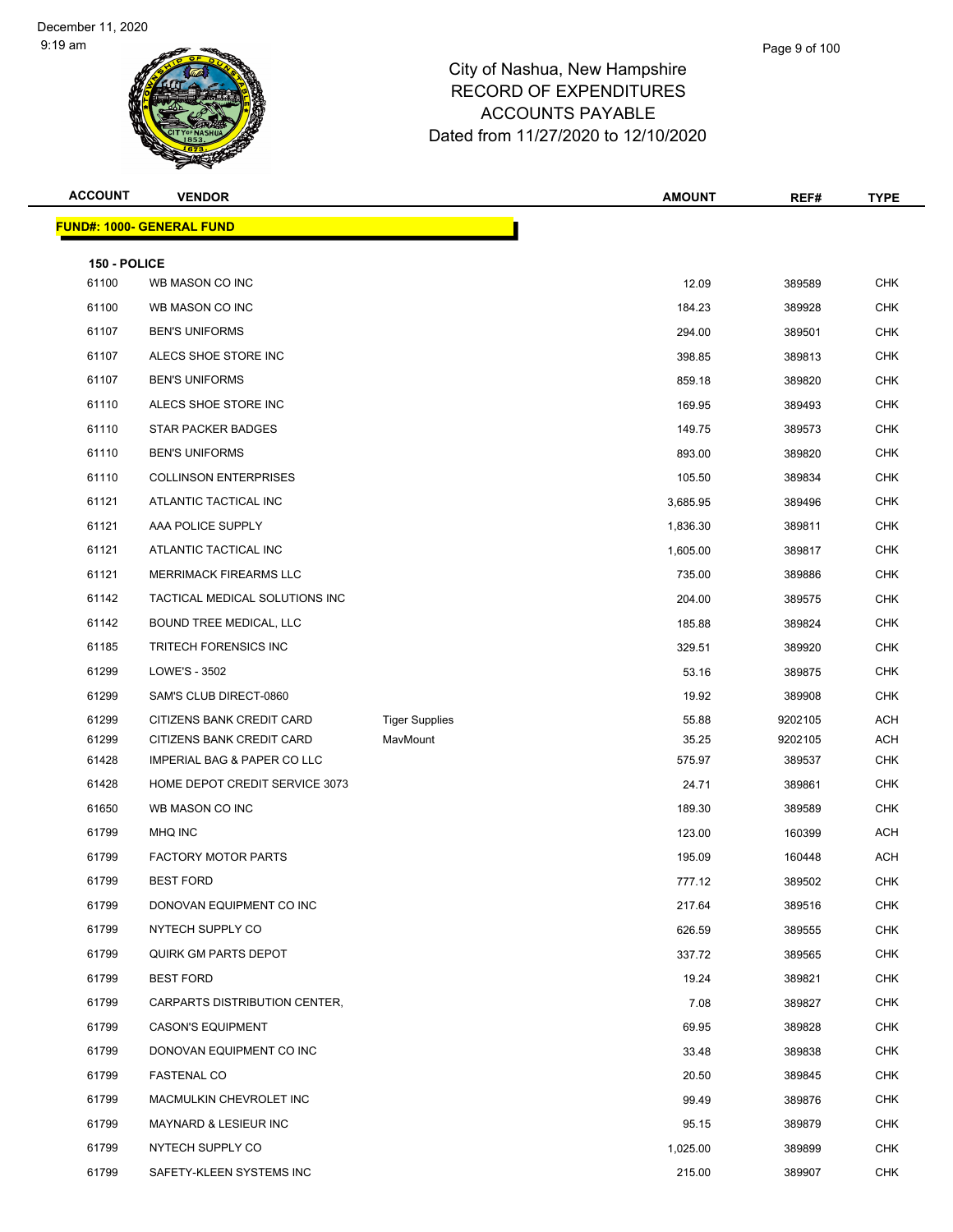| <b>ACCOUNT</b>        | <b>VENDOR</b>                  |                                | <b>AMOUNT</b> | REF#    | <b>TYPE</b> |
|-----------------------|--------------------------------|--------------------------------|---------------|---------|-------------|
|                       | FUND#: 1000- GENERAL FUND      |                                |               |         |             |
|                       |                                |                                |               |         |             |
| 150 - POLICE<br>61907 | SAM'S CLUB DIRECT-0860         |                                | 152.66        | 389908  | <b>CHK</b>  |
| 71221                 | <b>GOVCONNECTION INC</b>       |                                | 767.82        | 160386  | <b>ACH</b>  |
| 71221                 | <b>GOVCONNECTION INC</b>       |                                | 1,502.00      | 160451  | <b>ACH</b>  |
| 71228                 | <b>GOVCONNECTION INC</b>       |                                | 1,760.00      | 160451  | <b>ACH</b>  |
| 71400                 | CITIZENS BANK CREDIT CARD      | LaRue Tactical                 | 199.35        | 9202105 | <b>ACH</b>  |
|                       |                                |                                |               |         |             |
|                       | <b>TOTAL 150 - POLICE</b>      |                                | \$41,685.00   |         |             |
| <b>152 - FIRE</b>     |                                |                                |               |         |             |
| 54100                 | <b>EVERSOURCE</b>              |                                | 34.22         | 389459  | <b>CHK</b>  |
| 54100                 | <b>EVERSOURCE</b>              |                                | 7,496.80      | 389778  | <b>CHK</b>  |
| 54114                 | LIBERTY UTILITIES - NH         |                                | 747.03        | 389780  | <b>CHK</b>  |
| 54114                 | LIBERTY UTILITIES - NH         |                                | 232.06        | 389781  | <b>CHK</b>  |
| 54114                 | LIBERTY UTILITIES - NH         |                                | 273.97        | 389789  | <b>CHK</b>  |
| 54114                 | LIBERTY UTILITIES - NH         |                                | 239.25        | 389791  | <b>CHK</b>  |
| 54114                 | SPRAGUE RESOURCES LP           |                                | 2,596.65      | 389797  | <b>CHK</b>  |
| 54141                 | PENNICHUCK WATER WORKS INC     |                                | 648.04        | 389475  | <b>CHK</b>  |
| 54141                 | PENNICHUCK WATER WORKS INC     |                                | 314.52        | 389796  | <b>CHK</b>  |
| 54228                 | <b>JP PEST SERVICES LLC</b>    |                                | 267.00        | 160458  | ACH         |
| 54243                 | AE MECHANICAL INC              |                                | 449.86        | 389491  | <b>CHK</b>  |
| 54280                 | AMAZON CAPITAL SERV (CITY ACH) |                                | 122.89        | 160379  | <b>ACH</b>  |
| 54280                 | HOME DEPOT CREDIT SERVICE 3065 |                                | 129.33        | 389532  | <b>CHK</b>  |
| 54280                 | CHICK BEAULIEU INC             |                                | 1,100.00      | 389830  | <b>CHK</b>  |
| 54280                 | NASH CONSTRUCTION LLC          |                                | 5,426.20      | 389889  | CHK         |
| 54600                 | <b>FACTORY MOTOR PARTS</b>     |                                | 400.09        | 160448  | ACH         |
| 54600                 | LIBERTY INTNL TRUCKS OF NH LLC |                                | 647.69        | 389874  | <b>CHK</b>  |
| 54600                 | NORTHERN FOREIGN CAR PARTS INC |                                | 275.72        | 389898  | <b>CHK</b>  |
| 54600                 | <b>SANEL NAPA</b>              |                                | 28.05         | 389912  | <b>CHK</b>  |
| 55118                 | <b>SPRINT</b>                  |                                | 107.03        | 389478  | <b>CHK</b>  |
| 55400                 | CITIZENS BANK CREDIT CARD      | JC Varone - Fire Law Group - P | 195.00        | 9202105 | ACH         |
| 61100                 | AMAZON CAPITAL SERV (CITY ACH) |                                | 188.13        | 160379  | ACH         |
| 61142                 | MCKESSON MEDICAL-SURGICAL      |                                | 516.95        | 160397  | <b>ACH</b>  |
| 61299                 | <b>BATTERIES PLUS</b>          |                                | 14.36         | 389499  | <b>CHK</b>  |
| 61307                 | NEW ENGLAND KENWORTH           |                                | 54.00         | 389891  | <b>CHK</b>  |
| 61428                 | AMAZON CAPITAL SERV (CITY ACH) |                                | 29.77         | 160442  | ACH         |
| 61428                 | NEW ENGLAND PAPER & SUPPLY     |                                | 1,126.22      | 389552  | <b>CHK</b>  |
| 61428                 | WB MASON CO INC                |                                | 40.99         | 389589  | <b>CHK</b>  |
| 61428                 | NEW ENGLAND PAPER & SUPPLY     |                                | 36.60         | 389894  | <b>CHK</b>  |
| 61705                 | MAYNARD & LESIEUR INC          |                                | 71.50         | 389880  | <b>CHK</b>  |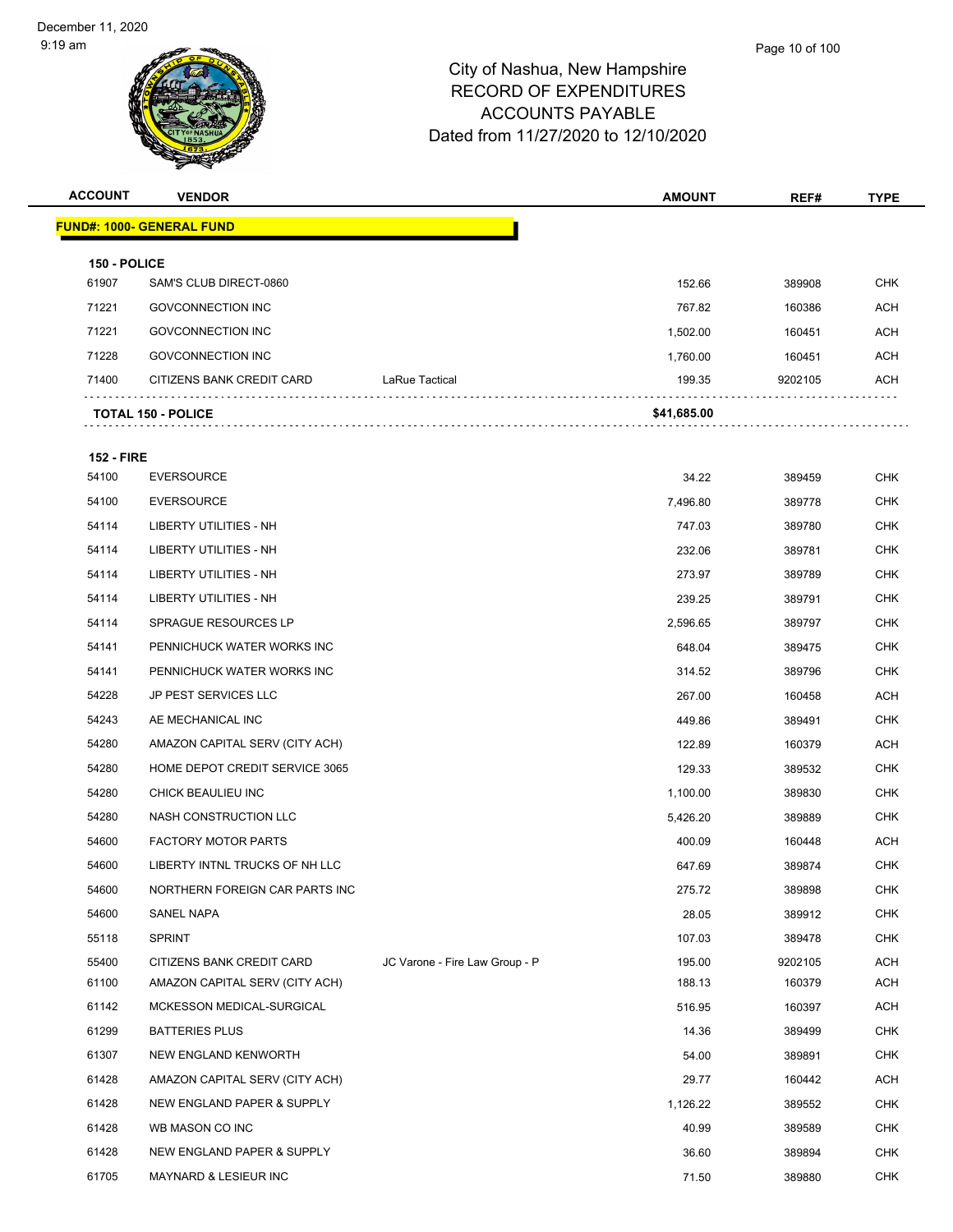| <b>ACCOUNT</b>    | <b>VENDOR</b>                                             | <b>AMOUNT</b> | REF#   | <b>TYPE</b> |
|-------------------|-----------------------------------------------------------|---------------|--------|-------------|
|                   | <u> FUND#: 1000- GENERAL FUND</u>                         |               |        |             |
| <b>152 - FIRE</b> |                                                           |               |        |             |
| 61799             | <b>FASTENAL CO</b>                                        | 88.90         | 389518 | <b>CHK</b>  |
| 61799             | <b>ALLEGIANCE TRUCKS</b>                                  | 78.10         | 389815 | <b>CHK</b>  |
| 61799             | CHAPPELL TRACTOR SALES INC                                | 164.49        | 389829 | <b>CHK</b>  |
| 61799             | LIBERTY INTNL TRUCKS OF NH LLC                            | 1,550.77      | 389874 | <b>CHK</b>  |
| 61799             | NEW ENGLAND KENWORTH                                      | 128.66        | 389891 | <b>CHK</b>  |
| 61799             | NORTHERN FOREIGN CAR PARTS INC                            | 7.16          | 389898 | <b>CHK</b>  |
| 71400             | CHAPPELL TRACTOR SALES INC                                | 3,284.00      | 389829 | <b>CHK</b>  |
|                   | <b>TOTAL 152 - FIRE</b>                                   | \$29,112.00   |        |             |
|                   | <b>153 - BUILDING INSPECTION</b>                          |               |        |             |
| 55100             | VERIZON WIRELESS-642044677                                | 160.04        | 389803 | <b>CHK</b>  |
| 55200             | NH BUILDING OFFICIALS ASSOC                               | 1,370.00      | 389554 | <b>CHK</b>  |
| 55307             | TIMOTHY DUPONT                                            | 439.88        | 160447 | <b>ACH</b>  |
| 55307             | <b>JEFFREY RICHARD</b>                                    | 313.95        | 389449 | <b>CHK</b>  |
| 55307             | DAWN MICHAUD                                              | 118.45        | 389766 | <b>CHK</b>  |
| 55307             | <b>RUSS MARCUM</b>                                        | 306.76        | 389768 | <b>CHK</b>  |
|                   | <b>TOTAL 153 - BUILDING INSPECTION</b>                    | \$2,709.08    |        |             |
|                   |                                                           |               |        |             |
|                   | <b>155 - CODE ENFORCEMENT</b>                             |               |        |             |
| 55307             | <b>KYLE METCALF</b>                                       | 270.83        | 160398 | <b>ACH</b>  |
| 55307             | ROBERT SOUSA                                              | 293.83        | 160438 | <b>ACH</b>  |
|                   | <b>TOTAL 155 - CODE ENFORCEMENT</b>                       | \$564.66      | .      |             |
|                   |                                                           |               |        |             |
| 54100             | <b>157 - CITYWIDE COMMUNICATIONS</b><br><b>EVERSOURCE</b> | 477.63        | 389459 | <b>CHK</b>  |
| 54100             | <b>EVERSOURCE</b>                                         | 694.57        | 389778 | <b>CHK</b>  |
| 55100             | <b>COMCAST</b>                                            | 185.00        | 389453 | <b>CHK</b>  |
| 55118             | VERIZON WIRELESS-581499451                                | 120.03        | 389482 | <b>CHK</b>  |
|                   |                                                           |               |        |             |
|                   | <b>TOTAL 157 - CITYWIDE COMMUNICATIONS</b>                | \$1,477.23    |        |             |
|                   | <b>158 - PARKING ENFORCEMENT</b>                          |               |        |             |
| 45400             | <b>TIMOTHY A BASEY</b>                                    | 40.00         | 389819 | <b>CHK</b>  |
| 45400             | AMANDA LEIGH SUTTER FRANCIS                               | 20.00         | 389846 | <b>CHK</b>  |
| 54625             | 1ST PRIORITY TOWING & RECOVERY                            | 1,300.00      | 389489 | <b>CHK</b>  |
| 54625             | <b>BROADSIDE COLLISION LLC</b>                            | 2,225.00      | 389506 | <b>CHK</b>  |
| 54625             | D & R TOWING INC                                          | 665.00        | 389513 | <b>CHK</b>  |
| 54625             | BROADSIDE COLLISION LLC                                   | 115.00        | 389826 | <b>CHK</b>  |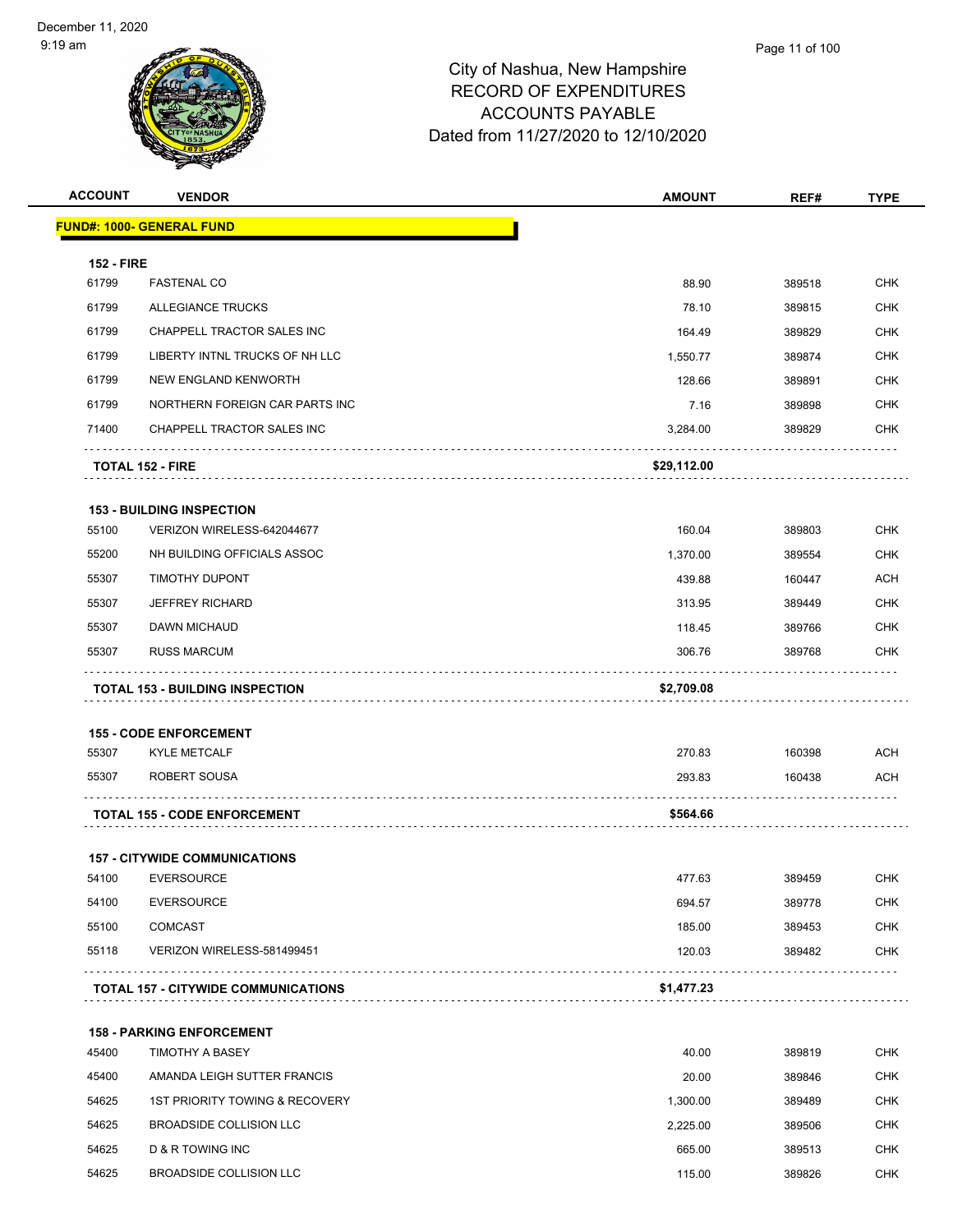

| <b>ACCOUNT</b> | <b>VENDOR</b>                                                           |                 | <b>AMOUNT</b> | REF#    | <b>TYPE</b> |
|----------------|-------------------------------------------------------------------------|-----------------|---------------|---------|-------------|
|                | <b>FUND#: 1000- GENERAL FUND</b>                                        |                 |               |         |             |
|                | <b>158 - PARKING ENFORCEMENT</b>                                        |                 |               |         |             |
| 55100          | <b>SPRINT</b>                                                           |                 | 94.50         | 389478  | CHK         |
| 55100          | VERIZON WIRELESS-242339465                                              |                 | 682.74        | 389487  | <b>CHK</b>  |
| 55100          | VERIZON WIRELESS-242339465                                              |                 | 169.72        | 389805  | CHK         |
|                | <b>TOTAL 158 - PARKING ENFORCEMENT</b>                                  |                 | \$5,311.96    |         |             |
|                |                                                                         |                 |               |         |             |
| 54835          | <b>159 - HYDRANT FEES-FIRE PROTECTION</b><br>PENNICHUCK WATER WORKS INC |                 | 254,145.89    | 389796  | CHK         |
|                | <b>TOTAL 159 - HYDRANT FEES-FIRE PROTECTION</b>                         |                 | \$254,145.89  |         |             |
|                | <b>160 - PW-ADMIN &amp; ENGINEERING</b>                                 |                 |               |         |             |
| 54100          | <b>EVERSOURCE</b>                                                       |                 | 667.22        | 389459  | <b>CHK</b>  |
| 54114          | SPRAGUE RESOURCES LP                                                    |                 | 60.11         | 389797  | CHK         |
| 54141          | PENNICHUCK WATER WORKS INC                                              |                 | 83.36         | 389796  | <b>CHK</b>  |
| 54280          | DRAIN MEDIC                                                             |                 | 275.00        | 389839  | CHK         |
| 55118          | <b>SPRINT</b>                                                           |                 | 86.40         | 389478  | <b>CHK</b>  |
| 55118          | VERIZON WIRELESS-542088278                                              |                 | 40.01         | 389484  | <b>CHK</b>  |
| 55118          | VERIZON WIRELESS-542274983                                              |                 | 286.70        | 389486  | CHK         |
| 55200          | <b>NHLSA</b>                                                            |                 | 245.00        | 389793  | <b>CHK</b>  |
| 55307          | <b>ROBERT MEUNIER</b>                                                   |                 | 208.73        | 389570  | CHK         |
| 55400          | <b>NHLSA</b>                                                            |                 | 120.00        | 389472  | <b>CHK</b>  |
| 61100          | WB MASON CO INC                                                         |                 | 140.08        | 389928  | <b>CHK</b>  |
| 61100          | CITIZENS BANK CREDIT CARD                                               | Zoom            | 14.99         | 9202105 | ACH         |
| 61107          | REFLECTIVE APPAREL FACTORY INC                                          |                 | 33.75         | 389568  | <b>CHK</b>  |
| 61107          | CINTAS#016                                                              |                 | 355.83        | 389832  | CHK         |
| 61807          | <b>ENGINEERING NEWS-RECORD</b>                                          |                 | 84.00         | 389456  | <b>CHK</b>  |
| 71228          | CITIZENS BANK CREDIT CARD                                               | MSFT*MSBILLINFO | 20.00         | 9202105 | <b>ACH</b>  |
|                | <b>TOTAL 160 - PW-ADMIN &amp; ENGINEERING</b>                           |                 | \$2,721.18    |         |             |
| 161 - STREETS  |                                                                         |                 |               |         |             |
| 54100          | <b>EVERSOURCE</b>                                                       |                 | 3,682.40      | 389459  | CHK         |
| 54100          | <b>EVERSOURCE</b>                                                       |                 | 3,112.53      | 389778  | <b>CHK</b>  |
| 54114          | AMERIGAS                                                                |                 | 737.35        | 389451  | CHK         |
| 54114          | SPRAGUE RESOURCES LP                                                    |                 | 1,489.69      | 389797  | <b>CHK</b>  |
| 54141          | PENNICHUCK WATER WORKS INC                                              |                 | 909.13        | 389796  | CHK         |
| 54207          | <b>METRO WEST LANDSCAPE</b>                                             |                 | 601.25        | 389792  | <b>CHK</b>  |
| 54207          | <b>VOAT SERVICES</b>                                                    |                 | 292.50        | 389926  | CHK         |
| 54492          | <b>SPRINT</b>                                                           |                 | 1,969.55      | 389478  | CHK         |
| 54600          | MCDEVITT TRUCKS INC                                                     |                 | 209.97        | 160396  | <b>ACH</b>  |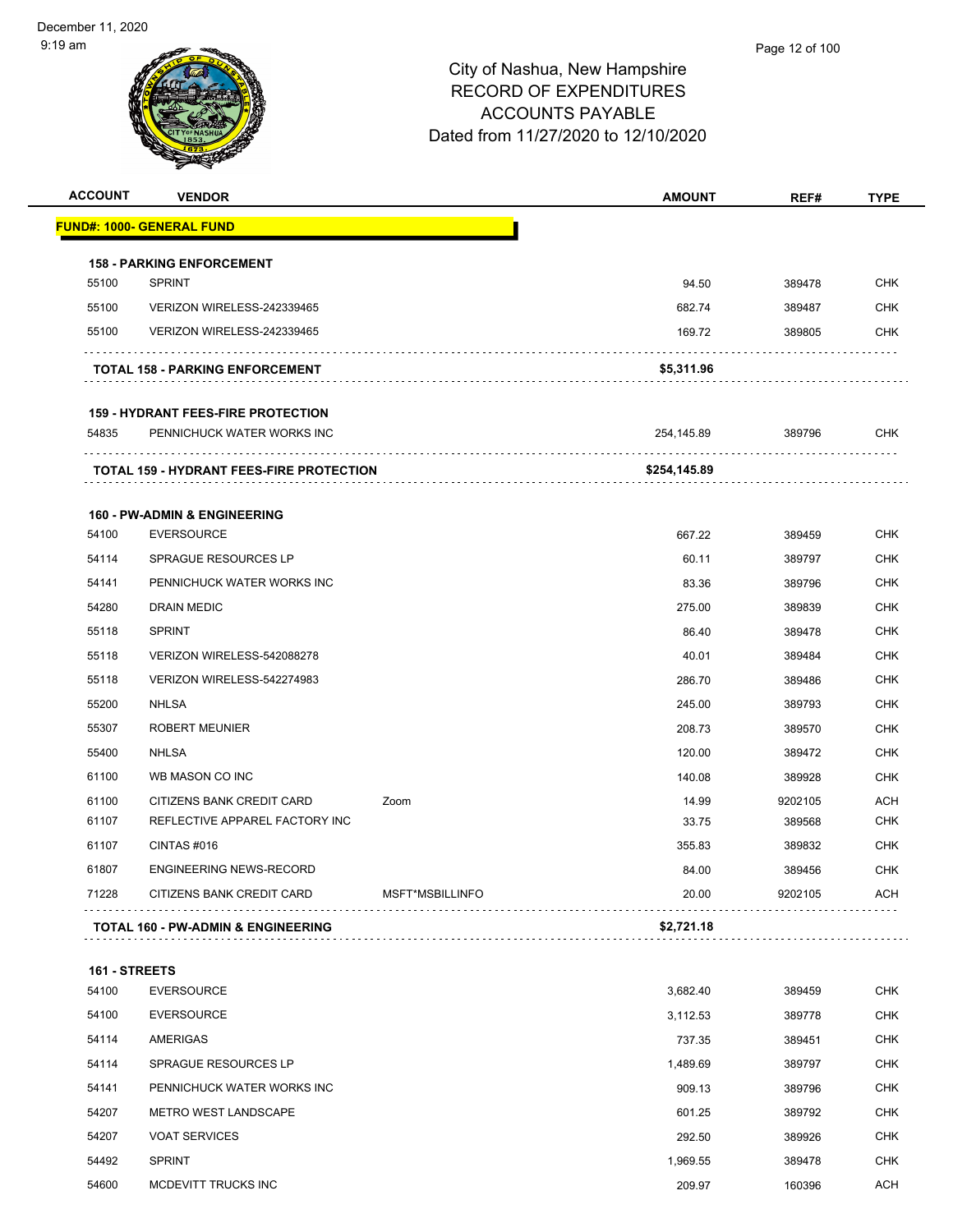Page 13 of 100



#### City of Nashua, New Hampshire RECORD OF EXPENDITURES ACCOUNTS PAYABLE Dated from 11/27/2020 to 12/10/2020

| <b>ACCOUNT</b> | <b>VENDOR</b>                     | <b>AMOUNT</b> | REF#   | <b>TYPE</b> |
|----------------|-----------------------------------|---------------|--------|-------------|
|                | <b>FUND#: 1000- GENERAL FUND</b>  |               |        |             |
| 161 - STREETS  |                                   |               |        |             |
| 54600          | <b>FACTORY MOTOR PARTS</b>        | (133.11)      | 160448 | ACH         |
| 54600          | MCDEVITT TRUCKS INC               | 89.99         | 160464 | ACH         |
| 54600          | AMBROSE EQUIPMENT CO INC          | 151.47        | 389494 | CHK         |
| 54600          | CARPARTS DISTRIBUTION CENTER,     | 765.69        | 389507 | <b>CHK</b>  |
| 54600          | <b>GRAINGER</b>                   | 79.69         | 389526 | CHK         |
| 54600          | <b>BLUETARP CREDIT SERVICES</b>   | 357.48        | 389823 | <b>CHK</b>  |
| 54600          | CARPARTS DISTRIBUTION CENTER,     | 330.78        | 389827 | <b>CHK</b>  |
| 54600          | CHAPPELL TRACTOR SALES INC        | 376.00        | 389829 | CHK         |
| 54600          | <b>JORDAN EQUIPMENT CO</b>        | 1,652.40      | 389871 | <b>CHK</b>  |
| 54600          | LIBERTY INTNL TRUCKS OF NH LLC    | 295.67        | 389874 | <b>CHK</b>  |
| 54600          | NEW ENGLAND KENWORTH              | 17.47         | 389893 | <b>CHK</b>  |
| 54600          | <b>SANEL NAPA</b>                 | 185.95        | 389911 | <b>CHK</b>  |
| 54600          | SOUTHWORTH-MILTON INC             | 337.27        | 389916 | CHK         |
| 55118          | <b>SPRINT</b>                     | 59.34         | 389478 | <b>CHK</b>  |
| 55118          | VERIZON WIRELESS-542088278        | 440.11        | 389484 | CHK         |
| 55118          | VERIZON WIRELESS 242253167        | 160.04        | 389485 | <b>CHK</b>  |
| 55118          | VERIZON WIRELESS-542274983        | 40.01         | 389486 | <b>CHK</b>  |
| 61107          | ALECS SHOE STORE INC              | 529.95        | 389493 | CHK         |
| 61107          | CINTAS#016                        | (1, 142.09)   | 389832 | <b>CHK</b>  |
| 61299          | <b>CRYSTAL ROCK</b>               | 12.99         | 389455 | CHK         |
| 61299          | FUTURE SUPPLY CO                  | 1,875.56      | 389521 | <b>CHK</b>  |
| 61299          | R WHITE EQUIPMENT CENTER INC      | 88.00         | 389566 | <b>CHK</b>  |
| 61299          | FUTURE SUPPLY CO                  | 3,155.00      | 389849 | CHK         |
| 61300          | <b>GLOBAL MONTELLO GROUP CORP</b> | 10,204.81     | 389851 | <b>CHK</b>  |
| 61507          | CONTINENTAL PAVING INC            | 3,638.79      | 389510 | CHK         |
| 61507          | CONTINENTAL PAVING INC            | 7,814.92      | 389835 | CHK         |
| 61521          | <b>LEIGHTON A WHITE</b>           | 947.75        | 389873 | <b>CHK</b>  |
| 61535          | <b>BROX INDUSTRIES INC</b>        | 422.96        | 160382 | ACH         |
| 61542          | PERMA LINE CORP OF NEW ENGLAND    | 43.85         | 389559 | <b>CHK</b>  |
| 61560          | <b>FASTENAL CO</b>                | 79.21         | 389845 | CHK         |
| 61705          | <b>MAYNARD &amp; LESIEUR INC</b>  | 111.00        | 389881 | <b>CHK</b>  |
| 61799          | <b>FACTORY MOTOR PARTS</b>        | (50.00)       | 160448 | <b>ACH</b>  |
| 61799          | <b>GRAINGER</b>                   | 569.47        | 389526 | CHK         |
|                | <b>TOTAL 161 - STREETS</b>        | \$46,512.79   |        |             |
|                |                                   |               |        |             |

#### **162 - STREET LIGHTING**

| 54100 | EVERSOUCE-POWER SUPPLY | 39.810.64 | 389458 | снк |
|-------|------------------------|-----------|--------|-----|
| 54100 | EVERSOURCE             | 639.18    | 389459 | СНК |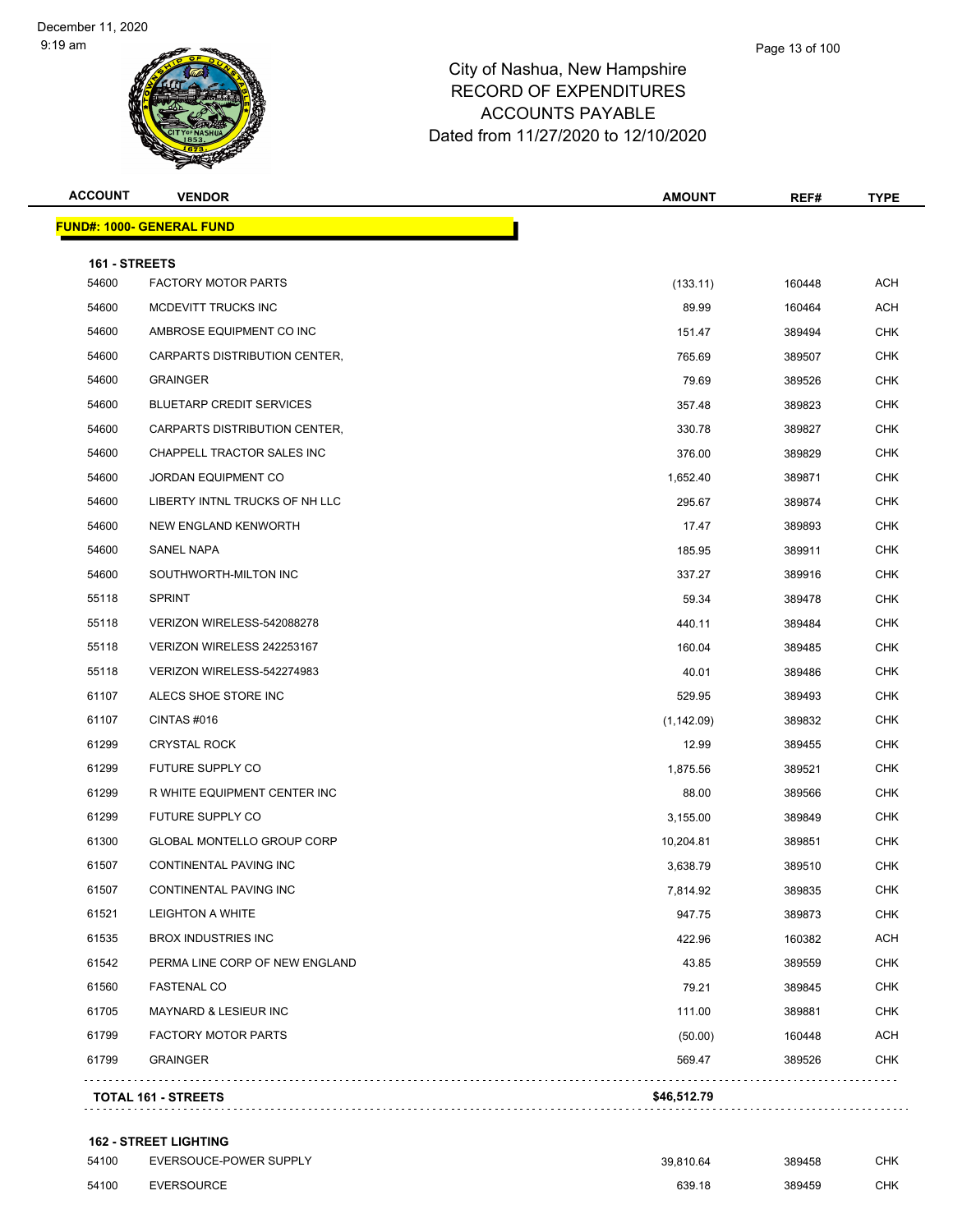|                                                                                        |                                                            |      | <b>AMOUNT</b> | REF#    | <b>TYPE</b>                                                                                                  |
|----------------------------------------------------------------------------------------|------------------------------------------------------------|------|---------------|---------|--------------------------------------------------------------------------------------------------------------|
|                                                                                        | <b>FUND#: 1000- GENERAL FUND</b>                           |      |               |         |                                                                                                              |
|                                                                                        | <b>162 - STREET LIGHTING</b>                               |      |               |         |                                                                                                              |
| 54100                                                                                  | <b>EVERSOURCE</b>                                          |      | 701.58        | 389778  | <b>CHK</b>                                                                                                   |
|                                                                                        | <b>TOTAL 162 - STREET LIGHTING</b>                         |      | \$41,151.40   | .       |                                                                                                              |
|                                                                                        | <b>166 - PARKING OPERATIONS</b>                            |      |               |         |                                                                                                              |
| 54100                                                                                  | <b>EVERSOURCE</b>                                          |      | 653.89        | 389459  | CHK                                                                                                          |
| 54100                                                                                  | <b>EVERSOURCE</b>                                          |      | 884.56        | 389778  | <b>CHK</b>                                                                                                   |
| 54141                                                                                  | PENNICHUCK WATER WORKS INC                                 |      | 95.92         | 389475  | CHK                                                                                                          |
| 54280                                                                                  | IMPERIAL BAG & PAPER CO LLC                                |      | 797.50        | 389537  | <b>CHK</b>                                                                                                   |
| 54280                                                                                  | NASH CONSTRUCTION LLC                                      |      | 2,019.60      | 389889  | <b>CHK</b>                                                                                                   |
| 54487                                                                                  | <b>INTERSTATE BILLING</b>                                  |      | 527.76        | 389541  | CHK                                                                                                          |
| 54487                                                                                  | JOHNSON CONTROLS SECURITY                                  |      | 1,111.00      | 389869  | <b>CHK</b>                                                                                                   |
| 55699                                                                                  | CITIZENS BANK CREDIT CARD                                  | Zoom | 14.99         | 9202105 | <b>ACH</b>                                                                                                   |
| 61100                                                                                  | WB MASON CO INC                                            |      | 58.06         | 389928  | <b>CHK</b>                                                                                                   |
| 61299                                                                                  | HOME DEPOT CREDIT SERVICE 3065                             |      | 172.48        | 389532  | CHK                                                                                                          |
|                                                                                        | <b>TOTAL 166 - PARKING OPERATIONS</b>                      |      | \$6,335.76    |         |                                                                                                              |
|                                                                                        |                                                            |      |               |         |                                                                                                              |
|                                                                                        | <b>170 - HYDROELECTRIC OPERATIONS</b><br><b>EVERSOURCE</b> |      | 26.07         | 389778  |                                                                                                              |
|                                                                                        | WM CORPORATE SERVICES INC                                  |      | 87.44         | 389808  |                                                                                                              |
|                                                                                        | <b>ESSEX POWER SERVICES INC</b>                            |      | 28,729.21     | 389842  |                                                                                                              |
|                                                                                        | TRIANGLE PORTABLE SERVICES INC                             |      | 176.00        | 389584  |                                                                                                              |
|                                                                                        | CONSOLIDATED COMMUNICATIONS                                |      | 202.13        | 389454  |                                                                                                              |
|                                                                                        | <b>COMCAST</b>                                             |      | 128.39        | 389775  |                                                                                                              |
|                                                                                        | <b>TOTAL 170 - HYDROELECTRIC OPERATIONS</b>                |      | \$29,349.24   |         |                                                                                                              |
|                                                                                        | <b>171 - COMMUNITY SERVICES</b>                            |      |               |         |                                                                                                              |
|                                                                                        | PENNICHUCK WATER WORKS INC                                 |      | 106.16        | 389475  |                                                                                                              |
|                                                                                        | PENNICHUCK WATER WORKS INC                                 |      | 108.31        | 389796  |                                                                                                              |
|                                                                                        | WB MASON CO INC                                            |      | 214.64        | 389589  |                                                                                                              |
|                                                                                        | <b>BOBBIE BAGLEY</b>                                       |      | 42.08         | 389497  |                                                                                                              |
| 54100<br>54221<br>54290<br>54821<br>55109<br>55109<br>54141<br>54141<br>61100<br>61299 | <b>TOTAL 171 - COMMUNITY SERVICES</b>                      |      | \$471.19      |         | <b>CHK</b><br><b>CHK</b><br>CHK<br><b>CHK</b><br><b>CHK</b><br>CHK<br>CHK<br>CHK<br><b>CHK</b><br><b>CHK</b> |
|                                                                                        | <b>172 - COMMUNITY HEALTH</b>                              |      |               |         |                                                                                                              |
| 55118                                                                                  | <b>SPRINT</b>                                              |      | 46.34         | 389478  | CHK                                                                                                          |

55400 CITIZENS BANK CREDIT CARD NH Municipal Association 65.00 9202105 ACH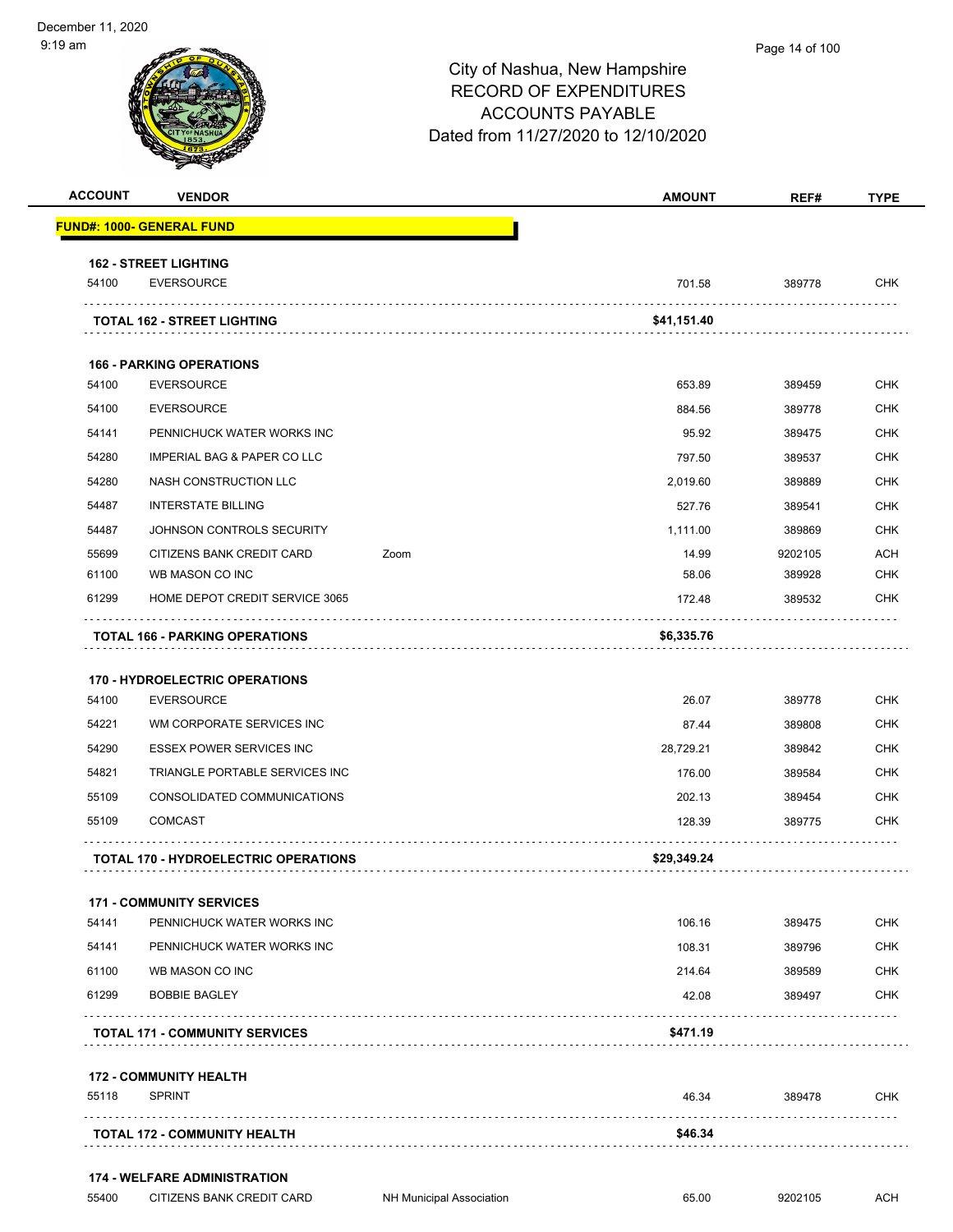| <b>ACCOUNT</b> | <b>VENDOR</b>                                          |                    | <b>AMOUNT</b>    | REF#               | <b>TYPE</b>              |
|----------------|--------------------------------------------------------|--------------------|------------------|--------------------|--------------------------|
|                | <u> FUND#: 1000- GENERAL FUND</u>                      |                    |                  |                    |                          |
|                | TOTAL 174 - WELFARE ADMINISTRATION                     |                    | \$65.00          |                    |                          |
|                |                                                        |                    |                  |                    |                          |
|                | <b>175 - WELFARE ASSISTANCE</b>                        |                    |                  |                    |                          |
| 55810          | 23-25 TEMPLE ST REALTY LLC                             |                    | 300.00           | 389736             | <b>CHK</b>               |
| 55810          | BERTHA REALTY GROUP LLC                                |                    | 1,375.00         | 389737             | <b>CHK</b>               |
| 55810          | <b>CLOCKTOWER PLACE</b>                                |                    | 2,010.00         | 389738             | <b>CHK</b>               |
| 55810          | DANIEL GAGNON                                          |                    | 950.00           | 389739             | <b>CHK</b>               |
| 55810          | <b>JHT PROPERTIES LLC</b>                              |                    | 800.00           | 389740             | <b>CHK</b>               |
| 55810          | LAMERAND ENTERPRISES                                   |                    | 660.00           | 389741             | <b>CHK</b>               |
| 55810          | <b>NALPATHU LLC</b>                                    |                    | 950.00           | 389742             | <b>CHK</b>               |
| 55810          | NASHUA HOUSING AND                                     |                    | 294.00           | 389743             | <b>CHK</b>               |
|                |                                                        |                    |                  |                    |                          |
| 55810          | RIVER WITH PEBBLY BOTTOM LLC                           |                    | 1,500.00         | 389744             | <b>CHK</b>               |
| 55810          | <b>ERIC SEK</b>                                        |                    | 1,150.00         | 389745             | <b>CHK</b>               |
| 55810          | 188 CONCORD ST LLC                                     |                    | 2,695.38         | 390056             | <b>CHK</b>               |
| 55810          | 22 MARSHALL STREET LLC                                 |                    | 1,318.00         | 390057             | CHK                      |
| 55810          | AIMCO ROYCAL CREST NASHUA LLC                          |                    | 63.44            | 390058             | <b>CHK</b>               |
| 55810          | ALHAJI A BAH                                           |                    | 925.00           | 390059             | <b>CHK</b>               |
| 55810          | DONALD D DOBENS                                        |                    | 1,400.00         | 390060             | <b>CHK</b>               |
| 55810          | <b>GAUTHIER REAL ESTATE MGMT CORP</b>                  |                    | 775.00           | 390061             | <b>CHK</b>               |
| 55810          | HFI PROPERTIES LLC                                     |                    | 900.00           | 390062             | <b>CHK</b>               |
| 55810          | LEES PROPERTY LLC                                      |                    | 1,200.00         | 390063             | <b>CHK</b>               |
| 55810          | RND LLC                                                |                    | 750.00           | 390064             | CHK                      |
| 55810          | WEST HOLLIS TRUST                                      |                    | 1,600.00         | 390065             | <b>CHK</b>               |
|                |                                                        |                    |                  |                    | <b>CHK</b>               |
| 55810          | WORTH REAL ESTATE LLC                                  |                    | 382.00           | 390066             |                          |
| 55810          | <b>XIA ZHANG</b>                                       |                    | 1,350.00         | 390067             | CHK                      |
| 55810          | CITIZENS BANK CREDIT CARD                              | Motel 6            | 464.31           | 9202105            | <b>ACH</b>               |
| 55810          | CITIZENS BANK CREDIT CARD                              | Motel 6            | 456.68           | 9202105            | ACH                      |
| 55810          | CITIZENS BANK CREDIT CARD                              | Motel 6            | 434.91           | 9202105            | <b>ACH</b>               |
| 55810          | CITIZENS BANK CREDIT CARD                              | Motel 6            | 462.14           | 9202105            | <b>ACH</b>               |
| 55810          | CITIZENS BANK CREDIT CARD                              | Motel 6            | 446.88           | 9202105            | <b>ACH</b>               |
| 55810<br>55810 | CITIZENS BANK CREDIT CARD<br>CITIZENS BANK CREDIT CARD | Motel 6<br>Motel 6 | 462.14<br>462.14 | 9202105            | <b>ACH</b><br><b>ACH</b> |
| 55810          | CITIZENS BANK CREDIT CARD                              | Motel 6            | 416.33           | 9202105<br>9202105 | <b>ACH</b>               |
| 55810          | CITIZENS BANK CREDIT CARD                              | Motel 6            | 152.58           | 9202105            | <b>ACH</b>               |
|                |                                                        |                    |                  |                    |                          |
|                | TOTAL 175 - WELFARE ASSISTANCE                         |                    | \$27,105.93      |                    |                          |

| 54100 | EVERSOURCE             | 9.071.59 | 389459 | <b>CHK</b> |
|-------|------------------------|----------|--------|------------|
| 54100 | <b>EVERSOURCE</b>      | 16.77    | 389778 | <b>CHK</b> |
| 54114 | LIBERTY UTILITIES - NH | 197.28   | 389469 | <b>CHK</b> |
| 54114 | LIBERTY UTILITIES - NH | 55.54    | 389785 | <b>CHK</b> |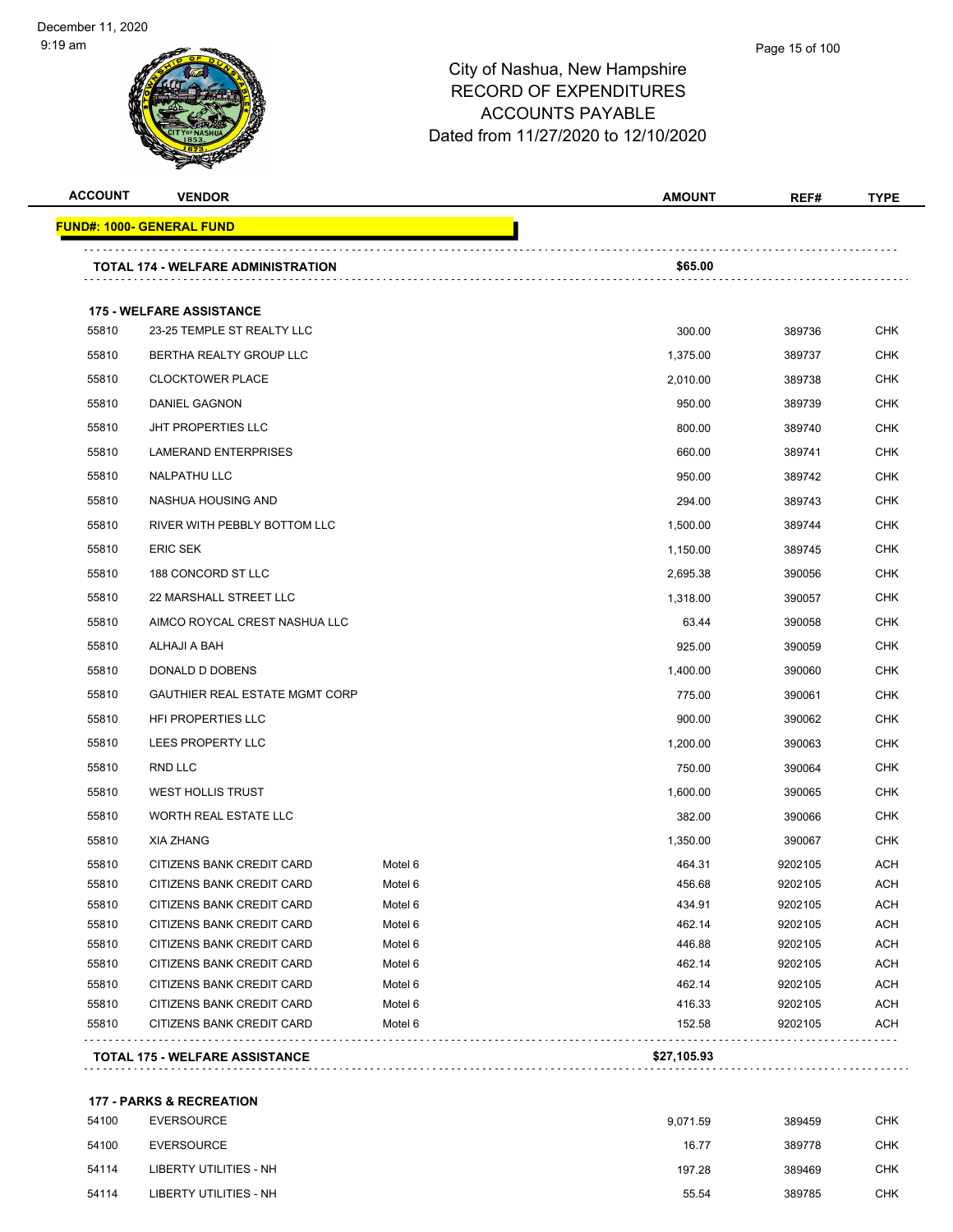| <b>ACCOUNT</b> | <b>VENDOR</b>                       | <b>AMOUNT</b> | REF#   | <b>TYPE</b> |
|----------------|-------------------------------------|---------------|--------|-------------|
|                | <u> FUND#: 1000- GENERAL FUND</u>   |               |        |             |
|                | <b>177 - PARKS &amp; RECREATION</b> |               |        |             |
| 54114          | <b>LIBERTY UTILITIES - NH</b>       | 375.84        | 389790 | <b>CHK</b>  |
| 54114          | SPRAGUE RESOURCES LP                | 395.05        | 389797 | <b>CHK</b>  |
| 54141          | PENNICHUCK WATER WORKS INC          | 367.29        | 389475 | <b>CHK</b>  |
| 54141          | PENNICHUCK WATER WORKS INC          | 3,023.67      | 389796 | <b>CHK</b>  |
| 54280          | JP PEST SERVICES LLC                | 68.60         | 160391 | <b>ACH</b>  |
| 54280          | M & M ELECTRICAL SUPPLY CO INC      | 30.96         | 160394 | <b>ACH</b>  |
| 54280          | COUNTRYBROOK FARMS LLC              | 650.00        | 389511 | <b>CHK</b>  |
| 54280          | HOME DEPOT CREDIT SERVICE 3065      | 2,003.71      | 389532 | <b>CHK</b>  |
| 54280          | A G LANDSCAPING SERVICES LLC        | 435.00        | 389809 | <b>CHK</b>  |
| 54280          | F W WEBB COMPANY                    | 53.44         | 389844 | CHK         |
| 54280          | HOME DEPOT CREDIT SERVICE 3065      | 267.73        | 389860 | <b>CHK</b>  |
| 54280          | JOHNSONS ELECTRIC SUPPLY INC        | 2,150.00      | 389870 | <b>CHK</b>  |
| 54280          | UNITED SITE SERVICES                | 119.00        | 389923 | <b>CHK</b>  |
| 54487          | CARPARTS DISTRIBUTION CENTER,       | (170.91)      | 389507 | <b>CHK</b>  |
| 54821          | UNITED SITE SERVICES                | 2,361.00      | 389923 | <b>CHK</b>  |
| 55118          | <b>SPRINT</b>                       | 89.33         | 389478 | <b>CHK</b>  |
| 55118          | VERIZON WIRELESS-542088278          | 40.01         | 389484 | <b>CHK</b>  |
| 55607          | PETTY CASH                          | 1.60          | 389771 | <b>CHK</b>  |
| 55658          | <b>FRATELLOS ITALIAN GRILLE</b>     | 9,000.68      | 389847 | CHK         |
| 61100          | WB MASON CO INC                     | 178.62        | 389928 | CHK         |
| 61107          | AMAZON CAPITAL SERV (CITY ACH)      | 167.84        | 160379 | <b>ACH</b>  |
| 61107          | MAGID GLOVE & SAFETY MFG CO.        | 34.80         | 160461 | <b>ACH</b>  |
| 61799          | <b>BEST FORD</b>                    | 7.52          | 389502 | <b>CHK</b>  |
| 61799          | CARPARTS DISTRIBUTION CENTER,       | 413.46        | 389507 | CHK         |
| 61799          | CARPARTS DISTRIBUTION CENTER,       | 455.78        | 389827 | CHK         |
| 61799          | CHAPPELL TRACTOR SALES INC          | 302.48        | 389829 | <b>CHK</b>  |
| 61799          | O'REILLY AUTO PARTS                 | 323.88        | 389900 | <b>CHK</b>  |
| 61799          | SANEL NAPA                          | 281.52        | 389911 | <b>CHK</b>  |
| 61799          | <b>TURF PRODUCTS</b>                | 479.40        | 389922 | <b>CHK</b>  |
|                | TOTAL 177 - PARKS & RECREATION      | \$33,248.48   |        |             |
|                |                                     |               |        |             |

**179 - LIBRARY**

| 54114 | SPRAGUE RESOURCES LP           |                      | 656.51 | 389797  | CHK.       |
|-------|--------------------------------|----------------------|--------|---------|------------|
| 54280 | JP PEST SERVICES LLC           |                      | 114.00 | 160391  | ACH        |
| 54428 | AMAZON CAPITAL SERV (CITY ACH) |                      | 349.00 | 160379  | ACH        |
| 54428 | COMCAST                        |                      | 243.35 | 389452  | <b>CHK</b> |
| 54428 | VERIZON WIRELESS-742348471-001 |                      | 40.01  | 389806  | CHK        |
| 54428 | CITIZENS BANK CREDIT CARD      | SMK*SURVEYMONKEY.COM | 384.00 | 9202105 | ACH        |
|       |                                |                      |        |         |            |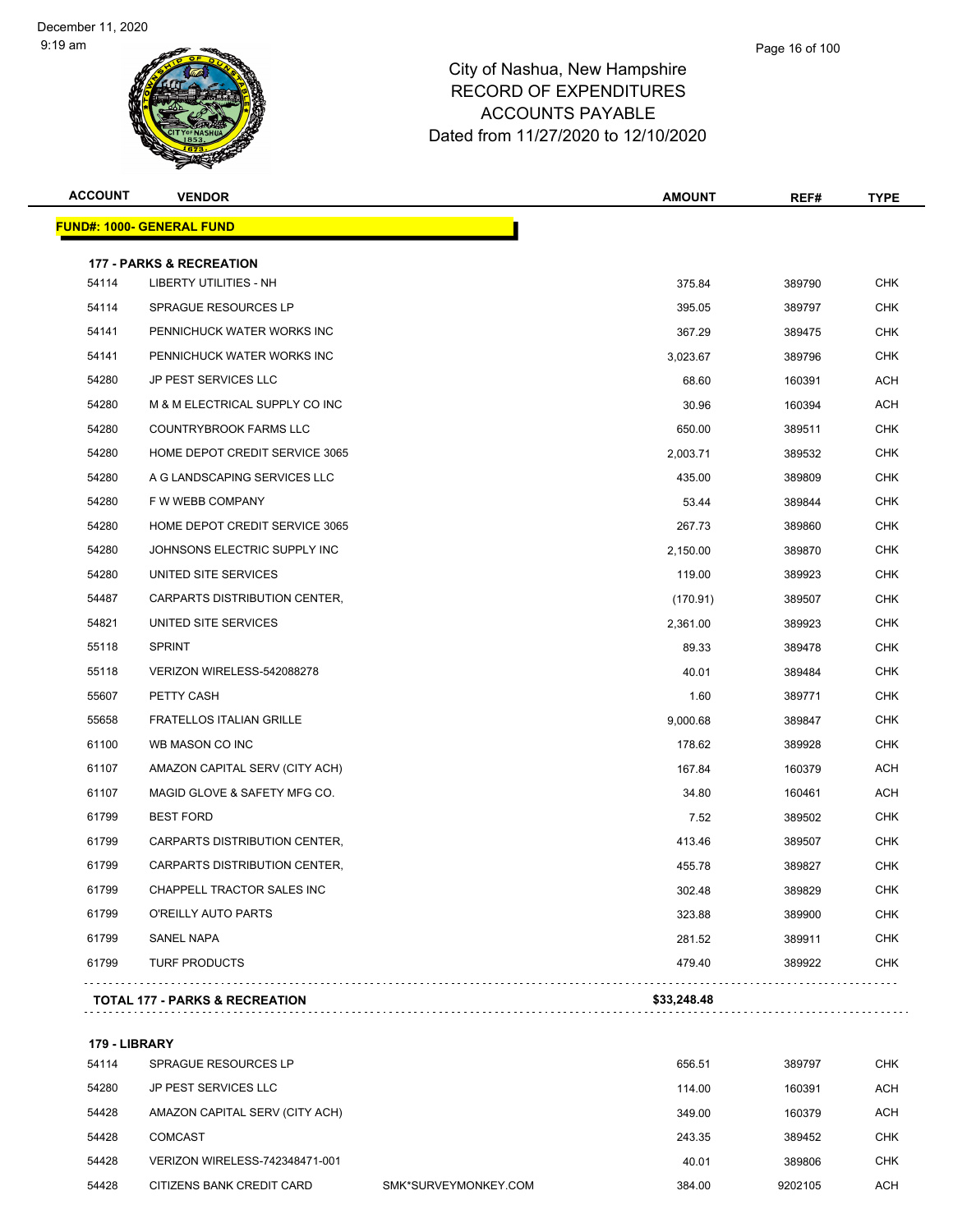| <b>ACCOUNT</b> | <b>VENDOR</b>                            |                      | <b>AMOUNT</b> | REF#    | <b>TYPE</b> |
|----------------|------------------------------------------|----------------------|---------------|---------|-------------|
|                | <b>FUND#: 1000- GENERAL FUND</b>         |                      |               |         |             |
| 179 - LIBRARY  |                                          |                      |               |         |             |
| 54428          | CITIZENS BANK CREDIT CARD                | ADOBE*STOCK          | 29.99         | 9202105 | <b>ACH</b>  |
| 54428          | CITIZENS BANK CREDIT CARD                | DREAMHOST DH-FEE.COM | 15.00         | 9202105 | <b>ACH</b>  |
| 55109          | <b>SPRINT</b>                            |                      | 50.42         | 389478  | <b>CHK</b>  |
| 55607          | PITNEY BOWES                             |                      | 273.60        | 389476  | <b>CHK</b>  |
| 61100          | WB MASON CO INC                          |                      | 19.98         | 389928  | <b>CHK</b>  |
| 61299          | AMAZON CAPITAL SERV (CITY ACH)           |                      | 47.99         | 160379  | <b>ACH</b>  |
| 61428          | WB MASON CO INC                          |                      | 71.07         | 389928  | <b>CHK</b>  |
| 61650          | WB MASON CO INC                          |                      | 187.69        | 389928  | <b>CHK</b>  |
| 61807          | INGRAM LIBRARY SERVICES LLC              |                      | 70.73         | 160389  | <b>ACH</b>  |
| 61807          | INGRAM LIBRARY SERVICES LLC              |                      | 228.58        | 160455  | <b>ACH</b>  |
| 61807          | <b>BAKER &amp; TAYLOR</b>                |                      | 459.85        | 389498  | <b>CHK</b>  |
| 61807          | HARPER COLLINS PUBLISHERS LLC            |                      | 34.24         | 389531  | <b>CHK</b>  |
| 61807          | MATTHEW BENDER & CO INC                  |                      | 212.10        | 389548  | <b>CHK</b>  |
| 61807          | <b>BAKER &amp; TAYLOR</b>                |                      | 1,376.19      | 389818  | <b>CHK</b>  |
| 61814          | INGRAM LIBRARY SERVICES LLC              |                      | 161.46        | 160455  | ACH         |
| 61814          | MIDWEST TAPE LLC                         |                      | 405.21        | 160467  | <b>ACH</b>  |
| 61814          | <b>BAKER &amp; TAYLOR</b>                |                      | 38.49         | 389498  | <b>CHK</b>  |
| 61814          | <b>BAKER &amp; TAYLOR</b>                |                      | 21.99         | 389818  | <b>CHK</b>  |
| 61821          | RECORDED BOOKS LLC                       |                      | 2,868.00      | 389567  | <b>CHK</b>  |
| 61830          | RECORDED BOOKS LLC                       |                      | 4,699.00      | 389567  | <b>CHK</b>  |
| 68322          | MATTHEW C HONGOLTZ-HETLING               |                      | 250.00        | 389533  | <b>CHK</b>  |
| 71221          | AMAZON CAPITAL SERV (CITY ACH)           |                      | 10,716.14     | 160379  | ACH         |
|                | TOTAL 179 - LIBRARY                      |                      | \$24,024.59   |         |             |
|                | <b>181 - COMMUNITY DEVELOPMENT</b>       |                      |               |         |             |
| 61100          | WB MASON CO INC                          |                      | 79.98         | 389928  | <b>CHK</b>  |
| 61830          | THE TELEGRAPH                            |                      | 156.00        | 389798  | CHK         |
|                | <b>TOTAL 181 - COMMUNITY DEVELOPMENT</b> |                      | \$235.98      |         |             |
|                | <b>182 - PLANNING AND ZONING</b>         |                      |               |         |             |
| 55421          | <b>GENE PORTER</b>                       |                      | 35.00         | 389902  | <b>CHK</b>  |
|                | TOTAL 182 - PLANNING AND ZONING          |                      | \$35.00       |         |             |
|                | <b>183 - ECONOMIC DEVELOPMENT</b>        |                      |               |         |             |
| 55200          | NASHUA MILLYARD ASSOC INC                |                      | 746.26        | 389890  | <b>CHK</b>  |
| 55699          | CITIZENS BANK CREDIT CARD                | Zoom                 | 14.99         | 9202105 | ACH         |
|                | TOTAL 183 - ECONOMIC DEVELOPMENT         |                      | \$761.25      |         |             |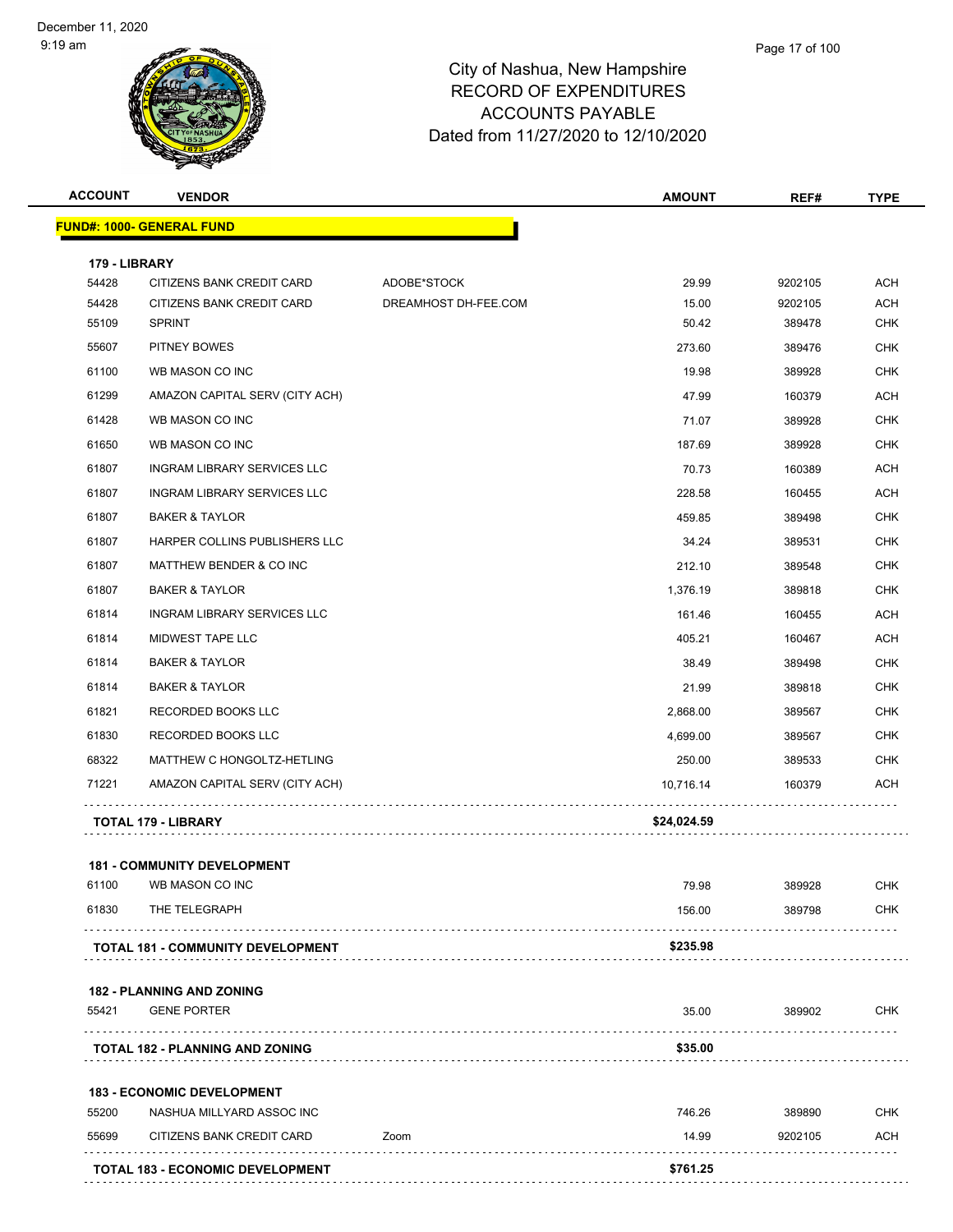#### Page 18 of 100

| <b>ACCOUNT</b>      | <b>VENDOR</b>                     | <b>AMOUNT</b> | REF#   | <b>TYPE</b> |
|---------------------|-----------------------------------|---------------|--------|-------------|
|                     | <b>FUND#: 1000- GENERAL FUND</b>  |               |        |             |
| <b>191 - SCHOOL</b> |                                   |               |        |             |
| 53128               | <b>MATTHEW &amp; LEAH DONAHUE</b> | 86.94         | 389631 | <b>CHK</b>  |
| 53128               | DRUMMOND WOODSUM                  | 1,555.50      | 389632 | <b>CHK</b>  |
| 53128               | WADLEIGH STARR & PETERS PLLC      | 12,681.24     | 389699 | <b>CHK</b>  |
| 53128               | <b>GOULSTON &amp; STORRS PC</b>   | 10,000.00     | 389983 | <b>CHK</b>  |
| 53135               | CHARLES T CAPPETTA, MD #9330      | 2,500.00      | 389960 | <b>CHK</b>  |
| 53614               | AMY MCCARTNEY                     | 12,510.00     | 389608 | <b>CHK</b>  |
| 53614               | <b>CLARK ASSOC</b>                | 41,186.80     | 389626 | <b>CHK</b>  |
| 53614               | <b>EMILY B TIMM</b>               | 148.50        | 390033 | <b>CHK</b>  |
| 53628               | ASAP FIRE & SAFETY CORP           | 95.00         | 389609 | <b>CHK</b>  |
| 53628               | <b>MARISSA FORREST</b>            | 150.00        | 389639 | <b>CHK</b>  |
| 53628               | HEWLETT PACKARD ENTERPRISE        | 5,648.28      | 389651 | <b>CHK</b>  |
| 53628               | <b>RELIABLE IT</b>                | 350.00        | 389687 | <b>CHK</b>  |
| 53628               | STATE OF NH CRIMINAL RECORDS      | 357.75        | 389947 | <b>CHK</b>  |
| 53628               | HOMETOWN FORECAST SERVICES INC    | 950.00        | 389990 | <b>CHK</b>  |
| 53628               | PERFORMANCE REHAB INC             | 5,869.84      | 390014 | <b>CHK</b>  |
| 53628               | PROFISHANT INC                    | 1,003.00      | 390017 | <b>CHK</b>  |
| 54100               | <b>EVERSOURCE</b>                 | 87,558.45     | 389594 | <b>CHK</b>  |
| 54100               | <b>EVERSOURCE</b>                 | 21,317.53     | 389931 | <b>CHK</b>  |
| 54114               | LIBERTY UTILITIES - NH            | 120.26        | 389595 | <b>CHK</b>  |
| 54114               | LIBERTY UTILITIES - NH            | 859.98        | 389596 | <b>CHK</b>  |
| 54114               | LIBERTY UTILITIES - NH            | 1,297.53      | 389597 | <b>CHK</b>  |
| 54114               | LIBERTY UTILITIES - NH            | 715.39        | 389598 | <b>CHK</b>  |
| 54114               | LIBERTY UTILITIES - NH            | 2,335.81      | 389599 | <b>CHK</b>  |
| 54114               | LIBERTY UTILITIES - NH            | 1,667.06      | 389600 | <b>CHK</b>  |
| 54114               | <b>LIBERTY UTILITIES - NH</b>     | 1,557.20      | 389601 | <b>CHK</b>  |
| 54114               | SPRAGUE RESOURCES LP              | 12.66         | 389691 | <b>CHK</b>  |
| 54114               | SPRAGUE RESOURCES LP              | 13,762.50     | 389692 | <b>CHK</b>  |
| 54114               | <b>LIBERTY UTILITIES - NH</b>     | 853.70        | 389933 | <b>CHK</b>  |
| 54114               | LIBERTY UTILITIES - NH            | 590.68        | 389934 | <b>CHK</b>  |
| 54114               | LIBERTY UTILITIES - NH            | 1,244.04      | 389935 | <b>CHK</b>  |
| 54114               | LIBERTY UTILITIES - NH            | 1,053.37      | 389936 | <b>CHK</b>  |
| 54114               | LIBERTY UTILITIES - NH            | 1,391.56      | 389937 | <b>CHK</b>  |
| 54114               | LIBERTY UTILITIES - NH            | 1,221.44      | 389938 | <b>CHK</b>  |
| 54114               | LIBERTY UTILITIES - NH            | 983.92        | 389939 | <b>CHK</b>  |
| 54114               | LIBERTY UTILITIES - NH            | 889.72        | 389940 | <b>CHK</b>  |
| 54114               | LIBERTY UTILITIES - NH            | 969.24        | 389941 | <b>CHK</b>  |
| 54114               | SPRAGUE RESOURCES LP              | 8,946.66      | 390027 | <b>CHK</b>  |
| 54141               | PENNICHUCK WATER WORKS INC        | 6,562.59      | 389603 | <b>CHK</b>  |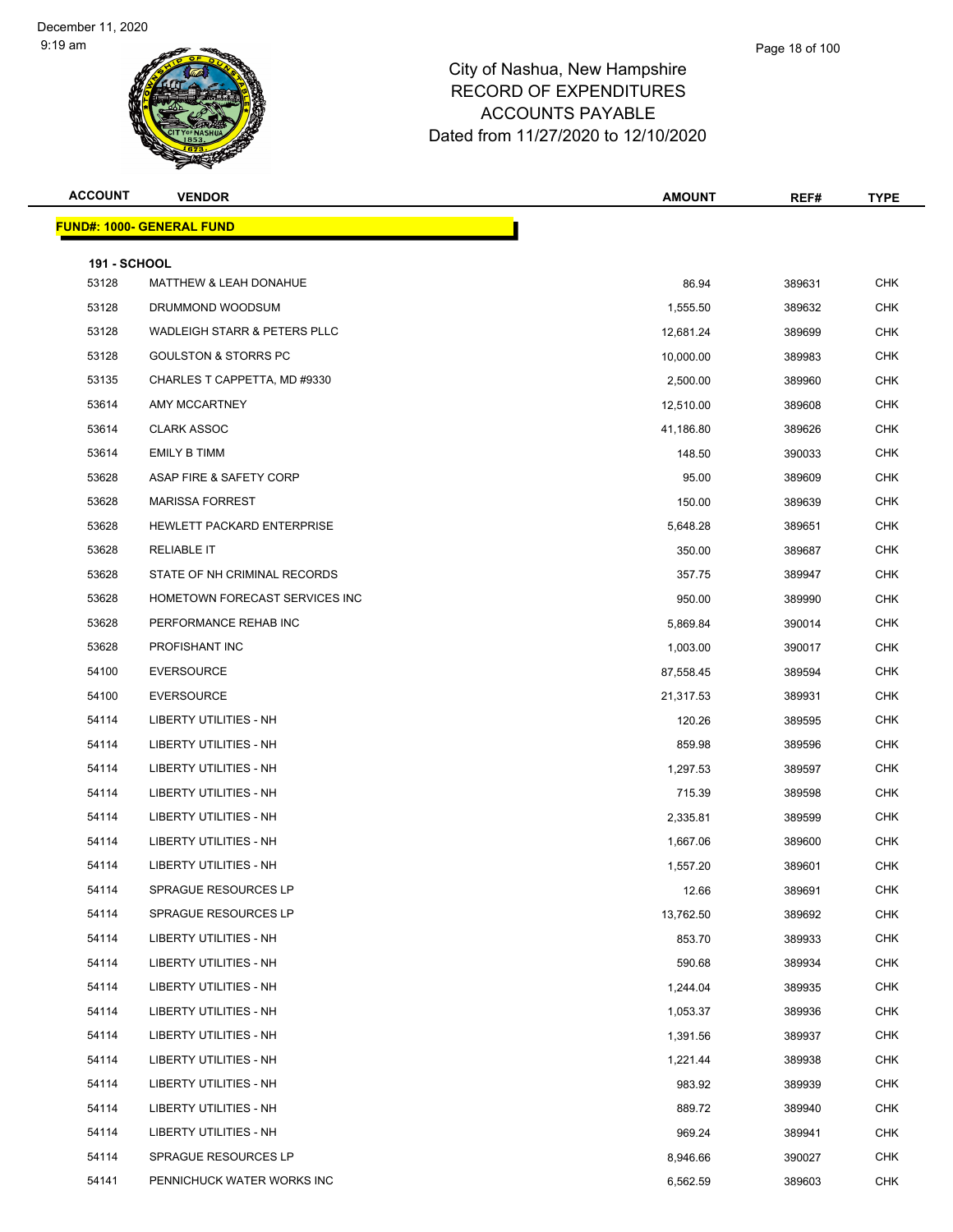| <b>ACCOUNT</b>               | <b>VENDOR</b>                                          |                                           | <b>AMOUNT</b>    | REF#               | <b>TYPE</b>              |
|------------------------------|--------------------------------------------------------|-------------------------------------------|------------------|--------------------|--------------------------|
|                              | <u> FUND#: 1000- GENERAL FUND</u>                      |                                           |                  |                    |                          |
|                              |                                                        |                                           |                  |                    |                          |
| <b>191 - SCHOOL</b><br>54141 | PENNICHUCK WATER WORKS INC                             |                                           | 2,482.56         | 389943             | <b>CHK</b>               |
| 54280                        | ALLIED UNIVERSAL TECHNOLOGY                            |                                           | 3,634.19         | 389607             | <b>CHK</b>               |
| 54280                        | NASHUA WALLPAPER CO INC                                |                                           | 155.84           | 389674             | <b>CHK</b>               |
| 54280                        | SHATTUCK MALONE OIL CO                                 |                                           | 1,190.68         | 389690             | <b>CHK</b>               |
| 54280                        | <b>BELLETETES INC</b>                                  |                                           | 995.52           | 389952             | <b>CHK</b>               |
| 54280                        | MARVELL PLATE GLASS INC                                |                                           | 6,142.62         | 389997             | <b>CHK</b>               |
| 54280                        | NASHUA WALLPAPER CO INC                                |                                           | 370.85           | 390003             | <b>CHK</b>               |
| 54280                        | PASEK CORP                                             |                                           | 5,470.13         | 390013             | <b>CHK</b>               |
| 54487                        | CLEAN-O-RAMA                                           |                                           | 1,666.01         | 389966             | <b>CHK</b>               |
| 54600                        | ELITE HYDRAULICS LLC                                   |                                           | 1,250.00         | 160406             | <b>ACH</b>               |
| 54600                        | <b>BEST FORD</b>                                       |                                           | 284.68           | 389612             | <b>CHK</b>               |
| 54600                        | <b>CARPARTS OF NASHUA</b>                              |                                           | 512.22           | 389622             | <b>CHK</b>               |
| 54600                        | MAYNARD & LESIEUR INC                                  |                                           | 286.00           | 389667             | <b>CHK</b>               |
| 54600                        | O'REILLY AUTO PARTS                                    |                                           | 384.65           | 389681             | <b>CHK</b>               |
| 54600                        | <b>CARPARTS OF NASHUA</b>                              |                                           | 147.78           | 389961             | <b>CHK</b>               |
| 54600                        | DONOVAN EQUIPMENT CO INC                               |                                           | 579.85           | 389973             | <b>CHK</b>               |
| 54600                        | O'REILLY AUTO PARTS                                    |                                           | 106.25           | 390010             | <b>CHK</b>               |
| 54600                        | CITIZENS BANK CREDIT CARD                              | RAYBUCK AUTO                              | 669.10           | 9202105            | <b>ACH</b>               |
| 55109                        | <b>COMCAST</b>                                         |                                           | 515.94           | 389592             | <b>CHK</b>               |
| 55109                        | CONSOLIDATED COMMUNICATIONS                            |                                           | 1,562.66         | 389593             | <b>CHK</b>               |
| 55109                        | CONSOLIDATED COMMUNICATIONS                            |                                           | 1,180.63         | 389776             | <b>CHK</b>               |
| 55109                        | CONSOLIDATED COMMUNICATIONS                            |                                           | 40.68            | 389930             | <b>CHK</b>               |
| 55109                        | <b>FIRSTLIGHT</b>                                      |                                           | 2,259.38         | 389932             | <b>CHK</b>               |
| 55109                        | <b>WINDSTREAM</b>                                      |                                           | 981.98           | 389948             | <b>CHK</b>               |
| 55200                        | ASCD                                                   |                                           | 1,295.00         | 389610             | <b>CHK</b>               |
| 55200                        | <b>NHBCO</b>                                           |                                           | 90.00            | 389679             | <b>CHK</b>               |
| 55200                        | <b>NHIAA</b>                                           |                                           | 40.00            | 390005             | <b>CHK</b>               |
| 55200                        | <b>NHSAA</b>                                           |                                           | 900.00           | 390006             | <b>CHK</b>               |
| 55300                        | <b>NHASEA</b>                                          |                                           | 95.00            | 389678             | <b>CHK</b>               |
| 55307                        | <b>LISA GINGRAS</b>                                    |                                           | 163.03           | 389982             | <b>CHK</b>               |
| 55307                        | <b>GARTH MCKINNEY</b>                                  |                                           | 17.96            | 389998             | <b>CHK</b>               |
| 55307                        | <b>JOHN RICHARD</b>                                    |                                           | 13.74            | 390019             | <b>CHK</b>               |
| 55307                        | REBECCA TAYLOR                                         |                                           | 21.91            | 390030             | <b>CHK</b>               |
| 55400                        | BUREAU OF EDUCATION & RESEARCH                         |                                           | 289.00           | 389958             | <b>CHK</b>               |
| 55400                        | TIDEMARK INSTITUTE                                     |                                           | 115.00           | 390032             | <b>CHK</b>               |
| 55500<br>55500               | CITIZENS BANK CREDIT CARD<br>CITIZENS BANK CREDIT CARD | <b>MAILCHIMP MONTHLY</b><br><b>INDEED</b> | 76.49            | 9202105<br>9202105 | <b>ACH</b><br><b>ACH</b> |
| 55607                        | PITNEY BOWES                                           |                                           | 264.63<br>174.75 | 389604             | <b>CHK</b>               |
| 55607                        | FORMAX - DIV BESCORP INC                               |                                           | 181.50           | 389638             | <b>CHK</b>               |
|                              |                                                        |                                           |                  |                    |                          |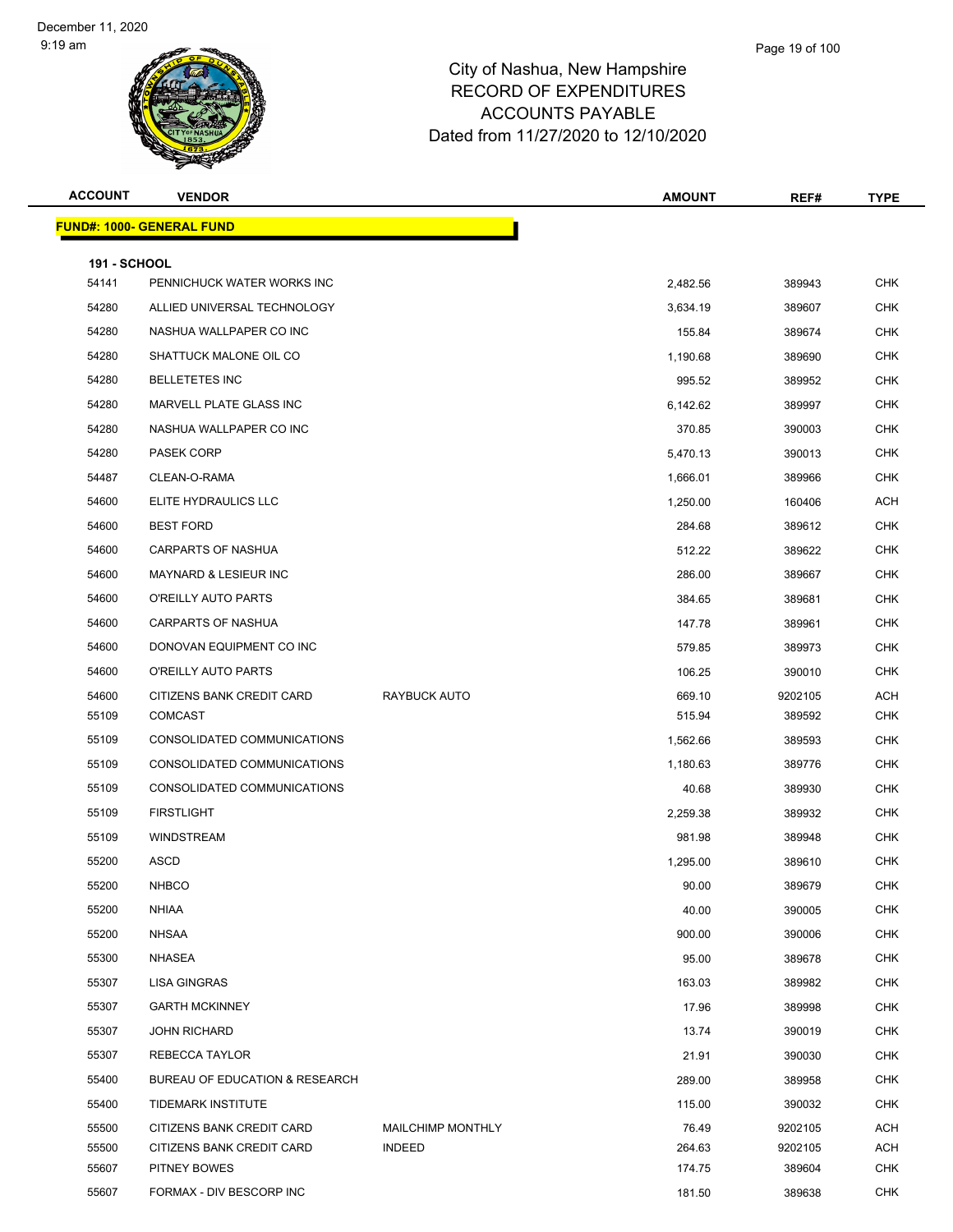| <b>ACCOUNT</b>      | <b>VENDOR</b>                            | <b>AMOUNT</b> | REF#   | <b>TYPE</b> |
|---------------------|------------------------------------------|---------------|--------|-------------|
|                     | <u> FUND#: 1000- GENERAL FUND</u>        |               |        |             |
| <b>191 - SCHOOL</b> |                                          |               |        |             |
| 55607               | US POSTAL SERVICE                        | 220.00        | 389697 | <b>CHK</b>  |
| 55607               | QUADIENT LEASING USA INC                 | 158.85        | 389946 | <b>CHK</b>  |
| 55642               | JEREMY ANDREW CLAQUE                     | 88.00         | 389625 | <b>CHK</b>  |
| 55642               | <b>KAREN ZIELINSKI</b>                   | 68.00         | 389707 | CHK         |
| 55690               | FIRST STUDENT INC                        | 1,197.39      | 389636 | <b>CHK</b>  |
| 55690               | MANCHESTER SCHOOL DISTRICT               | 4,973.25      | 389664 | CHK         |
| 55691               | <b>MONICA CLARK</b>                      | 179.40        | 389965 | <b>CHK</b>  |
| 55691               | <b>JESSICA FLAGLER</b>                   | 805.00        | 389978 | <b>CHK</b>  |
| 55694               | NASHUA CHILDRENS HOME                    | 29,377.02     | 160410 | ACH         |
| 55694               | <b>BOOTHBY THERAPY SERVICES LLC</b>      | 236.00        | 389615 | <b>CHK</b>  |
| 55694               | <b>CEDARCREST INC</b>                    | 9,904.34      | 389624 | CHK         |
| 55694               | <b>CREST COLLABORATIVE</b>               | 46,548.00     | 389628 | <b>CHK</b>  |
| 55694               | EASTER SEALS OF NEW HAMPSHIRE            | 5,082.42      | 389633 | <b>CHK</b>  |
| 55694               | LEARNING PREP SCHOOL                     | 5,724.18      | 389661 | <b>CHK</b>  |
| 55694               | LIGHTHOUSE SCHOOL INC                    | 114,231.60    | 389662 | <b>CHK</b>  |
| 55694               | MELMARK NEW ENGLAND                      | 99,687.20     | 389668 | CHK         |
| 55694               | MILLCREEK REHABILITATION CTRS            | 3,040.00      | 389669 | <b>CHK</b>  |
| 55694               | MOUNT PROSPECT ACADEMY INC               | 2,870.00      | 389670 | <b>CHK</b>  |
| 55694               | NASHOBA LEARNING GROUP                   | 17,986.00     | 389673 | <b>CHK</b>  |
| 55694               | <b>REGIONAL SERVICES &amp; EDUCATION</b> | 36,673.56     | 389686 | <b>CHK</b>  |
| 55694               | <b>SEVEN HILLS</b>                       | 9,501.50      | 389689 | CHK         |
| 55694               | <b>VALLEY COLLABORATIVE</b>              | 54,059.38     | 389698 | <b>CHK</b>  |
| 55694               | THE WHITNEY ACADEMY INC                  | 12,639.90     | 389703 | <b>CHK</b>  |
| 55694               | <b>BIRCH BEHAVIORAL THERAPY</b>          | 10,297.50     | 389954 | CHK         |
| 55694               | HILLCREST EDUCATIONAL CENTERS            | 4,893.79      | 389988 | <b>CHK</b>  |
| 55694               | MARLENE S MORGAN                         | 150.00        | 390000 | <b>CHK</b>  |
| 55694               | NASHOBA LEARNING GROUP                   | 529.00        | 390002 | <b>CHK</b>  |
| 55694               | SPAULDING ACADEMY & FAMILY SER           | 29,085.40     | 390026 | <b>CHK</b>  |
| 55694               | ST ANNS HOME INC                         | 23,135.64     | 390028 | <b>CHK</b>  |
| 61100               | (SCHOOL ACH) AMAZON CAPITAL SE           | 55.36         | 160405 | ACH         |
| 61100               | KONICA MINOLTA BUSINESS                  | 122.10        | 389660 | <b>CHK</b>  |
| 61100               | WB MASON CO INC                          | 1,026.50      | 389701 | <b>CHK</b>  |
| 61100               | <b>SCHOOL SPECIALTY</b>                  | 150.99        | 390023 | <b>CHK</b>  |
| 61100               | WAL-MART                                 | 98.23         | 390037 | <b>CHK</b>  |
| 61100               | WB MASON CO INC                          | 22.69         | 390038 | <b>CHK</b>  |
| 61135               | (SCHOOL ACH) AMAZON CAPITAL SE           | 1,170.98      | 160405 | <b>ACH</b>  |
| 61135               | (SCHOOL ACH) AMAZON CAPITAL SE           | 153.03        | 160472 | ACH         |
| 61135               | OTC BRANDS INC                           | 14.78         | 389602 | <b>CHK</b>  |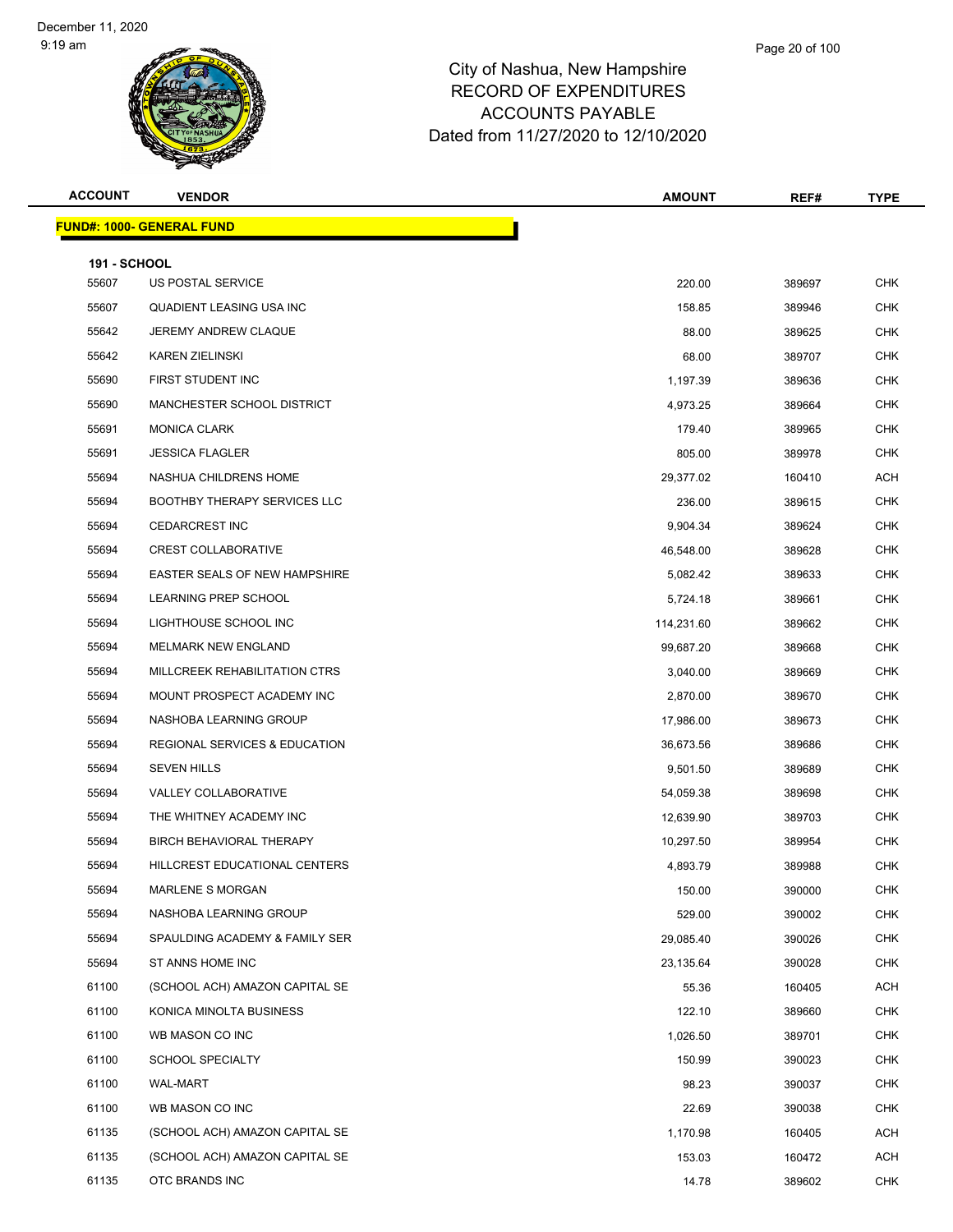| <b>ACCOUNT</b>               | <b>VENDOR</b>                     | <b>AMOUNT</b> | REF#   | <b>TYPE</b> |
|------------------------------|-----------------------------------|---------------|--------|-------------|
|                              | <u> FUND#: 1000- GENERAL FUND</u> |               |        |             |
|                              |                                   |               |        |             |
| <b>191 - SCHOOL</b><br>61135 | <b>SCHOOL SPECIALTY</b>           | 889.84        | 389605 | <b>CHK</b>  |
| 61135                        | LYNNE BROWN                       | 121.96        | 389619 | <b>CHK</b>  |
| 61135                        | HOME DEPOT CREDIT SERVICES        | 91.53         | 389652 | <b>CHK</b>  |
| 61135                        | <b>KELVIN</b>                     | 1,822.58      | 389659 | <b>CHK</b>  |
| 61135                        | MARKERTEK VIDEO SUPPLY            | 1,009.76      | 389665 | <b>CHK</b>  |
| 61135                        | MARKET BASKET ACCT 2589096        | 143.76        | 389666 | <b>CHK</b>  |
| 61135                        | <b>MUSICIAN'S FRIEND</b>          | 31.90         | 389672 | <b>CHK</b>  |
| 61135                        | <b>NCS PEARSON</b>                | 635.25        | 389676 | <b>CHK</b>  |
| 61135                        | <b>DENISE TROMBLY</b>             | 98.00         | 389695 | <b>CHK</b>  |
| 61135                        | <b>WAL-MART</b>                   | 26.71         | 389700 | <b>CHK</b>  |
| 61135                        | WB MASON CO INC                   | 665.82        | 389701 | <b>CHK</b>  |
| 61135                        | <b>WILSON LANGUAGE</b>            | 492.48        | 389705 | <b>CHK</b>  |
| 61135                        | OTC BRANDS INC                    | 1,179.52      | 389942 | <b>CHK</b>  |
| 61135                        | PETTY CASH                        | 33.30         | 389944 | <b>CHK</b>  |
| 61135                        | <b>BOOM LEARNING</b>              | 582.00        | 389956 | <b>CHK</b>  |
| 61135                        | <b>BSN SPORTS</b>                 | 170.80        | 389957 | <b>CHK</b>  |
| 61135                        | <b>CCS PRESENTATION SYSTEMS</b>   | 418.00        | 389963 | <b>CHK</b>  |
| 61135                        | CENGAGE LEARNING INC              | 232.00        | 389964 | <b>CHK</b>  |
| 61135                        | <b>HALEY DEDONATO</b>             | 197.20        | 389972 | <b>CHK</b>  |
| 61135                        | F W WEBB COMPANY                  | 332.53        | 389976 | <b>CHK</b>  |
| 61135                        | LITERACY RESOURCES LLC            | 172.78        | 389993 | <b>CHK</b>  |
| 61135                        | MARKET BASKET ACCT 2589096        | 10.48         | 389996 | <b>CHK</b>  |
| 61135                        | NOTABLE INC                       | 495.00        | 390009 | <b>CHK</b>  |
| 61135                        | OXFORD UNIVERSITY PRESS USA       | 550.88        | 390012 | <b>CHK</b>  |
| 61135                        | PRO-ED                            | 231.00        | 390016 | <b>CHK</b>  |
| 61135                        | <b>SCHOOL SPECIALTY</b>           | 2,065.05      | 390023 | <b>CHK</b>  |
| 61135                        | <b>SWANK MOTION PICTURES</b>      | 750.00        | 390029 | <b>CHK</b>  |
| 61135                        | <b>VERNIER</b>                    | 310.00        | 390036 | <b>CHK</b>  |
| 61135                        | WAL-MART                          | 38.36         | 390037 | <b>CHK</b>  |
| 61135                        | WB MASON CO INC                   | 417.51        | 390038 | <b>CHK</b>  |
| 61135                        | <b>WILSON LANGUAGE</b>            | 25.90         | 390039 | <b>CHK</b>  |
| 61142                        | MEDCO SUPPLY INC                  | 29.61         | 160409 | <b>ACH</b>  |
| 61142                        | MEDCO SUPPLY INC                  | 20.96         | 160474 | <b>ACH</b>  |
| 61142                        | PETTY CASH                        | 15.49         | 389944 | <b>CHK</b>  |
| 61142                        | <b>SCHOOL HEALTH</b>              | 54.70         | 390021 | <b>CHK</b>  |
| 61249                        | <b>ZEARN INC</b>                  | 32,500.00     | 389706 | <b>CHK</b>  |
| 61249                        | <b>HEINEMANN</b>                  | 2,150.00      | 389987 | <b>CHK</b>  |
| 61299                        | BUDGET 1 HR. SIGN CTR., INC.      | 525.00        | 389620 | <b>CHK</b>  |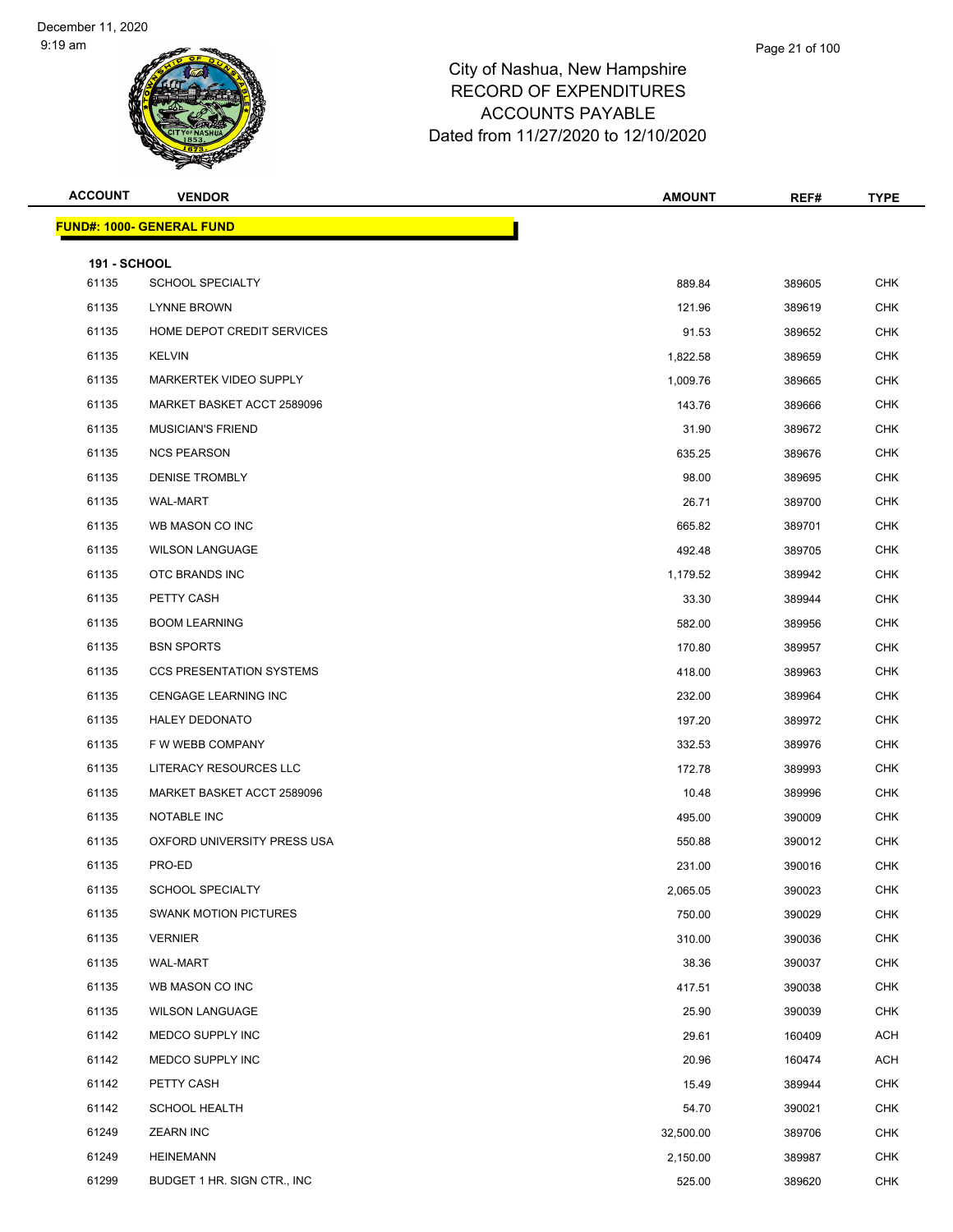| <b>ACCOUNT</b>               | <b>VENDOR</b>                     |             | <b>AMOUNT</b> | REF#    | <b>TYPE</b> |
|------------------------------|-----------------------------------|-------------|---------------|---------|-------------|
|                              | <u> FUND#: 1000- GENERAL FUND</u> |             |               |         |             |
|                              |                                   |             |               |         |             |
| <b>191 - SCHOOL</b><br>61299 | <b>FASTENAL CO</b>                |             | 84.97         | 389634  | <b>CHK</b>  |
| 61299                        | HOME DEPOT CREDIT SERVICES        |             | 36.72         | 389652  | <b>CHK</b>  |
| 61299                        | PETTY CASH                        |             | 50.18         | 389945  | CHK         |
| 61299                        | <b>FASTENAL CO</b>                |             | 105.35        | 389977  | <b>CHK</b>  |
| 61299                        | GATE CITY FENCE CO INC            |             | 1,540.00      | 389981  | <b>CHK</b>  |
| 61299                        | HOME DEPOT CREDIT SERVICES        |             | 103.03        | 389989  | <b>CHK</b>  |
| 61299                        | <b>MONADNOCK MTN SPRING WATER</b> |             | 75.50         | 389999  | <b>CHK</b>  |
| 61299                        | <b>WAL-MART</b>                   |             | 59.42         | 390037  | <b>CHK</b>  |
| 61299                        | WB MASON CO INC                   |             | 191.00        | 390038  | <b>CHK</b>  |
| 61299                        | CITIZENS BANK CREDIT CARD         | <b>ZOOM</b> | 164.99        | 9202105 | <b>ACH</b>  |
| 61407                        | M & M ELECTRICAL SUPPLY CO INC    |             | 443.19        | 160408  | ACH         |
| 61407                        | M & M ELECTRICAL SUPPLY CO INC    |             | 45.89         | 160473  | <b>ACH</b>  |
| 61407                        | <b>GRAINGER</b>                   |             | 1,260.75      | 389644  | <b>CHK</b>  |
| 61407                        | INTERSTATE ALL BATTERY CENTER     |             | 71.60         | 389656  | <b>CHK</b>  |
| 61414                        | FW WEBB COMPANY                   |             | 229.62        | 389640  | <b>CHK</b>  |
| 61414                        | <b>HAJOCA CORPORATION</b>         |             | 308.61        | 389646  | <b>CHK</b>  |
| 61414                        | F W WEBB COMPANY                  |             | 133.87        | 389976  | <b>CHK</b>  |
| 61414                        | <b>HAJOCA CORPORATION</b>         |             | 21.19         | 389985  | <b>CHK</b>  |
| 61421                        | <b>CAPP INC</b>                   |             | 420.00        | 389621  | <b>CHK</b>  |
| 61421                        | CAPP INC                          |             | 2,586.00      | 389959  | CHK         |
| 61421                        | <b>DAIKIN APPLIED</b>             |             | 106.50        | 389970  | <b>CHK</b>  |
| 61428                        | <b>GRAINGER</b>                   |             | 568.76        | 389644  | <b>CHK</b>  |
| 61428                        | NASHUA WALLPAPER CO INC           |             | 104.05        | 389674  | <b>CHK</b>  |
| 61428                        | NATIONAL CHEMICAL LABS            |             | 7,448.12      | 389675  | <b>CHK</b>  |
| 61428                        | CCM & SUPPLY CO                   |             | 304.00        | 389962  | <b>CHK</b>  |
| 61428                        | CLEAN-O-RAMA                      |             | 1,456.77      | 389966  | <b>CHK</b>  |
| 61428                        | NASHUA WALLPAPER CO INC           |             | 4,505.36      | 390003  | <b>CHK</b>  |
| 61428                        | NATIONAL CHEMICAL LABS            |             | 40.00         | 390004  | <b>CHK</b>  |
| 61599                        | UNITED AG & TURF NE               |             | 317.96        | 389696  | <b>CHK</b>  |
| 61599                        | SITEONE LANDSCAPE SUPPLY LLC      |             | 83.60         | 390025  | <b>CHK</b>  |
| 61599                        | UNITED AG & TURF NE               |             | 256.80        | 390035  | <b>CHK</b>  |
| 61607                        | DOUGLAS MACKAY                    |             | 99.99         | 389995  | <b>CHK</b>  |
| 61814                        | <b>DEMCO</b>                      |             | 368.81        | 389630  | <b>CHK</b>  |
| 61814                        | <b>JUNIOR LIBRARY GUILD</b>       |             | 562.20        | 389658  | <b>CHK</b>  |
| 61814                        | COUGHLIN COMPANIES LLC            |             | 2,859.04      | 389967  | <b>CHK</b>  |
| 61814                        | <b>CREDO REFERENCES LTD</b>       |             | 440.00        | 389968  | <b>CHK</b>  |
| 61814                        | <b>OVERDRIVE INC</b>              |             | 400.00        | 390011  | <b>CHK</b>  |
| 61821                        | <b>SCHOLASTIC MAGAZINE</b>        |             | 313.17        | 389688  | <b>CHK</b>  |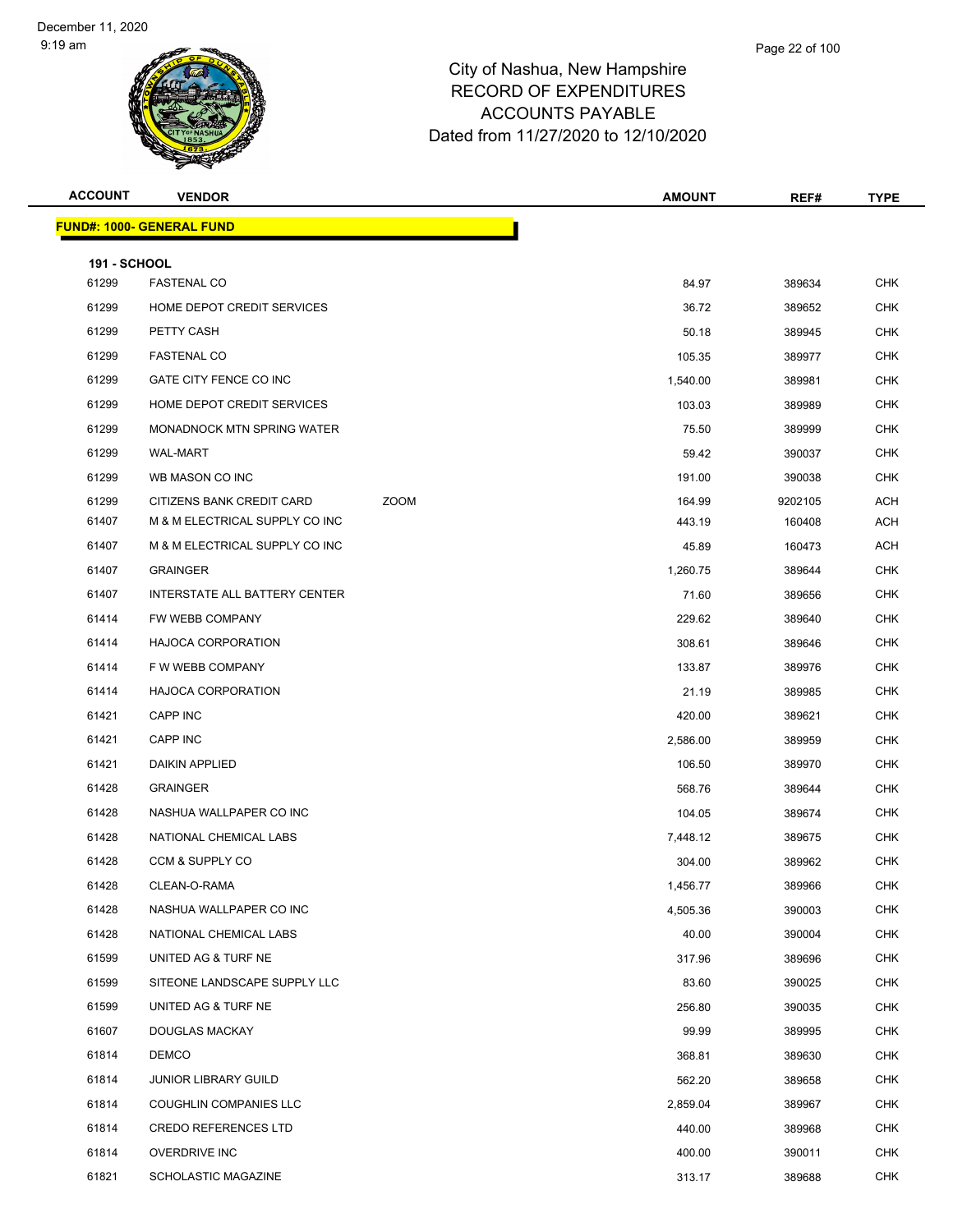| <b>ACCOUNT</b>      | <b>VENDOR</b>                               |               | <b>AMOUNT</b>   | REF#   | <b>TYPE</b> |
|---------------------|---------------------------------------------|---------------|-----------------|--------|-------------|
|                     | <b>FUND#: 1000- GENERAL FUND</b>            |               |                 |        |             |
| <b>191 - SCHOOL</b> |                                             |               |                 |        |             |
| 61821               | <b>EBSCO INFORMATION SERVICES</b>           |               | 253.15          | 389975 | <b>CHK</b>  |
| 61830               | <b>HEINEMANN</b>                            |               | 24,055.00       | 389650 | <b>CHK</b>  |
| 61830               | ART OF EDUCATION                            |               | 699.00          | 389950 | <b>CHK</b>  |
| 61830               | FLINN SCIENTIFIC INC                        |               | 731.25          | 389979 | <b>CHK</b>  |
| 61830               | <b>SCHOLASTIC MAGAZINE</b>                  |               | 363.00          | 390020 | <b>CHK</b>  |
| 61875               | <b>ACTIVELY LEARN INC</b>                   |               | 104.50          | 389606 | <b>CHK</b>  |
| 61875               | <b>SUSAN AMARAL</b>                         |               | 40.92           | 389949 | <b>CHK</b>  |
| 61875               | <b>HEATHER DUFFY</b>                        |               | 40.92           | 389974 | <b>CHK</b>  |
| 61875               | <b>DIANE HANSON</b>                         |               | 40.92           | 389986 | <b>CHK</b>  |
| 71221               | (SCHOOL ACH) AMAZON CAPITAL SE              |               | (111.86)        | 160405 | ACH         |
| 71228               | FOLLETT SCHOOL SOLUTIONS INC                |               | 18,333.82       | 389637 | <b>CHK</b>  |
| 71228               | I.T. INSIDERS                               |               | 194.00          | 389653 | <b>CHK</b>  |
| 71228               | AXIS BUSINESS SOLUTIONS LTD                 |               | 16.00           | 389951 | <b>CHK</b>  |
| 71228               | <b>MARY FORAN</b>                           |               | 20.00           | 389980 | <b>CHK</b>  |
| 71228               | <b>GREAT MINDS PBC</b>                      |               | 190.00          | 389984 | <b>CHK</b>  |
| 71800               | NEWVO INTERIORS                             |               | 1,550.00        | 389677 | <b>CHK</b>  |
| 71800               | <b>SCHOOL SPECIALTY</b>                     |               | 375.61          | 390023 | <b>CHK</b>  |
| 71999               | <b>GLOBAL INDUSTRIAL EQUIPMENT</b>          |               | 1,049.80        | 389643 | CHK         |
| 71999               | STADIUM SYSTEM INC                          |               | 0.98            | 389693 | <b>CHK</b>  |
| 71999               | PURE HOCKEY                                 |               | 1,239.39        | 390018 | <b>CHK</b>  |
|                     |                                             |               | \$940,660.40    |        |             |
|                     | TOTAL 191 - SCHOOL                          |               |                 |        |             |
|                     | 193 - DEBT SERVICE                          |               |                 |        |             |
| 75300               | US BANK                                     |               | 1,000.00        | 389924 | <b>CHK</b>  |
|                     | <b>TOTAL 193 - DEBT SERVICE</b>             |               | \$1,000.00      |        |             |
|                     |                                             |               |                 |        |             |
|                     | <b>196 - INTERGOVERNMENTAL</b>              |               |                 |        |             |
| 77100               | HILLSBOROUGH COUNTY TREASURER               |               | 11,993,150.00   | 160453 | <b>ACH</b>  |
|                     | <b>TOTAL 196 - INTERGOVERNMENTAL</b>        |               | \$11,993,150.00 |        |             |
|                     |                                             |               |                 |        |             |
|                     | <b>TOTAL FUND 1000 - GENERAL FUND</b>       |               | \$14,173,919.63 |        |             |
|                     |                                             |               |                 |        |             |
|                     | <b>FUND#: 1001- GF-CAPITAL IMPROVEMENTS</b> |               |                 |        |             |
| 161 - STREETS       |                                             |               |                 |        |             |
| 81100               | <b>BROX INDUSTRIES INC</b>                  | 1071.77.20.30 | 542.32          | 160382 | <b>ACH</b>  |
| 81100               | CONTINENTAL PAVING INC                      | 1071.77.20.30 | 4,116.01        | 389510 | <b>CHK</b>  |

81100 TEAM EJP CONCORD NH 1071.77.20.30 2,074.84 389579 CHK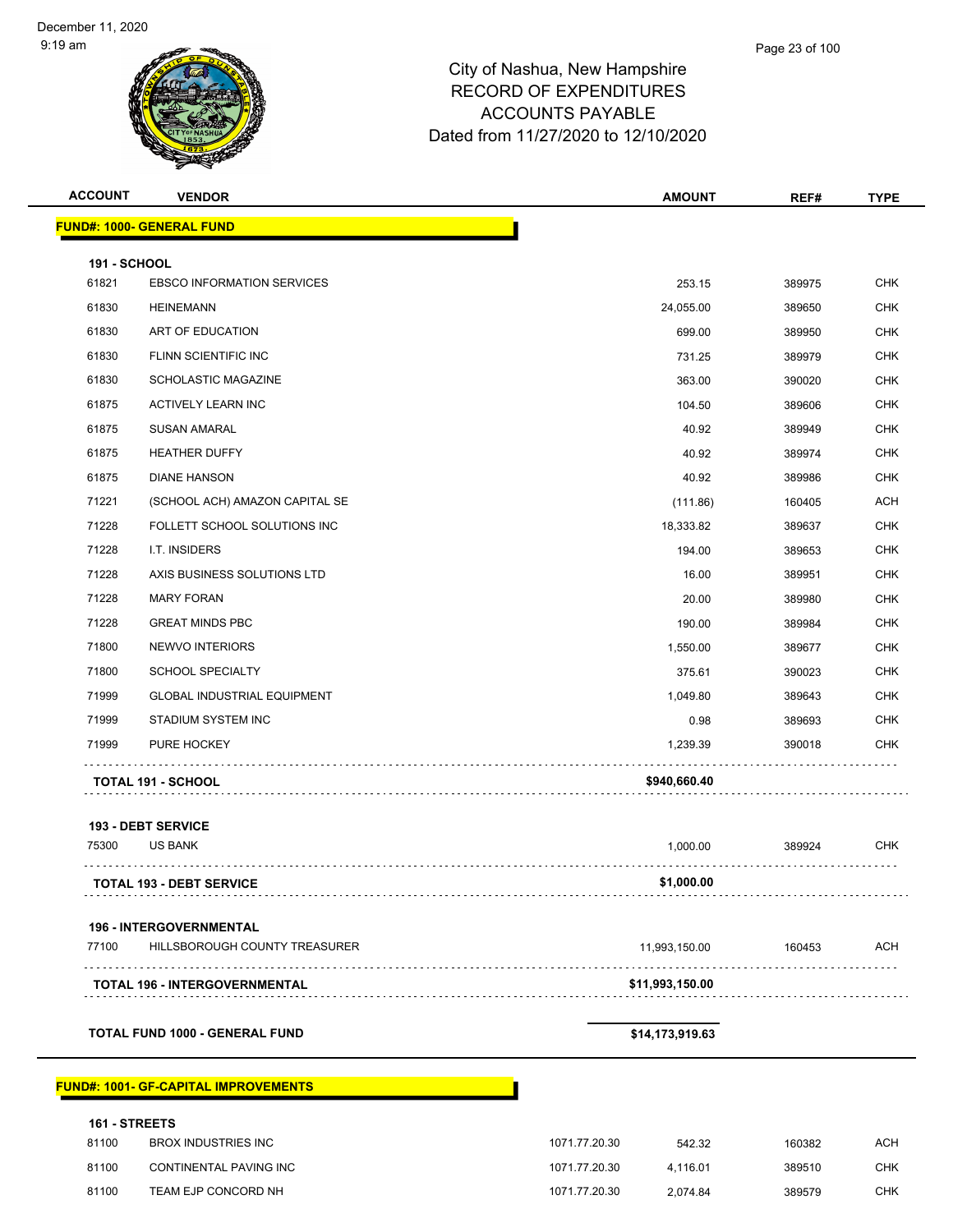| $9:19$ am      |                                                     | City of Nashua, New Hampshire<br><b>RECORD OF EXPENDITURES</b><br><b>ACCOUNTS PAYABLE</b><br>Dated from 11/27/2020 to 12/10/2020 |               | Page 24 of 100 |             |
|----------------|-----------------------------------------------------|----------------------------------------------------------------------------------------------------------------------------------|---------------|----------------|-------------|
| <b>ACCOUNT</b> | <b>VENDOR</b>                                       |                                                                                                                                  | <b>AMOUNT</b> | REF#           | <b>TYPE</b> |
|                | <b>FUND#: 1001- GF-CAPITAL IMPROVEMENTS</b>         |                                                                                                                                  |               |                |             |
| 161 - STREETS  |                                                     |                                                                                                                                  |               |                |             |
| 81100          | CONTINENTAL PAVING INC                              | 1071.77.20.30                                                                                                                    | 2,196.25      | 389835         | <b>CHK</b>  |
| 81100          | TRI STATE CURB INC                                  | 1071.77.20.30                                                                                                                    | 9,954.00      | 389919         | <b>CHK</b>  |
|                | <b>TOTAL 161 - STREETS</b>                          |                                                                                                                                  | \$18,883.42   |                |             |
|                | <b>177 - PARKS &amp; RECREATION</b>                 |                                                                                                                                  |               |                |             |
| 81100          | NASHUA WALLPAPER CO INC                             | 1071.77.18.30                                                                                                                    | 125.11        | 389551         | <b>CHK</b>  |
|                | <b>TOTAL 177 - PARKS &amp; RECREATION</b>           |                                                                                                                                  | \$125.11      |                |             |
|                | <b>181 - COMMUNITY DEVELOPMENT</b>                  |                                                                                                                                  |               |                |             |
| 81100          | UTILE INC                                           | 1280.81.20.01                                                                                                                    | 41,692.06     | 389587         | <b>CHK</b>  |
| 81100          | FUEL MEDIA HOLDINGS 2 LLC                           | 1280.81.21.01                                                                                                                    | 770.00        | 160385         | ACH         |
|                | <b>TOTAL 181 - COMMUNITY DEVELOPMENT</b>            |                                                                                                                                  | \$42,462.06   |                |             |
|                | <b>FUND#: 1010- GF-PRIOR YEAR ENC &amp; ESCROWS</b> |                                                                                                                                  | \$61,470.59   |                |             |
|                | <b>122 - INFORMATION TECHNOLOGY</b>                 |                                                                                                                                  |               |                |             |
| 71228          | <b>ADAPTIVE INSIGHTS LLC</b>                        |                                                                                                                                  | 31,000.00     | 160377         | <b>ACH</b>  |
|                | TOTAL 122 - INFORMATION TECHNOLOGY                  |                                                                                                                                  | \$31,000.00   |                |             |
|                | <b>129 - CITY BUILDINGS</b>                         |                                                                                                                                  |               |                |             |
| 61428          | AMAZON CAPITAL SERV (CITY ACH)                      |                                                                                                                                  | 233.25        | 160442<br>.    | ACH         |
|                | <b>TOTAL 129 - CITY BUILDINGS</b>                   |                                                                                                                                  | \$233.25      |                |             |
| 150 - POLICE   |                                                     |                                                                                                                                  |               |                |             |
| 55400          | INSTITUTE OF POLICE TECHNOLOGY                      |                                                                                                                                  | 2,390.00      | 389779         | <b>CHK</b>  |
|                | <b>TOTAL 150 - POLICE</b>                           |                                                                                                                                  | \$2,390.00    |                |             |
| 161 - STREETS  |                                                     |                                                                                                                                  |               |                |             |
| 55400          | <b>NEWWTA INC</b><br>.                              |                                                                                                                                  | 95.00         | 389553         | <b>CHK</b>  |
|                | <b>TOTAL 161 - STREETS</b>                          |                                                                                                                                  | \$95.00       |                |             |
|                | <b>183 - ECONOMIC DEVELOPMENT</b>                   |                                                                                                                                  |               |                |             |
| 53142          | <b>CLEVERLIGHT MEDIA</b>                            |                                                                                                                                  | 1,069.00      | 389509         | <b>CHK</b>  |
| 53142          | POLICYMAP INC                                       |                                                                                                                                  | 1,030.00      | 389561         | <b>CHK</b>  |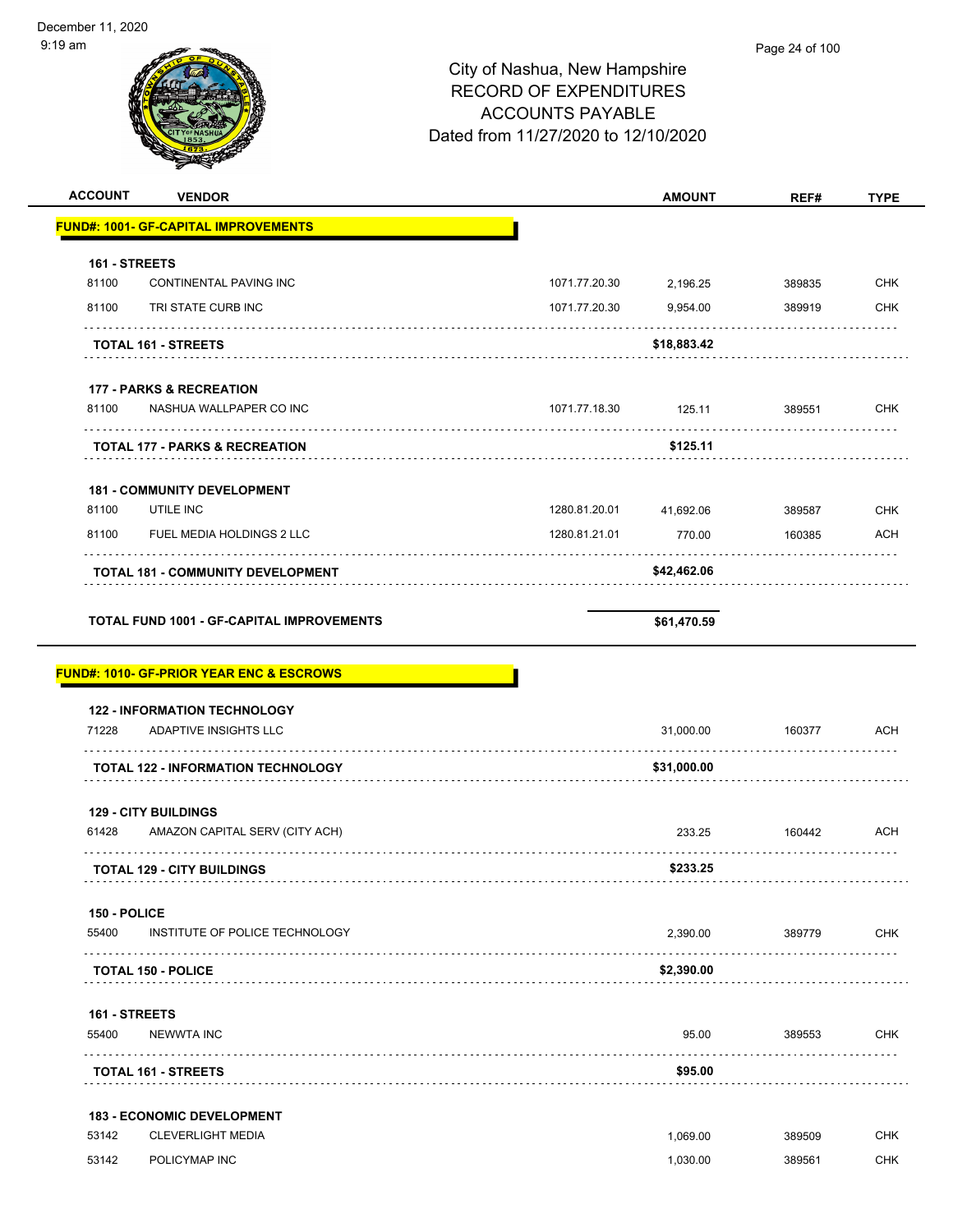| <b>ACCOUNT</b>      | <b>VENDOR</b>                                            | <b>AMOUNT</b> | REF#   | <b>TYPE</b> |
|---------------------|----------------------------------------------------------|---------------|--------|-------------|
|                     | <u> FUND#: 1010- GF-PRIOR YEAR ENC &amp; ESCROWS</u>     |               |        |             |
|                     | TOTAL 183 - ECONOMIC DEVELOPMENT                         | \$2,099.00    |        |             |
| <b>191 - SCHOOL</b> |                                                          |               |        |             |
| 53628               | MSB CONSULTING GROUP LLC                                 | 154.43        | 389671 | <b>CHK</b>  |
| 53628               | <b>D &amp; M STRIPING</b>                                | 9,500.00      | 389969 | <b>CHK</b>  |
| 53628               | MSB CONSULTING GROUP LLC                                 | 2,620.89      | 390001 | <b>CHK</b>  |
| 55600               | <b>IRON MOUNTAIN</b>                                     | 181.85        | 389992 | <b>CHK</b>  |
| 71221               | I.T. INSIDERS                                            | 12,726.65     | 389653 | <b>CHK</b>  |
| 71228               | ADAPTIVE INSIGHTS LLC                                    | 31,000.00     | 160377 | <b>ACH</b>  |
| 71228               | I.T. INSIDERS                                            | 1,608.00      | 389653 | <b>CHK</b>  |
| 71999               | <b>STADIUM SYSTEM INC</b>                                | 1,451.02      | 389693 | <b>CHK</b>  |
|                     | <b>TOTAL 191 - SCHOOL</b>                                | \$59,242.84   |        |             |
|                     | <b>TOTAL FUND 1010 - GF-PRIOR YEAR ENC &amp; ESCROWS</b> | \$95,060.09   |        |             |
|                     | <b>FUND#: 2100- FOOD SERVICES FUND</b>                   |               |        |             |
| 55307               | PAMELA CORREA                                            | 52.47         | 389627 | <b>CHK</b>  |
| 55307               | <b>KAREN GUSTIN</b>                                      | 8.05          | 389645 | <b>CHK</b>  |
| 55307               | PAULE RALPH                                              | 64.55         | 389685 | <b>CHK</b>  |
| 61214               | <b>BIMBO FOODS BAKERIES INC</b>                          | 35.50         | 389613 | <b>CHK</b>  |
| 61214               | DEAN FOODS COMPANY                                       | 4,776.65      | 389629 | <b>CHK</b>  |
| 61214               | M SAUNDERS INC                                           | 244.50        | 389663 | <b>CHK</b>  |
| 61214               | NORTHCENTER FOODS                                        | 11,240.53     | 389680 | <b>CHK</b>  |
| 61214               | <b>BIMBO FOODS BAKERIES INC</b>                          | 226.60        | 389953 | <b>CHK</b>  |
| 61214               | DEAN FOODS COMPANY                                       | 2,129.38      | 389971 | <b>CHK</b>  |
| 61214               | M SAUNDERS INC                                           | 819.13        | 389994 | CHK         |
| 61214               | NORTHCENTER FOODS                                        | 40.43         | 390008 | CHK         |
| 61299               | <b>IMPERIAL BAG &amp; PAPER CO LLC</b>                   | 2,386.12      | 389654 | <b>CHK</b>  |
| 61299               | <b>IMPERIAL BAG &amp; PAPER CO LLC</b>                   | 2,071.09      | 389991 | <b>CHK</b>  |
|                     | <b>TOTAL FUND 2100 - FOOD SERVICES FUND</b>              | \$24,095.00   |        |             |
|                     | <b>FUND#: 2217- SCHOOL FACILITIES RENTAL</b>             |               |        |             |
| 44590               | NORTH MAIN MUSIC                                         | 952.50        | 390007 | CHK         |
|                     | <b>TOTAL FUND 2217 - SCHOOL FACILITIES RENTAL</b>        | \$952.50      |        |             |
|                     | <b>FUND#: 2505- PEG ACCESS CHANNELS FUND</b>             |               |        |             |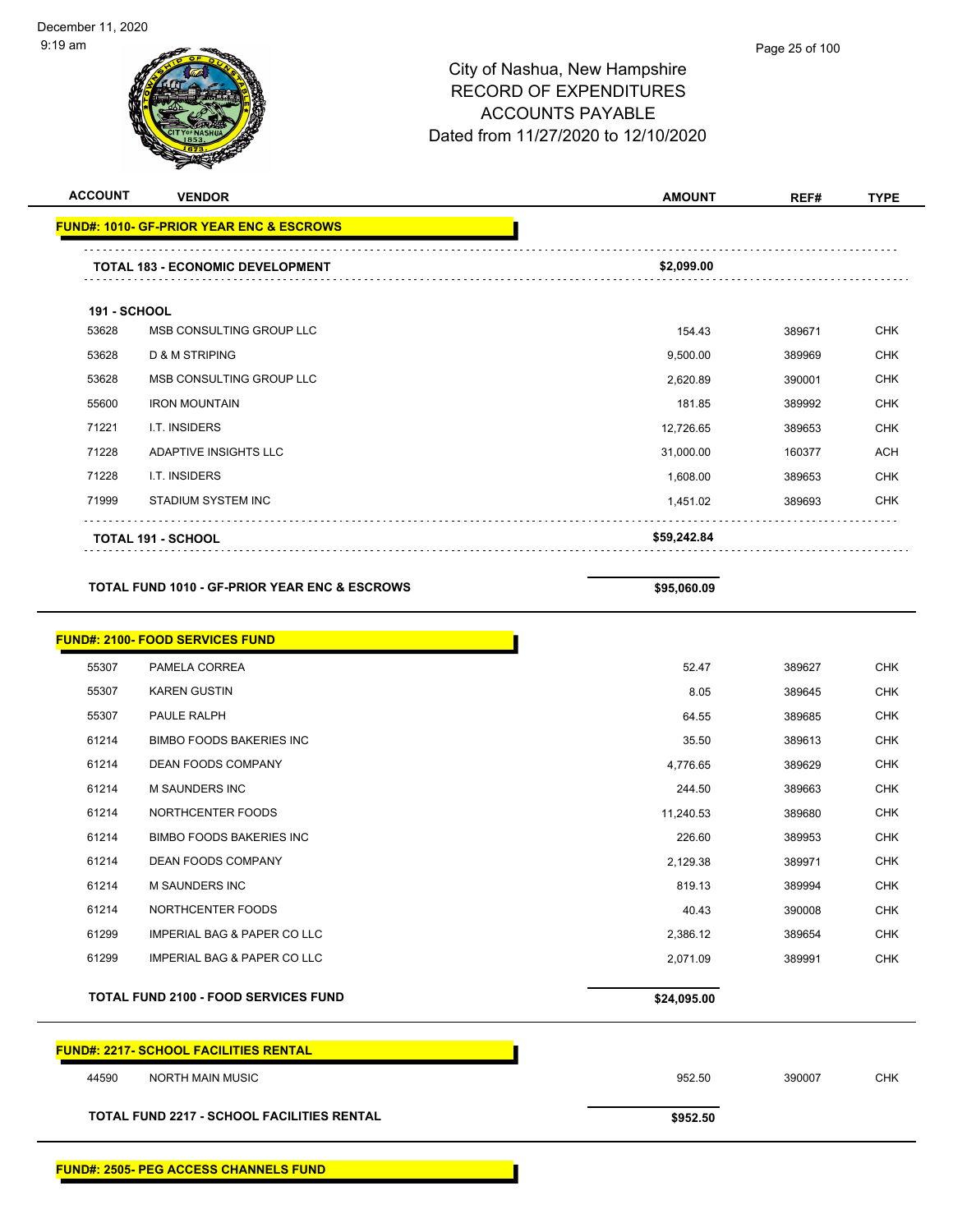

| <b>ACCOUNT</b> | <b>VENDOR</b>                                           |               | <b>AMOUNT</b> | REF#   | <b>TYPE</b> |
|----------------|---------------------------------------------------------|---------------|---------------|--------|-------------|
|                | <b>FUND#: 2505- PEG ACCESS CHANNELS FUND</b>            |               |               |        |             |
| 45999          | COMMUNITY MEDIA SERVICES GRP L                          |               | (604.97)      | 160444 | <b>ACH</b>  |
| 54100          | <b>EVERSOURCE</b>                                       |               | 185.34        | 389459 | <b>CHK</b>  |
| 54114          | <b>SPRAGUE RESOURCES LP</b>                             |               | 16.70         | 389797 | <b>CHK</b>  |
| 54141          | PENNICHUCK WATER WORKS INC                              |               | 22.73         | 389796 | <b>CHK</b>  |
| 55699          | COMMUNITY MEDIA SERVICES GRP L                          |               | 12,000.00     | 160444 | <b>ACH</b>  |
| 55699          | <b>COMCAST</b>                                          |               | 10.40         | 389452 | <b>CHK</b>  |
| 81100          | <b>JEFF POEHNERT</b>                                    |               | 507.35        | 160403 | <b>ACH</b>  |
|                | TOTAL FUND 2505 - PEG ACCESS CHANNELS FUND              |               | \$12,137.55   |        |             |
|                | <b>FUND#: 2506- HUNT BLDG FACILITY RENTAL FUND</b>      |               |               |        |             |
| 54100          | <b>EVERSOURCE</b>                                       |               | 483.43        | 389778 | <b>CHK</b>  |
| 54114          | <b>LIBERTY UTILITIES - NH</b>                           |               | 249.32        | 389784 | <b>CHK</b>  |
| 54114          | SPRAGUE RESOURCES LP                                    |               | 102.11        | 389797 | <b>CHK</b>  |
| 54200          | <b>HOMEPLUS CLEANING</b>                                |               | 375.00        | 389862 | <b>CHK</b>  |
| 54236          | ADT COMMERCIAL LLC                                      |               | 64.30         | 389490 | <b>CHK</b>  |
| 54280          | SOUTHERN NH PEST CONTROL                                |               | 53.00         | 389915 | <b>CHK</b>  |
| 54487          | <b>CINTAS FIRE PROTECTION</b>                           |               | 571.76        | 389833 | <b>CHK</b>  |
|                |                                                         |               |               |        |             |
|                | <b>TOTAL FUND 2506 - HUNT BLDG FACILITY RENTAL FUND</b> |               | \$1,898.92    |        |             |
|                | <b>FUND#: 3010- GENERAL GOV'T GRANTS FUND</b>           |               |               |        |             |
| 53452          | <b>LEDDY GROUP</b>                                      | 07.1007.21.02 | 2,079.12      | 160393 | <b>ACH</b>  |
| 53452          | <b>LEDDY GROUP</b>                                      | 07.1007.21.02 | 679.92        | 160459 | <b>ACH</b>  |
|                | TOTAL FUND 3010 - GENERAL GOV'T GRANTS FUND             |               | \$2,759.04    |        |             |
|                | <b>FUND#: 3035- FEMA DISASTER ASSIST GRANTS</b>         |               |               |        |             |
| 54821          | THE THRONE DEPOT                                        | 20.1006.106   | 798.00        | 389918 | <b>CHK</b>  |
| 55699          | STERLING CORPORATION                                    | 20.1010.129   | 40,522.50     | 160470 | <b>ACH</b>  |
| 81200          | <b>DLKING &amp; ASSOCIATES INC</b>                      | 20.1010.129   | 138,103.59    | 160414 | <b>ACH</b>  |
|                | TOTAL FUND 3035 - FEMA DISASTER ASSIST GRANTS           |               | \$179,424.09  |        |             |
|                | <b>FUND#: 3050- POLICE GRANTS FUND</b>                  |               |               |        |             |
| 55118          | VERIZON WIRELESS-581499451                              | 50.1003.20.02 | 82.36         | 389482 | <b>CHK</b>  |
| 71000          | TNVC INC                                                | 50.1010.21.01 | 659.00        | 389582 | CHK         |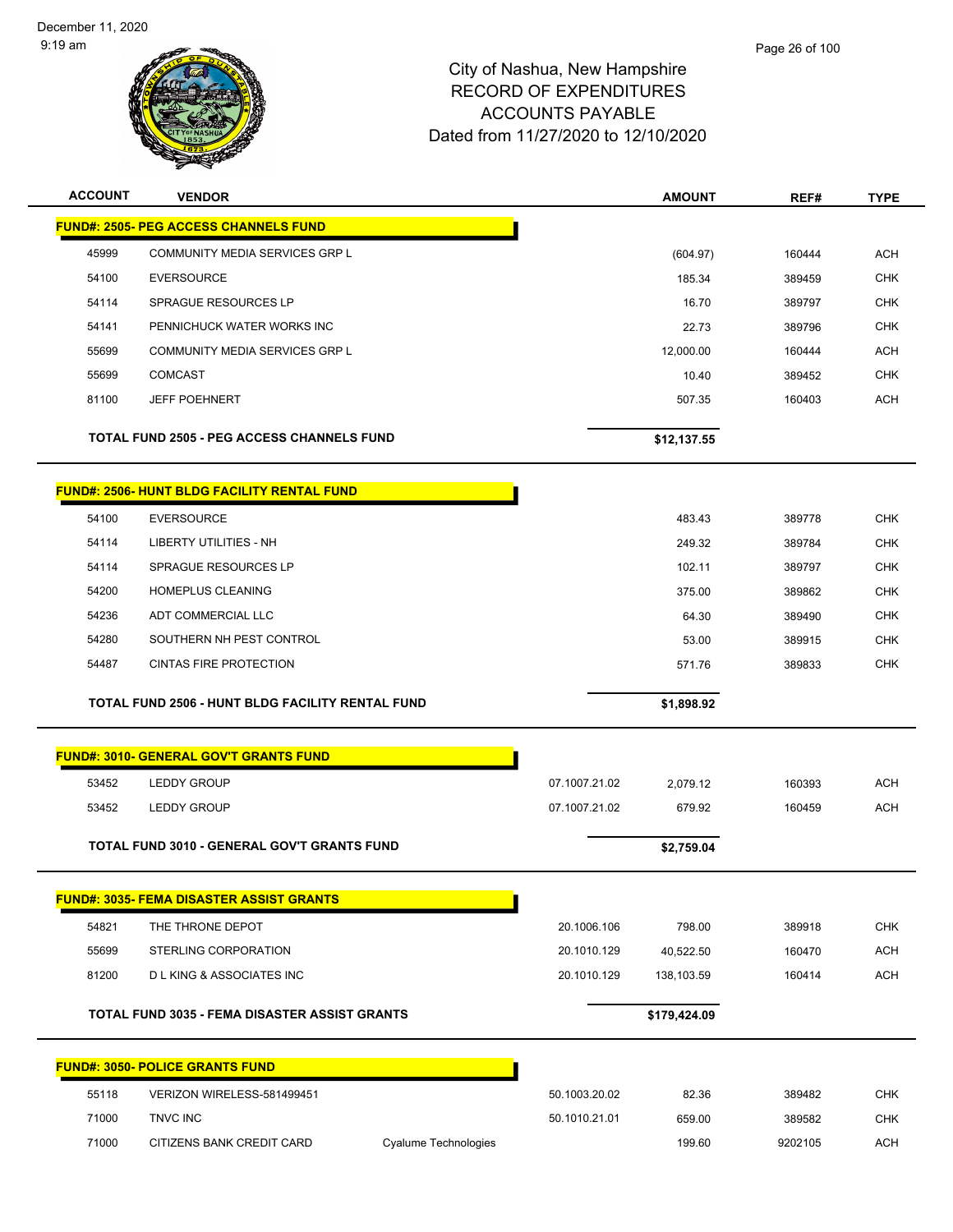| <b>ACCOUNT</b> | <b>VENDOR</b>                                          |                           |                | <b>AMOUNT</b> | REF#               | <b>TYPE</b>              |
|----------------|--------------------------------------------------------|---------------------------|----------------|---------------|--------------------|--------------------------|
|                | <b>TOTAL FUND 3050 - POLICE GRANTS FUND</b>            |                           |                | \$940.96      |                    |                          |
|                | <b>FUND#: 3068- COMMUNITY SERVICES GRANTS FUND</b>     |                           |                |               |                    |                          |
| 43295          | TREASURER STATE OF NH                                  |                           | 71.1004.20.04  | 1,050.00      | 389800             | <b>CHK</b>               |
| 55100          | <b>SPRINT</b>                                          |                           | 71.1004.21.01  | 75.98         | 389478             | <b>CHK</b>               |
| 55118          | <b>SPRINT</b>                                          |                           | 71.1004.20.11  | 405.82        | 389478             | <b>CHK</b>               |
| 55600          | CITIZENS BANK CREDIT CARD                              | <b>Lamination Station</b> |                | 54.00         | 9202105            | <b>ACH</b>               |
| 55600          | CITIZENS BANK CREDIT CARD                              | <b>Lamination Station</b> |                | 53.03         | 9202105            | <b>ACH</b>               |
| 55699          | <b>HARBOR HOMES INC</b>                                |                           | 71.1006.18.03  | 7,203.00      | 389530             | <b>CHK</b>               |
| 55810          | <b>HARBOR HOMES INC</b>                                |                           | 71.1006.18.03  | 31,681.00     | 389530             | <b>CHK</b>               |
| 61142          | AMAZON CAPITAL SERV (CITY ACH)                         |                           | 71.1004.20.11  | 521.01        | 160379             | ACH                      |
| 61917          | <b>BOBBIE BAGLEY</b>                                   |                           | 71.1099.19.01  | 139.00        | 389497             | <b>CHK</b>               |
| 68235          | <b>HARBOR HOMES INC</b>                                |                           | 71.1006.18.03  | 2,839.00      | 389530             | <b>CHK</b>               |
| 68340          | POSITIVE PROMOTIONS INC                                |                           | 71.1099.20.01  | 130.00        | 389562             | <b>CHK</b>               |
|                | TOTAL FUND 3068 - COMMUNITY SERVICES GRANTS FUND       |                           |                | \$44,151.84   |                    |                          |
|                |                                                        |                           |                |               |                    |                          |
|                | <b>FUND#: 3070- COMMUNITY HEALTH GRANTS FUND</b>       |                           |                |               |                    |                          |
| 61250<br>61250 | CITIZENS BANK CREDIT CARD<br>CITIZENS BANK CREDIT CARD | Facebook<br>Facebook      |                | 1.26<br>23.57 | 9202105<br>9202105 | <b>ACH</b><br><b>ACH</b> |
|                |                                                        |                           |                |               |                    |                          |
|                | <b>TOTAL FUND 3070 - COMMUNITY HEALTH GRANTS FUND</b>  |                           |                | \$24.83       |                    |                          |
|                | <b>FUND#: 3090- URBAN PROGRAM GRANTS FUND</b>          |                           |                |               |                    |                          |
| 54210          | PAIUTE PLUMBING & HEATING LLC                          |                           | 8410.20.40.401 | 7,850.00      | 160468             | <b>ACH</b>               |
| 54225          | ALCHEMY LEAD MANAGMENT                                 |                           | 1092.18.20.60  | 1,130.00      | 389492             | <b>CHK</b>               |
| 55307          | LAWRENCE PHILLIPS JR                                   |                           | 1092.18.10.20  | 174.23        | 389767             | <b>CHK</b>               |
| 55614          | HILLSBOROUGH COUNTY REGISTRY                           |                           | 1092.18.10.50  | 41.00         | 389859             | <b>CHK</b>               |
| 55614          | HILLSBOROUGH COUNTY REGISTRY                           |                           | 8400.21.10.100 | 33.00         | 389859             | <b>CHK</b>               |
| 69025          | MUNOZ CONSTRUCTION INC                                 |                           | 8400.21.60.602 | 7,500.00      | 160400             | <b>ACH</b>               |
| 69075          | REVIVE RECOVERY INC                                    |                           | 8400.20.90.900 | 3,447.75      | 160404             | <b>ACH</b>               |
| 69075          | THE FRONT DOOR AGENCY INC                              |                           | 8400.21.30.303 | 4,125.00      | 389848             | <b>CHK</b>               |
| 69075          | <b>BOYS &amp; GIRLS CLUB OF</b>                        |                           | 8400.21.30.315 | 1,960.00      | 389505             | <b>CHK</b>               |
|                |                                                        |                           |                |               |                    |                          |
|                | <b>TOTAL FUND 3090 - URBAN PROGRAM GRANTS FUND</b>     |                           |                | \$26,260.98   |                    |                          |
|                | <b>FUND#: 3120- TRANSIT GRANTS FUND</b>                |                           |                |               |                    |                          |
| 53107          | <b>GREENMAN-PEDERSEN INC</b>                           |                           | 5339.19.90.02  | 3,900.24      | 389856             | <b>CHK</b>               |
| 54100          | <b>EVERSOURCE</b>                                      |                           | 5307.21.10.17  | 685.75        | 389459             | <b>CHK</b>               |
| 54100          | <b>EVERSOURCE</b>                                      |                           | 5307.21.10.19  | 304.24        | 389778             | CHK                      |
| 54114          | SPRAGUE RESOURCES LP                                   |                           | 5307.21.10.17  | 61.78         | 389797             | <b>CHK</b>               |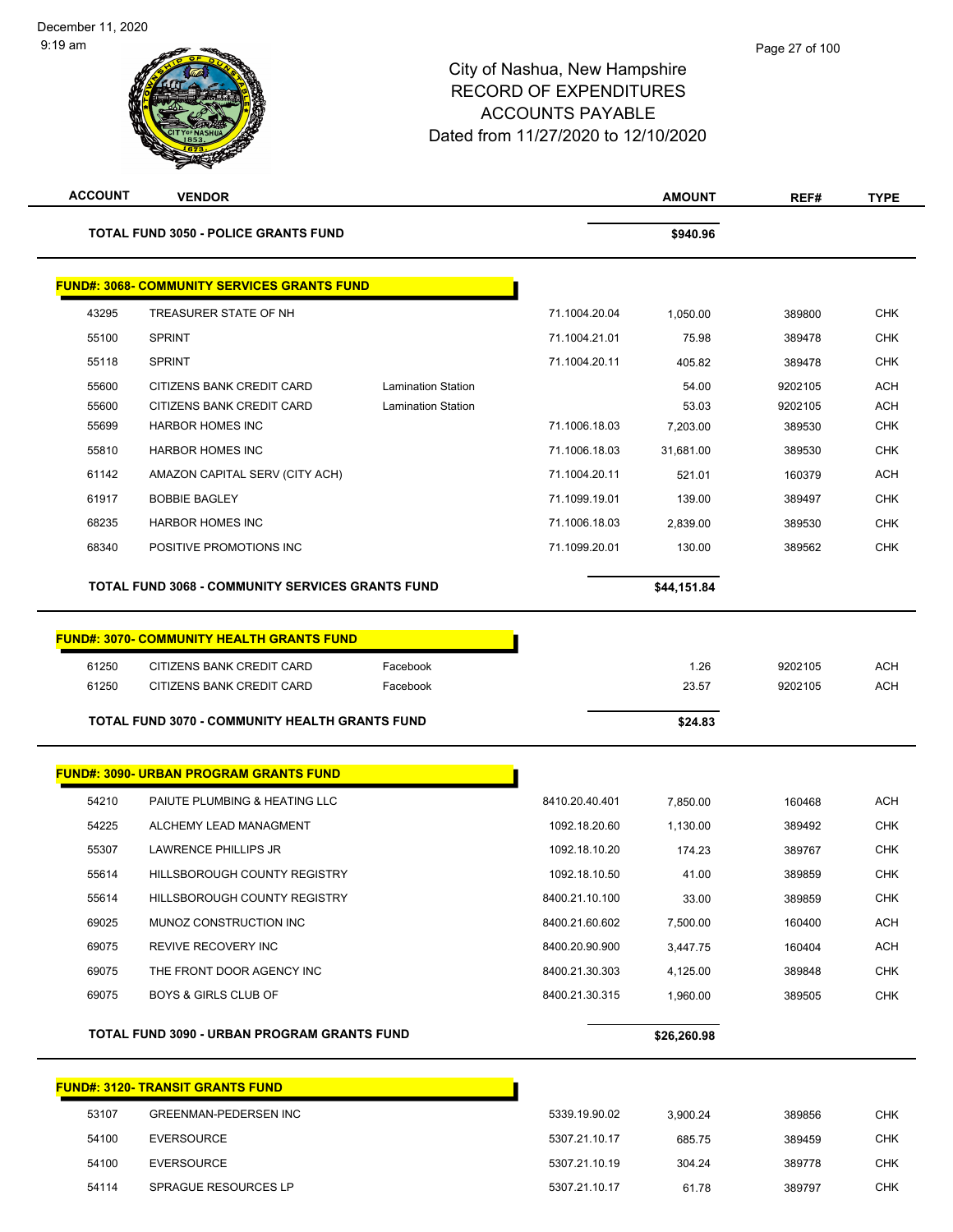

#### Page 28 of 100

| <b>ACCOUNT</b> | <b>VENDOR</b>                           |               | <b>AMOUNT</b> | REF#   | <b>TYPE</b> |
|----------------|-----------------------------------------|---------------|---------------|--------|-------------|
|                | <b>FUND#: 3120- TRANSIT GRANTS FUND</b> |               |               |        |             |
| 54114          | <b>SPRAGUE RESOURCES LP</b>             | 5307.21.10.18 | 270.55        | 389797 | <b>CHK</b>  |
| 54114          | LIBERTY UTILITIES - NH                  | 5307.21.10.19 | 128.21        | 389788 | <b>CHK</b>  |
| 54114          | <b>SPRAGUE RESOURCES LP</b>             | 5307.21.10.19 | 6.95          | 389797 | <b>CHK</b>  |
| 54141          | PENNICHUCK WATER WORKS INC              | 5307.21.10.17 | 83.36         | 389796 | <b>CHK</b>  |
| 54141          | PENNICHUCK WATER WORKS INC              | 5307.21.10.18 | 172.60        | 389796 | <b>CHK</b>  |
| 54141          | PENNICHUCK WATER WORKS INC              | 5307.21.10.19 | 49.05         | 389475 | <b>CHK</b>  |
| 54280          | BILLS WORLD CLASS CLEANING SER          | 5307.21.40.20 | 550.00        | 389503 | <b>CHK</b>  |
| 54280          | ALL DRAIN SERVICES INC                  | 5307.21.40.20 | 290.00        | 389814 | <b>CHK</b>  |
| 54280          | BILLS WORLD CLASS CLEANING SER          | 5307.21.40.20 | 900.00        | 389822 | CHK         |
| 54280          | <b>KEITH LEAVITT MASONRY</b>            | 5307.21.40.20 | 1,930.00      | 389872 | <b>CHK</b>  |
| 55100          | VERIZON WIRELESS-842008777              | 5307.21.40.35 | 206.53        | 389483 | <b>CHK</b>  |
| 55100          | VERIZON WIRELESS-842008777              | 5307.21.40.40 | 127.17        | 389483 | <b>CHK</b>  |
| 55118          | SPRINT                                  | 5307.21.10.10 | 46.34         | 389478 | CHK         |
| 55200          | NH TRANSIT ASSOCIATION                  | 5307.21.10.10 | 625.00        | 389473 | <b>CHK</b>  |
| 55607          | UNITED PARCEL SERVICE                   | 5307.21.10.10 | 12.07         | 389480 | <b>CHK</b>  |
| 55690          | <b>FIRST TRANSIT INC</b>                | 5307.21.10.10 | 44,487.00     | 160449 | ACH         |
| 55690          | FIRST TRANSIT INC                       | 5307.21.10.35 | 90,558.20     | 160449 | <b>ACH</b>  |
| 55690          | FIRST TRANSIT INC                       | 5307.21.10.40 | 25,890.42     | 160449 | ACH         |
| 55699          | ADVANCED WORKPLACE STRATEGIES           | 5307.21.10.30 | 145.00        | 389812 | CHK         |
| 61107          | CINTAS#016                              | 5307.21.40.20 | 305.78        | 389832 | <b>CHK</b>  |
| 61299          | <b>BLUE RESERVE WATER</b>               | 5307.21.10.10 | 63.00         | 389504 | CHK         |
| 61299          | HOME DEPOT CREDIT SERVICE 3065          | 5307.21.10.30 | 122.83        | 389532 | <b>CHK</b>  |
| 61299          | WB MASON CO INC                         | 5307.21.10.30 | 330.80        | 389589 | CHK         |
| 61299          | HOME DEPOT CREDIT SERVICE 3065          | 5307.21.10.30 | 19.96         | 389860 | CHK         |
| 61299          | AMAZON CAPITAL SERV (CITY ACH)          | 5307.21.40.50 | 30.94         | 160379 | ACH         |
| 61299          | <b>FASTENAL CO</b>                      | 5307.21.40.50 | 59.80         | 389518 | <b>CHK</b>  |
| 61299          | HOME DEPOT CREDIT SERVICE 3065          | 5307.21.40.50 | 51.88         | 389532 | <b>CHK</b>  |
| 61299          | HOME DEPOT CREDIT SERVICE 3065          | 5307.21.40.50 | 157.30        | 389860 | <b>CHK</b>  |
| 61299          | O'REILLY AUTO PARTS                     | 5307.21.40.50 | (4.49)        | 389900 | <b>CHK</b>  |
| 61299          | SANEL NAPA                              | 5307.21.40.50 | 25.54         | 389910 | <b>CHK</b>  |
| 61709          | AMAZON CAPITAL SERV (CITY ACH)          | 5307.21.10.30 | 24.67         | 160379 | ACH         |
| 61799          | <b>GILLIG LLC</b>                       | 5307.21.40.35 | 460.22        | 389524 | <b>CHK</b>  |
| 61799          | <b>GILLIG LLC</b>                       | 5307.21.40.35 | 29.84         | 389850 | <b>CHK</b>  |
| 61799          | NEW ENGLAND KENWORTH                    | 5307.21.40.35 | 107.72        | 389892 | <b>CHK</b>  |
| 61799          | SANEL NAPA                              | 5307.21.40.35 | 135.19        | 389910 | <b>CHK</b>  |
| 61799          | DIAMOND MANUFACTURING INC               | 5307.21.40.40 | 36.50         | 389515 | <b>CHK</b>  |
| 61799          | SANEL NAPA                              | 5307.21.40.40 | 204.43        | 389910 | <b>CHK</b>  |
| 61799          | AMAZON CAPITAL SERV (CITY ACH)          | 5307.21.40.55 | (37.85)       | 160442 | ACH         |
| 61799          | CHELMSFORD AUTO ELECTRIC                | 5307.21.40.55 | 119.00        | 389508 | <b>CHK</b>  |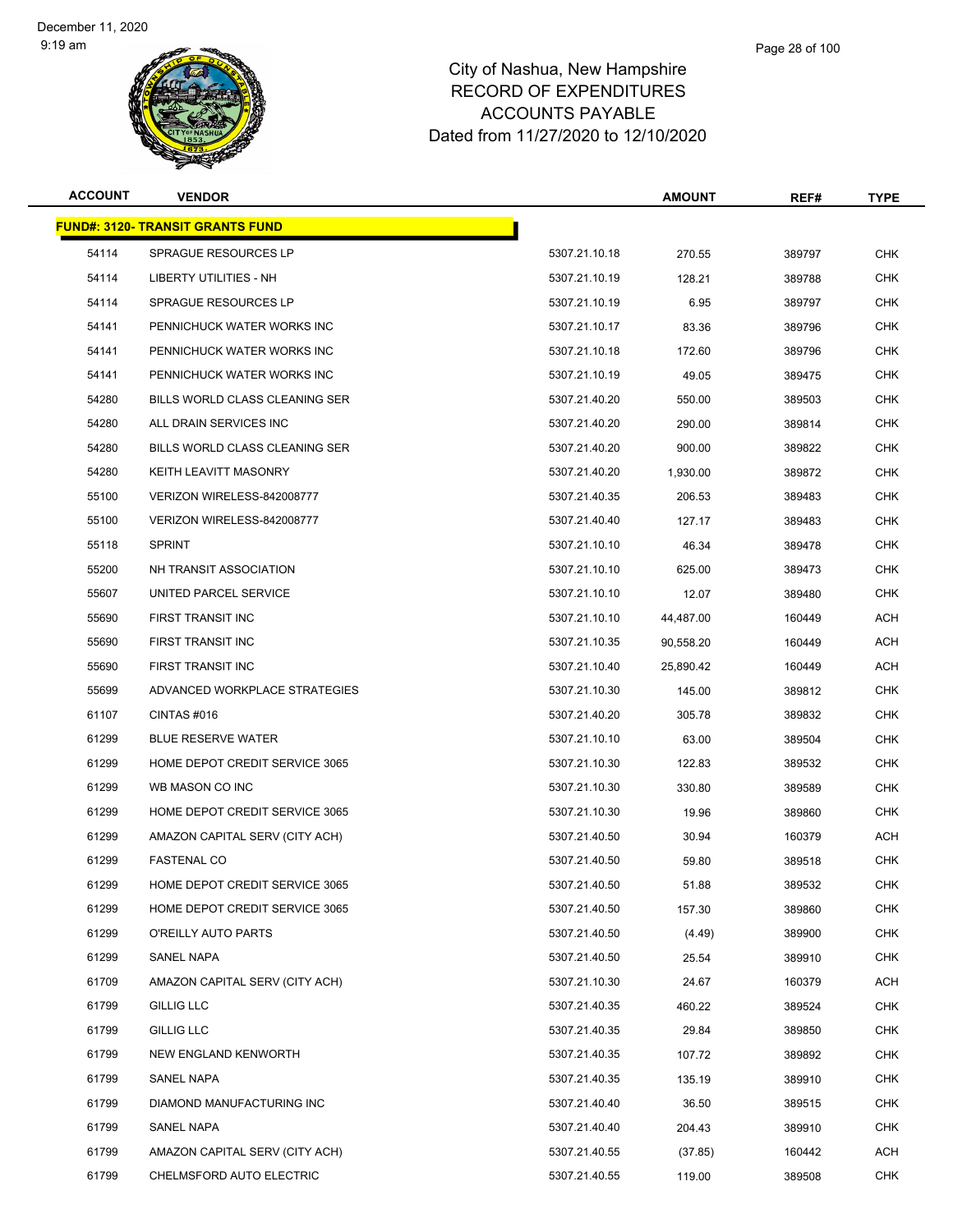**TOTAL FUND 3120 - TRANSIT GRAN** 

| ACCOUNT<br><b>VENDOR</b>                     | <b>AMOUNT</b> | REF# | <b>TYPE</b> |
|----------------------------------------------|---------------|------|-------------|
| <b>TOTAL FUND 3120 - TRANSIT GRANTS FUND</b> | \$173,673.52  |      |             |
|                                              |               |      |             |

|       | <u> FUND#: 3800- SCHOOL GRANTS FUND</u> |                 |           |        |            |
|-------|-----------------------------------------|-----------------|-----------|--------|------------|
| 53628 | CASSIE YACKLEY, PSY.D PLLC              | 91.03499.992212 | 200.00    | 389623 | <b>CHK</b> |
| 53628 | <b>BAY STATE INTERPRETING</b>           | 91.03950.021241 | 91.00     | 389611 | CHK        |
| 53628 | <b>BOOTHBY THERAPY SERVICES LLC</b>     | 91.03950.022190 | 1,025.02  | 389615 | <b>CHK</b> |
| 53628 | <b>GATE CITY CHARTER SCHOOL</b>         | 91.03950.022190 | 1,484.00  | 389641 | <b>CHK</b> |
| 53628 | <b>GATEWAYS COMMUNITY SERVICES</b>      | 91.03950.022190 | 418.60    | 389642 | CHK        |
| 53628 | <b>INTERIM HEALTH CARE</b>              | 91.03950.022190 | 2,088.00  | 389655 | <b>CHK</b> |
| 53628 | THOMAS BEER CONSULTANT LLC              | 91.30021.021210 | 5,737.50  | 390031 | <b>CHK</b> |
| 53628 | UNH-INSTITUTE ON DISABILITY             | 91.31120.162200 | 75.00     | 390034 | <b>CHK</b> |
| 53628 | <b>STEVE BLUNT</b>                      | 91.37621.231249 | 200.00    | 389614 | CHK        |
| 53628 | <b>STEVE BLUNT</b>                      | 91.37621.231249 | 200.00    | 389955 | CHK        |
| 53628 | <b>BAY STATE INTERPRETING</b>           | 91.37720.991265 | 157.50    | 389611 | <b>CHK</b> |
| 53628 | BREAKTHROUGH BEHAVIORAL AND             | 91.39821.991210 | 850.00    | 389617 | CHK        |
| 53628 | <b>BRIGHTSTAR CARE</b>                  | 91.39821.991210 | 4,887.50  | 389618 | <b>CHK</b> |
| 53628 | HEAVEN SENT HOME CARE LLC               | 91.39821.991210 | 1,290.50  | 389649 | <b>CHK</b> |
| 54807 | <b>FIRST CHURCH</b>                     | 91.37621.231240 | 4,114.00  | 389635 | <b>CHK</b> |
| 55109 | CONSOLIDATED COMMUNICATIONS             | 91.37621.231240 | 198.01    | 389776 | CHK        |
| 55300 | <b>TAYLOR PAQUETTE</b>                  | 91.37621.991244 | 17.13     | 389682 | CHK        |
| 55300 | THOMAS SHEA                             | 91.37621.991244 | 24.03     | 390024 | <b>CHK</b> |
| 55690 | <b>BOW SCHOOL DISTRICT</b>              | 91.37621.991244 | 1,160.00  | 389616 | CHK        |
| 61135 | WB MASON CO INC                         | 91.34621.991490 | 56.80     | 389701 | CHK        |
| 61135 | PERIPOLE INC                            | 91.34920.992212 | 2,797.40  | 390015 | <b>CHK</b> |
| 61135 | (SCHOOL ACH) AMAZON CAPITAL SE          | 91.37621.231249 | 185.24    | 160405 | ACH        |
| 61135 | (SCHOOL ACH) AMAZON CAPITAL SE          | 91.37621.231249 | 13.45     | 160472 | ACH        |
| 61135 | WB MASON CO INC                         | 91.37621.231249 | 138.79    | 389701 | <b>CHK</b> |
| 61135 | WB MASON CO INC                         | 91.37621.231249 | 37.29     | 390038 | CHK        |
| 61135 | (SCHOOL ACH) AMAZON CAPITAL SE          | 91.37621.991244 | 33.53     | 160472 | ACH        |
| 61249 | WESTERN PSYCHOLOGICAL SERVICES          | 91.30021.021210 | 950.00    | 389702 | <b>CHK</b> |
| 61299 | FINEMUSIC ELECTRONIC CO LTD             | 91.30021.021210 | 4,078.98  | 160407 | ACH        |
| 61299 | WB MASON CO INC                         | 91.37621.231249 | 40.86     | 389701 | <b>CHK</b> |
| 61299 | PROMOCENTRIC LLC                        | 91.39821.992130 | 17,415.92 | 389684 | <b>CHK</b> |
| 61607 | I.T. INSIDERS                           | 91.30021.992100 | 790.00    | 389653 | <b>CHK</b> |
| 61875 | <b>WILSON LANGUAGE</b>                  | 91.37621.141241 | 308.45    | 389705 | <b>CHK</b> |
| 61875 | (SCHOOL ACH) AMAZON CAPITAL SE          | 91.37621.231249 | 260.02    | 160405 | ACH        |
| 71602 | PASEK CORP                              | 7018.092690.02  | 5,810.00  | 389683 | <b>CHK</b> |
| 71602 | ALLIED UNIVERSAL TECHNOLOGY             | 7018.112690.02  | 5,882.00  | 389607 | <b>CHK</b> |
| 71602 | MARVELL PLATE GLASS INC                 | 7018.112690.02  | 2,765.16  | 389997 | <b>CHK</b> |
| 71602 | ALLIED UNIVERSAL TECHNOLOGY             | 7018.162690.02  | 8,845.46  | 389607 | <b>CHK</b> |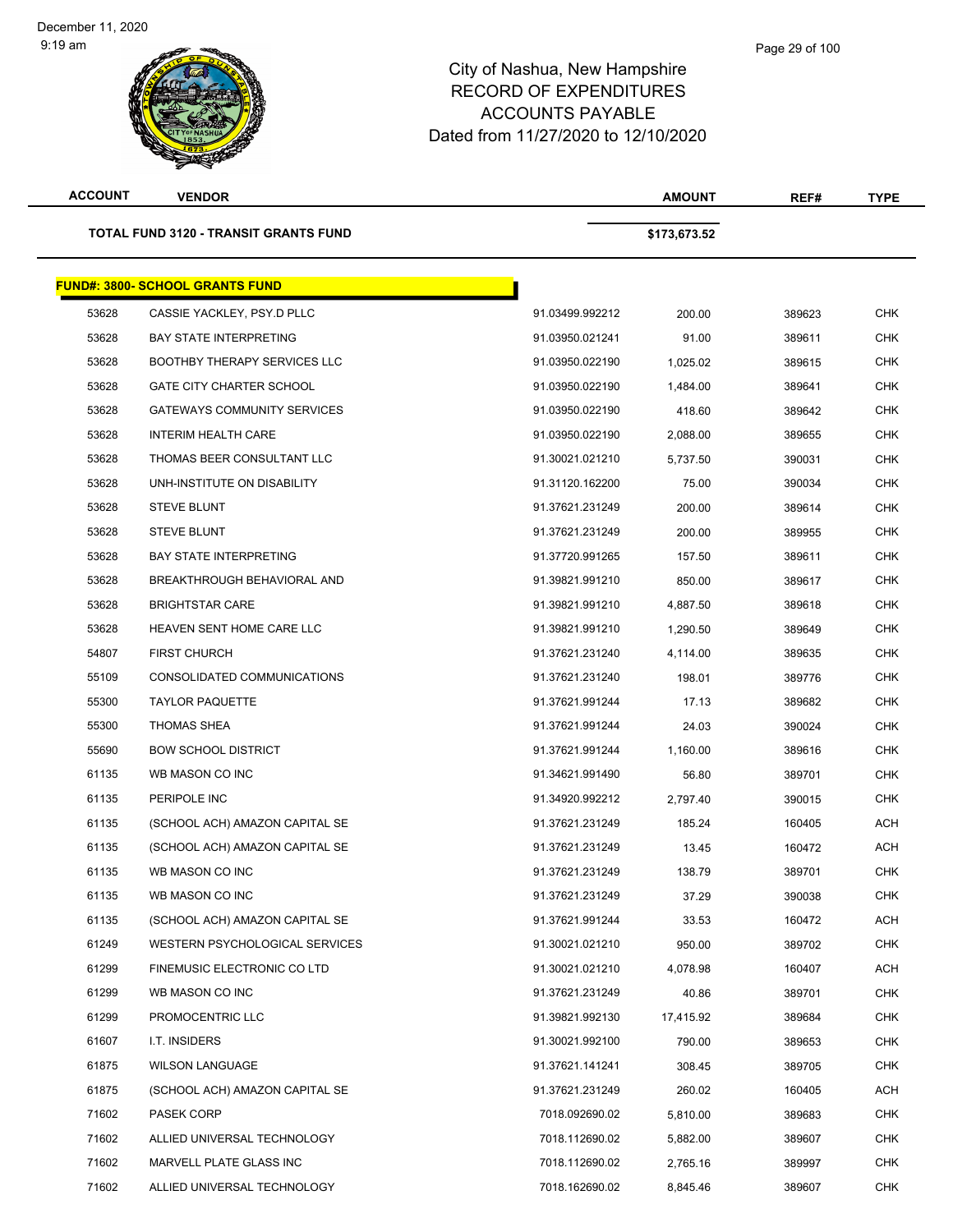| <b>ACCOUNT</b> | <b>VENDOR</b>                                     |                           |                 | <b>AMOUNT</b> | REF#    | <b>TYPE</b> |
|----------------|---------------------------------------------------|---------------------------|-----------------|---------------|---------|-------------|
|                | <b>FUND#: 3800- SCHOOL GRANTS FUND</b>            |                           |                 |               |         |             |
| 71602          | MARVELL PLATE GLASS INC                           |                           | 7018.172690.02  | 1,076.22      | 389997  | <b>CHK</b>  |
| 71800          | SCHOOL OUTFITTERS, LLC                            |                           | 91.30021.021210 | 2,976.87      | 390022  | <b>CHK</b>  |
| 71999          | SUPPLY SOLUTIONS                                  |                           | 91.30021.992690 | 154,400.00    | 389694  | <b>CHK</b>  |
|                | <b>TOTAL FUND 3800 - SCHOOL GRANTS FUND</b>       |                           |                 | \$233,080.23  |         |             |
|                | <b>FUND#: 3810- FOOD SERVICE GRANTS FUND</b>      |                           |                 |               |         |             |
| 61214          | <b>M SAUNDERS INC</b>                             |                           | 91.30921.093120 | 2,279.60      | 389663  | <b>CHK</b>  |
| 61214          | <b>M SAUNDERS INC</b>                             |                           | 91.30921.093120 | 312.35        | 389994  | <b>CHK</b>  |
| 61214          | M SAUNDERS INC                                    |                           | 91.30921.143120 | 354.40        | 389994  | <b>CHK</b>  |
| 61214          | <b>M SAUNDERS INC</b>                             |                           | 91.30921.153120 | 396.35        | 389994  | <b>CHK</b>  |
| 61214          | <b>M SAUNDERS INC</b>                             |                           | 91.30921.163120 | 1,266.00      | 389663  | <b>CHK</b>  |
| 61214          | M SAUNDERS INC                                    |                           | 91.30921.183120 | 2,378.60      | 389663  | <b>CHK</b>  |
| 61214          | <b>M SAUNDERS INC</b>                             |                           | 91.30921.183120 | 411.40        | 389994  | <b>CHK</b>  |
|                | <b>TOTAL FUND 3810 - FOOD SERVICE GRANTS FUND</b> |                           |                 | \$7,398.70    |         |             |
|                | <b>FUND#: 4005- TRAFFIC VIOLATIONS FUND</b>       |                           |                 |               |         |             |
| 55100          | VERIZON WIRELESS-242339465                        |                           |                 | (301.52)      | 389487  | <b>CHK</b>  |
|                | <b>TOTAL FUND 4005 - TRAFFIC VIOLATIONS FUND</b>  |                           |                 | (\$301.52)    |         |             |
|                |                                                   |                           |                 |               |         |             |
|                | <b>FUND#: 4025- DOJ DRUG FORFEITURE FUND</b>      |                           |                 |               |         |             |
| 54100          | <b>EVERSOURCE</b>                                 |                           |                 | 177.22        | 389778  | <b>CHK</b>  |
| 55118          | VERIZON WIRELESS-785728687                        |                           |                 | 398.19        | 389801  | <b>CHK</b>  |
| 55400          | <b>CONFERENCES AND SEMINARS</b>                   | <b>Adcare Educational</b> |                 | 230.00        | 9202105 | ACH         |
| 55699          | <b>COMCAST</b>                                    |                           |                 | 319.97        | 389775  | <b>CHK</b>  |
| 61799          | <b>GRAPPONE FORD MAZDA</b>                        |                           |                 | 69.97         | 389854  | <b>CHK</b>  |
| 81500          | <b>VEHICLES</b>                                   |                           |                 | 14,439.00     | 389769  | <b>CHK</b>  |
| 81500          | <b>VEHICLES</b>                                   |                           |                 | 10,539.00     | 389770  | <b>CHK</b>  |
|                | TOTAL FUND 4025 - DOJ DRUG FORFEITURE FUND        |                           |                 | \$26,173.35   |         |             |
|                | <b>FUND#: 4053- FIRE REGIONAL HAZMAT FUND</b>     |                           |                 |               |         |             |
| 71000          | MCKESSON MEDICAL-SURGICAL                         |                           |                 | 748.53        | 160397  | <b>ACH</b>  |
| 71000          | <b>BEACON DISTRIBUTORS INC</b>                    |                           |                 | 147.90        | 389500  | <b>CHK</b>  |
| 71000          | FIRST LINE TECHNOLOGY LLC                         |                           |                 | 652.00        | 389519  | <b>CHK</b>  |
| 71000          | INDUSTRIAL PROTECTION SERVICES                    |                           |                 | 890.25        | 389539  | <b>CHK</b>  |
|                |                                                   |                           |                 |               |         |             |
| 71000          | INDUSTRIAL PROTECTION SERVICES                    |                           |                 | 423.10        | 389866  | <b>CHK</b>  |
| 71000          | SANEL NAPA                                        |                           |                 | 394.20        | 389912  | <b>CHK</b>  |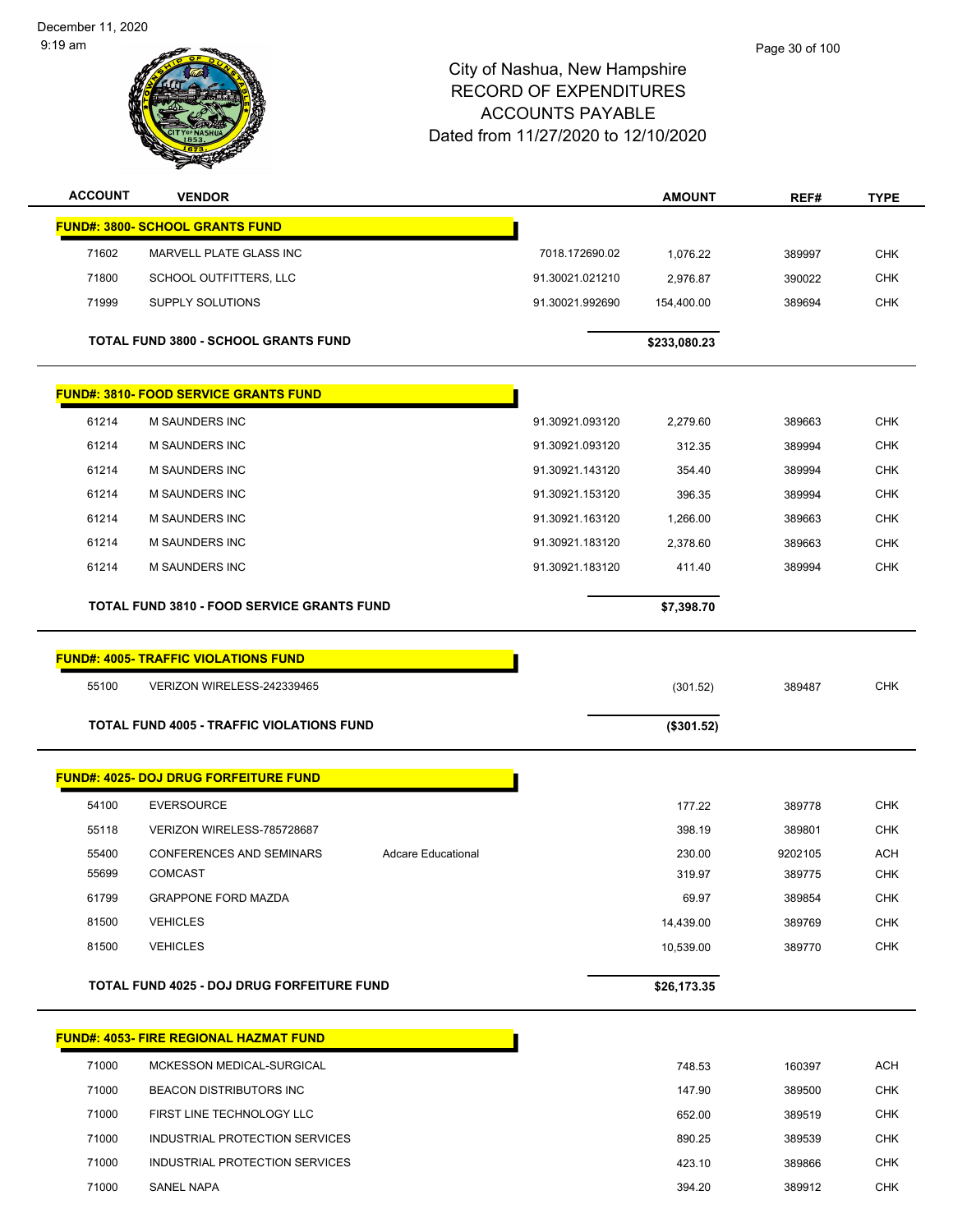December 11, 2020 9:19 am



#### City of Nashua, New Hampshire RECORD OF EXPENDITURES ACCOUNTS PAYABLE Dated from 11/27/2020 to 12/10/2020

Page 31 of 100

| <b>ACCOUNT</b> | <b>VENDOR</b>                                          |                               |               | <b>AMOUNT</b> | REF#    | <b>TYPE</b> |
|----------------|--------------------------------------------------------|-------------------------------|---------------|---------------|---------|-------------|
|                | <b>FUND#: 4053- FIRE REGIONAL HAZMAT FUND</b>          |                               |               |               |         |             |
| 71000          | CITIZENS BANK CREDIT CARD                              | CTL - Scientific Supply Corp. |               | 28.05         | 9202105 | <b>ACH</b>  |
| 71000          | CITIZENS BANK CREDIT CARD                              | Best Buy                      |               | 15.99         | 9202105 | <b>ACH</b>  |
| 71000          | CITIZENS BANK CREDIT CARD                              | Best Buy                      |               | 15.99         | 9202105 | <b>ACH</b>  |
|                | <b>TOTAL FUND 4053 - FIRE REGIONAL HAZMAT FUND</b>     |                               |               | \$3,316.01    |         |             |
|                | <b>FUND#: 4085- RIVERFRONT PROMENADE TIF FUND</b>      |                               |               |               |         |             |
| 55699          | HAYNER / SWANSON INC                                   |                               |               | 6,125.00      | 160452  | <b>ACH</b>  |
| 55699          | <b>GREAT AMERICAN DOWNTOWN</b>                         |                               |               | 2,552.81      | 389528  | <b>CHK</b>  |
|                | <b>TOTAL FUND 4085 - RIVERFRONT PROMENADE TIF FUND</b> |                               |               | \$8,677.81    |         |             |
|                | <b>FUND#: 4090- LIB-LOST/DAMAGED BOOK FINES</b>        |                               |               |               |         |             |
| 61807          | YAVAPAI COLLEGE LIBRARY                                |                               |               | 268.82        | 389591  | <b>CHK</b>  |
| 61814          | MIDWEST TAPE LLC                                       |                               |               | 58.43         | 160467  | <b>ACH</b>  |
| 61814          | <b>EVANSTON PUBLIC LIBRARY</b>                         |                               |               | 19.99         | 389843  | <b>CHK</b>  |
|                | <b>TOTAL FUND 4090 - LIB-LOST/DAMAGED BOOK FINES</b>   |                               |               | \$347.24      |         |             |
|                | <b>FUND#: 5050- CAP PROJECTS-COMMUNICATIONS</b>        |                               |               |               |         |             |
| 81300          | WHITE MOUNTAIN WEATHER                                 |                               | 2008.57.15.01 | 695.00        | 389590  | <b>CHK</b>  |
| 81300          | <b>GREEN MOUNTAIN COMMUNICATIONS</b>                   |                               | 2008.57.15.01 | 99,000.00     | 389855  | <b>CHK</b>  |
| 81300          | CITIZENS BANK CREDIT CARD                              | Talley                        |               | 275.10        | 9202105 | <b>ACH</b>  |
| 81300          | CITIZENS BANK CREDIT CARD                              | Talley                        |               | 418.71        | 9202105 | <b>ACH</b>  |
| 81300          | CITIZENS BANK CREDIT CARD                              | Talley                        |               | 160.11        | 9202105 | <b>ACH</b>  |
|                | <b>TOTAL FUND 5050 - CAP PROJECTS-COMMUNICATIONS</b>   |                               |               | \$100,548.92  |         |             |
|                | <u> FUND#: 5060- CAPITAL PROJECTS-COMM HEALTH</u>      |                               |               |               |         |             |
| 81200          | <b>MARTINI NORTHERN LLC</b>                            |                               | 1004.71.19.30 | 92,744.00     | 160463  | <b>ACH</b>  |
| 81200          | CONSOLIDATED COMMUNICATIONS                            |                               | 1004.71.19.30 | 52.47         | 389454  | <b>CHK</b>  |
|                | TOTAL FUND 5060 - CAPITAL PROJECTS-COMM HEALTH         |                               |               | \$92,796.47   |         |             |
|                | <b>FUND#: 5090- CAPITAL PROJECTS-HYDROELECTRIC</b>     |                               |               |               |         |             |
| 81200          | NORMANDEAU ASSOCIATES INC                              |                               | 2201.70.20.30 | 272.38        | 160402  | <b>ACH</b>  |
| 81200          | <b>ESSEX POWER SERVICES INC</b>                        |                               | 2202.70.20.30 | 2,034.92      | 389842  | <b>CHK</b>  |
|                | TOTAL FUND 5090 - CAPITAL PROJECTS-HYDROELECTRIC       |                               |               | \$2,307.30    |         |             |
|                |                                                        |                               |               |               |         |             |

**FUND#: 5100- CAP PROJECTS-ECONOMIC DEV**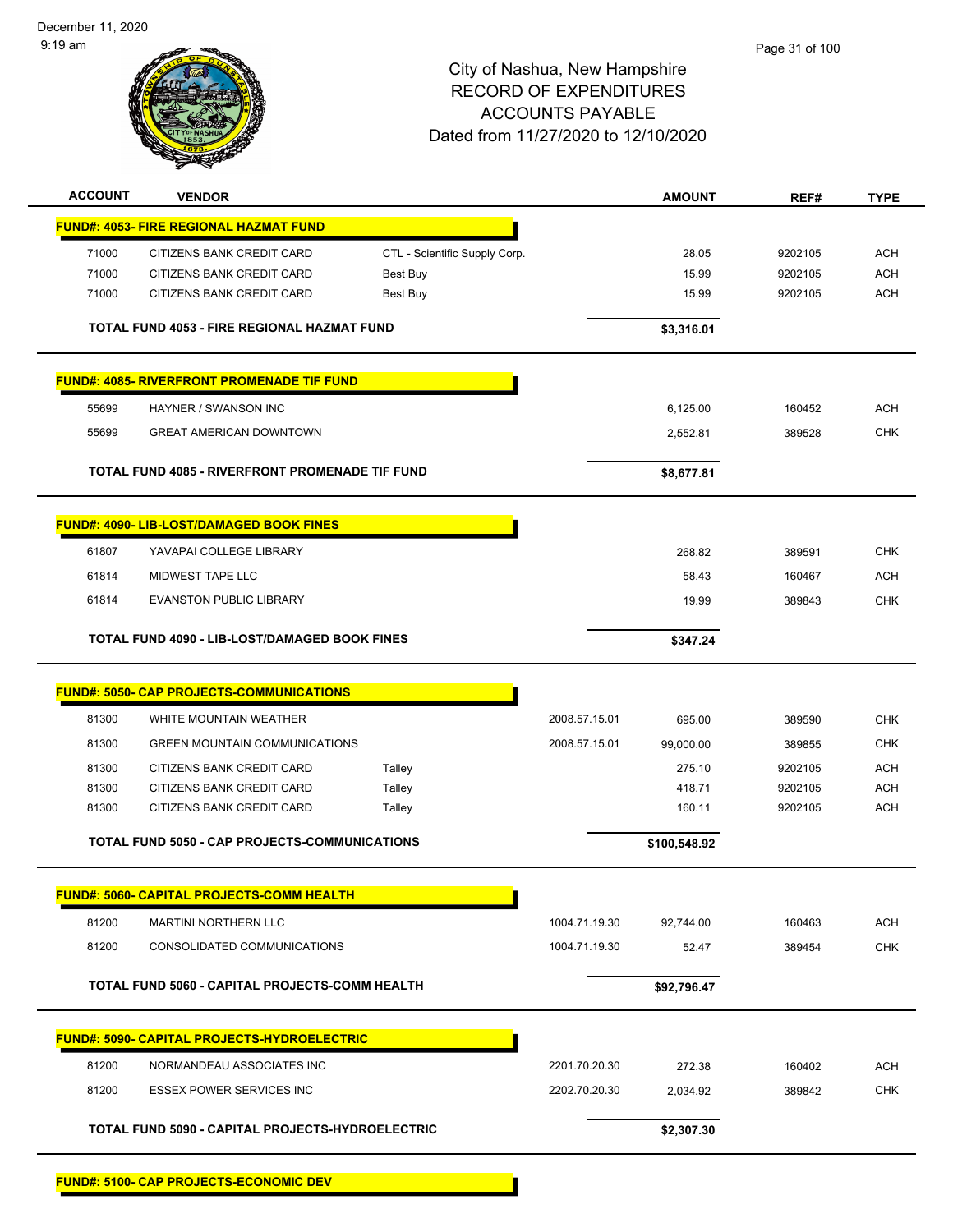| <b>ACCOUNT</b> | <b>VENDOR</b>                                         |               | <b>AMOUNT</b>  | REF#   | <b>TYPE</b> |
|----------------|-------------------------------------------------------|---------------|----------------|--------|-------------|
|                | <b>FUND#: 5100- CAP PROJECTS-ECONOMIC DEV</b>         |               |                |        |             |
| 53142          | FULL CIRCLE CONSULTING LLC                            | 2021.83.18.02 | 687.50         | 160450 | <b>ACH</b>  |
|                | TOTAL FUND 5100 - CAP PROJECTS-ECONOMIC DEV           |               | \$687.50       |        |             |
|                | <b>FUND#: 5200- CAPITAL PROJECTS-PUBLIC WORKS</b>     |               |                |        |             |
| 81704          | S W COLE ENGINEERING INC                              | 2055.60.20.30 | 25,875.00      | 389571 | <b>CHK</b>  |
|                | TOTAL FUND 5200 - CAPITAL PROJECTS-PUBLIC WORKS       |               | \$25,875.00    |        |             |
|                | <b>FUND#: 5700- CAP PROJECTS-BROAD ST PARKWAY</b>     |               |                |        |             |
| 81700          | PENNICHUCK WATER WORKS INC                            | 1061.60.07.55 | 417.97         | 389475 | <b>CHK</b>  |
| 81700          | PENNICHUCK WATER WORKS INC                            | 1061.60.11.10 | 54.48          | 389475 | <b>CHK</b>  |
| 81700          | SPRAGUE RESOURCES LP                                  | 1061.60.11.10 | 3.33           | 389797 | <b>CHK</b>  |
|                | TOTAL FUND 5700 - CAP PROJECTS-BROAD ST PARKWAY       |               | \$475.78       |        |             |
|                | <u> FUND#: 5800- SCHOOL CAPITAL PROJECTS FUND</u>     |               |                |        |             |
| 81200          | <b>HARRIMAN ASSOCIATES</b>                            | 1175.91.19.31 | 94,680.36      | 389647 | <b>CHK</b>  |
| 81200          | HARVEY CONSTRUCTION CORP                              | 1175.91.19.31 | 121,391.94     | 389648 | <b>CHK</b>  |
| 81200          | ALLIED UNIVERSAL TECHNOLOGY                           | 1175.91.19.32 | 16,703.51      | 389607 | <b>CHK</b>  |
| 81200          | <b>HARRIMAN ASSOCIATES</b>                            | 1175.91.19.32 | 15,087.72      | 389647 | <b>CHK</b>  |
| 81200          | HARVEY CONSTRUCTION CORP                              | 1175.91.19.32 | 844,791.94     | 389648 | <b>CHK</b>  |
| 81200          | JOHN TURNER CONSULTING INC                            | 1175.91.19.32 | 440.00         | 389657 | <b>CHK</b>  |
| 81200          | <b>WILLIAMS SCOTSMAN INC</b>                          | 1175.91.19.32 | 7,985.00       | 389704 | <b>CHK</b>  |
| 81200          | <b>HARRIMAN ASSOCIATES</b>                            | 1175.91.19.33 | 333,580.50     | 389647 | <b>CHK</b>  |
|                | <b>TOTAL FUND 5800 - SCHOOL CAPITAL PROJECTS FUND</b> |               | \$1,434,660.97 |        |             |
|                | <b>FUND#: 6000- SOLID WASTE FUND</b>                  |               |                |        |             |
| 53107          | TRC ENVIROMENTAL CORPORATION                          |               | 5,937.00       | 389583 | <b>CHK</b>  |
| 54100          | <b>EVERSOURCE</b>                                     |               | 1,161.33       | 389778 | <b>CHK</b>  |
| 54141          | PENNICHUCK WATER WORKS INC                            |               | 260.30         | 389796 | <b>CHK</b>  |
| 54200          | BILLS WORLD CLASS CLEANING SER                        |               | 780.00         | 389822 | <b>CHK</b>  |
| 54280          | AMAZON CAPITAL SERV (CITY ACH)                        |               | 207.03         | 160442 | ACH         |
| 54280          | <b>QED ENVIRONMETNAL SYSTEMS INC</b>                  |               | 3,568.01       | 160469 | <b>ACH</b>  |
| 54280          | <b>GRAINGER</b>                                       |               | 96.34          | 389526 | <b>CHK</b>  |
| 54280          | HOME DEPOT CREDIT SERVICE 3065                        |               | 319.92         | 389532 | <b>CHK</b>  |
| 54280          | HOME DEPOT CREDIT SERVICE 3065                        |               | 319.92         | 389860 | <b>CHK</b>  |
| 54492          | <b>SPRINT</b>                                         |               | 468.00         | 389478 | <b>CHK</b>  |
| 54600          | HEIL ENVIRONMENTAL                                    |               | 442.78         | 160388 | ACH         |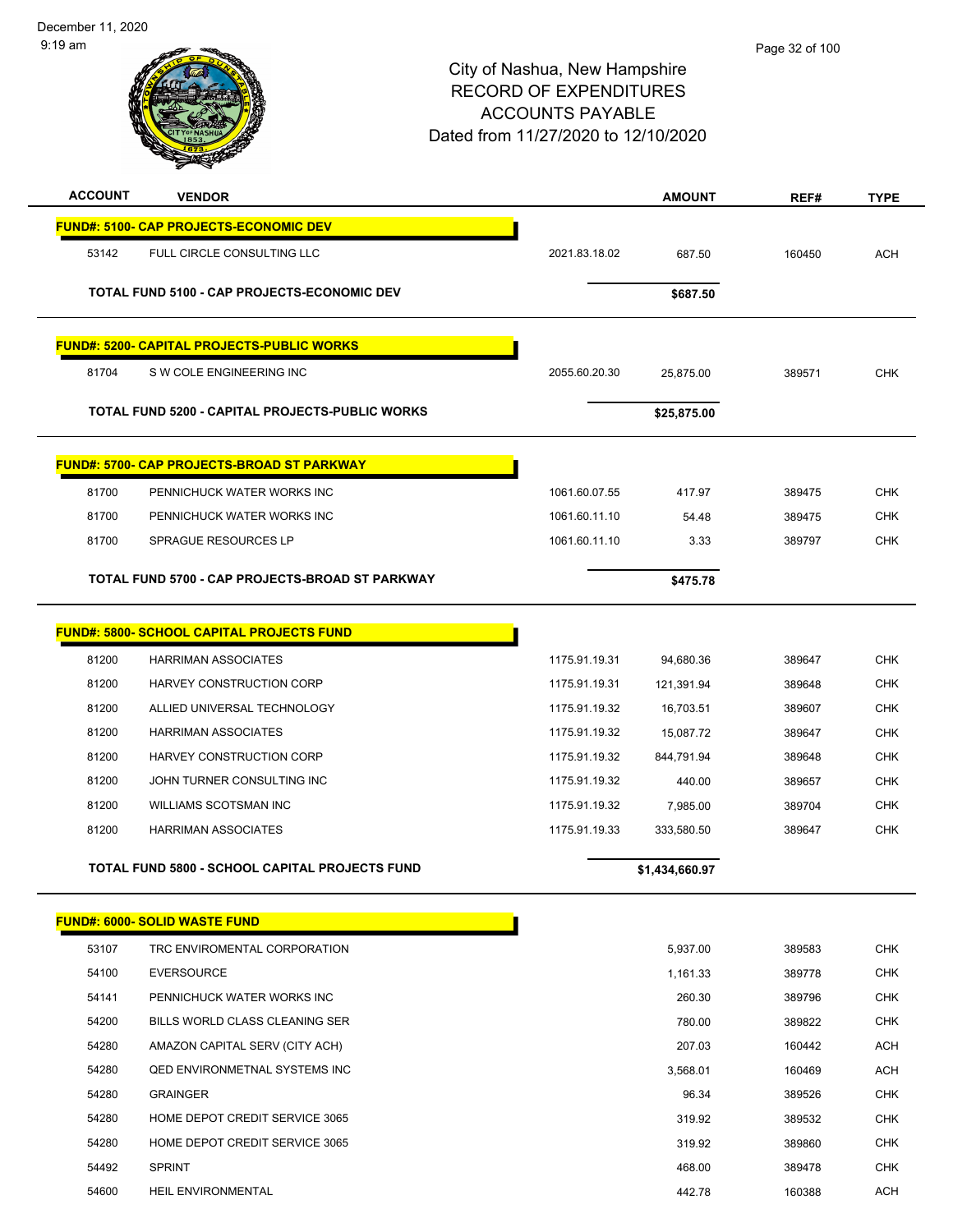

| <b>ACCOUNT</b> | <b>VENDOR</b>                         | <b>AMOUNT</b> | REF#   | <b>TYPE</b> |
|----------------|---------------------------------------|---------------|--------|-------------|
|                | <b>FUND#: 6000- SOLID WASTE FUND</b>  |               |        |             |
| 54600          | MCDEVITT TRUCKS INC                   | 158.64        | 160396 | ACH         |
| 54600          | <b>FACTORY MOTOR PARTS</b>            | 415.13        | 160448 | <b>ACH</b>  |
| 54600          | MCDEVITT TRUCKS INC                   | 236.86        | 160464 | ACH         |
| 54600          | MCNEILUS TRUCK & MANUFACTURING        | 2,295.14      | 160465 | <b>ACH</b>  |
| 54600          | CARPARTS DISTRIBUTION CENTER,         | 39.33         | 389507 | <b>CHK</b>  |
| 54600          | <b>GRAINGER</b>                       | 126.40        | 389526 | <b>CHK</b>  |
| 54600          | <b>GRAINGER</b>                       | 28.45         | 389527 | <b>CHK</b>  |
| 54600          | CARPARTS DISTRIBUTION CENTER,         | 245.36        | 389827 | <b>CHK</b>  |
| 54600          | NEW ENGLAND KENWORTH                  | 128.38        | 389893 | <b>CHK</b>  |
| 54600          | <b>SANEL NAPA</b>                     | 35.48         | 389910 | <b>CHK</b>  |
| 54600          | SANEL NAPA                            | 110.28        | 389911 | <b>CHK</b>  |
| 54600          | <b>SANEL NAPA</b>                     | 178.83        | 389913 | <b>CHK</b>  |
| 54600          | SOUTHWORTH-MILTON INC                 | 15,330.28     | 389916 | <b>CHK</b>  |
| 54625          | D & R TOWING INC                      | 165.00        | 389513 | <b>CHK</b>  |
| 55109          | <b>WINDSTREAM</b>                     | 4.76          | 389488 | <b>CHK</b>  |
| 55118          | VERIZON WIRELESS-542088278            | 40.01         | 389484 | <b>CHK</b>  |
| 55118          | VERIZON WIRELESS-542274983            | 40.01         | 389486 | <b>CHK</b>  |
| 55699          | <b>INTERSTATE REFRIGERANT</b>         | 942.00        | 160390 | ACH         |
| 55699          | CYN ENVIROMENTAL SERVICES             | 700.00        | 160445 | <b>ACH</b>  |
| 55699          | <b>INTERSTATE REFRIGERANT</b>         | 1,068.00      | 160456 | ACH         |
| 55699          | <b>COMCAST</b>                        | 160.52        | 389452 | <b>CHK</b>  |
| 55699          | JOHNSON CONTROLS SECURITY             | 342.40        | 389543 | <b>CHK</b>  |
| 55699          | UNIVERSAL RECYCLING TECH              | 3,582.38      | 389586 | <b>CHK</b>  |
| 55699          | ALS GROUP USA, CORP                   | 2,267.00      | 389816 | <b>CHK</b>  |
| 55699          | <b>GOVE ENVIRONMENTAL SERVICES IN</b> | 1,600.00      | 389852 | <b>CHK</b>  |
| 55699          | NORTHEAST RESOURCE RECOVERY           | 147.00        | 389897 | CHK         |
| 61107          | CINTAS #016                           | 270.55        | 389832 | <b>CHK</b>  |
| 61110          | ALECS SHOE STORE INC                  | 110.00        | 389813 | <b>CHK</b>  |
| 61192          | WB MASON CO INC                       | 99.99         | 389928 | <b>CHK</b>  |
| 61307          | SHATTUCK MALONE OIL CO                | 2,097.00      | 389914 | <b>CHK</b>  |
| 61705          | MAYNARD & LESIEUR INC                 | 132.00        | 389878 | <b>CHK</b>  |
|                | TOTAL FUND 6000 - SOLID WASTE FUND    | \$46,657.81   |        |             |

## **FUND#: 6200- WASTEWATER FUND** ANNA SHOOV 31.94 390040 CHK ARTHUR SULLIVAN ESQ 29.16 390041 CHK 21775 GAWRYL & MACALLISTER REALT AND REALT SERVICES AND RESERVE THE STATE STATES OF STATES AND REALT STATES OF STATES AND RESERVE THE STATES OF STATES AND REALT AND REALT AND REALT AND REALT AND REALT AND REALT AND REALT A SMITH-WEISS 233.94 390055 CHK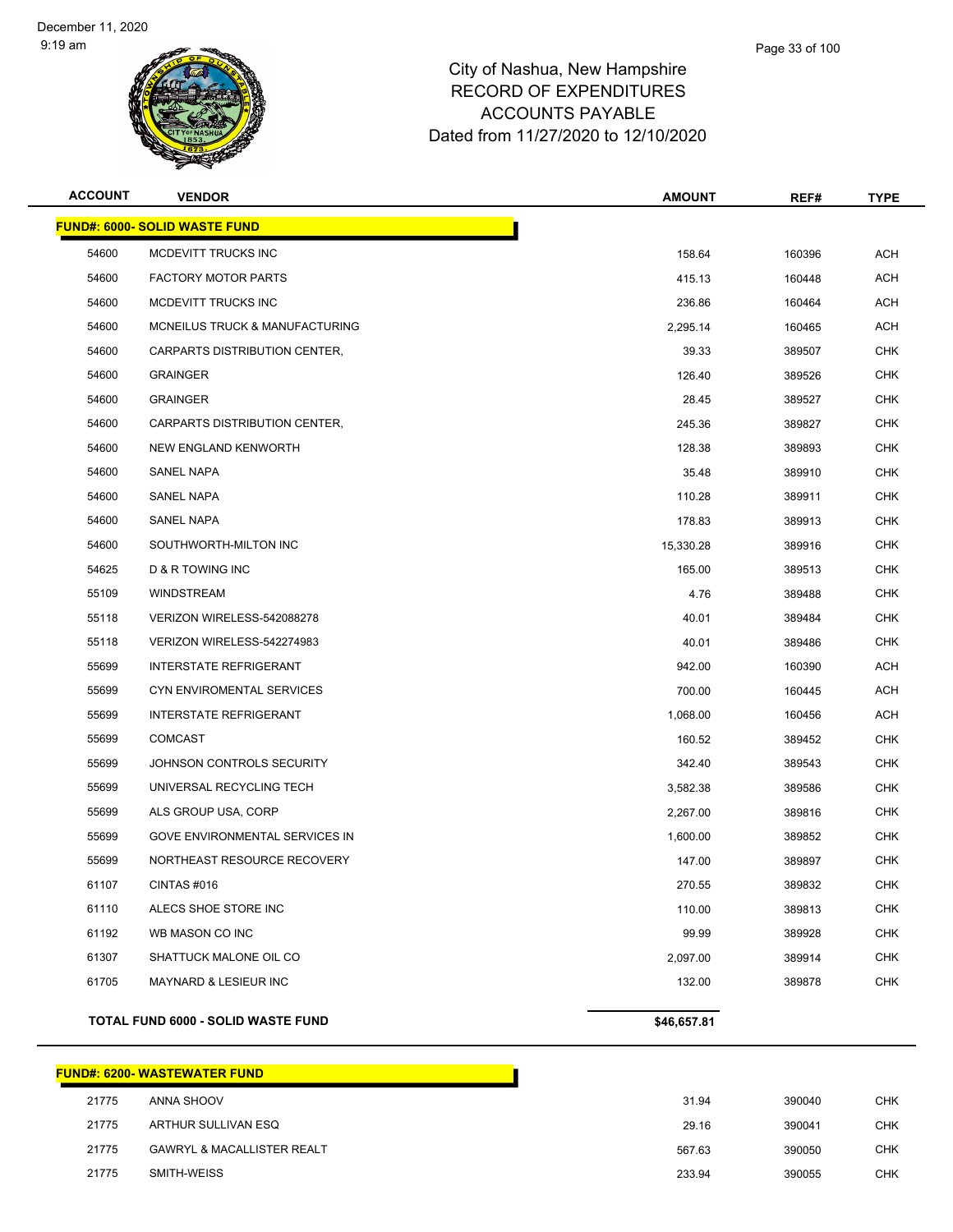**FUND#: 6200- WASTEWATER FUND**



| ACCOUNT | <b>VENDOR</b>                       | <b>AMOUNT</b> | REF#   | TYPE       |
|---------|-------------------------------------|---------------|--------|------------|
|         | <u> IND#: 6200- WASTEWATER FUND</u> |               |        |            |
| 44597   | HILLSBOROUGH COUNTY REGISTRY        | 135.00        | 389859 | <b>CHK</b> |
| 53467   | <b>MAILINGS UNLIMITED</b>           | 157.45        | 160395 | <b>ACH</b> |
| 53467   | PENNICHUCK WATER WORKS INC          | 10,126.16     | 389795 | <b>CHK</b> |
| 54100   | EVERSOUCE-POWER SUPPLY              | 53,919.52     | 389457 | CHK        |
| 54100   | <b>EVERSOURCE</b>                   | 1,263.49      | 389459 | <b>CHK</b> |
| 54100   | <b>EVERSOURCE</b>                   | 360.11        | 389778 | CHK        |
| 54114   | LIBERTY UTILITIES - NH              | 1,493.57      | 389461 | <b>CHK</b> |
| 54114   | LIBERTY UTILITIES - NH              | 245.59        | 389462 | <b>CHK</b> |
| 54114   | LIBERTY UTILITIES - NH              | 160.90        | 389463 | CHK        |
| 54114   | LIBERTY UTILITIES - NH              | 64.44         | 389464 | <b>CHK</b> |
| 54114   | <b>LIBERTY UTILITIES - NH</b>       | 162.08        | 389465 | CHK        |
| 54114   | LIBERTY UTILITIES - NH              | 58.68         | 389466 | <b>CHK</b> |
| 54114   | <b>LIBERTY UTILITIES - NH</b>       | 60.03         | 389467 | <b>CHK</b> |
| 54114   | LIBERTY UTILITIES - NH              | 55.55         | 389470 | CHK        |
| 54114   | SPRAGUE RESOURCES LP                | 2,675.47      | 389797 | CHK        |
| 54141   | PENNICHUCK WATER WORKS INC          | 23.50         | 389475 | CHK        |
| 54141   | PENNICHUCK WATER WORKS INC          | 16.13         | 389796 | <b>CHK</b> |
| 54221   | RESOURCE MANAGEMENT INC             | 44,657.88     | 389569 | <b>CHK</b> |
| 54300   | <b>BROX INDUSTRIES INC</b>          | 150.72        | 160382 | ACH        |
| 54300   | <b>BROX INDUSTRIES INC</b>          | 105.24        | 160443 | ACH        |
| 54300   | CONTINENTAL PAVING INC              | 1,223.00      | 389510 | CHK        |
| 54300   | CONTINENTAL PAVING INC              | 1,635.91      | 389835 | <b>CHK</b> |
| 54487   | M & M ELECTRICAL SUPPLY CO INC      | 415.83        | 160394 | ACH        |
| 54487   | DIVERSIFIED PUMP & COMPRESSOR       | 4,735.50      | 160446 | ACH        |
| 54487   | HOWARD P FAIRFIELD LLC              | 4,362.78      | 160454 | ACH        |
| 54487   | M & M ELECTRICAL SUPPLY CO INC      | 205.52        | 160460 | ACH        |
| 54487   | <b>GRAINGER</b>                     | 2,312.52      | 389526 | <b>CHK</b> |
| 54487   | HOME DEPOT CREDIT SERVICE 3065      | 50.54         | 389532 | <b>CHK</b> |
| 54487   | J F MCDERMOTT CORP                  | 175.00        | 389542 | <b>CHK</b> |
| 54487   | PINE MOTOR PARTS                    | 143.29        | 389560 | <b>CHK</b> |
| 54487   | QUABBIN INC                         | 920.00        | 389564 | CHK        |
| 54487   | F W WEBB COMPANY                    | 1,267.76      | 389844 | <b>CHK</b> |
| 54487   | <b>GRAINGER</b>                     | 176.40        | 389853 | CHK        |
| 54487   | <b>HACH COMPANY</b>                 | 329.22        | 389857 | CHK        |
| 54487   | J F MCDERMOTT CORP                  | 3,711.00      | 389867 | CHK        |
| 54487   | WESCOR ASSOCITES INC                | 1,850.00      | 389929 | CHK        |
| 54492   | <b>SPRINT</b>                       | 216.00        | 389478 | <b>CHK</b> |
| 54600   | <b>FACTORY MOTOR PARTS</b>          | 41.24         | 160448 | ACH        |
| 54600   | MAYNARD & LESIEUR INC               | 637.68        | 389882 | <b>CHK</b> |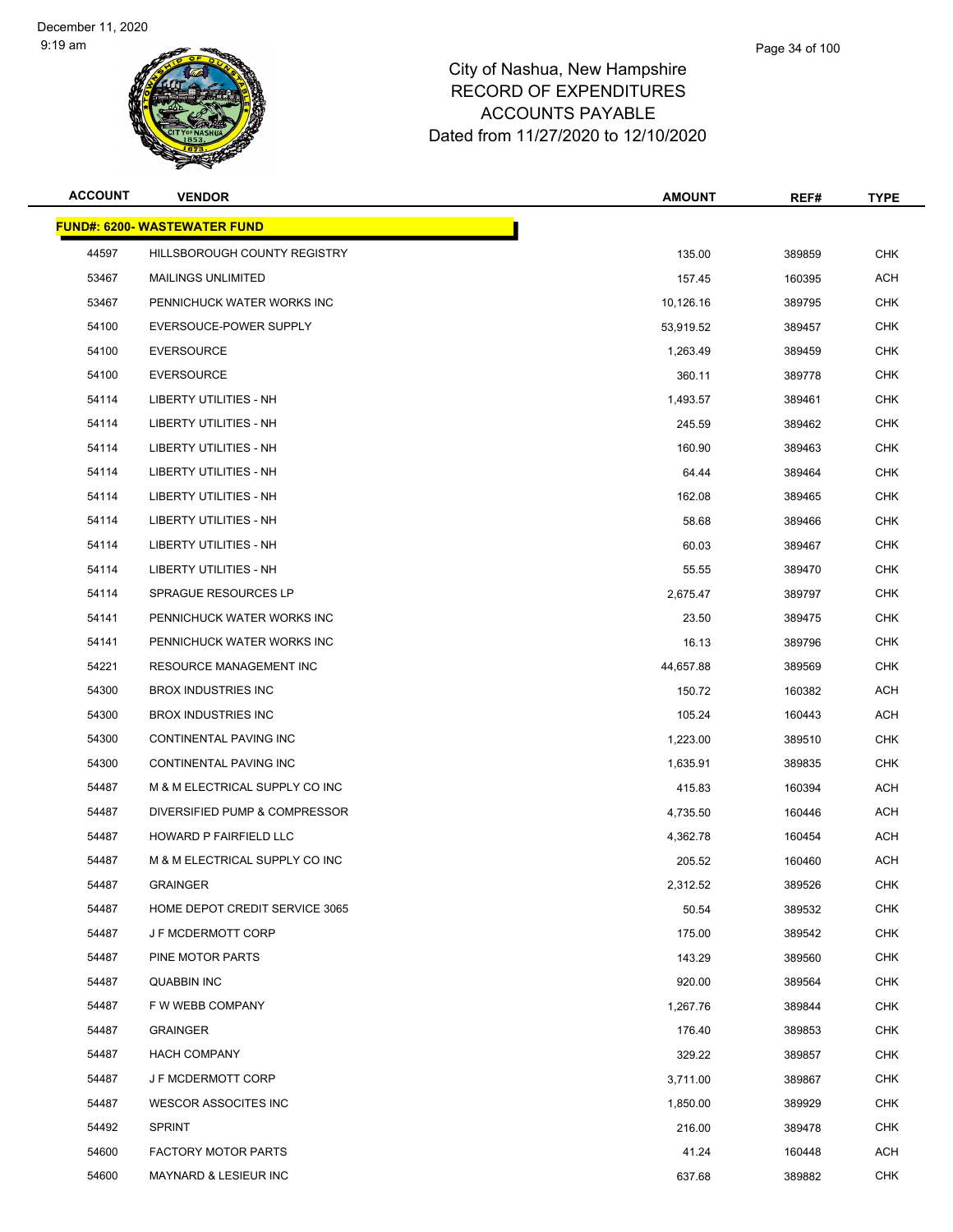

| <b>ACCOUNT</b>                      | <b>VENDOR</b>                         |                 |               | <b>AMOUNT</b> | REF#    | <b>TYPE</b> |  |
|-------------------------------------|---------------------------------------|-----------------|---------------|---------------|---------|-------------|--|
| <b>FUND#: 6200- WASTEWATER FUND</b> |                                       |                 |               |               |         |             |  |
| 54600                               | <b>SANEL NAPA</b>                     |                 |               | 31.60         | 389909  | <b>CHK</b>  |  |
| 55109                               | <b>WINDSTREAM</b>                     |                 |               | 4.76          | 389488  | <b>CHK</b>  |  |
| 55109                               | CONSOLIDATED COMMUNICATIONS           |                 |               | 579.24        | 389776  | <b>CHK</b>  |  |
| 55118                               | <b>SPRINT</b>                         |                 |               | 90.89         | 389478  | <b>CHK</b>  |  |
| 55118                               | VERIZON WIRELESS-542274983            |                 |               | 100.05        | 389486  | <b>CHK</b>  |  |
| 55118                               | VERIZON WIRELESS-342053899-003        |                 |               | 120.03        | 389804  | <b>CHK</b>  |  |
| 55200                               | WATER ENVIRONMENT FEDERATION          |                 |               | 355.00        | 389807  | <b>CHK</b>  |  |
| 55699                               | CUSTOM COMPUTER SPECIALIST INC        |                 |               | 516.00        | 389512  | CHK         |  |
| 55699                               | ELECTRICAL INSTALLATIONS INC          |                 |               | 782.37        | 389517  | <b>CHK</b>  |  |
| 55699                               | <b>HACH COMPANY</b>                   |                 |               | 4,041.00      | 389529  | CHK         |  |
| 55699                               | <b>IMTEK</b>                          |                 |               | 475.00        | 389538  | <b>CHK</b>  |  |
| 55699                               | SAFETY-KLEEN SYSTEMS INC              |                 |               | 613.77        | 389572  | <b>CHK</b>  |  |
| 61100                               | WB MASON CO INC                       |                 |               | 78.23         | 389928  | CHK         |  |
| 61107                               | CINTAS#016                            |                 |               | 1,362.57      | 389832  | <b>CHK</b>  |  |
| 61107                               | REFLECTIVE APPAREL FACTORY INC        |                 |               | 358.61        | 389904  | <b>CHK</b>  |  |
| 61149                               | EMD MILLIPORE CORPORATION             |                 |               | 847.00        | 389840  | <b>CHK</b>  |  |
| 61149                               | ERA - A WATERS CO                     |                 |               | 562.36        | 389841  | <b>CHK</b>  |  |
| 61156                               | <b>BORDEN &amp; REMINGTON CORP</b>    |                 |               | 3,475.47      | 160381  | ACH         |  |
| 61156                               | <b>JCI JONES CHEMICAL INC</b>         |                 |               | 3,104.31      | 389868  | <b>CHK</b>  |  |
| 61299                               | <b>FASTENAL CO</b>                    |                 |               | 919.29        | 389518  | <b>CHK</b>  |  |
| 61299                               | BRENNTAG LUBRICANTS NORTHEAST         |                 |               | 958.12        | 389825  | <b>CHK</b>  |  |
| 61299                               | DEPENDABLE LOCK SERVICE INC           |                 |               | 105.00        | 389837  | CHK         |  |
| 61299                               | <b>GRAINGER</b>                       |                 |               | 98.71         | 389853  | <b>CHK</b>  |  |
| 61299                               | <b>SANEL NAPA</b>                     |                 |               | 178.12        | 389909  | <b>CHK</b>  |  |
| 61299                               | <b>VWR INTERNATIONAL</b>              |                 |               | 946.35        | 389927  | <b>CHK</b>  |  |
| 61300                               | <b>GLOBAL MONTELLO GROUP CORP</b>     |                 |               | 627.99        | 389525  | <b>CHK</b>  |  |
| 61428                               | <b>FASTENAL CO</b>                    |                 |               | 553.44        | 389518  | CHK         |  |
| 61428                               | <b>FASTENAL CO</b>                    |                 |               | 78.72         | 389845  | <b>CHK</b>  |  |
| 71025                               | <b>GRAINGER</b>                       |                 |               | 68.00         | 389526  | <b>CHK</b>  |  |
| 71228                               | CITIZENS BANK CREDIT CARD             | MSFT*MSBILLINFO |               | 15.00         | 9202105 | <b>ACH</b>  |  |
| 75100                               | NH DEPT OF ENVIRONMENTAL SERVS        |                 |               | 28,228.35     | 389895  | <b>CHK</b>  |  |
| 75200                               | NH DEPT OF ENVIRONMENTAL SERVS        |                 |               | 15,897.26     | 389895  | CHK         |  |
| 81200                               | <b>WRIGHT-PIERCE</b>                  |                 | 2047.69.19.30 | 74,013.71     | 160471  | <b>ACH</b>  |  |
| 81700                               | <b>KENYON PIPELINE INSPECTION LLC</b> |                 | 1052.69.20.30 | 20,869.14     | 160392  | <b>ACH</b>  |  |
| 81700                               | HAZEN AND SAWYER                      |                 | 2038.69.19.30 | 58,252.67     | 160387  | ACH         |  |
| 81700                               | ATLANTIC FLUID TECHNOLOGY INC         |                 | 2043.69.18.30 | 3,748.50      | 389495  | <b>CHK</b>  |  |
|                                     | TOTAL FUND 6200 - WASTEWATER FUND     |                 |               | \$364,220.00  |         |             |  |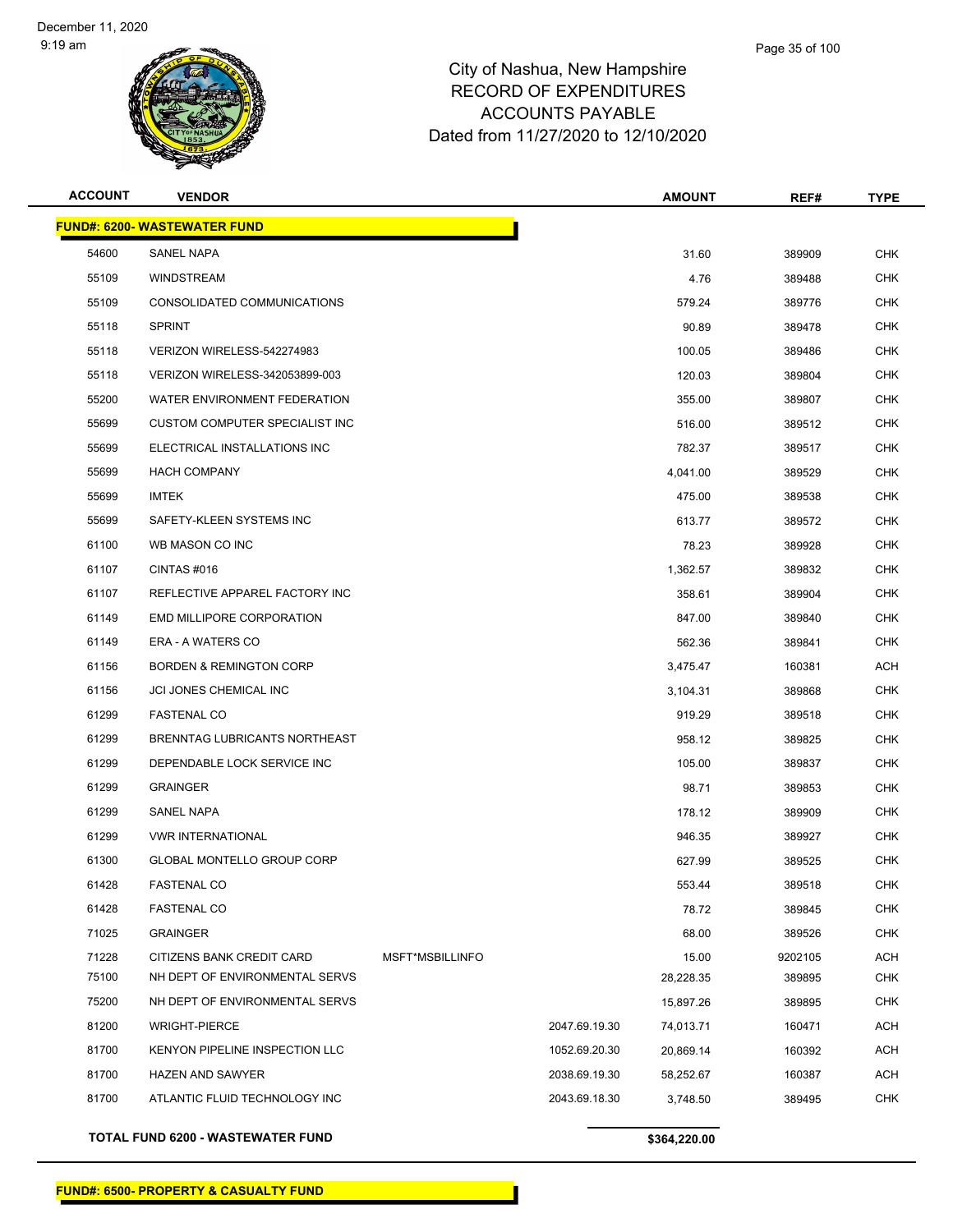

| <b>ACCOUNT</b>                                   | <b>VENDOR</b>                              |     | <b>AMOUNT</b> | REF#   | TYPE       |  |
|--------------------------------------------------|--------------------------------------------|-----|---------------|--------|------------|--|
| <b>FUND#: 6500- PROPERTY &amp; CASUALTY FUND</b> |                                            |     |               |        |            |  |
| 59207                                            | <b>CPTE NASHUA</b>                         |     | 1,934.00      | 389747 | <b>CHK</b> |  |
| 59207                                            | DARTMOUTH HITCHCOCK CLINIC                 |     | 357.00        | 389748 | <b>CHK</b> |  |
| 59207                                            | <b>FOUNDATION MEDICAL PARTNERS</b>         |     | 348.00        | 389749 | CHK        |  |
| 59207                                            | MSC GROUP INC                              |     | 2,643.14      | 389750 | <b>CHK</b> |  |
| 59207                                            | NORTHEAST REHABILITATION HOSP              |     | 350.00        | 389751 | <b>CHK</b> |  |
| 59207                                            | OCCUPATIONAL HEALTH CTRS SOUTH             |     | 979.08        | 389752 | CHK        |  |
| 59207                                            | ST JOSEPH HOSPITAL                         |     | 463.00        | 389754 | <b>CHK</b> |  |
| 59207                                            | STONERIVER PHARMACY SOLUTIONS              |     | 15,103.73     | 389755 | <b>CHK</b> |  |
| 59207                                            | ST JOSEPH HOSPITAL                         |     | 1,482.81      | 390069 | <b>CHK</b> |  |
| 59207                                            | <b>CONVENIENTMD LLC</b>                    |     | 143.34        | 390070 | <b>CHK</b> |  |
| 59207                                            | COUNRYSIDE AUTOMOTIVE & SALES              |     | 835.00        | 390071 | CHK        |  |
| 59207                                            | <b>CPTE NASHUA</b>                         |     | 559.00        | 390072 | <b>CHK</b> |  |
| 59207                                            | DARTMOUTH HITCHCOCK CLINIC                 |     | 251.00        | 390073 | CHK        |  |
| 59207                                            | DEVINE MILLIMET & BRANCH PA                |     | 379.04        | 390074 | <b>CHK</b> |  |
| 59207                                            | <b>FOUNDATION MEDICAL PARTNERS</b>         |     | 483.40        | 390075 | <b>CHK</b> |  |
| 59207                                            | MARY HITCHCOCK MEMORIAL HOSP               |     | 99.00         | 390076 | CHK        |  |
| 59207                                            | NH NEUROSPINE INSTITUTE                    |     | 325.00        | 390077 | <b>CHK</b> |  |
| 59207                                            | NORTHEAST REHABILITATION HOSP              |     | 306.00        | 390078 | CHK        |  |
| 59207                                            | OCCUPATIONAL HEALTH CTRS SOUTH             |     | 35.90         | 390079 | <b>CHK</b> |  |
| 59207                                            | <b>KARL SOARES</b>                         |     | 205.28        | 390080 | <b>CHK</b> |  |
| 59207                                            | ST JOSEPH HOSPITAL                         |     | 134.00        | 390081 | CHK        |  |
| 59207                                            | STONERIVER PHARMACY SOLUTIONS              |     | 114.10        | 390082 | <b>CHK</b> |  |
| 59207                                            | UNITY SURVEILLANCE &                       |     | 299.00        | 390083 | CHK        |  |
| 59207                                            | <b>VRS DISABILITY MANAGEMENT</b>           |     | 1,321.39      | 390084 | <b>CHK</b> |  |
| 59250                                            | SCOTT WOODBURY CONTRACTOR                  |     | 500.00        | 389753 | CHK        |  |
| 59275                                            | <b>IVA CALVIN</b>                          |     | 2,811.00      | 389746 | CHK        |  |
| 59275                                            | SAFELITE FULFILLMENT INC                   |     | 794.98        | 390068 | <b>CHK</b> |  |
| 61100                                            | WB MASON CO INC                            |     | 8.27          | 389589 | <b>CHK</b> |  |
| 61100                                            | WB MASON CO INC                            |     | 18.52         | 389928 | <b>CHK</b> |  |
| 68360                                            | AMAZON CAPITAL SERV (CITY ACH)             | 128 | 7.55          | 160442 | <b>ACH</b> |  |
| 68360                                            | <b>FEDEX FREIGHT</b>                       | 128 | 429.72        | 389460 | <b>CHK</b> |  |
| 68360                                            | HW STAFFING SOLUTIONS                      | 128 | 790.24        | 389535 | <b>CHK</b> |  |
| 68360                                            | HW STAFFING SOLUTIONS                      | 128 | 323.74        | 389865 | <b>CHK</b> |  |
|                                                  | TOTAL FUND 6500 - PROPERTY & CASUALTY FUND |     | \$34,835.23   |        |            |  |

#### **FUND#: 6600- BENEFITS SELF INSURANCE FUND**

| 21500 | <b>ITT HARTFORD</b> |
|-------|---------------------|
| 21503 | <b>ITT HARTFORD</b> |

| 21500 | <b>ITT HARTFORD</b> | 38.909.92 | 160351 | <b>ACH</b> |
|-------|---------------------|-----------|--------|------------|
| 21503 | <b>ITT HARTFORD</b> | 9.094.89  | 160351 | <b>ACH</b> |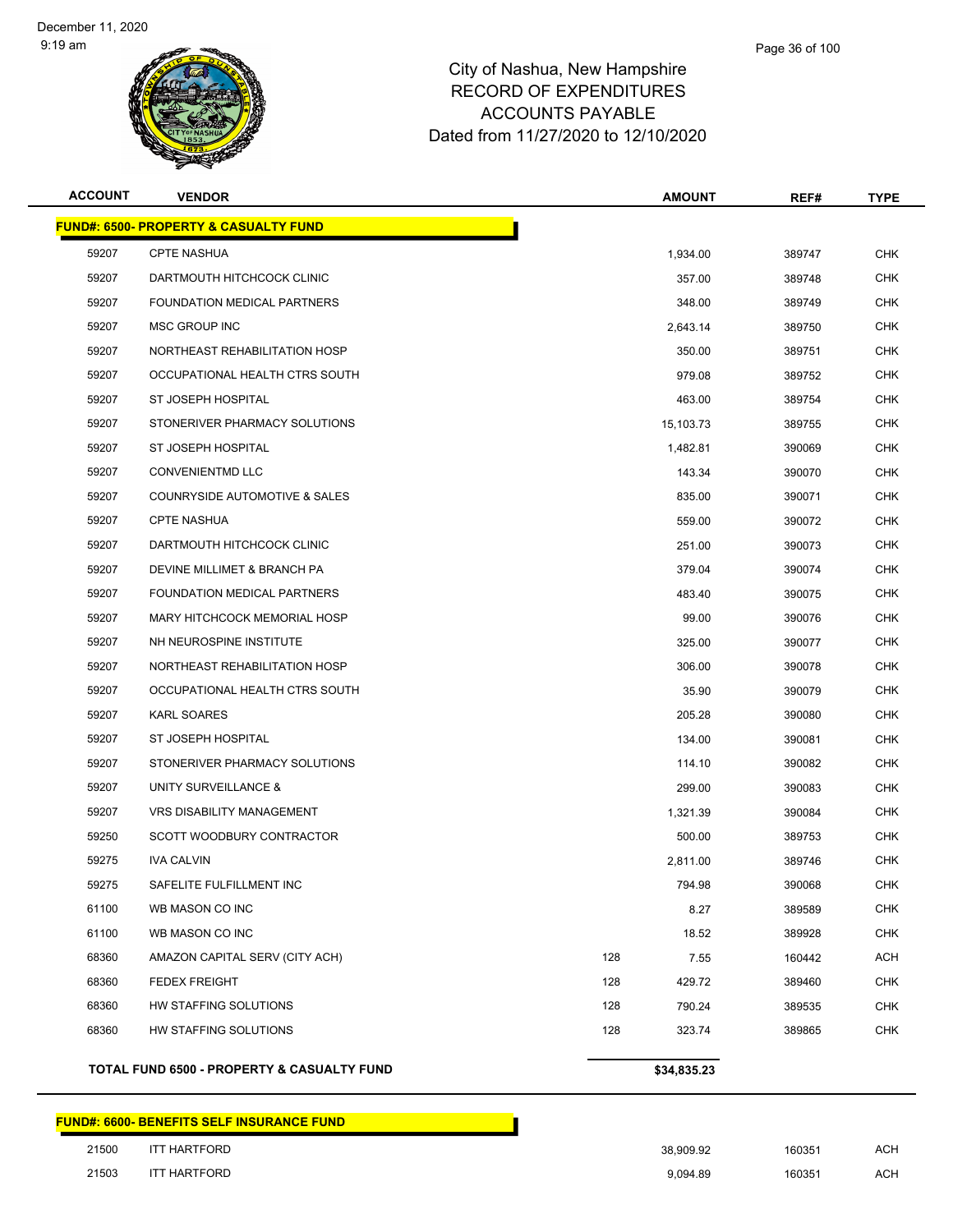

| <b>ACCOUNT</b> | <b>VENDOR</b>                                           | <b>AMOUNT</b>  | REF#   | <b>TYPE</b> |  |  |  |  |  |
|----------------|---------------------------------------------------------|----------------|--------|-------------|--|--|--|--|--|
|                | <b>FUND#: 6600- BENEFITS SELF INSURANCE FUND</b>        |                |        |             |  |  |  |  |  |
| 21504          | <b>ITT HARTFORD</b>                                     | 2,944.16       | 160351 | <b>ACH</b>  |  |  |  |  |  |
| 21516          | BOSTON MUTUAL LIFE INSURANCE                            | 4,413.89       | 160350 | <b>ACH</b>  |  |  |  |  |  |
| 21520          | COLONIAL LIFE AND ACCIDENT INS                          | 1,689.08       | 160355 | <b>ACH</b>  |  |  |  |  |  |
| 21520          | COLONIAL LIFE AND ACCIDENT INS                          | 1,055.43       | 160419 | <b>ACH</b>  |  |  |  |  |  |
| 21545          | <b>ALLEGIANT CARE</b>                                   | 45,668.00      | 160441 | <b>ACH</b>  |  |  |  |  |  |
| 21585          | VISION SERVICE PLAN NH                                  | 24,415.08      | 389588 | <b>CHK</b>  |  |  |  |  |  |
| 21990          | B OF PW CITY OF NASHUA CONT.                            | 1,854.32       | 389774 | <b>CHK</b>  |  |  |  |  |  |
| 45676          | ANTHEM BCBS OF NE                                       | (417.56)       | 160349 | <b>ACH</b>  |  |  |  |  |  |
| 45676          | ANTHEM BCBS OF NE                                       | (9,078.94)     | 160380 | <b>ACH</b>  |  |  |  |  |  |
| 53452          | LEDDY GROUP                                             | 352.00         | 160459 | <b>ACH</b>  |  |  |  |  |  |
| 59500          | CONDUENT HR SERVICES, LLC                               | 1,775.25       | 160384 | <b>ACH</b>  |  |  |  |  |  |
| 59500          | NORTHEAST DELTA DENTAL                                  | 24,897.90      | 160417 | <b>ACH</b>  |  |  |  |  |  |
| 59507          | ANTHEM BCBS OF NE                                       | 227,792.78     | 160349 | <b>ACH</b>  |  |  |  |  |  |
| 59507          | ANTHEM BCBS OF NE                                       | 43,875.52      | 160380 | <b>ACH</b>  |  |  |  |  |  |
| 59507          | ANTHEM BCBS OF NE                                       | 470,115.38     | 160349 | <b>ACH</b>  |  |  |  |  |  |
| 59507          | ANTHEM BCBS OF NE                                       | 296,693.46     | 160380 | <b>ACH</b>  |  |  |  |  |  |
| 59507          | ANTHEM BCBS OF NE                                       | 29,100.94      | 160349 | <b>ACH</b>  |  |  |  |  |  |
| 59507          | ANTHEM BCBS OF NE                                       | 13,361.17      | 160380 | <b>ACH</b>  |  |  |  |  |  |
| 59525          | NORTHEAST DELTA DENTAL                                  | 39,337.18      | 160417 | <b>ACH</b>  |  |  |  |  |  |
| 59600          | MDX MEDICAL INC                                         | 2,334.32       | 160466 | <b>ACH</b>  |  |  |  |  |  |
| 61100          | WB MASON CO INC                                         | 7.12           | 389928 | <b>CHK</b>  |  |  |  |  |  |
|                | TOTAL FUND 6600 - BENEFITS SELF INSURANCE FUND          | \$1,270,191.29 |        |             |  |  |  |  |  |
|                | <b>FUND#: 7050- HOLMAN STADIUM IMPROVEMNTS ETF</b>      |                |        |             |  |  |  |  |  |
| 61299          | UNITED SITE SERVICES                                    | 169.00         | 389923 | <b>CHK</b>  |  |  |  |  |  |
|                |                                                         |                |        |             |  |  |  |  |  |
|                | <b>TOTAL FUND 7050 - HOLMAN STADIUM IMPROVEMNTS ETF</b> | \$169.00       |        |             |  |  |  |  |  |
|                | <b>FUND#: 7064- HYDROPOWER RESERVE FUND</b>             |                |        |             |  |  |  |  |  |
| 81700          | <b>ESSEX POWER SERVICES INC</b>                         | 5,030.71       | 389842 | <b>CHK</b>  |  |  |  |  |  |
|                | <b>TOTAL FUND 7064 - HYDROPOWER RESERVE FUND</b>        | \$5,030.71     |        |             |  |  |  |  |  |
|                | <b>FUND#: 7082- DOWNTOWN IMPROVEMENTS ETF</b>           |                |        |             |  |  |  |  |  |
| 55699          | LIGHTS UP SEASONAL LIGHTING                             | 13,250.00      | 389546 | <b>CHK</b>  |  |  |  |  |  |
|                |                                                         |                |        |             |  |  |  |  |  |
|                | <b>TOTAL FUND 7082 - DOWNTOWN IMPROVEMENTS ETF</b>      | \$13,250.00    |        |             |  |  |  |  |  |
|                |                                                         |                |        |             |  |  |  |  |  |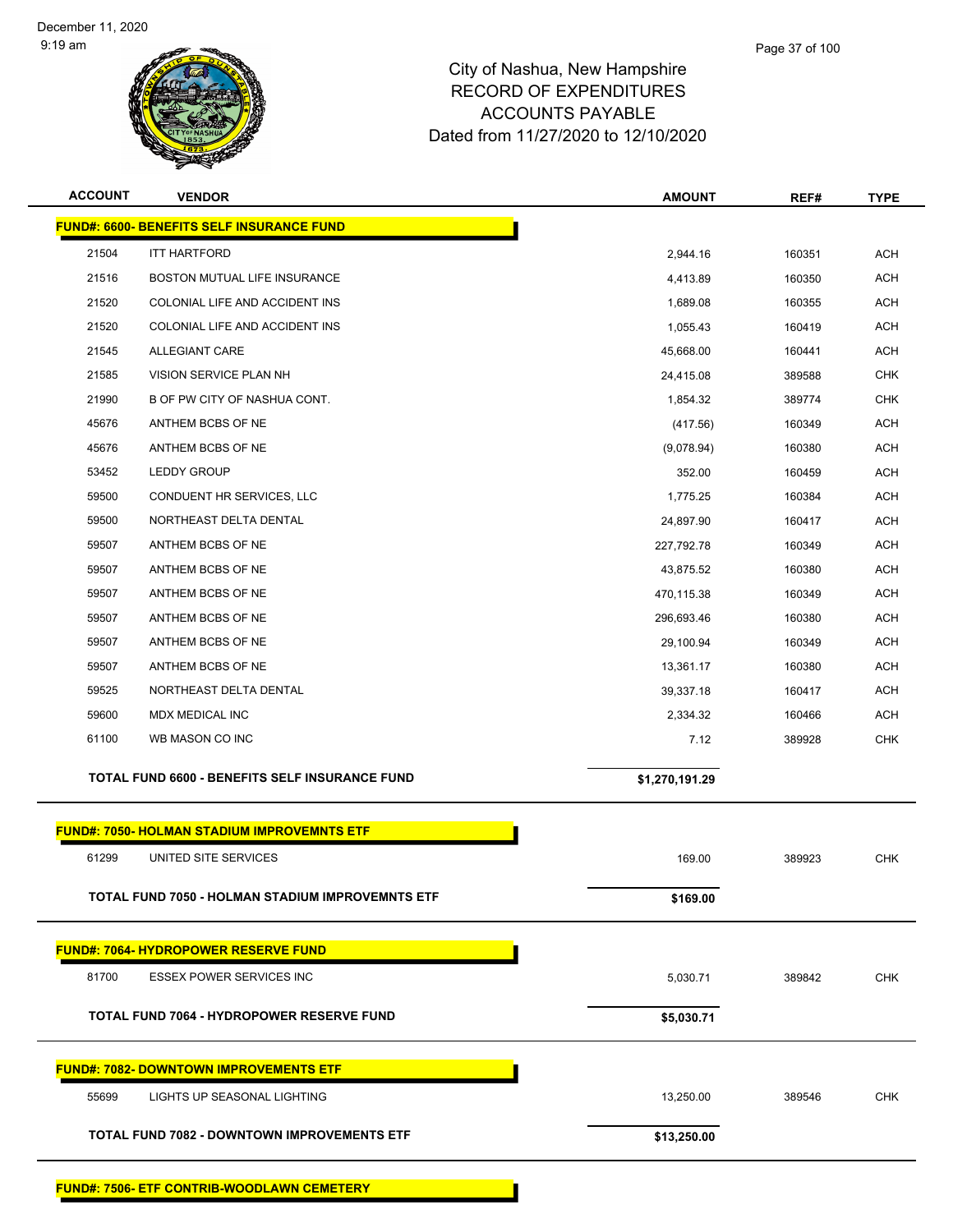-

| m fil<br>в<br>٢ī<br><b>YOF NA</b><br>1853<br>B <sub>2</sub><br>Ŧ |  |
|------------------------------------------------------------------|--|
|                                                                  |  |

| <b>ACCOUNT</b> | <b>VENDOR</b>                                        | <b>AMOUNT</b> | REF#    | <b>TYPE</b> |
|----------------|------------------------------------------------------|---------------|---------|-------------|
|                | FUND#: 7506- ETF CONTRIB-WOODLAWN CEMETERY           |               |         |             |
| 61299          | <b>HARDY DORIC INC</b>                               | 585.00        | 389858  | <b>CHK</b>  |
|                |                                                      |               |         |             |
|                | TOTAL FUND 7506 - ETF CONTRIB-WOODLAWN CEMETERY      | \$585.00      |         |             |
|                | <b>FUND#: 7511- POLICE-LAW ENF PROGRAMS ETF</b>      |               |         |             |
| 68240          | NASHUA POLICE ATHLETIC LEAGUE                        | 3,500.00      | 160401  | <b>ACH</b>  |
|                | <b>TOTAL FUND 7511 - POLICE-LAW ENF PROGRAMS ETF</b> | \$3,500.00    |         |             |
|                |                                                      |               |         |             |
|                | <b>FUND#: 7549- LIBRARY-MISC LIB DONATIONS</b>       |               |         |             |
| 68322          | <b>JOSHUA TEPLEY</b>                                 | 200.00        | 389917  | CHK         |
|                | <b>TOTAL FUND 7549 - LIBRARY-MISC LIB DONATIONS</b>  | \$200.00      |         |             |
|                |                                                      |               |         |             |
|                | <b>FUND#: 7565- SCHOOL RELATED PROGRAMS-ETF</b>      |               |         |             |
| 61135          | (SCHOOL ACH) AMAZON CAPITAL SE                       | 286.64        | 160405  | <b>ACH</b>  |
| 61135          | WB MASON CO INC                                      | 360.64        | 389701  | <b>CHK</b>  |
| 61135          | CITIZENS BANK CREDIT CARD<br><b>DOLLAR TREE</b>      | 118.62        | 9202105 | <b>ACH</b>  |
| 61135          | CITIZENS BANK CREDIT CARD<br><b>DOLLAR TREE</b>      | 118.62        | 9202105 | <b>ACH</b>  |
|                | TOTAL FUND 7565 - SCHOOL RELATED PROGRAMS-ETF        | \$884.52      |         |             |
|                | FUND#: 8007- EDGEWOOD CEMETERY PERP-CARE             |               |         |             |
| 10640          | <b>TD BANK</b>                                       | 30,800.00     | 389577  | <b>CHK</b>  |
|                | TOTAL FUND 8007 - EDGEWOOD CEMETERY PERP-CARE        | \$30,800.00   |         |             |
|                |                                                      |               |         |             |
|                | <b>FUND#: 8010- EDGEWOOD CEMETERY FLOWER FUND</b>    |               |         |             |
| 10644          | <b>TD BANK</b>                                       | 300.00        | 389578  | <b>CHK</b>  |
|                | TOTAL FUND 8010 - EDGEWOOD CEMETERY FLOWER FUND      | \$300.00      |         |             |
|                |                                                      |               |         |             |
|                | <b>FUND#: 8014- SUBURBAN CEMETERY PERP-CARE</b>      |               |         |             |
| 10628          | TD BANK                                              | 4,000.00      | 389576  | CHK         |
|                | <b>TOTAL FUND 8014 - SUBURBAN CEMETERY PERP-CARE</b> | \$4,000.00    |         |             |
|                | <b>FUND#: 8063- LIBRARY-HENRY STEARNS FUND</b>       |               |         |             |
| 61807          | <b>INGRAM LIBRARY SERVICES LLC</b>                   | 6.08          | 160455  | <b>ACH</b>  |
| 61807          | <b>BAKER &amp; TAYLOR</b>                            | 490.63        | 389498  | <b>CHK</b>  |
|                |                                                      |               |         |             |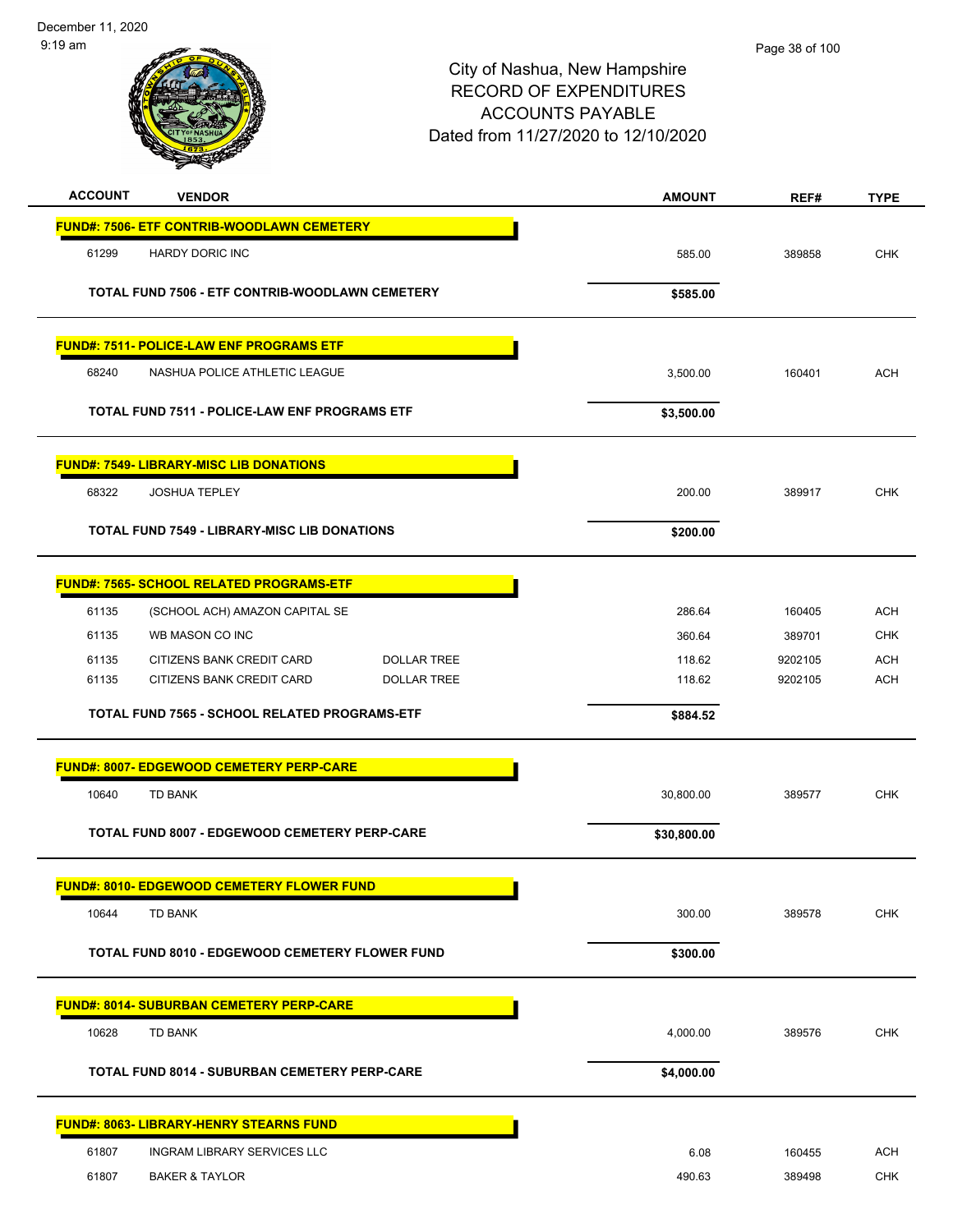| December 11, 2020 |                                                     |                                                                                                                                  |                |             |
|-------------------|-----------------------------------------------------|----------------------------------------------------------------------------------------------------------------------------------|----------------|-------------|
| $9:19$ am         |                                                     | City of Nashua, New Hampshire<br><b>RECORD OF EXPENDITURES</b><br><b>ACCOUNTS PAYABLE</b><br>Dated from 11/27/2020 to 12/10/2020 | Page 39 of 100 |             |
| <b>ACCOUNT</b>    | <b>VENDOR</b>                                       | <b>AMOUNT</b>                                                                                                                    | REF#           | <b>TYPE</b> |
|                   | <b>FUND#: 8063- LIBRARY-HENRY STEARNS FUND</b>      |                                                                                                                                  |                |             |
| 61807             | <b>BAKER &amp; TAYLOR</b>                           | 585.59                                                                                                                           | 389818         | <b>CHK</b>  |
|                   | <b>TOTAL FUND 8063 - LIBRARY-HENRY STEARNS FUND</b> | \$1,082.30                                                                                                                       |                |             |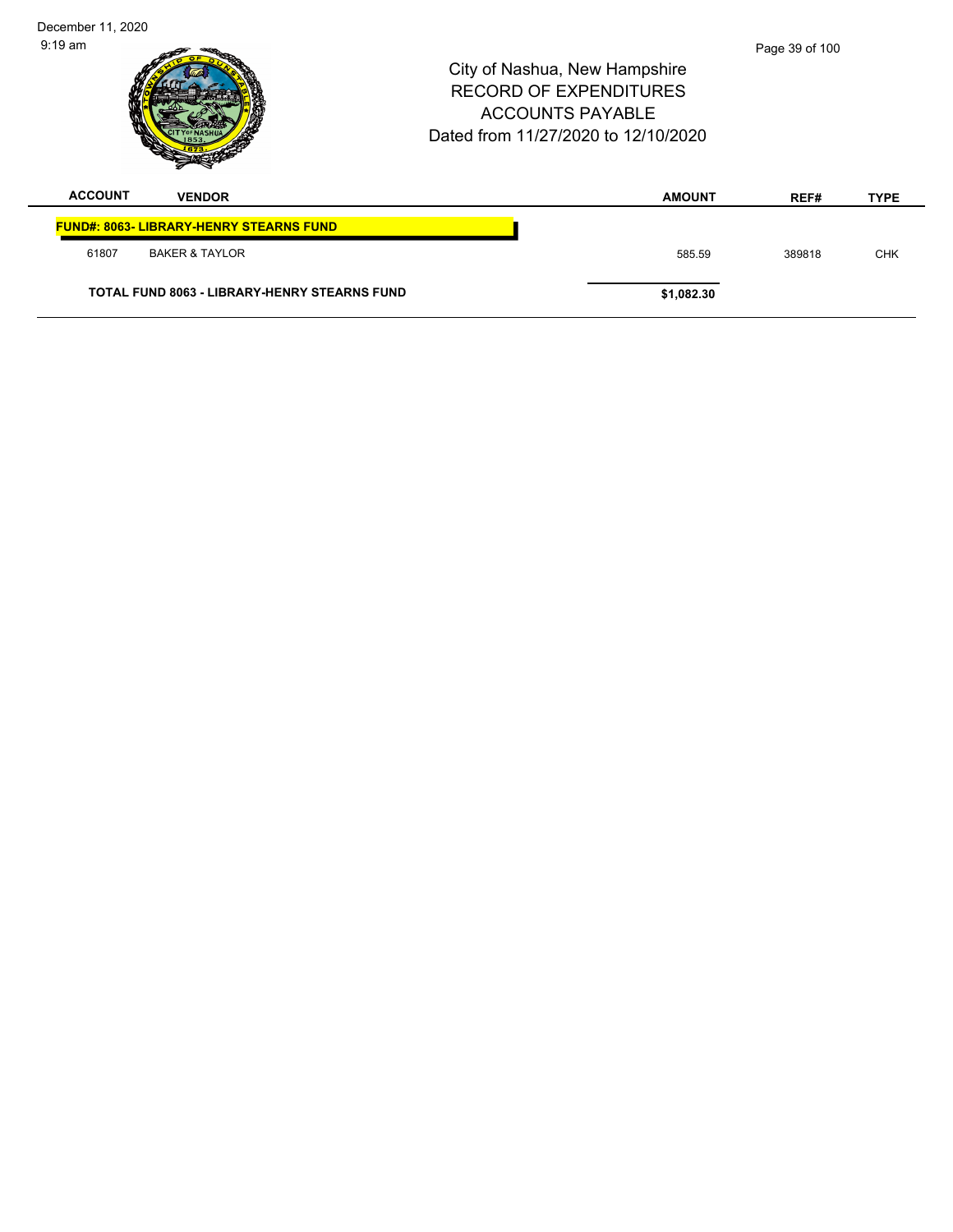

| <b>ACCOUNT</b> | <b>VENDOR</b> |                                        | <b>AMOUNT</b><br>REF# | <b>TYPE</b> |
|----------------|---------------|----------------------------------------|-----------------------|-------------|
|                |               | <b>EXPENDITURE SUMMARY BY FUND</b>     | <b>AMOUNT</b>         |             |
|                | 1000          | <b>GENERAL FUND</b>                    | 14,173,919.63         |             |
|                | 1001          | <b>GF-CAPITAL IMPROVEMENTS</b>         | 61,470.59             |             |
|                | 1010          | <b>GF-PRIOR YEAR ENC &amp; ESCROWS</b> | 95,060.09             |             |
|                | 2100          | <b>FOOD SERVICES FUND</b>              | 24,095.00             |             |
|                | 2217          | SCHOOL FACILITIES RENTAL               | 952.50                |             |
|                | 2505          | PEG ACCESS CHANNELS FUND               | 12,137.55             |             |
|                | 2506          | HUNT BLDG FACILITY RENTAL FUND         | 1,898.92              |             |
|                | 3010          | <b>GENERAL GOV'T GRANTS FUND</b>       | 2,759.04              |             |
|                | 3035          | FEMA DISASTER ASSIST GRANTS            | 179,424.09            |             |
|                | 3050          | POLICE GRANTS FUND                     | 940.96                |             |
|                | 3068          | <b>COMMUNITY SERVICES GRANTS FUND</b>  | 44,151.84             |             |
|                | 3070          | COMMUNITY HEALTH GRANTS FUND           | 24.83                 |             |
|                | 3090          | URBAN PROGRAM GRANTS FUND              | 26,260.98             |             |
|                | 3120          | <b>TRANSIT GRANTS FUND</b>             | 173,673.52            |             |
|                | 3800          | <b>SCHOOL GRANTS FUND</b>              | 233,080.23            |             |
|                | 3810          | FOOD SERVICE GRANTS FUND               | 7,398.70              |             |
|                | 4005          | TRAFFIC VIOLATIONS FUND                | $-301.52$             |             |
|                | 4025          | DOJ DRUG FORFEITURE FUND               | 26,173.35             |             |
|                | 4053          | FIRE REGIONAL HAZMAT FUND              | 3,316.01              |             |
|                | 4085          | RIVERFRONT PROMENADE TIF FUND          | 8,677.81              |             |
|                | 4090          | LIB-LOST/DAMAGED BOOK FINES            | 347.24                |             |
|                | 5050          | CAP PROJECTS-COMMUNICATIONS            | 100,548.92            |             |
|                | 5060          | CAPITAL PROJECTS-COMM HEALTH           | 92,796.47             |             |
|                | 5090          | CAPITAL PROJECTS-HYDROELECTRIC         | 2,307.30              |             |
|                | 5100          | CAP PROJECTS-ECONOMIC DEV              | 687.50                |             |
|                | 5200          | CAPITAL PROJECTS-PUBLIC WORKS          | 25,875.00             |             |
|                | 5700          | CAP PROJECTS-BROAD ST PARKWAY          | 475.78                |             |
|                | 5800          | SCHOOL CAPITAL PROJECTS FUND           | 1,434,660.97          |             |
|                | 6000          | SOLID WASTE FUND                       | 46,657.81             |             |
|                | 6200          | <b>WASTEWATER FUND</b>                 | 364,220.00            |             |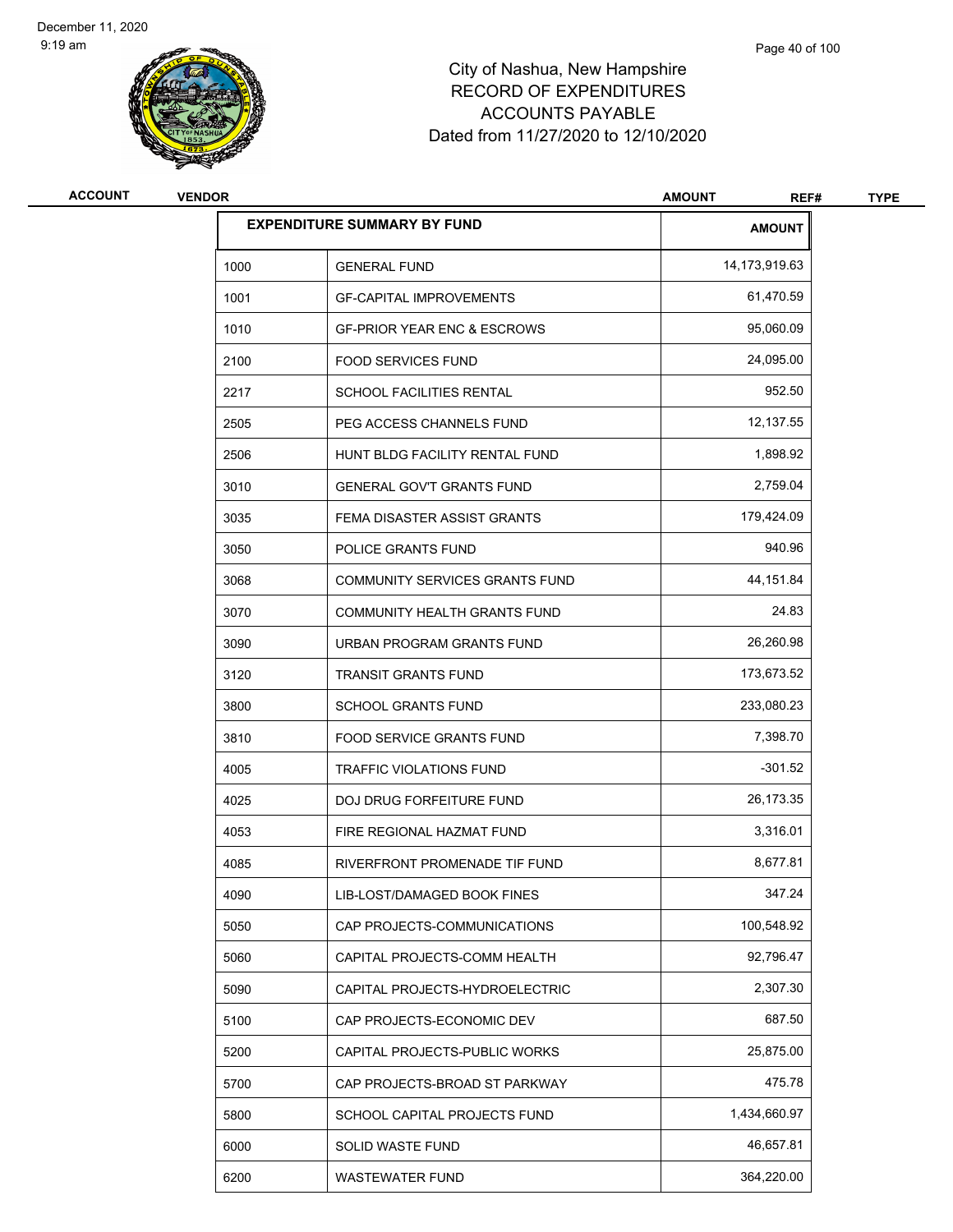

| <b>ACCOUNT</b> | <b>VENDOR</b> |                                       | <b>AMOUNT</b><br>REF# | <b>TYPE</b> |
|----------------|---------------|---------------------------------------|-----------------------|-------------|
|                |               |                                       | <b>AMOUNT</b>         |             |
|                | 6500          | PROPERTY & CASUALTY FUND              | 34,835.23             |             |
|                | 6600          | BENEFITS SELF INSURANCE FUND          | 1,270,191.29          |             |
|                | 7050          | <b>HOLMAN STADIUM IMPROVEMNTS ETF</b> | 169.00                |             |
|                | 7064          | <b>HYDROPOWER RESERVE FUND</b>        | 5,030.71              |             |
|                | 7082          | DOWNTOWN IMPROVEMENTS ETF             | 13,250.00             |             |
|                | 7506          | ETF CONTRIB-WOODLAWN CEMETERY         | 585.00                |             |
|                | 7511          | POLICE-LAW ENF PROGRAMS ETF           | 3,500.00              |             |
|                | 7549          | LIBRARY-MISC LIB DONATIONS            | 200.00                |             |
|                | 7565          | <b>SCHOOL RELATED PROGRAMS-ETF</b>    | 884.52                |             |
|                | 8007          | EDGEWOOD CEMETERY PERP-CARE           | 30,800.00             |             |
|                | 8010          | EDGEWOOD CEMETERY FLOWER FUND         | 300.00                |             |
|                | 8014          | SUBURBAN CEMETERY PERP-CARE           | 4,000.00              |             |
|                | 8063          | LIBRARY-HENRY STEARNS FUND            | 1,082.30              |             |
|                | <b>TOTAL:</b> |                                       | 18,508,519.16         |             |
|                |               |                                       |                       |             |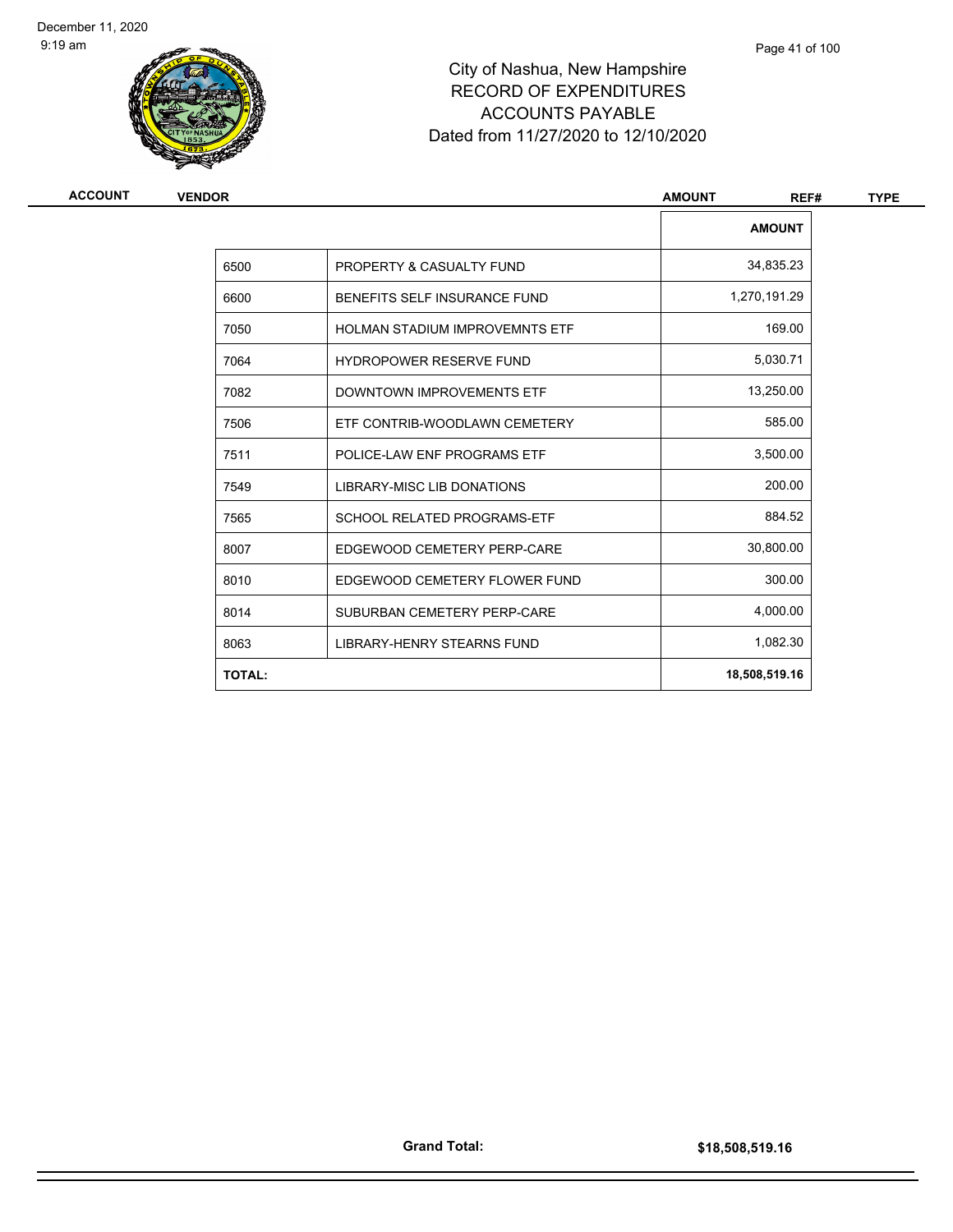

|     | <b>PAY DATE</b>                      | <b>ACCOUNT</b>                 | <b>DESCRIPTION</b>                       | <b>AMOUNT</b> |
|-----|--------------------------------------|--------------------------------|------------------------------------------|---------------|
|     | <b>FUND#: 1000 - GENERAL FUND</b>    |                                |                                          |               |
| 101 | <b>MAYOR</b>                         |                                |                                          |               |
|     | 12/3/20                              | 51100                          | CHIEF OF STAFF                           | 1,787.45      |
|     | 12/10/20                             | 51100                          | CHIEF OF STAFF                           | 1,787.45      |
|     | 12/3/20                              | 51100                          | COMMUNICATIONS & SPECIAL PRJ COORDINATOR | 938.90        |
|     | 12/10/20                             | 51100                          | COMMUNICATIONS & SPECIAL PRJ COORDINATOR | 938.90        |
|     | 12/3/20                              | 51100                          | <b>COMMUNICATIONS REPRESENTATIVE</b>     | 840.20        |
|     | 12/10/20                             | 51100                          | <b>COMMUNICATIONS REPRESENTATIVE</b>     | 840.20        |
|     | 12/3/20                              | 51100                          | CONSTITUENT SERVICES COORDINATOR         | 902.85        |
|     | 12/10/20                             | 51100                          | CONSTITUENT SERVICES COORDINATOR         | 902.85        |
|     | 12/3/20                              | 51500                          | <b>MAYOR</b>                             | 2,334.30      |
|     | 12/10/20                             | 51500                          | <b>MAYOR</b>                             | 2,334.30      |
|     | <b>TOTAL 101 - MAYOR</b>             |                                |                                          | \$13,607.40   |
| 102 | <b>BOARD OF ALDERMEN</b>             |                                |                                          |               |
|     | 12/3/20                              | 51100                          | LEGISLATIVE AFFAIRS MANAGER              | 1,673.10      |
|     | 12/10/20                             | 51100                          | LEGISLATIVE AFFAIRS MANAGER              | 1,673.10      |
|     | 12/3/20                              | 51200                          | LEGISLATIVE TRANSCRIPTION SPEC           | 379.17        |
|     | 12/10/20                             | 51200                          | LEGISLATIVE TRANSCRIPTION SPEC           | 650.67        |
|     | 12/10/20                             | 51500                          | <b>BOARD OF ALDERMEN</b>                 | 17,500.00     |
|     | 12/10/20                             | 51500                          | <b>SUB TEACHER</b>                       | 1,250.00      |
|     | <b>TOTAL 102 - BOARD OF ALDERMEN</b> |                                |                                          | \$23,126.04   |
| 103 | <b>LEGAL</b>                         |                                |                                          |               |
|     | 12/3/20                              | 51100                          | <b>CORPORATION COUNSEL</b>               | 2,714.65      |
|     | 12/10/20                             | 51100                          | <b>CORPORATION COUNSEL</b>               | 2,714.65      |
|     | 12/3/20                              | 51100                          | DEPUTY CORPORATION COUNSEL               | 4,609.65      |
|     | 12/10/20                             | 51100                          | DEPUTY CORPORATION COUNSEL               | 4,609.65      |
|     | 12/3/20                              | 51100                          | LEGAL ASSISTANT                          | 2,143.70      |
|     | 12/10/20                             | 51100                          | <b>LEGAL ASSISTANT</b>                   | 2,143.70      |
|     | <b>TOTAL 103 - LEGAL</b>             |                                |                                          | \$18,936.00   |
| 106 |                                      | <b>ADMINISTRATIVE SERVICES</b> |                                          |               |
|     | 12/3/20                              | 51100                          | ADMINISTRATIVE ASSISTANT I               | 778.65        |
|     | 12/10/20                             | 51100                          | ADMINISTRATIVE ASSISTANT I               | 778.65        |
|     | 12/3/20                              | 51100                          | ADMINISTRATIVE SERVICES DIRECTOR         | 2,144.95      |
|     | 12/10/20                             | 51100                          | ADMINISTRATIVE SERVICES DIRECTOR         | 2,144.95      |
|     | 12/3/20                              | 51100                          | <b>GRANT WRITER</b>                      | 697.15        |
|     | 12/10/20                             | 51100                          | <b>GRANT WRITER</b>                      | 697.15        |
|     |                                      |                                |                                          |               |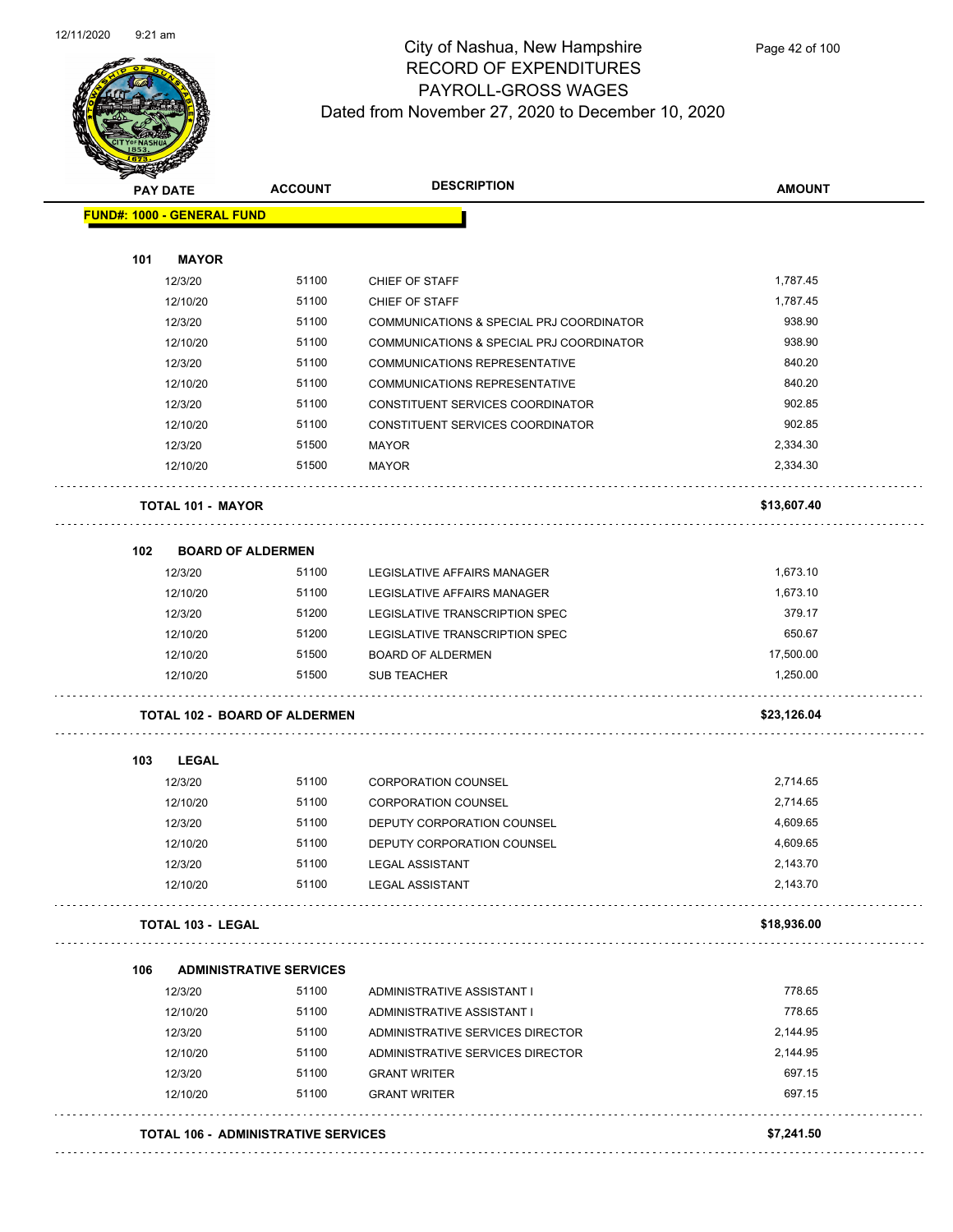

| $\mathscr{D} \curvearrowright$ | <b>PAY DATE</b>                           | <b>ACCOUNT</b>                       | <b>DESCRIPTION</b>                     | <b>AMOUNT</b> |
|--------------------------------|-------------------------------------------|--------------------------------------|----------------------------------------|---------------|
|                                | <b>FUND#: 1000 - GENERAL FUND</b>         |                                      |                                        |               |
| 107                            | <b>CITY CLERK</b>                         |                                      |                                        |               |
|                                | 12/3/20                                   | 51100                                | ACTING DEPUTY CITY CLERK               | 953.30        |
|                                | 12/10/20                                  | 51100                                | ACTING DEPUTY CITY CLERK               | 953.30        |
|                                | 12/3/20                                   | 51100                                | <b>CITY CLERK</b>                      | 2,010.85      |
|                                | 12/10/20                                  | 51100                                | <b>CITY CLERK</b>                      | 2,010.85      |
|                                | 12/3/20                                   | 51100                                | <b>CLERK VITAL RECORDS II</b>          | 2,513.40      |
|                                | 12/10/20                                  | 51100                                | <b>CLERK VITAL RECORDS II</b>          | 2,508.18      |
|                                | 12/3/20                                   | 51300                                | <b>CLERK VITAL RECORDS II</b>          | 125.68        |
|                                | 12/10/20                                  | 51400                                | <b>CITY CLERK TEMP</b>                 | 70.00         |
|                                | 12/3/20                                   | 51514                                | ELECTED BALLOT INSPECTOR               | 175.00        |
|                                | 12/10/20                                  | 51514                                | ELECTED BALLOT INSPECTOR               | 120.00        |
|                                | 12/2/20                                   | 51514                                | ELECTED REGISTRAR MEMBER               | (175.00)      |
|                                | <b>TOTAL 107 - CITY CLERK</b>             |                                      |                                        | \$11,265.56   |
| 108                            | <b>ENERGY MANAGEMENT</b>                  |                                      |                                        |               |
|                                | 12/3/20                                   | 51100                                | <b>ENERGY MANAGER</b>                  | 1,487.20      |
|                                | 12/10/20                                  | 51100                                | <b>ENERGY MANAGER</b>                  | 1,487.20      |
|                                | <b>TOTAL 108 - ENERGY MANAGEMENT</b>      |                                      |                                        | \$2,974.40    |
| 110                            |                                           | <b>ARLINGTON ST COMMUNITY CENTER</b> |                                        |               |
|                                | 12/3/20                                   | 51100                                | ARLINGTON ST COMMUNITY CENTER DIRECTOR | 1,106.00      |
|                                | 12/10/20                                  | 51100                                | ARLINGTON ST COMMUNITY CENTER DIRECTOR | 1,106.00      |
|                                | TOTAL 110 - ARLINGTON ST COMMUNITY CENTER |                                      |                                        | \$2,212.00    |
| 111                            | <b>HUMAN RESOURCES</b>                    |                                      |                                        |               |
|                                | 12/3/20                                   | 51100                                | <b>HRIS &amp; PAYROLL ANALYST</b>      | 1,321.95      |
|                                | 12/10/20                                  | 51100                                | HRIS & PAYROLL ANALYST                 | 1,321.95      |
|                                | 12/3/20                                   | 51100                                | HUMAN RESOURCES DIRECTOR               | 2,021.45      |
|                                | 12/10/20                                  | 51100                                | HUMAN RESOURCES DIRECTOR               | 2,021.45      |
|                                | 12/3/20                                   | 51100                                | HUMAN RESOURCES MANAGER                | 1,391.00      |
|                                | 12/10/20                                  | 51100                                | HUMAN RESOURCES MANAGER                | 1,391.00      |
|                                | 12/3/20                                   | 51100                                | PAYROLL ANALYST                        | 2,488.64      |
|                                | 12/10/20                                  | 51100                                | PAYROLL ANALYST                        | 2,488.64      |
|                                | 12/3/20                                   | 51100                                | PAYROLL MANAGER                        | 1,709.25      |
|                                | 12/10/20                                  | 51100                                | PAYROLL MANAGER                        | 1,709.25      |
|                                | 12/3/20                                   | 51200                                | ADMINISTRATIVE ASSISTANT I             | 436.93        |
|                                |                                           |                                      |                                        |               |

12/10/20 51300 PAYROLL ANALYST 34.83

**TOTAL 111 - HUMAN RESOURCES \$18,773.29**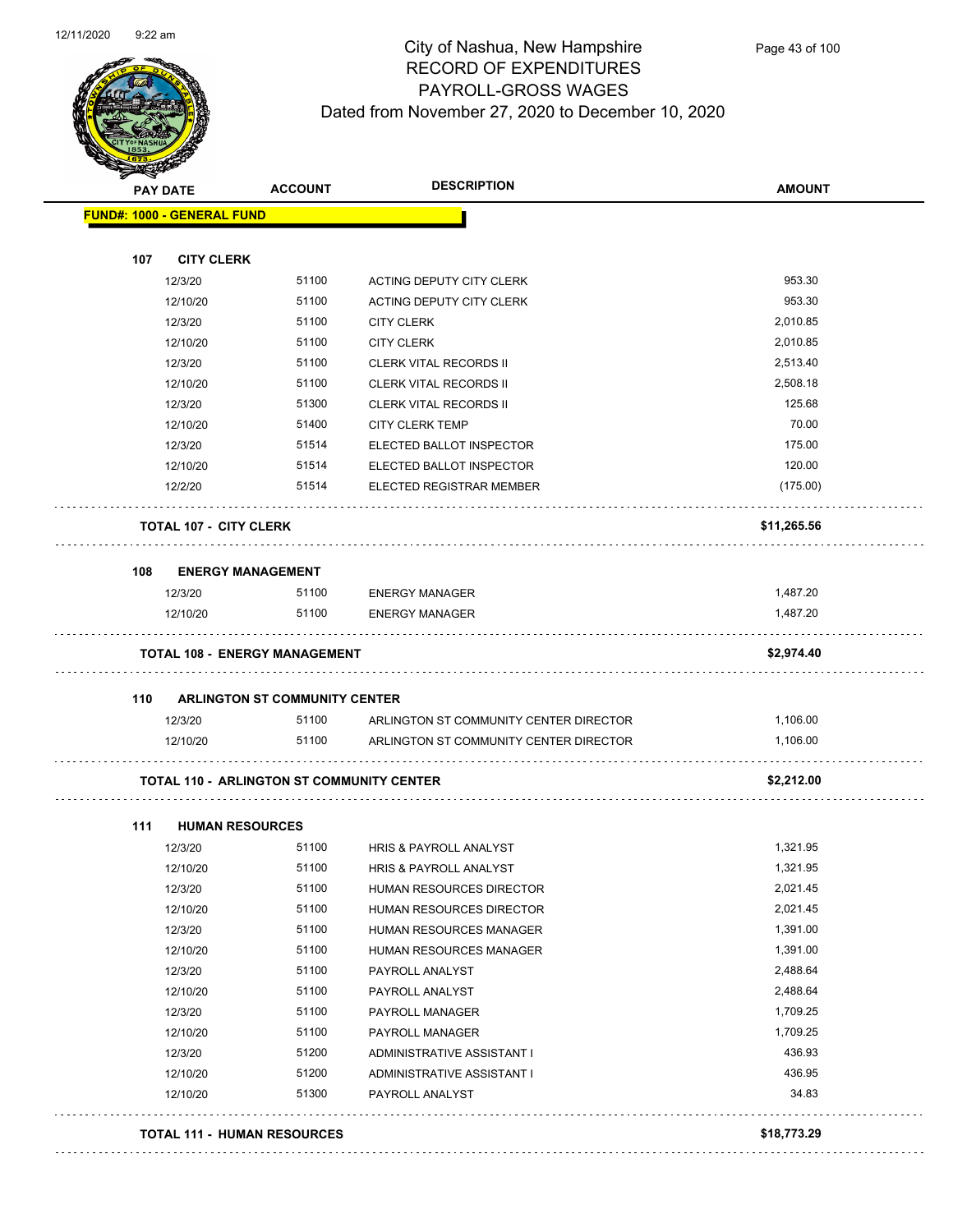

|                                   | <b>PAY DATE</b> | <b>ACCOUNT</b>                | <b>DESCRIPTION</b>                       | <b>AMOUNT</b> |
|-----------------------------------|-----------------|-------------------------------|------------------------------------------|---------------|
| <b>FUND#: 1000 - GENERAL FUND</b> |                 |                               |                                          |               |
|                                   |                 |                               |                                          |               |
| 122                               |                 | <b>INFORMATION TECHNOLOGY</b> |                                          |               |
|                                   | 12/3/20         | 51100                         | ADMIN ASSISTANT III                      | 824.10        |
|                                   | 12/10/20        | 51100                         | ADMIN ASSISTANT III                      | 824.10        |
|                                   | 12/3/20         | 51100                         | DEPUTY DIRECTOR IT                       | 2,378.15      |
|                                   | 12/10/20        | 51100                         | <b>DEPUTY DIRECTOR IT</b>                | 2,378.15      |
|                                   | 12/3/20         | 51100                         | <b>ENTERPRISE SYS ADMINISTRATOR</b>      | 1,748.80      |
|                                   | 12/10/20        | 51100                         | <b>ENTERPRISE SYS ADMINISTRATOR</b>      | 1,748.80      |
|                                   | 12/3/20         | 51100                         | ERP SYSTEM ADMIN DBA                     | 2,010.85      |
|                                   | 12/10/20        | 51100                         | ERP SYSTEM ADMIN DBA                     | 2,010.85      |
|                                   | 12/3/20         | 51100                         | IT APPLICATIONS ANALYST                  | 1,445.40      |
|                                   | 12/10/20        | 51100                         | IT APPLICATIONS ANALYST                  | 2,890.80      |
|                                   | 12/3/20         | 51100                         | IT DIVISION DIRECTOR                     | 2,573.90      |
|                                   | 12/10/20        | 51100                         | IT DIVISION DIRECTOR                     | 2,573.90      |
|                                   | 12/3/20         | 51100                         | IT INFRASTRUCTURE ANALYST                | 1,334.10      |
|                                   | 12/10/20        | 51100                         | IT INFRASTRUCTURE ANALYST                | 1,334.10      |
|                                   | 12/3/20         | 51100                         | IT MANAGER, INFRASTRUCTURE               | 1,709.25      |
|                                   | 12/10/20        | 51100                         | IT MANAGER. INFRASTRUCTURE               | 1,709.25      |
|                                   | 12/3/20         | 51100                         | IT MANAGER, PROJECT/DEVELOPMENT SERVICES | 1,783.60      |
|                                   | 12/10/20        | 51100                         | IT MANAGER, PROJECT/DEVELOPMENT SERVICES | 1,783.60      |
|                                   | 12/3/20         | 51100                         | TECHNICAL SPEC II NET SUPPORT            | 1,273.15      |
|                                   | 12/10/20        | 51100                         | TECHNICAL SPEC II NET SUPPORT            | 1,273.15      |
|                                   | 12/3/20         | 51100                         | <b>TECHNICAL SPECIALIST I</b>            | 888.90        |
|                                   | 12/10/20        | 51100                         | <b>TECHNICAL SPECIALIST I</b>            | 888.90        |
|                                   | 12/3/20         | 51100                         | WEB ADMINISTRATOR/GRAPHIC DESINGER       | 983.40        |
|                                   | 12/10/20        | 51100                         | WEB ADMINISTRATOR/GRAPHIC DESINGER       | 983.40        |
|                                   | 12/10/20        | 51300                         | TECHNICAL SPEC II NET SUPPORT            | 143.23        |
|                                   |                 |                               |                                          |               |

#### **TOTAL 122 - INFORMATION TECHNOLOGY \$39,495.83**

**126 FINANCIAL SERVICES** 12/3/20 51100 ACCOUNTANT 1,062.30

| 12/10/20 | 51100 | <b>ACCOUNTANT</b>            | 1,062.30 |
|----------|-------|------------------------------|----------|
| 12/3/20  | 51100 | ACCOUNTS PAYABLE COORDINATOR | 2,362.35 |
| 12/10/20 | 51100 | ACCOUNTS PAYABLE COORDINATOR | 2,362.37 |
| 12/3/20  | 51100 | ACCOUNTS PAYABLE SUPV        | 1.206.50 |
| 12/10/20 | 51100 | ACCOUNTS PAYABLE SUPV        | 1,206.50 |
| 12/3/20  | 51100 | CFO COMPTROLLER              | 2,714.65 |
| 12/10/20 | 51100 | CFO COMPTROLLER              | 2,714.66 |
| 12/3/20  | 51100 | DEP TREASURER TAX COLLECTOR  | 1,266.90 |
| 12/10/20 | 51100 | DEP TREASURER TAX COLLECTOR  | 1.266.90 |
| 12/3/20  | 51100 | FINANCE AND ADMIN MANAGER    | 904.90   |
| 12/10/20 | 51100 | FINANCE AND ADMIN MANAGER    | 904.90   |
| 12/3/20  | 51100 | <b>MVR CLERK I</b>           | 1,696.57 |
| 12/10/20 | 51100 | <b>MVR CLERK I</b>           | 1.635.43 |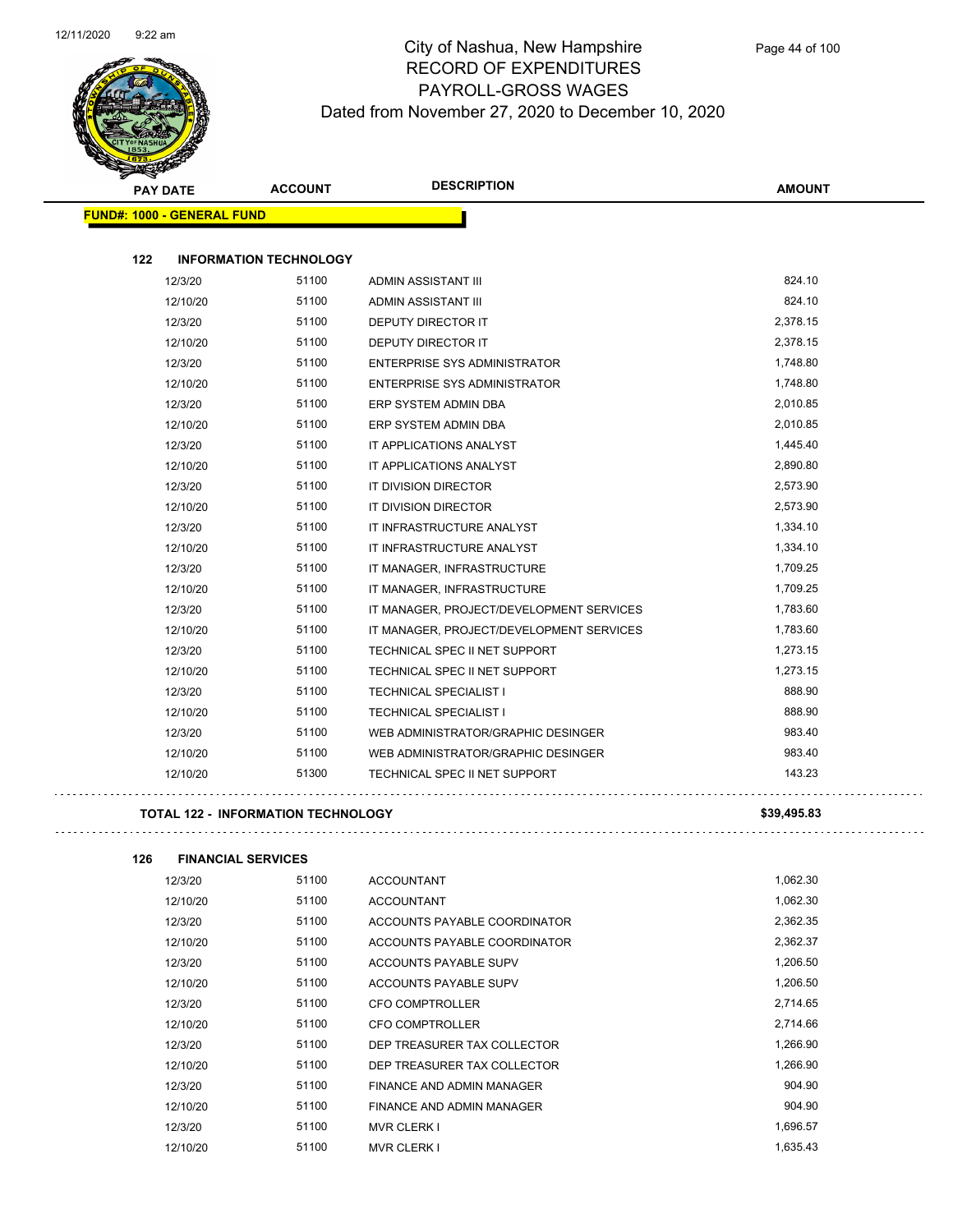

| <b>PAY DATE</b>                       | <b>ACCOUNT</b> | <b>DESCRIPTION</b>               | <b>AMOUNT</b> |
|---------------------------------------|----------------|----------------------------------|---------------|
| <b>FUND#: 1000 - GENERAL FUND</b>     |                |                                  |               |
|                                       |                |                                  |               |
| 126<br><b>FINANCIAL SERVICES</b>      |                |                                  |               |
| 12/3/20                               | 51100          | MVR CLERK II                     | 949.85        |
| 12/10/20                              | 51100          | MVR CLERK II                     | 949.84        |
| 12/3/20                               | 51100          | <b>MVR CLERK III</b>             | 1,562.65      |
| 12/10/20                              | 51100          | <b>MVR CLERK III</b>             | 1,562.63      |
| 12/3/20                               | 51100          | ORDINANCE VIOLATIONS COORDINATOR | 524.23        |
| 12/10/20                              | 51100          | ORDINANCE VIOLATIONS COORDINATOR | 524.23        |
| 12/3/20                               | 51100          | REVENUE ACCOUNTS SPEC            | 898.05        |
| 12/10/20                              | 51100          | REVENUE ACCOUNTS SPEC            | 898.04        |
| 12/3/20                               | 51100          | REVENUE COORDINATOR              | 1,103.65      |
| 12/10/20                              | 51100          | REVENUE COORDINATOR              | 1,103.65      |
| 12/3/20                               | 51100          | SENIOR FINANCE MANAGER           | 1,809.80      |
| 12/10/20                              | 51100          | SENIOR FINANCE MANAGER           | 1,809.80      |
| 12/3/20                               | 51100          | SENIOR FINANCIAL ANALYST         | 1,268.05      |
| 12/10/20                              | 51100          | SENIOR FINANCIAL ANALYST         | 1,268.05      |
| 12/3/20                               | 51100          | SR MGR ACCT FIN REPORTING        | 1,407.60      |
| 12/10/20                              | 51100          | SR MGR ACCT FIN REPORTING        | 1,407.60      |
| 12/3/20                               | 51100          | SUPV VEHICLE REGISTRATION        | 1,307.05      |
| 12/10/20                              | 51100          | SUPV VEHICLE REGISTRATION        | 1,307.05      |
| 12/3/20                               | 51100          | TREASURER TAX COLLECTOR          | 2,252.15      |
| 12/10/20                              | 51100          | TREASURER TAX COLLECTOR          | 2,252.15      |
| 12/3/20                               | 51200          | <b>ACCOUNTING TEMP</b>           | 67.50         |
| 12/10/20                              | 51200          | <b>ACCOUNTING TEMP</b>           | 101.25        |
| 12/3/20                               | 51200          | <b>TRUST ACCOUNTANT PT</b>       | 773.00        |
| 12/10/20                              | 51200          | TRUST ACCOUNTANT PT              | 773.00        |
| 12/3/20                               | 51300          | <b>MVR CLERK I</b>               | 28.05         |
| 12/10/20                              | 51300          | <b>MVR CLERK I</b>               | 207.54        |
| 12/3/20                               | 51300          | MVR CLERK II                     | 3.07          |
| 12/10/20                              | 51300          | MVR CLERK II                     | 11.66         |
| 12/3/20                               | 51300          | <b>MVR CLERK III</b>             | 36.36         |
| 12/10/20                              | 51300          | <b>MVR CLERK III</b>             | 217.18        |
| 12/10/20                              | 51300          | REVENUE ACCOUNTS SPEC            | 50.52         |
| 12/3/20                               | 51300          | REVENUE COORDINATOR              | 10.35         |
| <b>TOTAL 126 - FINANCIAL SERVICES</b> |                |                                  | \$50,812.83   |

#### 

| 129 | <b>CITY BUILDINGS</b> |  |
|-----|-----------------------|--|
|     |                       |  |

 $\bar{1}$  ,  $\bar{1}$ 

| 12/3/20  | 51100 | <b>BUILDING MANAGER</b> | 1.382.25 |
|----------|-------|-------------------------|----------|
| 12/10/20 | 51100 | <b>BUILDING MANAGER</b> | 1.382.25 |
| 12/3/20  | 51100 | <b>CUSTODIAN I</b>      | 1.282.70 |
| 12/10/20 | 51100 | <b>CUSTODIAN I</b>      | 1.282.70 |
| 12/3/20  | 51100 | MAINTENANCE SPEC        | 1,366.55 |
| 12/10/20 | 51100 | MAINTENANCE SPEC        | 1,366.55 |
| 12/3/20  | 51200 | <b>CUSTODIAN I</b>      | 355.66   |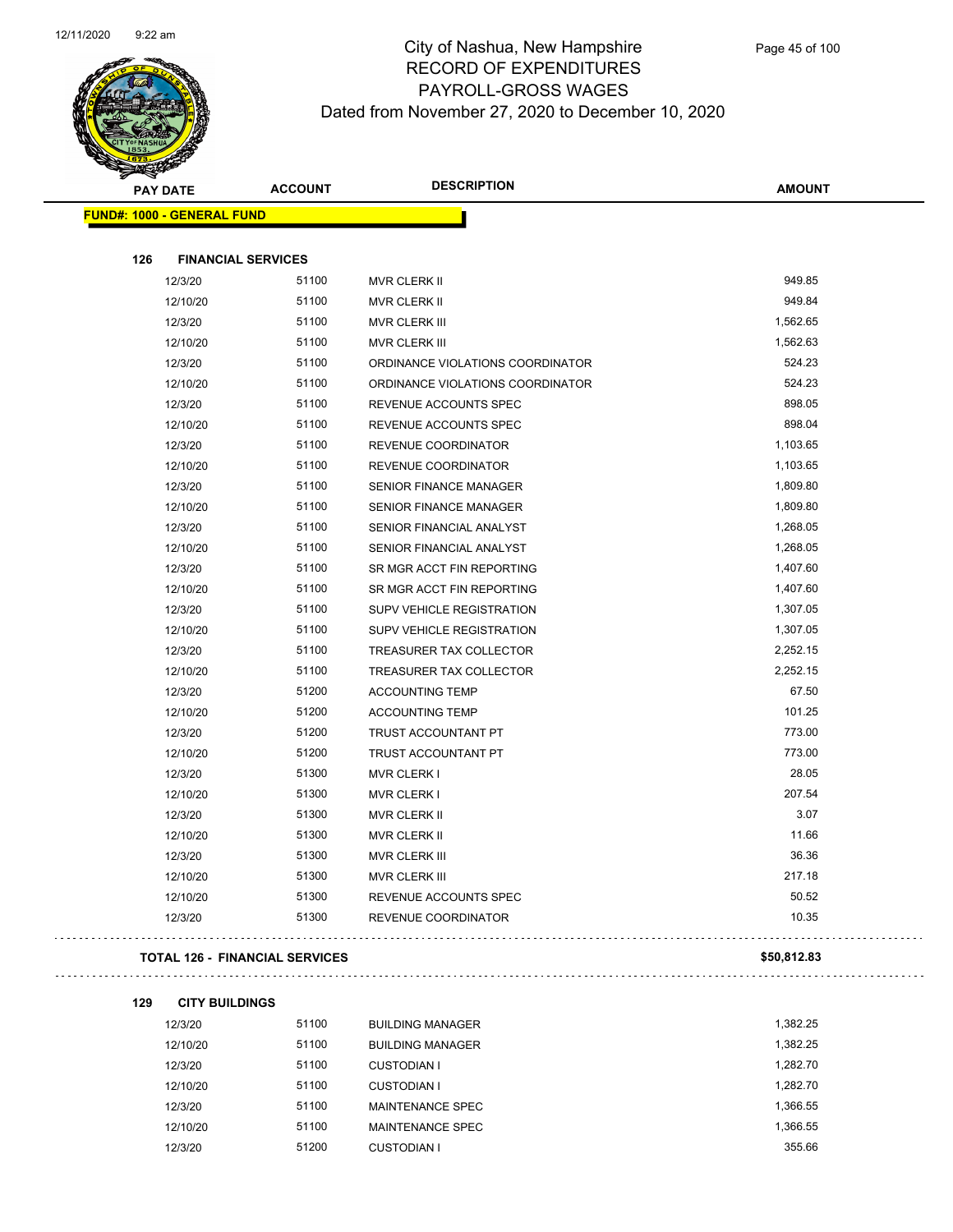

|     | <b>PAY DATE</b>  | <b>ACCOUNT</b>                    | <b>DESCRIPTION</b>                  | <b>AMOUNT</b> |
|-----|------------------|-----------------------------------|-------------------------------------|---------------|
|     |                  | <b>FUND#: 1000 - GENERAL FUND</b> |                                     |               |
| 129 |                  | <b>CITY BUILDINGS</b>             |                                     |               |
|     | 12/10/20         | 51200                             | <b>CUSTODIAN I</b>                  | 355.65        |
|     |                  | <b>TOTAL 129 - CITY BUILDINGS</b> |                                     | \$8,774.31    |
| 130 |                  | <b>PURCHASING</b>                 |                                     |               |
|     | 12/3/20          | 51100                             | PURCHASING AGENT I                  | 774.95        |
|     | 12/10/20         | 51100                             | PURCHASING AGENT I                  | 774.95        |
|     | 12/3/20          | 51100                             | PURCHASING AGENT II                 | 962.15        |
|     | 12/10/20         | 51100                             | PURCHASING AGENT II                 | 962.15        |
|     | 12/3/20          | 51100                             | PURCHASING MANAGER                  | 1,809.80      |
|     | 12/10/20         | 51100                             | PURCHASING MANAGER                  | 1,809.80      |
|     | 12/3/20          | 51200                             | MESSENGER MAIL DISTRIBUTION CL      | 330.89        |
|     | 12/10/20         | 51200                             | MESSENGER MAIL DISTRIBUTION CL      | 334.98        |
|     | 12/3/20          | 51300                             | PURCHASING AGENT I                  | 7.26          |
|     |                  | <b>TOTAL 130 - PURCHASING</b>     |                                     | \$7,766.93    |
| 131 |                  | <b>HUNT BUILDING</b>              |                                     |               |
|     | 12/3/20          |                                   | 51100 HUNT MEMORIAL BLDG & ARTS ADM | 417.45        |
|     | 12/10/20         | 51100                             | HUNT MEMORIAL BLDG & ARTS ADM       | 417.45        |
|     |                  | <b>TOTAL 131 - HUNT BUILDING</b>  |                                     | \$834.90      |
| 132 | <b>ASSESSING</b> |                                   |                                     |               |
|     | 12/3/20          | 51100                             | ASSESSING ADMIN SPEC II CSR         | 1,498.35      |
|     | 12/10/20         | 51100                             | ASSESSING ADMIN SPEC II CSR         | 1,498.35      |
|     | 12/3/20          | 51100                             | ASSESSING ADMIN SPEC III CSR        | 1,020.05      |
|     | 12/10/20         | 51100                             | ASSESSING ADMIN SPEC III CSR        | 1,020.05      |
|     | 12/3/20          | 51100                             | ASSESSOR I                          | 880.50        |
|     | 12/10/20         | 51100                             | ASSESSOR I                          | 880.50        |
|     | 12/3/20          | 51100                             | ASSESSOR II                         | 1,171.15      |
|     | 12/10/20         | 51100                             | ASSESSOR II                         | 1,171.15      |
|     | 12/3/20          | 51100                             | ASSESSOR III                        | 2,518.80      |
|     | 12/10/20         | 51100                             | ASSESSOR III                        | 2,518.80      |
|     | 12/3/20          | 51300                             | ASSESSING ADMIN SPEC II CSR         | 194.31        |
|     | 12/10/20         | 51300                             | ASSESSING ADMIN SPEC II CSR         | 57.57         |
|     |                  | <b>TOTAL 132 - ASSESSING</b>      |                                     | \$14,429.58   |
| 134 | <b>GIS</b>       |                                   |                                     |               |
|     | 12/3/20          | 51100                             | <b>GIS TECHNICIAN II</b>            | 1,199.70      |
|     | 12/10/20         | 51100                             | <b>GIS TECHNICIAN II</b>            | 1,199.70      |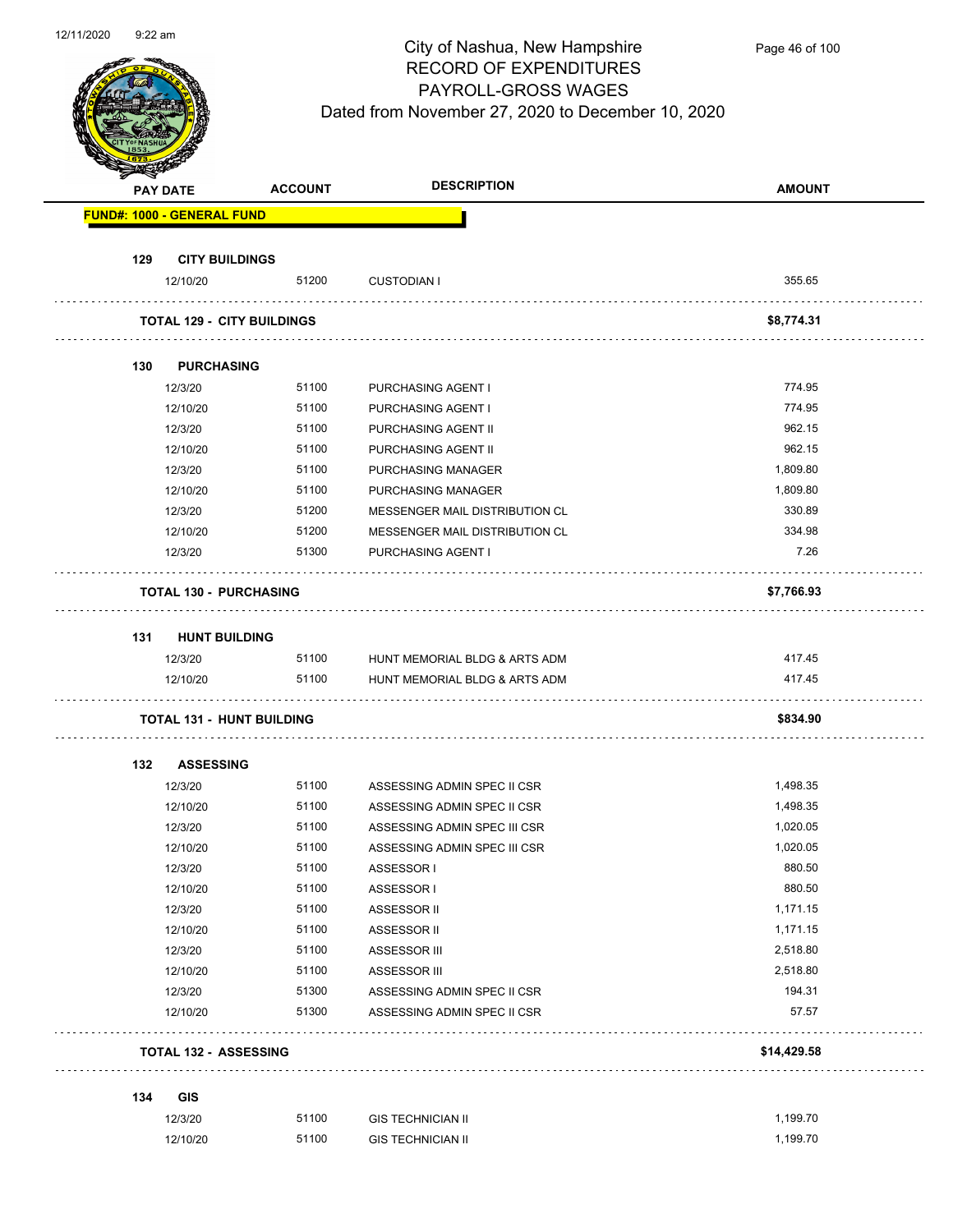

| <b>REAL PROPERTY</b>              |                                                       |                                     |               |
|-----------------------------------|-------------------------------------------------------|-------------------------------------|---------------|
| <b>PAY DATE</b>                   | <b>ACCOUNT</b>                                        | <b>DESCRIPTION</b>                  | <b>AMOUNT</b> |
| <b>FUND#: 1000 - GENERAL FUND</b> |                                                       |                                     |               |
| <b>TOTAL 134 - GIS</b>            |                                                       |                                     | \$2,399.40    |
|                                   |                                                       |                                     |               |
| 142                               | <b>WOODLAWN CEMETERY</b>                              |                                     |               |
| 12/3/20                           | 51100                                                 | <b>GROUNDSKEEPER CEMETERY</b>       | 1,508.19      |
| 12/10/20                          | 51100                                                 | <b>GROUNDSKEEPER CEMETERY</b>       | 1,508.20      |
| 12/3/20                           | 51100                                                 | SUBFOREMAN CEMETERY                 | 955.15        |
| 12/10/20                          | 51100                                                 | SUBFOREMAN CEMETERY                 | 955.15        |
| 12/3/20                           | 51100                                                 | SUPERINTENDENT CEMETERY I           | 1,307.05      |
| 12/10/20                          | 51100                                                 | SUPERINTENDENT CEMETERY I           | 1,307.05      |
| 12/10/20                          | 51300                                                 | <b>GROUNDSKEEPER CEMETERY</b>       | 84.84         |
| 12/3/20                           | 51400                                                 | SEASONAL                            | 150.50        |
| 12/10/20                          | 51400                                                 | SEASONAL                            | 378.00        |
|                                   | <b>TOTAL 142 - WOODLAWN CEMETERY</b>                  |                                     | \$8,154.13    |
| 144                               | <b>EDGEWOOD &amp; SUBURBAN CEMETERIES</b>             |                                     |               |
| 12/3/20                           | 51100                                                 | <b>GROUNDSKEEPER CEMETERY</b>       | 1,362.15      |
| 12/10/20                          | 51100                                                 | <b>GROUNDSKEEPER CEMETERY</b>       | 1,414.70      |
| 12/3/20                           | 51100                                                 | SUBFOREMAN CEMETERY                 | 824.60        |
| 12/10/20                          | 51100                                                 | SUBFOREMAN CEMETERY                 | 824.60        |
| 12/3/20                           | 51100                                                 | SUPERINTENDENT CEMETERY II          | 1,307.05      |
| 12/10/20                          | 51100                                                 | SUPERINTENDENT CEMETERY II          | 1,307.05      |
| 12/3/20                           | 51300                                                 | <b>GROUNDSKEEPER CEMETERY</b>       | 74.41         |
| 12/10/20                          | 51300                                                 | SUBFOREMAN CEMETERY                 | 92.77         |
| 12/3/20                           | 51400                                                 | <b>SEASONAL</b>                     | 672.00        |
|                                   | <b>TOTAL 144 - EDGEWOOD &amp; SUBURBAN CEMETERIES</b> |                                     | \$7,879.33    |
| 150                               | <b>POLICE</b>                                         |                                     |               |
| 12/3/20                           | 51100                                                 | <b>1ST YEAR OFFICERS</b>            | 10,629.48     |
| 12/10/20                          | 51100                                                 | <b>1ST YEAR OFFICERS</b>            | 10,423.19     |
| 12/3/20                           | 51100                                                 | 1ST YR OFFICERS CERTIFIED SPEC      | 1,110.90      |
| 12/10/20                          | 51100                                                 | 1ST YR OFFICERS CERTIFIED SPEC      | 1,110.90      |
| 12/3/20                           | 51100                                                 | 1st YR SPECIAL OFFICER CERTIFIED II | 10,694.19     |
| 12/10/20                          | 51100                                                 | 1st YR SPECIAL OFFICER CERTIFIED II | 10,694.17     |
| 12/3/20                           | 51100                                                 | <b>ACCOUNT CLERK III</b>            | 2,397.95      |
| 12/10/20                          | 51100                                                 | <b>ACCOUNT CLERK III</b>            | 2,397.95      |
| 12/3/20                           | 51100                                                 | ADMIN ASSISTANT I DETECTIVES        | 2,951.20      |
| 12/10/20                          | 51100                                                 | ADMIN ASSISTANT I DETECTIVES        | 2,951.19      |
| 12/3/20                           | 51100                                                 | ADMIN ASSISTANT I LEGAL             | 795.35        |
| 12/10/20                          | 51100                                                 | ADMIN ASSISTANT I LEGAL             | 795.35        |
| 12/3/20                           | 51100                                                 | ADMIN ASSISTANT II LEGAL            | 805.80        |
| 12/10/20                          | 51100                                                 | ADMIN ASSISTANT II LEGAL            | 805.80        |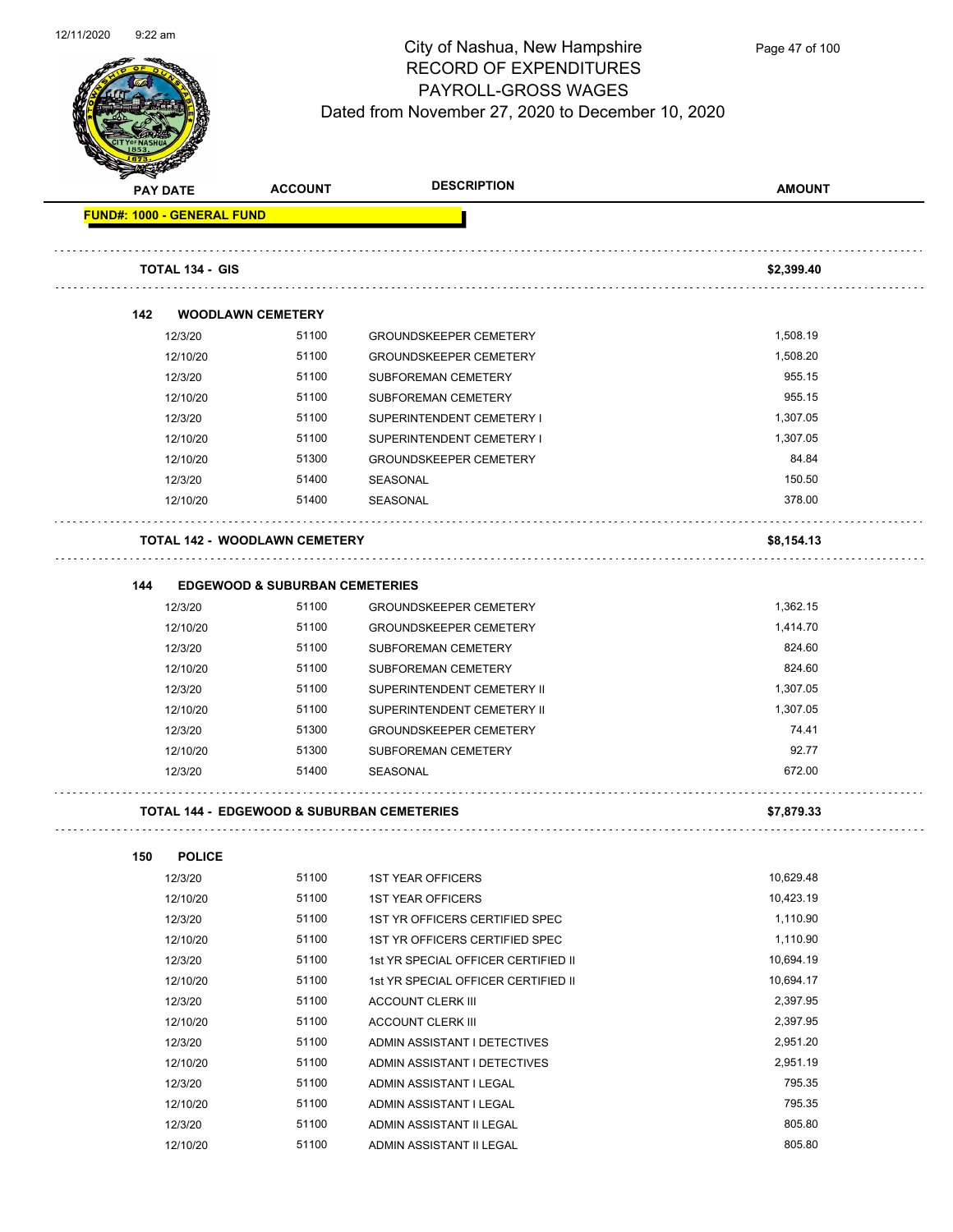

|     | <b>PAY DATE</b>                    | <b>ACCOUNT</b> | <b>DESCRIPTION</b>                                       | AMOUNT                |  |
|-----|------------------------------------|----------------|----------------------------------------------------------|-----------------------|--|
|     | <u> FUND#: 1000 - GENERAL FUND</u> |                |                                                          |                       |  |
|     |                                    |                |                                                          |                       |  |
| 150 | <b>POLICE</b>                      |                |                                                          |                       |  |
|     | 12/3/20                            | 51100          | ADMIN ASSISTANT III PROF STANDARDS                       | 1,010.30              |  |
|     | 12/10/20                           | 51100          | ADMIN ASSISTANT III PROF STANDARDS                       | 1,010.30              |  |
|     | 12/3/20                            | 51100          | ADMIN ASSISTANT III SERVICES                             | 832.85                |  |
|     | 12/10/20                           | 51100          | ADMIN ASSISTANT III SERVICES                             | 832.85                |  |
|     | 12/3/20                            | 51100          | ADMIN ASSISTANT IV UNIFORM FIELD OPS                     | 876.45                |  |
|     | 12/10/20                           | 51100          | ADMIN ASSISTANT IV UNIFORM FIELD OPS                     | 876.45                |  |
|     | 12/3/20                            | 51100          | ADMIN SUPERVISOR DETECTIVES                              | 1,024.00              |  |
|     | 12/10/20                           | 51100          | ADMIN SUPERVISOR DETECTIVES                              | 1,024.00              |  |
|     | 12/3/20                            | 51100          | ADMINISTRATIVE PROJECT SPEC                              | 1,394.25              |  |
|     | 12/10/20                           | 51100          | ADMINISTRATIVE PROJECT SPEC                              | 1,394.25              |  |
|     | 12/3/20                            | 51100          | ANIMAL CONTROL OFFICER                                   | 1,049.50              |  |
|     | 12/10/20                           | 51100          | ANIMAL CONTROL OFFICER                                   | 1,049.50              |  |
|     | 12/3/20                            | 51100          | ASSISTANT RECORDS MANAGER                                | 1,115.40              |  |
|     | 12/10/20                           | 51100          | ASSISTANT RECORDS MANAGER                                | 1,115.40              |  |
|     | 12/3/20                            | 51100          | AUTO MECHANIC 1ST CLASS                                  | 1,803.50              |  |
|     | 12/10/20                           | 51100          | AUTO MECHANIC 1ST CLASS                                  | 1,807.10              |  |
|     | 12/3/20                            | 51100          | <b>BUILDING MAINTENANCE SUPV</b>                         | 1,115.40              |  |
|     | 12/10/20                           | 51100          | <b>BUILDING MAINTENANCE SUPV</b>                         | 1,115.40              |  |
|     | 12/3/20                            | 51100          | <b>CAPTAIN</b>                                           | 17,137.75             |  |
|     | 12/10/20                           | 51100          | <b>CAPTAIN</b>                                           | 17, 137. 74           |  |
|     | 12/3/20                            | 51100          | CHIEF OF POLICE                                          | 3,016.50<br>3,016.50  |  |
|     | 12/10/20                           | 51100          | CHIEF OF POLICE                                          |                       |  |
|     | 12/3/20<br>12/10/20                | 51100<br>51100 | COMM TECH ALL DESIGNATIONS<br>COMM TECH ALL DESIGNATIONS | 9,670.61<br>44,205.22 |  |
|     | 12/3/20                            | 51100          | <b>CRIME ANALYST</b>                                     | 1,126.90              |  |
|     | 12/10/20                           | 51100          | <b>CRIME ANALYST</b>                                     | 1,126.90              |  |
|     | 12/3/20                            | 51100          | <b>CUSTODIAN II</b>                                      | 715.15                |  |
|     | 12/10/20                           | 51100          | <b>CUSTODIAN II</b>                                      | 715.15                |  |
|     | 12/3/20                            | 51100          | <b>CUSTODIAN III</b>                                     | 1,628.80              |  |
|     | 12/10/20                           | 51100          | <b>CUSTODIAN III</b>                                     | 1,628.80              |  |
|     | 12/3/20                            | 51100          | DEPUTY CHIEF OF POLICE                                   | 5,467.00              |  |
|     | 12/10/20                           | 51100          | DEPUTY CHIEF OF POLICE                                   | 5,467.00              |  |
|     | 12/3/20                            | 51100          | DETENTION SPEC                                           | 2,794.02              |  |
|     | 12/10/20                           | 51100          | DETENTION SPEC                                           | 2,794.01              |  |
|     | 12/3/20                            | 51100          | DISPATCHERS ALL DESIGNATIONS                             | 5,790.54              |  |
|     | 12/10/20                           | 51100          | DISPATCHERS ALL DESIGNATIONS                             | 38,023.96             |  |
|     | 12/3/20                            | 51100          | FLEET MAINTENANCE ASST SUPV                              | 1,044.85              |  |
|     | 12/10/20                           | 51100          | FLEET MAINTENANCE ASST SUPV                              | 1,044.85              |  |
|     | 12/3/20                            | 51100          | IT MANAGER/RADIO SYSTEMS NETWORK ADMINISTRATOR           | 1,576.55              |  |
|     | 12/10/20                           | 51100          | IT MANAGER/RADIO SYSTEMS NETWORK ADMINISTRATOR           | 1,576.55              |  |
|     | 12/3/20                            | 51100          | IT PROGRAMS ADMIN & INSTRUCTOR                           | 1,173.15              |  |
|     | 12/10/20                           | 51100          | IT PROGRAMS ADMIN & INSTRUCTOR                           | 1,173.15              |  |
|     | 12/3/20                            | 51100          | LIEUTENANT                                               | 18,763.45             |  |
|     |                                    |                |                                                          |                       |  |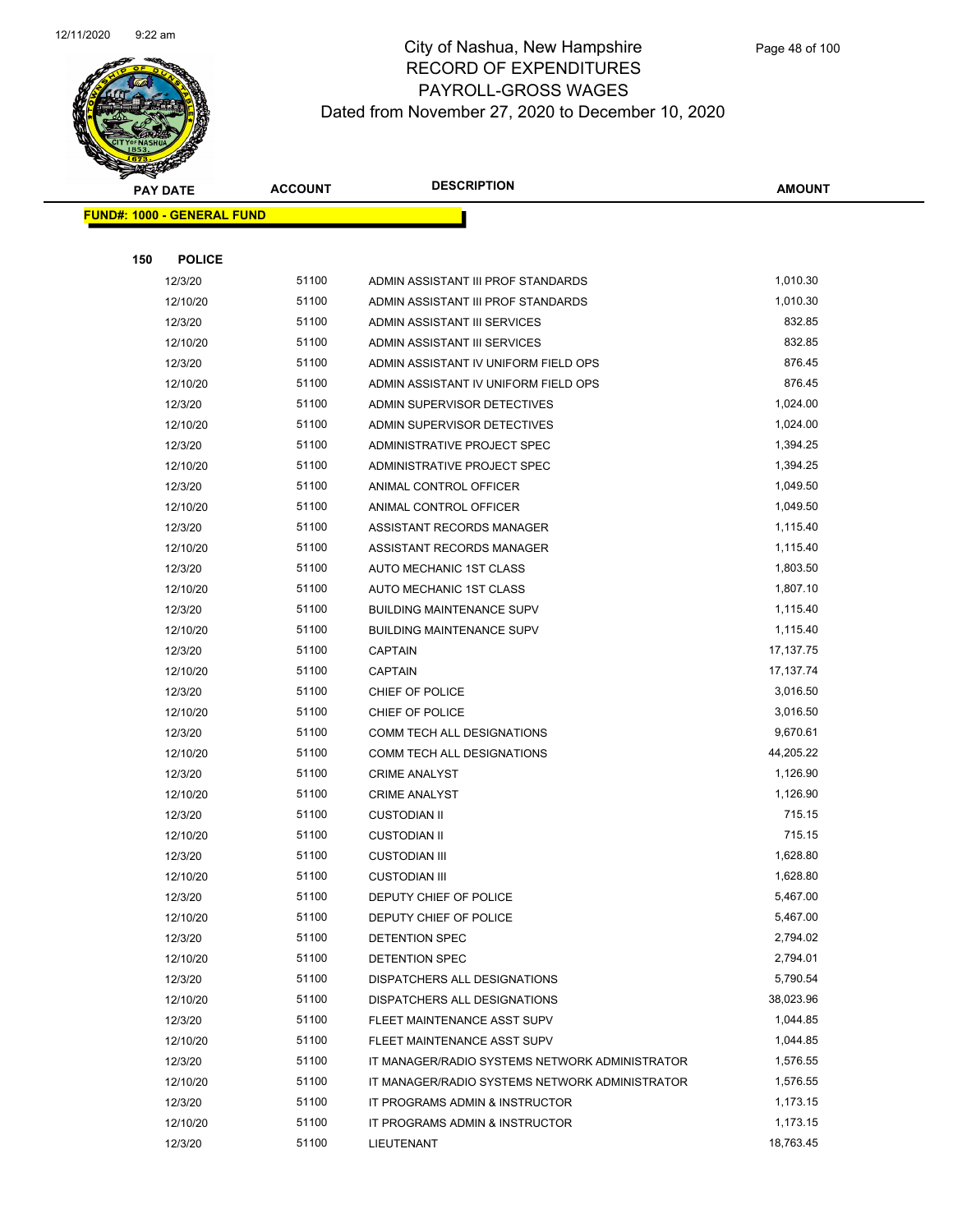

|     | <b>PAY DATE</b>                    | <b>ACCOUNT</b> | <b>DESCRIPTION</b>                      | <b>AMOUNT</b> |
|-----|------------------------------------|----------------|-----------------------------------------|---------------|
|     | <u> FUND#: 1000 - GENERAL FUND</u> |                |                                         |               |
|     |                                    |                |                                         |               |
| 150 | <b>POLICE</b>                      |                |                                         |               |
|     | 12/10/20                           | 51100          | LIEUTENANT                              | 18,766.99     |
|     | 12/3/20                            | 51100          | NPD BUSINESS COORDINATOR                | 1,172.25      |
|     | 12/10/20                           | 51100          | NPD BUSINESS COORDINATOR                | 1,172.25      |
|     | 12/3/20                            | 51100          | NPD BUSINESS MANAGER                    | 1,809.80      |
|     | 12/10/20                           | 51100          | NPD BUSINESS MANAGER                    | 1,809.80      |
|     | 12/3/20                            | 51100          | NPD NETWORK ADMINISTRATOR               | 1,494.30      |
|     | 12/10/20                           | 51100          | NPD NETWORK ADMINISTRATOR               | 1,494.30      |
|     | 12/3/20                            | 51100          | PARALEGAL                               | 895.05        |
|     | 12/10/20                           | 51100          | PARALEGAL                               | 895.05        |
|     | 12/3/20                            | 51100          | PATROLMAN ALL RANKS                     | 168,952.17    |
|     | 12/10/20                           | 51100          | PATROLMAN ALL RANKS                     | 168,099.23    |
|     | 12/3/20                            | 51100          | POLICE ATTORNEY                         | 1,522.86      |
|     | 12/10/20                           | 51100          | POLICE ATTORNEY                         | 1,522.85      |
|     | 12/3/20                            | 51100          | <b>RECORDS &amp; COMMUNICATIONS MGR</b> | 1,724.10      |
|     | 12/10/20                           | 51100          | RECORDS & COMMUNICATIONS MGR            | 1,724.10      |
|     | 12/3/20                            | 51100          | <b>RECORDS TECHNICIAN I</b>             | 2,155.80      |
|     | 12/10/20                           | 51100          | <b>RECORDS TECHNICIAN I</b>             | 2,155.80      |
|     | 12/3/20                            | 51100          | RECORDS TECHNICIAN II                   | 934.95        |
|     | 12/10/20                           | 51100          | RECORDS TECHNICIAN II                   | 934.95        |
|     | 12/3/20                            | 51100          | <b>SERGEANT</b>                         | 45,671.12     |
|     | 12/10/20                           | 51100          | <b>SERGEANT</b>                         | 45,671.13     |
|     | 12/3/20                            | 51100          | SHIFT LEADER                            | 2,396.80      |
|     | 12/10/20                           | 51100          | SHIFT LEADER                            | 12,012.73     |
|     | 12/3/20                            | 51100          | <b>SUPV POLICE FLEET</b>                | 1,417.10      |
|     | 12/10/20                           | 51100          | <b>SUPV POLICE FLEET</b>                | 1,417.10      |
|     | 12/3/20                            | 51200          | <b>ACCREDITATION MANAGER</b>            | 1,183.52      |
|     | 12/10/20                           | 51200          | <b>ACCREDITATION MANAGER</b>            | 1,183.52      |
|     | 12/3/20                            | 51200          | POLICE ATTORNEY                         | 1,668.88      |
|     | 12/10/20                           | 51200          | POLICE ATTORNEY                         | 1,668.88      |
|     | 12/10/20                           | 51300          | 1st YR SPECIAL OFFICER CERTIFIED II     | 164.90        |
|     | 12/10/20                           | 51300          | AUTO MECHANIC 1ST CLASS                 | 285.24        |
|     | 12/3/20                            | 51300          | COMM TECH ALL DESIGNATIONS              | 242.34        |
|     | 12/10/20                           | 51300          | COMM TECH ALL DESIGNATIONS              | 121.17        |
|     | 12/10/20                           | 51300          | <b>CUSTODIAN II</b>                     | 93.86         |
|     | 12/3/20                            | 51300          | <b>CUSTODIAN III</b>                    | 93.67         |
|     | 12/10/20                           | 51300          | <b>CUSTODIAN III</b>                    | 90.66         |
|     | 12/10/20                           | 51300          | DISPATCHERS ALL DESIGNATIONS            | 228.98        |
|     | 12/3/20                            | 51300          | PATROLMAN ALL RANKS                     | 1,640.64      |
|     | 12/10/20                           | 51300          | PATROLMAN ALL RANKS                     | 1,834.09      |
|     | 12/3/20                            | 51300          | SERGEANT                                | 216.91        |
|     | 12/10/20                           | 51300          | <b>SUPV POLICE FLEET</b>                | 162.67        |
|     | 12/3/20                            | 51309          | SERGEANT                                | 577.56        |
|     | 12/3/20                            | 51315          | PATROLMAN ALL RANKS                     | 188.34        |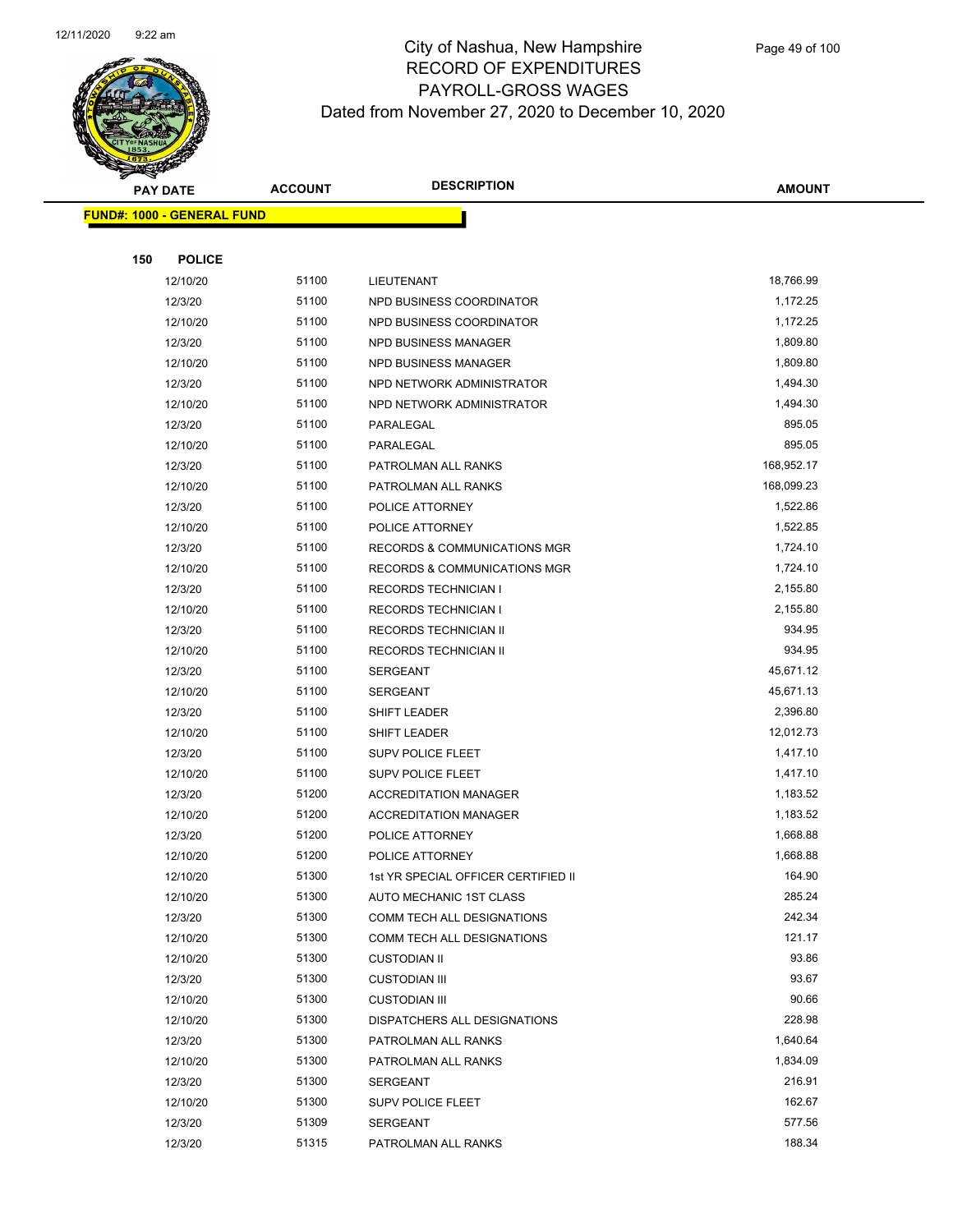

|     | <b>PAY DATE</b>                    | <b>ACCOUNT</b> | <b>DESCRIPTION</b>                             | <b>AMOUNT</b> |
|-----|------------------------------------|----------------|------------------------------------------------|---------------|
|     | <u> FUND#: 1000 - GENERAL FUND</u> |                |                                                |               |
|     |                                    |                |                                                |               |
| 150 | <b>POLICE</b>                      |                |                                                |               |
|     | 12/10/20                           | 51315          | PATROLMAN ALL RANKS                            | 502.74        |
|     | 12/3/20                            | 51322          | <b>1ST YEAR OFFICERS</b>                       | 737.41        |
|     | 12/10/20                           | 51322          | <b>1ST YEAR OFFICERS</b>                       | 79.72         |
|     | 12/3/20                            | 51322          | 1ST YR OFFICERS CERTIFIED SPEC                 | 187.46        |
|     | 12/10/20                           | 51322          | 1ST YR OFFICERS CERTIFIED SPEC                 | 41.66         |
|     | 12/3/20                            | 51322          | 1st YR SPECIAL OFFICER CERTIFIED II            | 27.48         |
|     | 12/10/20                           | 51322          | 1st YR SPECIAL OFFICER CERTIFIED II            | 247.34        |
|     | 12/3/20                            | 51322          | PATROLMAN ALL RANKS                            | 5,239.31      |
|     | 12/10/20                           | 51322          | PATROLMAN ALL RANKS                            | 1,944.70      |
|     | 12/3/20                            | 51322          | <b>SERGEANT</b>                                | 614.10        |
|     | 12/3/20                            | 51330          | <b>1ST YEAR OFFICERS</b>                       | 797.20        |
|     | 12/10/20                           | 51330          | <b>1ST YEAR OFFICERS</b>                       | 797.20        |
|     | 12/3/20                            | 51330          | 1st YR SPECIAL OFFICER CERTIFIED II            | 879.48        |
|     | 12/10/20                           | 51330          | 1st YR SPECIAL OFFICER CERTIFIED II            | 439.74        |
|     | 12/3/20                            | 51330          | COMM TECH ALL DESIGNATIONS                     | 2,179.93      |
|     | 12/10/20                           | 51330          | <b>COMM TECH ALL DESIGNATIONS</b>              | 865.23        |
|     | 12/10/20                           | 51330          | DETENTION SPEC                                 | 276.56        |
|     | 12/3/20                            | 51330          | DISPATCHERS ALL DESIGNATIONS                   | 282.70        |
|     | 12/10/20                           | 51330          | DISPATCHERS ALL DESIGNATIONS                   | 5.94          |
|     | 12/10/20                           | 51330          | LIEUTENANT                                     | 634.37        |
|     | 12/3/20                            | 51330          | PATROLMAN ALL RANKS                            | 16,755.59     |
|     | 12/10/20                           | 51330          | PATROLMAN ALL RANKS                            | 10,421.80     |
|     | 12/3/20                            | 51330          | <b>SERGEANT</b>                                | 1,599.57      |
|     | 12/10/20                           | 51330          | SERGEANT                                       | 1,186.32      |
|     | 12/10/20                           | 51330          | <b>SHIFT LEADER</b>                            | 23.72         |
|     | 12/3/20                            | 51412          | PER DIEM                                       | 225.00        |
|     | 12/3/20                            | 51512          | <b>COMMISSIONERS</b>                           | 350.00        |
|     | 12/3/20                            | 51600          | <b>ACCREDITATION MANAGER</b>                   | 560.00        |
|     | 12/10/20                           | 51600          | AUTO MECHANIC 1ST CLASS                        | 700.00        |
|     | 12/10/20                           | 51600          | COMM TECH ALL DESIGNATIONS                     | 1,000.00      |
|     | 12/10/20                           | 51600          | DEPUTY CHIEF OF POLICE                         | 1,250.00      |
|     | 12/10/20                           | 51600          | LIEUTENANT                                     | 1,175.00      |
|     | 12/10/20                           | 51600          | PATROLMAN ALL RANKS                            | 1,900.00      |
|     | 12/3/20                            | 51607          | ADMIN SUPERVISOR DETECTIVES                    | 500.00        |
|     | 12/3/20                            | 51607          | <b>CAPTAIN</b>                                 | 7,250.00      |
|     | 12/3/20                            | 51607          | CHIEF OF POLICE                                | 1,250.00      |
|     | 12/3/20                            | 51607          | DEPUTY CHIEF OF POLICE                         | 2,250.00      |
|     | 12/3/20                            | 51607          | DOMESTIC VIOLENCE ADVOCATE                     | 1,000.00      |
|     | 12/3/20                            | 51607          | IT MANAGER/RADIO SYSTEMS NETWORK ADMINISTRATOR | 1,000.00      |
|     | 12/3/20                            | 51607          | IT PROGRAMS ADMIN & INSTRUCTOR                 | 1,000.00      |
|     | 12/3/20                            | 51607          | LIEUTENANT                                     | 6,000.00      |
|     | 12/3/20                            | 51607          | NPD BUSINESS COORDINATOR                       | 1,000.00      |
|     | 12/3/20                            | 51607          | NPD NETWORK ADMINISTRATOR                      | 1,000.00      |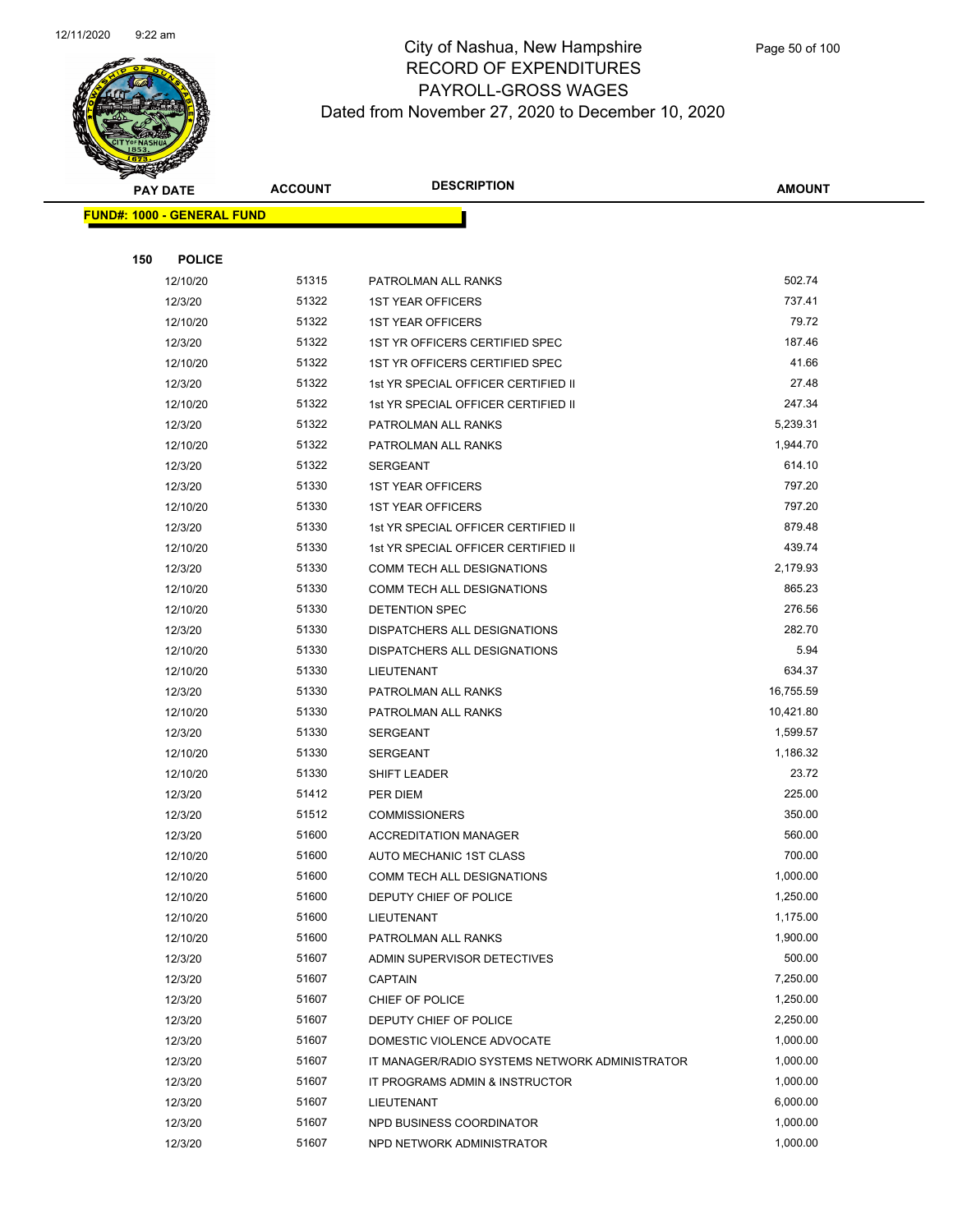

|     | <b>PAY DATE</b>                   | <b>ACCOUNT</b> | <b>DESCRIPTION</b>                  | <b>AMOUNT</b> |
|-----|-----------------------------------|----------------|-------------------------------------|---------------|
|     | <b>FUND#: 1000 - GENERAL FUND</b> |                |                                     |               |
|     |                                   |                |                                     |               |
| 150 | <b>POLICE</b>                     |                |                                     |               |
|     | 12/3/20                           | 51607          | PATROLMAN ALL RANKS                 | 76,700.00     |
|     | 12/3/20                           | 51607          | POLICE ATTORNEY                     | 2,500.00      |
|     | 12/3/20                           | 51607          | <b>SERGEANT</b>                     | 18,500.00     |
|     | 12/3/20                           | 51607          | SUPV POLICE FLEET                   | 500.00        |
|     | 12/3/20                           | 51628          | <b>1ST YEAR OFFICERS</b>            | 2,125.90      |
|     | 12/3/20                           | 51628          | 1ST YR OFFICERS CERTIFIED SPEC      | 222.18        |
|     | 12/3/20                           | 51628          | 1st YR SPECIAL OFFICER CERTIFIED II | 2,345.28      |
|     | 12/3/20                           | 51628          | ANIMAL CONTROL OFFICER              | 419.80        |
|     | 12/3/20                           | 51628          | <b>CAPTAIN</b>                      | 6,855.10      |
|     | 12/3/20                           | 51628          | CHIEF OF POLICE                     | 1,206.60      |
|     | 12/3/20                           | 51628          | <b>COMM TECH ALL DESIGNATIONS</b>   | 3,917.58      |
|     | 12/10/20                          | 51628          | <b>COMM TECH ALL DESIGNATIONS</b>   | 163.47        |
|     | 12/3/20                           | 51628          | DEPUTY CHIEF OF POLICE              | 2,186.80      |
|     | 12/3/20                           | 51628          | <b>DETENTION SPEC</b>               | 1,117.60      |
|     | 12/3/20                           | 51628          | DISPATCHERS ALL DESIGNATIONS        | 2,308.06      |
|     | 12/3/20                           | 51628          | LIEUTENANT                          | 3,752.69      |
|     | 12/3/20                           | 51628          | PATROLMAN ALL RANKS                 | 34,269.19     |
|     | 12/3/20                           | 51628          | <b>SERGEANT</b>                     | 9,134.24      |
|     | 12/3/20                           | 51628          | SHIFT LEADER                        | 958.72        |
|     | 12/10/20                          | 52809          | <b>WELLNESS PROGRAM</b>             | 145.99        |
|     | 12/3/20                           | 61107          | <b>CLOTHING &amp; UNIFORMS</b>      | 772.64        |
|     | 12/10/20                          | 61107          | <b>CLOTHING &amp; UNIFORMS</b>      | 3,390.09      |
|     |                                   |                |                                     |               |

#### **TOTAL 150 - POLICE \$1,015,963.03**

 $\sim 100$ 

| 152 | <b>FIRE</b> |       |                                     |           |
|-----|-------------|-------|-------------------------------------|-----------|
|     | 12/3/20     | 51100 | ADMINISTRATIVE ASSISTANT II         | 2,520.55  |
|     | 12/10/20    | 51100 | ADMINISTRATIVE ASSISTANT II         | 2,520.55  |
|     | 12/3/20     | 51100 | <b>ASST FIRE CHIEF</b>              | 2,573.92  |
|     | 12/10/20    | 51100 | <b>ASST FIRE CHIEF</b>              | 2,573.92  |
|     | 12/3/20     | 51100 | ASST SUPERINTENDENT FIRE ALARM      | 1,746.60  |
|     | 12/10/20    | 51100 | ASST SUPERINTENDENT FIRE ALARM      | 1,746.60  |
|     | 12/3/20     | 51100 | ASST SUPERINTENDENT FIRE FLEET      | 1,721.08  |
|     | 12/10/20    | 51100 | ASST SUPERINTENDENT FIRE FLEET      | 1,543.04  |
|     | 12/3/20     | 51100 | ASST SUPERINTENDENT PREVENTION      | 3,308.24  |
|     | 12/10/20    | 51100 | ASST SUPERINTENDENT PREVENTION      | 3,308.24  |
|     | 12/3/20     | 51100 | <b>CAPTAIN</b>                      | 11,590.46 |
|     | 12/10/20    | 51100 | <b>CAPTAIN</b>                      | 11,590.46 |
|     | 12/3/20     | 51100 | CAPTAIN FIRE TRAINING SAFFTY        | 1,799.56  |
|     | 12/10/20    | 51100 | <b>CAPTAIN FIRE TRAINING SAFETY</b> | 1,799.56  |
|     | 12/3/20     | 51100 | <b>DEPUTY FIRE CHIEF</b>            | 9,247.66  |
|     | 12/10/20    | 51100 | <b>DEPUTY FIRE CHIEF</b>            | 9,247.67  |
|     | 12/3/20     | 51100 | <b>EXEC ASST BUSINESS COORD</b>     | 1,104.15  |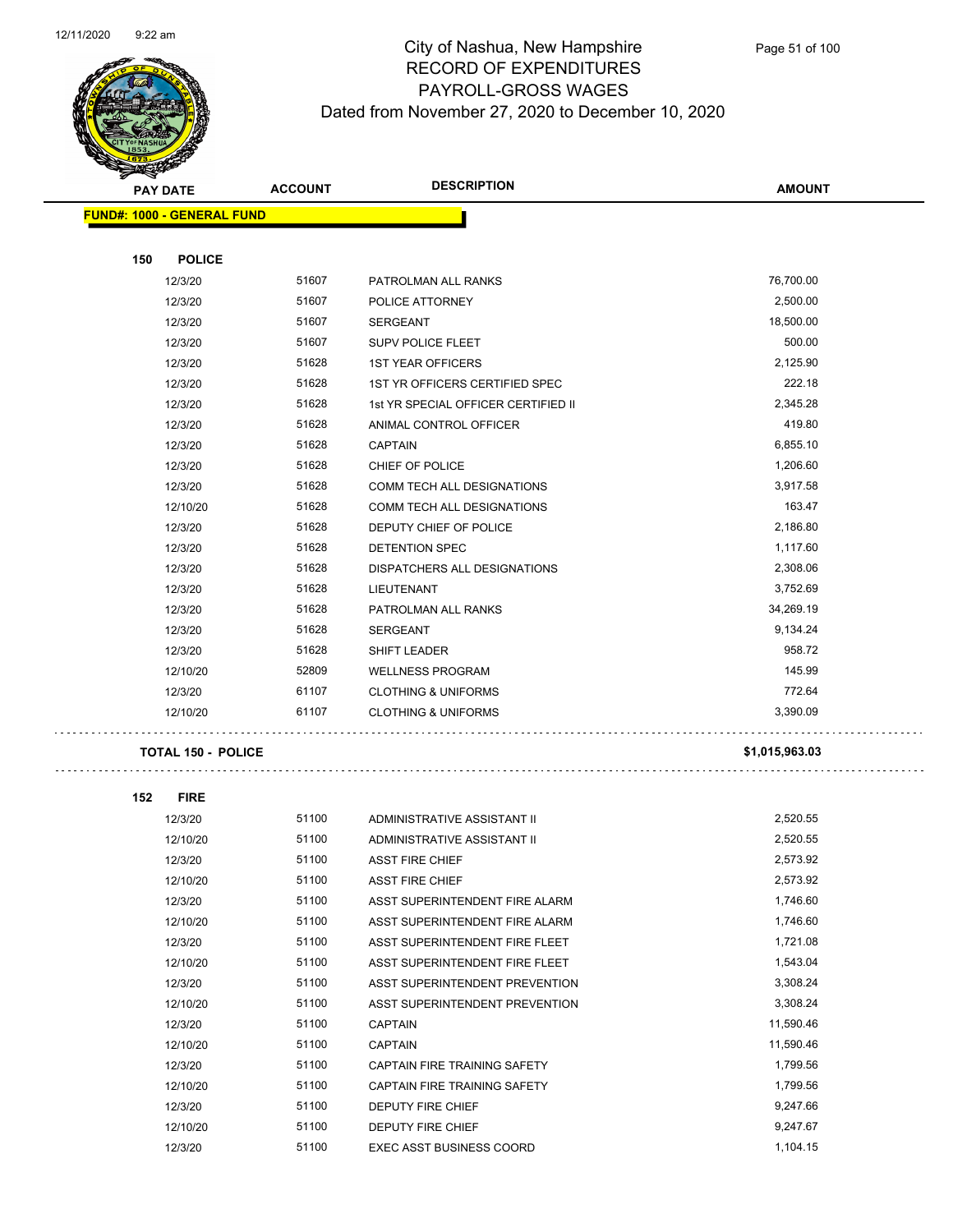

|     | <b>PAY DATE</b>                    | <b>ACCOUNT</b> | <b>DESCRIPTION</b>                                             | <b>AMOUNT</b>         |
|-----|------------------------------------|----------------|----------------------------------------------------------------|-----------------------|
|     | <u> FUND#: 1000 - GENERAL FUND</u> |                |                                                                |                       |
|     |                                    |                |                                                                |                       |
| 152 | <b>FIRE</b>                        |                |                                                                |                       |
|     | 12/10/20                           | 51100          | <b>EXEC ASST BUSINESS COORD</b>                                | 1,104.15              |
|     | 12/3/20                            | 51100          | <b>FIRE CHIEF</b>                                              | 2,815.20              |
|     | 12/10/20                           | 51100          | <b>FIRE CHIEF</b>                                              | 2,815.20              |
|     | 12/3/20                            | 51100          | FIRE DISPATCH ALL RANKS                                        | 11,977.95             |
|     | 12/10/20                           | 51100          | FIRE DISPATCH ALL RANKS                                        | 11,973.75             |
|     | 12/3/20                            | 51100          | FIRE DISPATCHER CLERK TRAINER                                  | 1,191.71              |
|     | 12/10/20                           | 51100          | FIRE DISPATCHER CLERK TRAINER                                  | 1,331.92              |
|     | 12/3/20                            | 51100          | FIRE LIEUTENANT                                                | 42,888.51             |
|     | 12/10/20                           | 51100          | FIRE LIEUTENANT                                                | 42,173.16             |
|     | 12/3/20                            | 51100          | <b>FIRE MECHANIC</b>                                           | 1,381.76              |
|     | 12/10/20                           | 51100          | <b>FIRE MECHANIC</b>                                           | 1,381.76              |
|     | 12/3/20                            | 51100          | FIRE TRAINING OFFICER                                          | 1,613.44              |
|     | 12/10/20                           | 51100          | FIRE TRAINING OFFICER                                          | 1,746.60              |
|     | 12/3/20                            | 51100          | <b>FIREFIGHTERS ALL RANKS</b>                                  | 126,998.87            |
|     | 12/10/20                           | 51100          | <b>FIREFIGHTERS ALL RANKS</b>                                  | 125,513.66            |
|     | 12/3/20                            | 51100          | SUPERINTENDENT FIRE ALARM                                      | 1,835.72              |
|     | 12/10/20                           | 51100          | SUPERINTENDENT FIRE ALARM                                      | 1,835.72              |
|     | 12/3/20                            | 51100          | SUPERINTENDENT FIRE FLEET                                      | 1,799.56              |
|     | 12/10/20                           | 51100          | SUPERINTENDENT FIRE FLEET                                      | 1,799.56              |
|     | 12/3/20                            | 51100          | SUPERINTENDENT FIRE PREVENTION                                 | 1,817.56              |
|     | 12/10/20                           | 51100          | SUPERINTENDENT FIRE PREVENTION                                 | 1,817.56              |
|     | 12/10/20                           | 51300          | ASST SUPERINTENDENT FIRE ALARM                                 | (349.99)              |
|     | 12/3/20                            | 51300          | ASST SUPERINTENDENT PREVENTION                                 | 597.74                |
|     | 12/10/20                           | 51300          | <b>CAPTAIN</b>                                                 | 126.54                |
|     | 12/3/20                            | 51300          | FIRE LIEUTENANT                                                | 52.68                 |
|     | 12/10/20                           | 51300          | FIRE LIEUTENANT                                                | 54.21                 |
|     | 12/10/20                           | 51300          | <b>FIRE MECHANIC</b>                                           | 362.71                |
|     | 12/3/20                            | 51300          | <b>FIREFIGHTERS ALL RANKS</b>                                  | 46.86                 |
|     | 12/10/20                           | 51300          | SUPERINTENDENT FIRE ALARM                                      | (550.72)              |
|     | 12/10/20                           | 51300          | SUPERINTENDENT FIRE FLEET                                      | 478.29                |
|     | 12/3/20                            | 51330          | <b>CAPTAIN</b>                                                 | 865.61                |
|     | 12/10/20                           | 51330          | <b>CAPTAIN</b>                                                 | 1,842.06              |
|     | 12/3/20                            | 51330          | DEPUTY FIRE CHIEF                                              | 951.31                |
|     | 12/10/20                           | 51330          | DEPUTY FIRE CHIEF                                              | 1,021.96              |
|     | 12/3/20                            | 51330          | FIRE DISPATCH ALL RANKS                                        | 2,234.01              |
|     | 12/10/20                           | 51330          | FIRE DISPATCH ALL RANKS                                        | 2,698.84              |
|     | 12/3/20<br>12/10/20                | 51330          | FIRE DISPATCHER CLERK TRAINER<br>FIRE DISPATCHER CLERK TRAINER | 383.03                |
|     |                                    | 51330          |                                                                | 273.59                |
|     | 12/3/20                            | 51330          | FIRE LIEUTENANT                                                | 6,156.61              |
|     | 12/10/20                           | 51330<br>51330 | FIRE LIEUTENANT                                                | 3,892.96<br>21,772.52 |
|     | 12/3/20                            | 51330          | <b>FIREFIGHTERS ALL RANKS</b>                                  | 18,189.76             |
|     | 12/10/20                           |                | <b>FIREFIGHTERS ALL RANKS</b>                                  | 436.65                |
|     | 12/3/20                            | 51628          | ASST SUPERINTENDENT FIRE ALARM                                 |                       |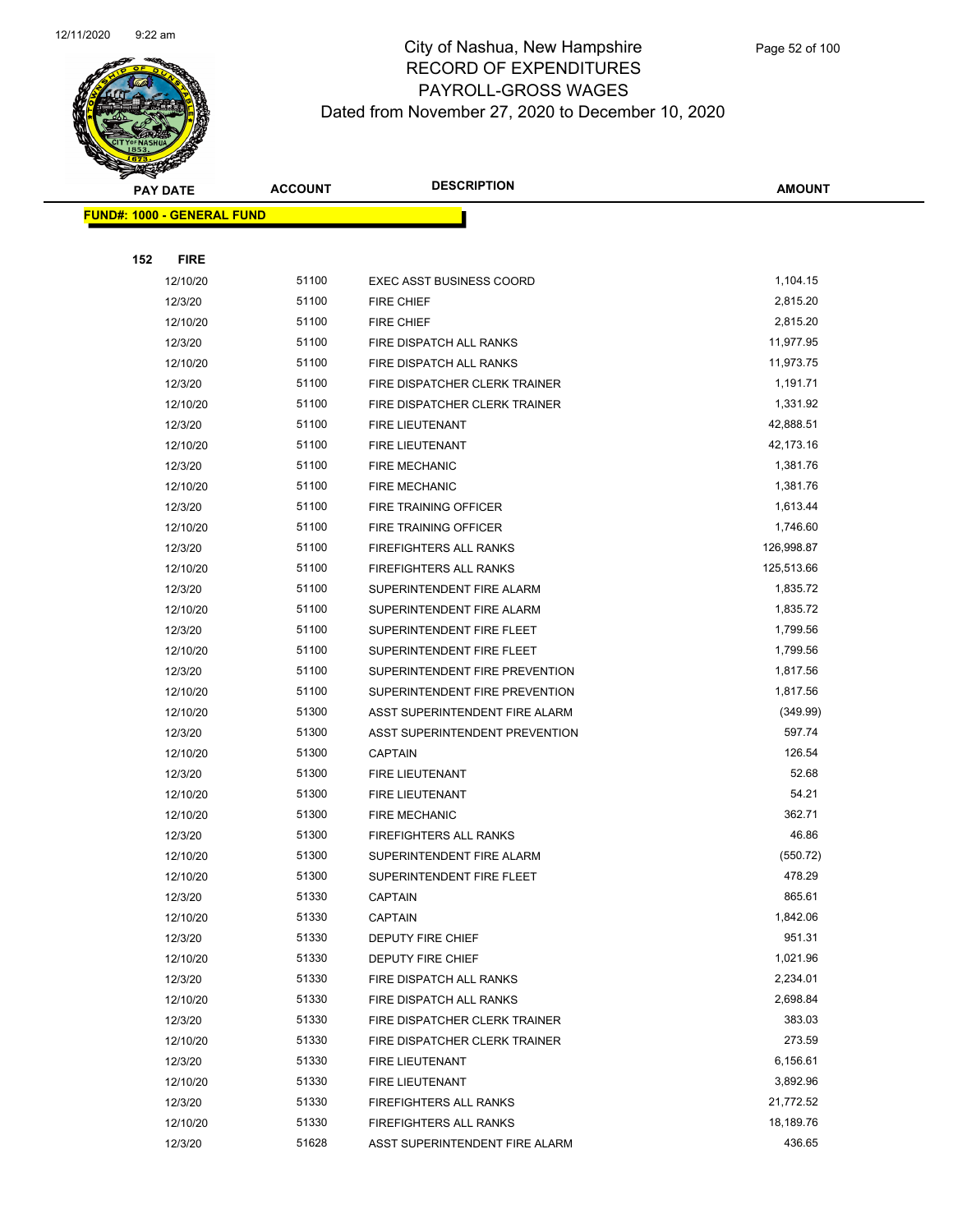

|     | <b>PAY DATE</b>                    | <b>ACCOUNT</b> | <b>DESCRIPTION</b>                                     | <b>AMOUNT</b>        |
|-----|------------------------------------|----------------|--------------------------------------------------------|----------------------|
|     | <u> FUND#: 1000 - GENERAL FUND</u> |                |                                                        |                      |
|     |                                    |                |                                                        |                      |
| 152 | <b>FIRE</b>                        |                |                                                        |                      |
|     | 12/3/20                            | 51628          | ASST SUPERINTENDENT FIRE FLEET                         | 430.27               |
|     | 12/3/20                            | 51628          | ASST SUPERINTENDENT PREVENTION                         | 827.06               |
|     | 12/3/20                            | 51628          | <b>CAPTAIN</b>                                         | 2,897.61             |
|     | 12/3/20                            | 51628          | CAPTAIN FIRE TRAINING SAFETY                           | 449.89               |
|     | 12/3/20                            | 51628          | FIRE DISPATCH ALL RANKS                                | 2,960.38             |
|     | 12/3/20                            | 51628          | FIRE DISPATCHER CLERK TRAINER                          | 368.03               |
|     | 12/3/20                            | 51628          | FIRE LIEUTENANT                                        | 10,722.18            |
|     | 12/3/20                            | 51628          | <b>FIRE MECHANIC</b>                                   | 345.44               |
|     | 12/3/20                            | 51628          | FIRE TRAINING OFFICER                                  | 403.36               |
|     | 12/3/20                            | 51628          | <b>FIREFIGHTERS ALL RANKS</b>                          | 31,891.01            |
|     | 12/3/20                            | 51628          | SUPERINTENDENT FIRE ALARM                              | 458.93               |
|     | 12/3/20                            | 51628          | SUPERINTENDENT FIRE FLEET                              | 449.89               |
|     | 12/3/20                            | 51628          | SUPERINTENDENT FIRE PREVENTION                         | 454.39               |
|     | 12/3/20                            | 51650          | <b>CAPTAIN</b>                                         | 1,888.21             |
|     | 12/10/20                           | 51650          | <b>CAPTAIN</b>                                         | 3,915.13             |
|     | 12/3/20                            | 51650          | <b>DEPUTY FIRE CHIEF</b>                               | 3,919.20             |
|     | 12/10/20                           | 51650          | DEPUTY FIRE CHIEF                                      | 2,581.78             |
|     | 12/3/20                            | 51650          | FIRE LIEUTENANT                                        | 14,734.65            |
|     | 12/10/20                           | 51650          | FIRE LIEUTENANT                                        | 8,224.56             |
|     | 12/3/20                            | 51650          | <b>FIREFIGHTERS ALL RANKS</b>                          | 49,766.59            |
|     | 12/10/20                           | 51650          | <b>FIREFIGHTERS ALL RANKS</b>                          | 42,827.99            |
|     | 12/3/20                            | 51700          | ASST SUPERINTENDENT FIRE ALARM                         | 20.37                |
|     | 12/10/20                           | 51700          | ASST SUPERINTENDENT FIRE ALARM                         | 20.37                |
|     | 12/3/20                            | 51700          | ASST SUPERINTENDENT PREVENTION                         | 41.35                |
|     | 12/10/20                           | 51700          | ASST SUPERINTENDENT PREVENTION                         | 41.35                |
|     | 12/3/20                            | 51700          | <b>CAPTAIN</b>                                         | 334.86               |
|     | 12/10/20                           | 51700          | <b>CAPTAIN</b>                                         | 334.86               |
|     | 12/3/20                            | 51700          | CAPTAIN FIRE TRAINING SAFETY                           | 22.49                |
|     | 12/10/20                           | 51700          | CAPTAIN FIRE TRAINING SAFETY                           | 22.49                |
|     | 12/3/20                            | 51700          | FIRE DISPATCH ALL RANKS                                | 14.98                |
|     | 12/10/20                           | 51700          | FIRE DISPATCH ALL RANKS                                | 14.98                |
|     | 12/3/20                            | 51700          | FIRE DISPATCHER CLERK TRAINER                          | 17.53                |
|     | 12/10/20                           | 51700          | FIRE DISPATCHER CLERK TRAINER                          | 17.53                |
|     | 12/3/20                            | 51700          | FIRE LIEUTENANT                                        | 1,282.21<br>1,282.21 |
|     | 12/10/20                           | 51700<br>51700 | FIRE LIEUTENANT                                        | 20.17                |
|     | 12/3/20<br>12/10/20                | 51700          | FIRE TRAINING OFFICER                                  | 20.17                |
|     | 12/3/20                            | 51700          | FIRE TRAINING OFFICER<br><b>FIREFIGHTERS ALL RANKS</b> | 2,903.70             |
|     | 12/10/20                           | 51700          | <b>FIREFIGHTERS ALL RANKS</b>                          | 2,903.70             |
|     | 12/3/20                            | 51700          | SUPERINTENDENT FIRE ALARM                              | 22.95                |
|     | 12/10/20                           | 51700          | SUPERINTENDENT FIRE ALARM                              | 22.95                |
|     | 12/3/20                            | 51700          | SUPERINTENDENT FIRE FLEET                              | 22.49                |
|     | 12/10/20                           | 51700          | SUPERINTENDENT FIRE FLEET                              | 22.49                |
|     |                                    |                |                                                        |                      |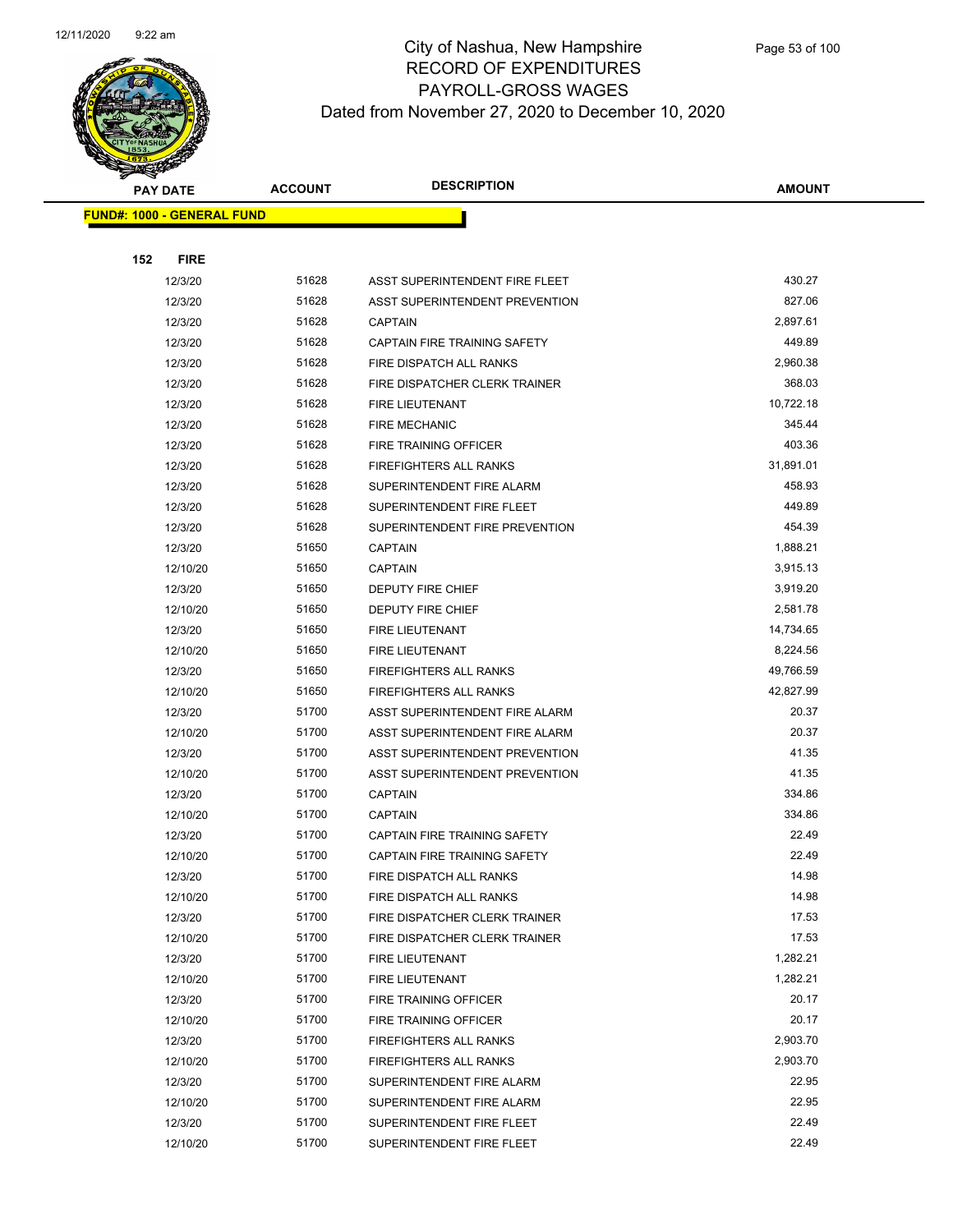

| <b>Support Contracts</b>          |                                         | <b>DESCRIPTION</b>                         |               |
|-----------------------------------|-----------------------------------------|--------------------------------------------|---------------|
| <b>PAY DATE</b>                   | <b>ACCOUNT</b>                          |                                            | <b>AMOUNT</b> |
| <b>FUND#: 1000 - GENERAL FUND</b> |                                         |                                            |               |
|                                   |                                         |                                            |               |
| 152<br><b>FIRE</b>                |                                         |                                            |               |
| 12/3/20                           | 51700                                   | SUPERINTENDENT FIRE PREVENTION             | 22.72         |
| 12/10/20                          | 51700                                   | SUPERINTENDENT FIRE PREVENTION             | 22.72         |
| 12/10/20                          | 51750                                   | FIREFIGHTERS ALL RANKS                     | 2,313.14      |
| 12/3/20                           | 55118                                   | TELEPHONE-CELLULAR                         | 100.00        |
| <b>TOTAL 152 - FIRE</b>           |                                         |                                            | \$711,674.14  |
| 153                               | <b>BUILDING INSPECTION</b>              |                                            |               |
| 12/3/20                           | 51100                                   | BLD INSP ASST PLANS EXAMINER               | 1,069.30      |
| 12/10/20                          | 51100                                   | <b>BLD INSP ASST PLANS EXAMINER</b>        | 1,069.30      |
| 12/3/20                           | 51100                                   | <b>BUILDING AND UTILITIES INSPCTR</b>      | 3,713.45      |
| 12/10/20                          | 51100                                   | <b>BUILDING AND UTILITIES INSPCTR</b>      | 3,713.44      |
| 12/3/20                           | 51100                                   | <b>BUILDING DEPARTMENT MANAGER</b>         | 1,709.25      |
| 12/10/20                          | 51100                                   | <b>BUILDING DEPARTMENT MANAGER</b>         | 1,709.25      |
|                                   | 51100                                   |                                            | 1,315.65      |
| 12/3/20<br>12/10/20               | 51100                                   | PERMIT TECHNICIAN I<br>PERMIT TECHNICIAN I | 1,315.65      |
|                                   | 51100                                   | <b>PLANS EXAMINER</b>                      | 1,298.65      |
| 12/3/20                           |                                         |                                            |               |
| 12/10/20                          | 51100                                   | <b>PLANS EXAMINER</b>                      | 1,298.64      |
| 12/3/20                           | 51300                                   | <b>BLD INSP ASST PLANS EXAMINER</b>        | 20.05         |
|                                   | <b>TOTAL 153 - BUILDING INSPECTION</b>  |                                            | \$18,232.63   |
| 155                               | <b>CODE ENFORCEMENT</b>                 |                                            |               |
| 12/3/20                           | 51100                                   | <b>CODE ENFORCEMENT OFFICER II</b>         | 2,822.40      |
| 12/10/20                          | 51100                                   | <b>CODE ENFORCEMENT OFFICER II</b>         | 2,822.41      |
| 12/3/20                           | 51100                                   | MGR CODE ENFORCEMENT DEPT                  | 1,702.60      |
| 12/10/20                          | 51100                                   | MGR CODE ENFORCEMENT DEPT                  | 1,702.60      |
|                                   | <b>TOTAL 155 - CODE ENFORCEMENT</b>     |                                            | \$9,050.01    |
| 156                               | <b>EMERGENCY MANAGEMENT</b>             |                                            |               |
| 12/3/20                           | 51100                                   | EMERGENCY MANAGEMENT COORDINAT             | 918.40        |
| 12/10/20                          | 51100                                   | EMERGENCY MANAGEMENT COORDINAT             | 918.40        |
| 12/3/20                           | 51100                                   | <b>EMERGENCY MANAGEMENT DIRECTOR</b>       | 1,809.80      |
| 12/10/20                          | 51100                                   | <b>EMERGENCY MANAGEMENT DIRECTOR</b>       | 1,809.80      |
|                                   |                                         |                                            |               |
|                                   | <b>TOTAL 156 - EMERGENCY MANAGEMENT</b> |                                            | \$5,456.40    |
| 157                               | <b>CITYWIDE COMMUNICATIONS</b>          |                                            |               |
| 12/3/20                           |                                         |                                            |               |
|                                   | 51100                                   | <b>COMM SYS ENGR TECH</b>                  | 1,753.85      |
| 12/10/20                          | 51100                                   | <b>COMM SYS ENGR TECH</b>                  | 1,753.85      |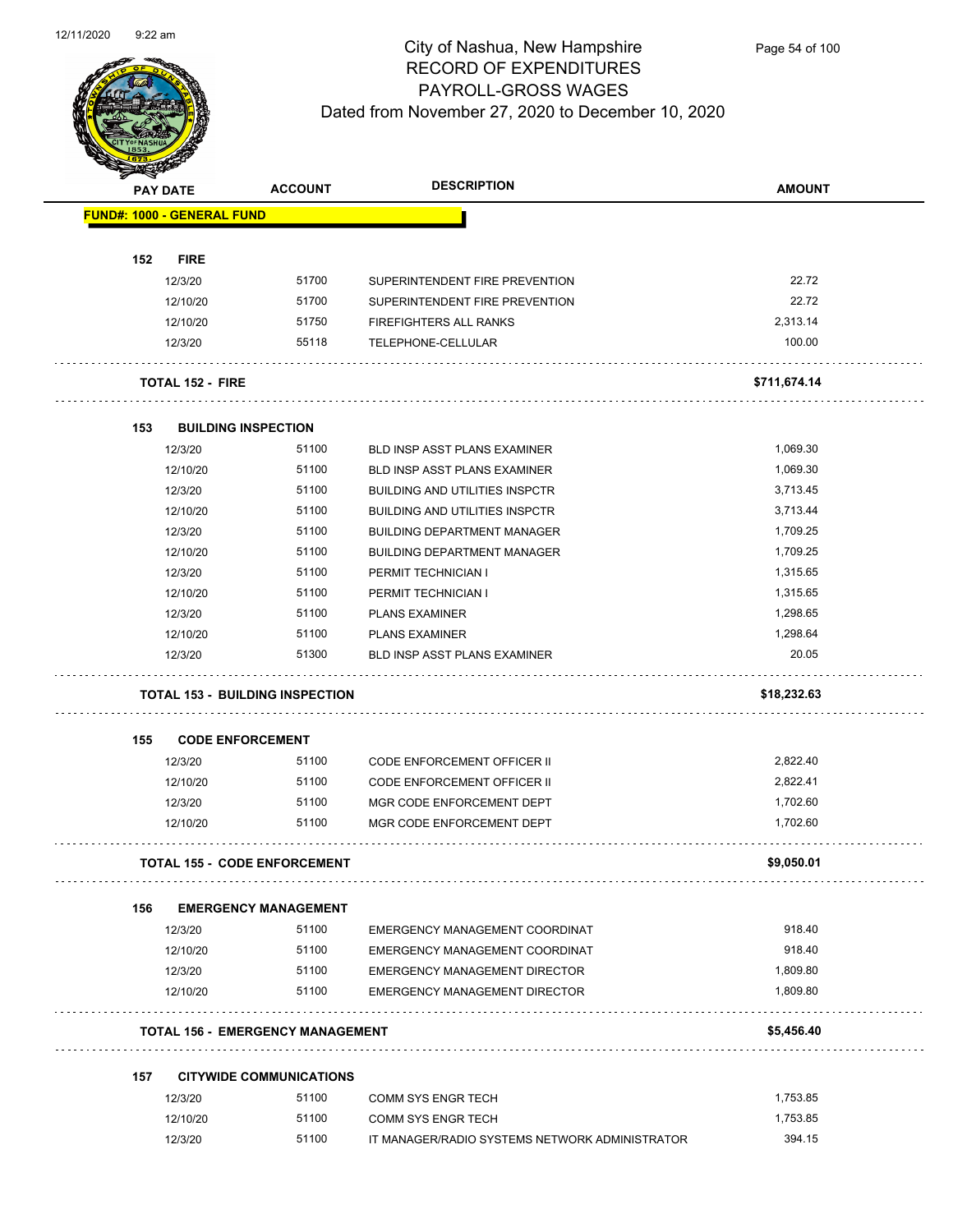

| PAY DATE                          |          | <b>ACCOUNT</b>                             | <b>DESCRIPTION</b>                             | <b>AMOUNT</b> |
|-----------------------------------|----------|--------------------------------------------|------------------------------------------------|---------------|
| <b>FUND#: 1000 - GENERAL FUND</b> |          |                                            |                                                |               |
| 157                               |          | <b>CITYWIDE COMMUNICATIONS</b>             |                                                |               |
|                                   | 12/10/20 | 51100                                      | IT MANAGER/RADIO SYSTEMS NETWORK ADMINISTRATOR | 394.15        |
|                                   | 12/3/20  | 51200                                      | RADIO SYSTEMS MANAGER                          | 1,488.24      |
|                                   | 12/10/20 | 51200                                      | RADIO SYSTEMS MANAGER                          | 1,488.24      |
|                                   |          |                                            |                                                |               |
|                                   |          | <b>TOTAL 157 - CITYWIDE COMMUNICATIONS</b> |                                                | \$7,272.48    |
| 158                               |          | <b>PARKING ENFORCEMENT</b>                 |                                                |               |
|                                   | 12/3/20  | 51100                                      | <b>MVR CLERK I</b>                             | 299.20        |
|                                   | 12/10/20 | 51100                                      | <b>MVR CLERK I</b>                             | 299.20        |
|                                   | 12/3/20  | 51100                                      | <b>MVR CLERK II</b>                            | 327.95        |
|                                   | 12/10/20 | 51100                                      | MVR CLERK II                                   | 327.95        |
|                                   | 12/3/20  | 51100                                      | ORDINANCE VIOLATIONS COORDINATOR               | 224.67        |
|                                   | 12/10/20 | 51100                                      | ORDINANCE VIOLATIONS COORDINATOR               | 224.69        |
|                                   | 12/3/20  | 51100                                      | PARKING MANAGER                                | 334.50        |
|                                   | 12/10/20 | 51100                                      | PARKING MANAGER                                | 334.50        |
|                                   | 12/3/20  | 51200                                      | PARKING ENFORCEMENT SPECIALIST                 | 628.39        |
|                                   | 12/10/20 | 51200                                      | PARKING ENFORCEMENT SPECIALIST                 | 636.77        |
|                                   | 12/3/20  | 51300                                      | <b>MVR CLERK I</b>                             | 2.81          |
|                                   | 12/3/20  | 51300                                      | MVR CLERK II                                   | 3.08          |
|                                   |          | <b>TOTAL 158 - PARKING ENFORCEMENT</b>     |                                                | \$3,643.71    |
|                                   |          |                                            |                                                |               |
| 160                               |          | <b>PW-ADMIN &amp; ENGINEERING</b>          |                                                |               |
|                                   | 12/3/20  | 51100                                      | ADMINISTRATIVE ASSISTANT II                    | 786.85        |
|                                   | 12/10/20 | 51100                                      | ADMINISTRATIVE ASSISTANT II                    | 786.84        |
|                                   | 12/3/20  | 51100                                      | ASSISTANT CONSTRUCTION ENGINEER                | 1,129.00      |
|                                   | 12/10/20 | 51100                                      | ASSISTANT CONSTRUCTION ENGINEER                | 1,129.00      |
|                                   | 12/3/20  | 51100                                      | ASSISTANT DIRECTOR OF PUBLIC WORKS             | 1,801.74      |
|                                   | 12/10/20 | 51100                                      | ASSISTANT DIRECTOR OF PUBLIC WORKS             | 1,801.76      |
|                                   | 12/3/20  | 51100                                      | <b>CITY ENGINEER</b>                           | 1,237.40      |
|                                   | 12/10/20 | 51100                                      | <b>CITY ENGINEER</b>                           | 1,237.40      |
|                                   | 12/3/20  | 51100                                      | <b>CITY SURVEYOR</b>                           | 1,257.20      |
|                                   | 12/10/20 | 51100                                      | <b>CITY SURVEYOR</b>                           | 1,257.20      |
|                                   | 12/3/20  | 51100                                      | DEPUTY CITY ENGINEER                           | 814.40        |
|                                   | 12/10/20 | 51100                                      | DEPUTY CITY ENGINEER                           | 814.40        |
|                                   | 12/3/20  | 51100                                      | DIRECTOR PUBLIC WORKS                          | 1,970.65      |
|                                   | 12/10/20 | 51100                                      | DIRECTOR PUBLIC WORKS                          | 1,970.65      |
|                                   | 12/3/20  | 51100                                      | DIVISION OPERATIONS MANAGER                    | 1,637.70      |
|                                   | 12/10/20 | 51100                                      | DIVISION OPERATIONS MANAGER                    | 1,637.70      |
|                                   | 12/3/20  | 51100                                      | DPW CONTRACT ADMINISTRATOR                     | 372.85        |
|                                   | 12/10/20 | 51100                                      | DPW CONTRACT ADMINISTRATOR                     | 372.85        |
|                                   | 12/3/20  | 51100                                      | <b>ENGINEERING INSPECTOR</b>                   | 2,093.65      |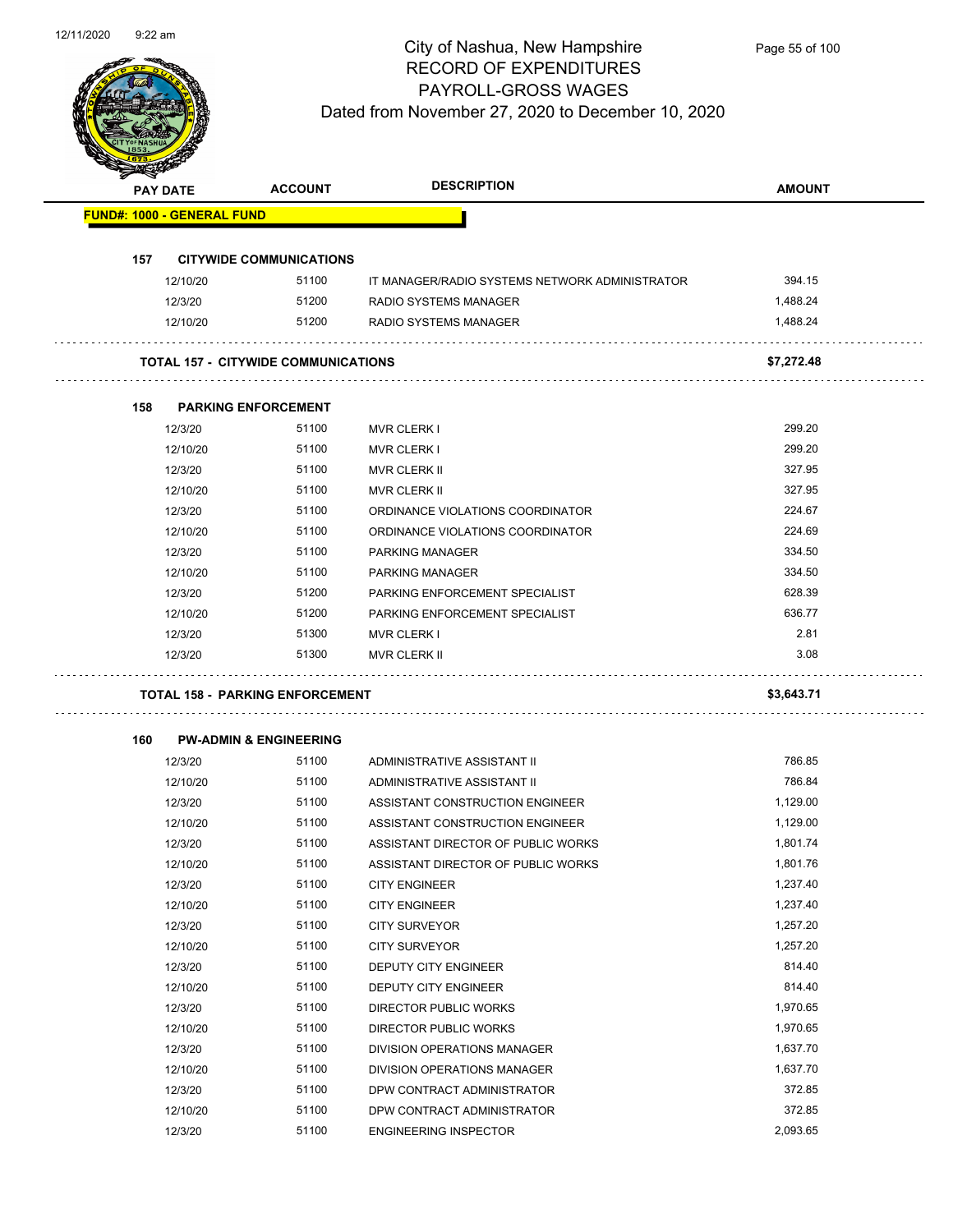

| S<br>$\checkmark$<br><b>PAY DATE</b> | <b>ACCOUNT</b>                                | <b>DESCRIPTION</b>             | <b>AMOUNT</b> |
|--------------------------------------|-----------------------------------------------|--------------------------------|---------------|
| <b>FUND#: 1000 - GENERAL FUND</b>    |                                               |                                |               |
|                                      |                                               |                                |               |
| 160                                  | <b>PW-ADMIN &amp; ENGINEERING</b>             |                                |               |
| 12/10/20                             | 51100                                         | <b>ENGINEERING INSPECTOR</b>   | 2,093.65      |
| 12/3/20                              | 51100                                         | <b>EXECUTIVE ASSISTANT</b>     | 826.25        |
| 12/10/20                             | 51100                                         | <b>EXECUTIVE ASSISTANT</b>     | 826.25        |
| 12/3/20                              | 51100                                         | <b>GIS SPECIALIST</b>          | 508.40        |
| 12/10/20                             | 51100                                         | <b>GIS SPECIALIST</b>          | 508.40        |
| 12/3/20                              | 51100                                         | PUBLIC RELATIONS ADMINISTRATOR | 784.25        |
| 12/10/20                             | 51100                                         | PUBLIC RELATIONS ADMINISTRATOR | 784.25        |
| 12/3/20                              | 51100                                         | SENIOR STAFF ENGINEER          | 1,902.61      |
| 12/10/20                             | 51100                                         | <b>SENIOR STAFF ENGINEER</b>   | 1,902.61      |
| 12/3/20                              | 51100                                         | <b>SENIOR TRAFFIC ENGINEER</b> | 1,809.80      |
| 12/10/20                             | 51100                                         | SENIOR TRAFFIC ENGINEER        | 1,809.80      |
| 12/3/20                              | 51100                                         | <b>STAFF ENGINEER</b>          | 1,191.00      |
| 12/10/20                             | 51100                                         | <b>STAFF ENGINEER</b>          | 1,191.00      |
| 12/3/20                              | 51100                                         | STREET CONSTRUCTION ENGINEER   | 1,508.14      |
| 12/10/20                             | 51100                                         | STREET CONSTRUCTION ENGINEER   | 1,508.15      |
| 12/10/20                             | 51300                                         | DIVISION OPERATIONS MANAGER    | 690.90        |
| 12/10/20                             | 51300                                         | <b>ENGINEERING INSPECTOR</b>   | 98.33         |
| 12/3/20                              | 55118                                         | TELEPHONE-CELLULAR             | 17.00         |
| 12/3/20                              | 55699                                         | OTHER CONTRACTED SERVICES      | 28.08         |
|                                      | <b>TOTAL 160 - PW-ADMIN &amp; ENGINEERING</b> |                                | \$44,098.11   |
| 161                                  | <b>STREETS</b>                                |                                |               |
| 12/3/20                              | 51100                                         | ADMINISTRATIVE ASSISTANT II    | 822.90        |
| 12/10/20                             | 51100                                         | ADMINISTRATIVE ASSISTANT II    | 822.90        |
| 12/3/20                              | 51100                                         | AUTO MECH 1ST CLASS NIGHTS     | 4,353.60      |
| 12/10/20                             | 51100                                         | AUTO MECH 1ST CLASS NIGHTS     | 4,353.60      |
| 12/3/20                              | 51100                                         | <b>AUTO MECH 2ND CLASS</b>     | 1,959.20      |
|                                      |                                               |                                |               |
| 12/10/20                             | 51100                                         | AUTO MECH 2ND CLASS            | 1,959.20      |
| 12/3/20                              | 51100                                         | AUTO MECH 2ND CLASS NIGHTS     | 991.38        |
| 12/10/20                             | 51100                                         | AUTO MECH 2ND CLASS NIGHTS     | 991.60        |
| 12/3/20                              | 51100                                         | AUTO MECHANIC 1ST CLASS        | 3,229.20      |
| 12/10/20                             | 51100                                         | AUTO MECHANIC 1ST CLASS        | 3,229.21      |
| 12/3/20                              | 51100                                         | EQUIP OPR STREET REPAIR        | 6,869.20      |
| 12/10/20                             | 51100                                         | EQUIP OPR STREET REPAIR        | 6,869.21      |
| 12/3/20                              | 51100                                         | FLEET MAINTENANCE FOREMAN      | 1,324.60      |
| 12/10/20                             | 51100                                         | FLEET MAINTENANCE FOREMAN      | 1,324.60      |
| 12/3/20                              | 51100                                         | FLEET MANAGER STREET DEPT      | 1,230.65      |
| 12/10/20                             | 51100                                         | FLEET MANAGER STREET DEPT      | 1,230.65      |
| 12/3/20                              | 51100                                         | FOREMAN LABOR STREET           | 2,649.20      |
| 12/10/20                             | 51100                                         | FOREMAN LABOR STREET           | 2,649.20      |
| 12/3/20                              | 51100                                         | <b>MASON PIPELAYER</b>         | 2,822.40      |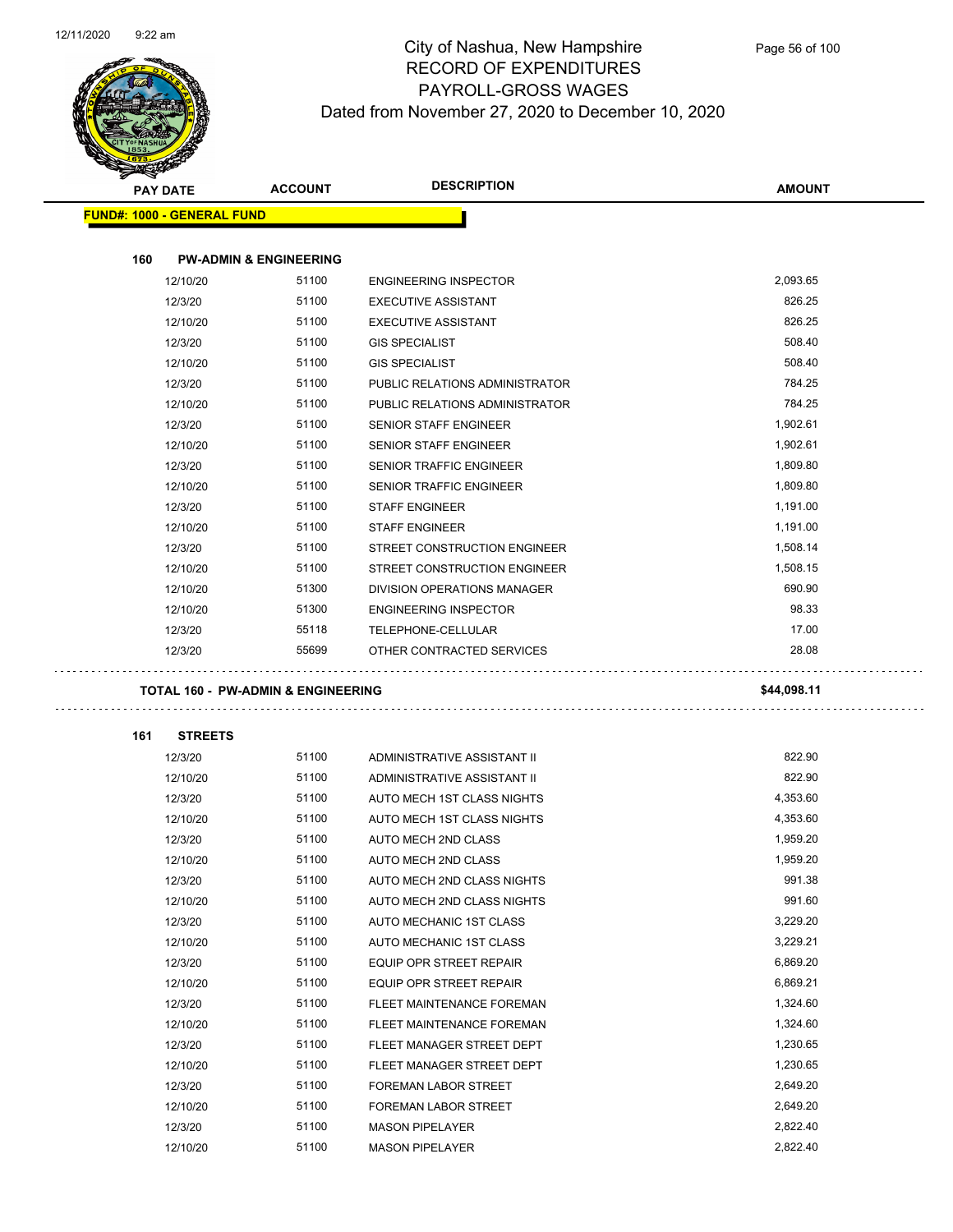

|     | <b>PAY DATE</b>                   | <b>ACCOUNT</b> | <b>DESCRIPTION</b>             | <b>AMOUNT</b> |
|-----|-----------------------------------|----------------|--------------------------------|---------------|
|     | <b>FUND#: 1000 - GENERAL FUND</b> |                |                                |               |
|     |                                   |                |                                |               |
| 161 | <b>STREETS</b>                    |                |                                |               |
|     | 12/3/20                           | 51100          | OPERATIONS SUPERVISOR          | 1,116.34      |
|     | 12/10/20                          | 51100          | OPERATIONS SUPERVISOR          | 1,116.35      |
|     | 12/3/20                           | 51100          | <b>SIGN MAINTENANCE</b>        | 2,833.84      |
|     | 12/10/20                          | 51100          | <b>SIGN MAINTENANCE</b>        | 2,943.76      |
|     | 12/3/20                           | 51100          | STOREKEEPER PWD                | 1,027.95      |
|     | 12/10/20                          | 51100          | STOREKEEPER PWD                | 1,027.95      |
|     | 12/3/20                           | 51100          | <b>STREET FOREMAN</b>          | 2,649.20      |
|     | 12/10/20                          | 51100          | <b>STREET FOREMAN</b>          | 2,661.62      |
|     | 12/3/20                           | 51100          | SUPERINTENDENT OF STREETS      | 2,010.85      |
|     | 12/10/20                          | 51100          | SUPERINTENDENT OF STREETS      | 2,010.85      |
|     | 12/3/20                           | 51100          | <b>TRAFFIC FOREMAN</b>         | 1,351.10      |
|     | 12/10/20                          | 51100          | <b>TRAFFIC FOREMAN</b>         | 1,351.10      |
|     | 12/3/20                           | 51100          | <b>TRAFFIC TECHNICIAN I</b>    | 1,375.81      |
|     | 12/10/20                          | 51100          | TRAFFIC TECHNICIAN I           | 1,255.05      |
|     | 12/3/20                           | 51100          | TRUCK DRIVER STREET REPAIR     | 13,669.43     |
|     | 12/10/20                          | 51100          | TRUCK DRIVER STREET REPAIR     | 14,212.96     |
|     | 12/3/20                           | 51100          | <b>WELDER FIRST CLASS</b>      | 1,060.80      |
|     | 12/10/20                          | 51100          | <b>WELDER FIRST CLASS</b>      | 1,060.80      |
|     | 12/10/20                          | 51300          | <b>1ST YEAR OFFICERS</b>       | 894.29        |
|     | 12/10/20                          | 51300          | ADMINISTRATIVE ASSISTANT II    | 15.43         |
|     | 12/3/20                           | 51300          | AUTO MECH 1ST CLASS NIGHTS     | 195.27        |
|     | 12/10/20                          | 51300          | AUTO MECH 1ST CLASS NIGHTS     | 1,620.24      |
|     | 12/10/20                          | 51300          | AUTO MECH 2ND CLASS            | 990.55        |
|     | 12/3/20                           | 51300          | AUTO MECH 2ND CLASS NIGHTS     | 594.17        |
|     | 12/10/20                          | 51300          | AUTO MECH 2ND CLASS NIGHTS     | 409.53        |
|     | 12/10/20                          | 51300          | AUTO MECHANIC 1ST CLASS        | 792.68        |
|     | 12/3/20                           | 51300          | AUTOMATED TRASH COLLECTION OPR | 674.88        |
|     | 12/10/20                          | 51300          | AUTOMATED TRASH COLLECTION OPR | 3,005.50      |
|     | 12/3/20                           | 51300          | <b>COLLECTION EQUIP OPR</b>    | 637.62        |
|     | 12/10/20                          | 51300          | COLLECTION EQUIP OPR           | 4,599.46      |
|     | 12/3/20                           | 51300          | COLLECTION EQUIP OPR LANDFILL  | 333.99        |
|     | 12/10/20                          | 51300          | COLLECTION EQUIP OPR LANDFILL  | 1,319.79      |
|     | 12/10/20                          | 51300          | <b>ENGINEERING INSPECTOR</b>   | 471.89        |
|     | 12/3/20                           | 51300          | <b>EQUIP OPR STREET REPAIR</b> | 699.98        |
|     | 12/10/20                          | 51300          | EQUIP OPR STREET REPAIR        | 2,113.59      |
|     | 12/10/20                          | 51300          | EQUIPMENT OPERATOR, PARKS      | 620.50        |
|     | 12/3/20                           | 51300          | <b>EQUIPMENT OPR LANDFILL</b>  | 169.97        |
|     | 12/10/20                          | 51300          | <b>EQUIPMENT OPR LANDFILL</b>  | 2,634.11      |
|     | 12/3/20                           | 51300          | FLEET MAINTENANCE FOREMAN      | 409.79        |
|     | 12/10/20                          | 51300          | FLEET MAINTENANCE FOREMAN      | 1,204.55      |
|     | 12/3/20                           | 51300          | FOREMAN LABOR PARK             | 347.69        |
|     | 12/10/20                          | 51300          | FOREMAN LABOR PARK             | 1,601.93      |
|     | 12/3/20                           | 51300          | FOREMAN LABOR STREET           | 695.40        |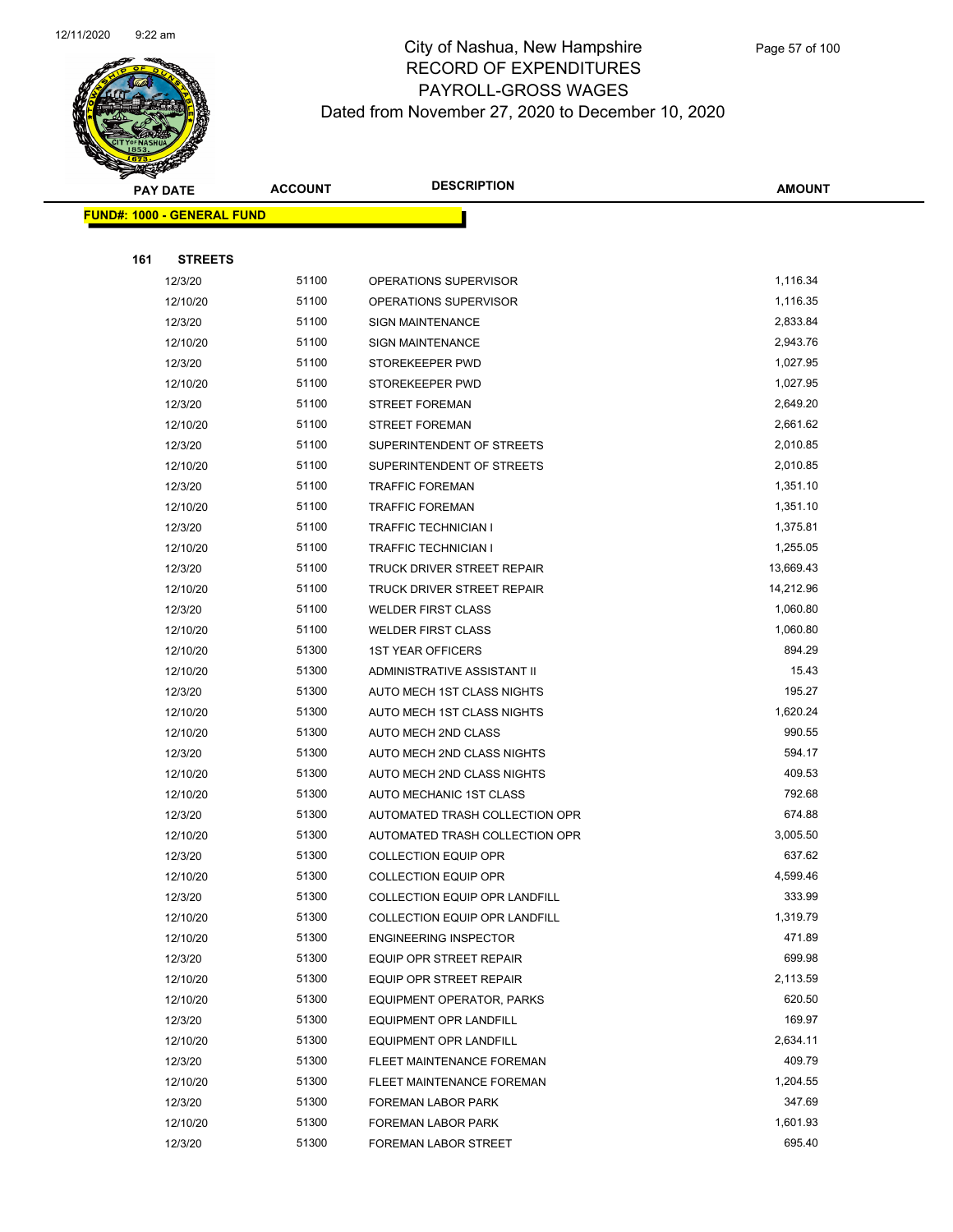

| <b>PAY DATE</b>                   | <b>ACCOUNT</b> | <b>DESCRIPTION</b>               | <b>AMOUNT</b> |
|-----------------------------------|----------------|----------------------------------|---------------|
| <b>FUND#: 1000 - GENERAL FUND</b> |                |                                  |               |
| 161<br><b>STREETS</b>             |                |                                  |               |
| 12/10/20                          | 51300          | FOREMAN LABOR STREET             | 1,899.96      |
| 12/3/20                           | 51300          | <b>GROUNDSKEEPER MAINTENANCE</b> | 699.72        |
| 12/10/20                          | 51300          | <b>GROUNDSKEEPER MAINTENANCE</b> | 4,322.12      |
| 12/10/20                          | 51300          | <b>GROUNDSMAN I</b>              | 2,061.37      |
| 12/3/20                           | 51300          | <b>LEAD GROUNDSMAN</b>           | 509.98        |
| 12/10/20                          | 51300          | <b>LEAD GROUNDSMAN</b>           | 774.04        |
| 12/10/20                          | 51300          | LICENSED SCALE OPERATOR          | 66.68         |
| 12/3/20                           | 51300          | <b>MASON PIPELAYER</b>           | 326.04        |
| 12/10/20                          | 51300          | <b>MASON PIPELAYER</b>           | 2,017.89      |
| 12/3/20                           | 51300          | OPERATIONS SUPERVISOR            | 41.87         |
| 12/10/20                          | 51300          | OPERATIONS SUPERVISOR            | 523.29        |
| 12/10/20                          | 51300          | <b>SERGEANT</b>                  | 476.95        |
| 12/3/20                           | 51300          | SIGN MAINTENANCE                 | 847.80        |
| 12/10/20                          | 51300          | <b>SIGN MAINTENANCE</b>          | 1,680.44      |
| 12/3/20                           | 51300          | SOLID WASTE FOREMAN              | 695.40        |
| 12/10/20                          | 51300          | SOLID WASTE FOREMAN              | 1,055.52      |
| 12/3/20                           | 51300          | STELLOS STADIUM ATTENDANT        | 168.55        |
| 12/10/20                          | 51300          | STELLOS STADIUM ATTENDANT        | 618.02        |
| 12/3/20                           | 51300          | STOREKEEPER PWD                  | 38.54         |
| 12/3/20                           | 51300          | <b>STREET FOREMAN</b>            | 707.82        |
| 12/10/20                          | 51300          | <b>STREET FOREMAN</b>            | 1,974.47      |
| 12/3/20                           | 51300          | <b>TRAFFIC TECHNICIAN I</b>      | 678.52        |
| 12/10/20                          | 51300          | <b>TRAFFIC TECHNICIAN I</b>      | 805.74        |
| 12/3/20                           | 51300          | TRUCK DRIVER STREET REPAIR       | 2,391.17      |
| 12/10/20                          | 51300          | TRUCK DRIVER STREET REPAIR       | 7,136.74      |
| 12/10/20                          | 51300          | <b>WASTEWATER FOREMAN</b>        | 620.91        |
| 12/3/20                           | 51300          | <b>WELDER FIRST CLASS</b>        | 182.93        |
| 12/10/20                          | 51300          | <b>WELDER FIRST CLASS</b>        | 680.90        |
| 12/10/20                          | 51600          | AUTO MECH 2ND CLASS              | 1,200.00      |
| 12/10/20                          | 51600          | <b>MASON PIPELAYER</b>           | 1,200.00      |
| 12/10/20                          | 51600          | <b>SIGN MAINTENANCE</b>          | 600.00        |
| 12/3/20                           | 51600          | <b>TRAFFIC TECHNICIAN I</b>      | 1,200.00      |

#### **TOTAL 161 - STREETS \$172,496.84**

**166 PARKING OPERATIONS**

12/3/20 51100 PARKING MAINTENANCE 1,333.09 51100 12/10/20 51100 PARKING MAINTENANCE 1,333.09 12/3/20 51100 PARKING MANAGER 1,003.45 12/10/20 51100 PARKING MANAGER 1,003.45 12/3/20 51200 PARKING MAINTENANCE 313.47 12/10/20 51200 PARKING MAINTENANCE 503.21 12/3/20 51300 PARKING MAINTENANCE 37.61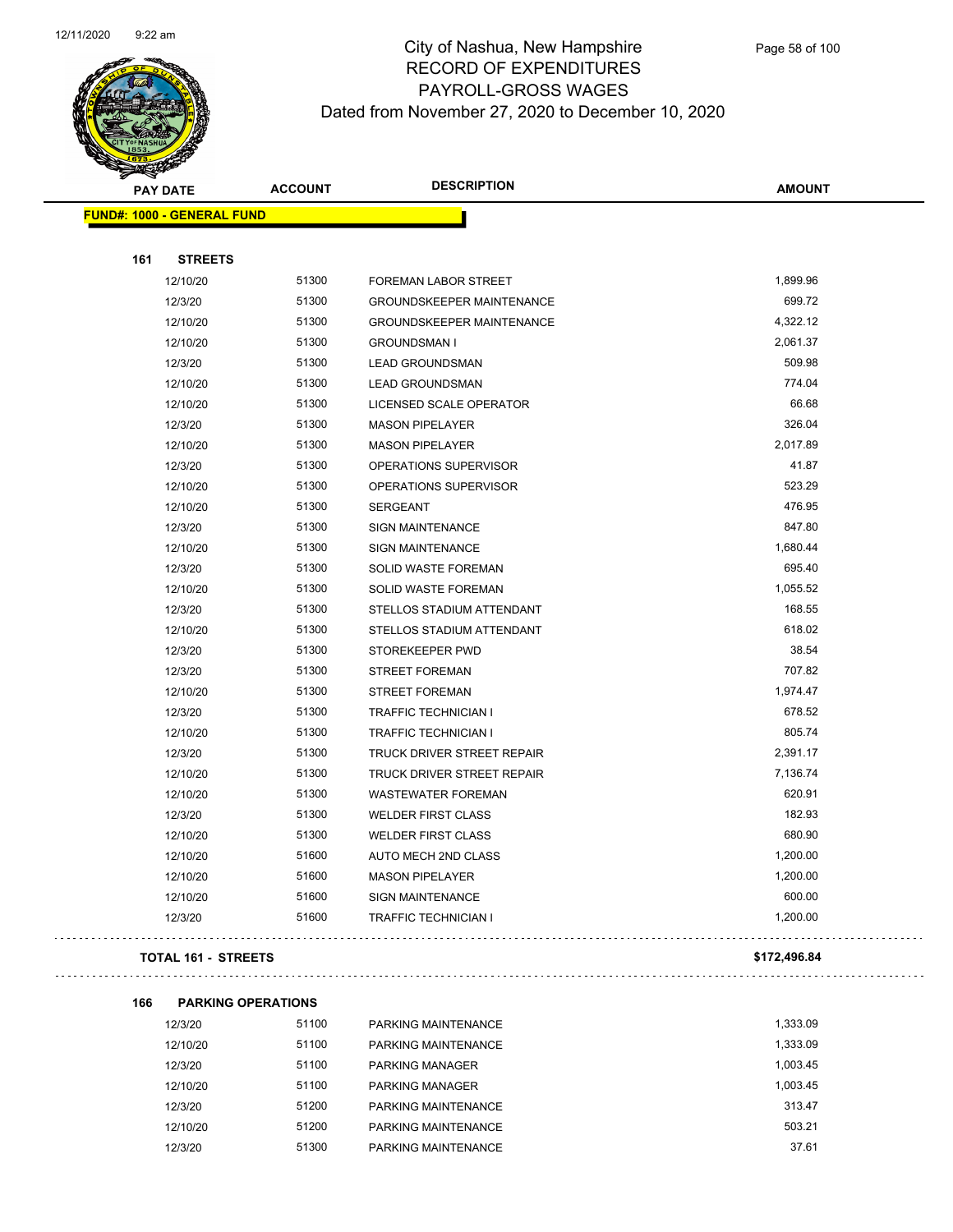

|     | <b>PAY DATE</b>                   | <b>ACCOUNT</b>                        | <b>DESCRIPTION</b>               | <b>AMOUNT</b> |
|-----|-----------------------------------|---------------------------------------|----------------------------------|---------------|
|     | <b>FUND#: 1000 - GENERAL FUND</b> |                                       |                                  |               |
| 166 |                                   | <b>PARKING OPERATIONS</b>             |                                  |               |
|     | 12/10/20                          | 51300                                 | PARKING MAINTENANCE              | 642.94        |
|     | 12/3/20                           | 51400                                 | <b>ECD PARKING INTERN</b>        | 180.00        |
|     | 12/10/20                          | 51400                                 | <b>ECD PARKING INTERN</b>        | 303.75        |
|     |                                   | <b>TOTAL 166 - PARKING OPERATIONS</b> |                                  | \$6,654.06    |
| 171 |                                   | <b>COMMUNITY SERVICES</b>             |                                  |               |
|     | 12/3/20                           | 51100                                 | DIRECTOR HEALTH AND COMM SVS     | 2,198.55      |
|     | 12/10/20                          | 51100                                 | DIRECTOR HEALTH AND COMM SVS     | 2,198.55      |
|     | 12/3/20                           | 51100                                 | <b>EPIDEMIOLOGIST</b>            | 1,148.10      |
|     | 12/10/20                          | 51100                                 | <b>EPIDEMIOLOGIST</b>            | 1,148.10      |
|     | 12/3/20                           | 51100                                 | <b>HEALTH PROGRAM SPEC</b>       | 1,031.15      |
|     | 12/10/20                          | 51100                                 | HEALTH PROGRAM SPEC              | 1,031.15      |
|     |                                   | <b>TOTAL 171 - COMMUNITY SERVICES</b> |                                  | \$8,755.60    |
| 172 |                                   | <b>COMMUNITY HEALTH</b>               |                                  |               |
|     | 12/3/20                           | 51100                                 | ADMINISTRATIVE ASSISTANT II      | 892.45        |
|     | 12/10/20                          | 51100                                 | ADMINISTRATIVE ASSISTANT II      | 892.44        |
|     | 12/3/20                           | 51100                                 | <b>BILINGUAL OUTREACH WORKER</b> | 979.10        |
|     | 12/10/20                          | 51100                                 | BILINGUAL OUTREACH WORKER        | 979.11        |
|     | 12/3/20                           | 51100                                 | CHIEF PUBLIC HEALTH NURSE        | 1,740.10      |
|     | 12/10/20                          | 51100                                 | CHIEF PUBLIC HEALTH NURSE        | 1,740.10      |
|     | 12/3/20                           | 51100                                 | PUB HEALTH NURSE                 | 2,579.95      |
|     | 12/10/20                          | 51100                                 | PUB HEALTH NURSE                 | 2,579.95      |
|     | 12/3/20                           | 51300                                 | <b>BILINGUAL OUTREACH WORKER</b> | 36.72         |
|     | 12/3/20                           | 51412                                 | <b>NURSE ELM</b>                 | 61.14         |
|     | 12/3/20                           | 51412                                 | NURSE PER DIEM (PRACTIONER)      | 898.24        |
|     | 12/10/20                          | 51412                                 | NURSE PER DIEM (PRACTIONER)      | 960.91        |
|     | 12/3/20                           | 51412                                 | PUB HEALTH NURSE                 | 650.84        |
|     | 12/10/20                          | 51412                                 | PUB HEALTH NURSE                 | 641.11        |
|     |                                   | TOTAL 172 - COMMUNITY HEALTH          |                                  | \$15,632.16   |
| 173 |                                   | <b>ENVIRONMENTAL HEALTH</b>           |                                  |               |
|     | 12/3/20                           | 51100                                 | DEP HEALTH OFFICER/LAB DIRECTOR  | 1,312.10      |
|     |                                   |                                       |                                  |               |

| 12/3/20  | 51100 | DEP HEALTH OFFICER/LAB DIRECTOR | 1.312.10 |
|----------|-------|---------------------------------|----------|
| 12/10/20 | 51100 | DEP HEALTH OFFICER/LAB DIRECTOR | 1.312.10 |
| 12/3/20  | 51100 | ENVIRONMENTAL HEALTH SPEC       | 2.813.95 |
| 12/10/20 | 51100 | ENVIRONMENTAL HEALTH SPEC       | 2.813.95 |
| 12/3/20  | 51100 | ENVIRONMENTAL TECH OFFICE MGR   | 1.106.00 |
| 12/10/20 | 51100 | ENVIRONMENTAL TECH OFFICE MGR   | 1.105.99 |
| 12/3/20  | 51100 | MANAGER ENVIRONMENTAL HEALTH    | 1.709.25 |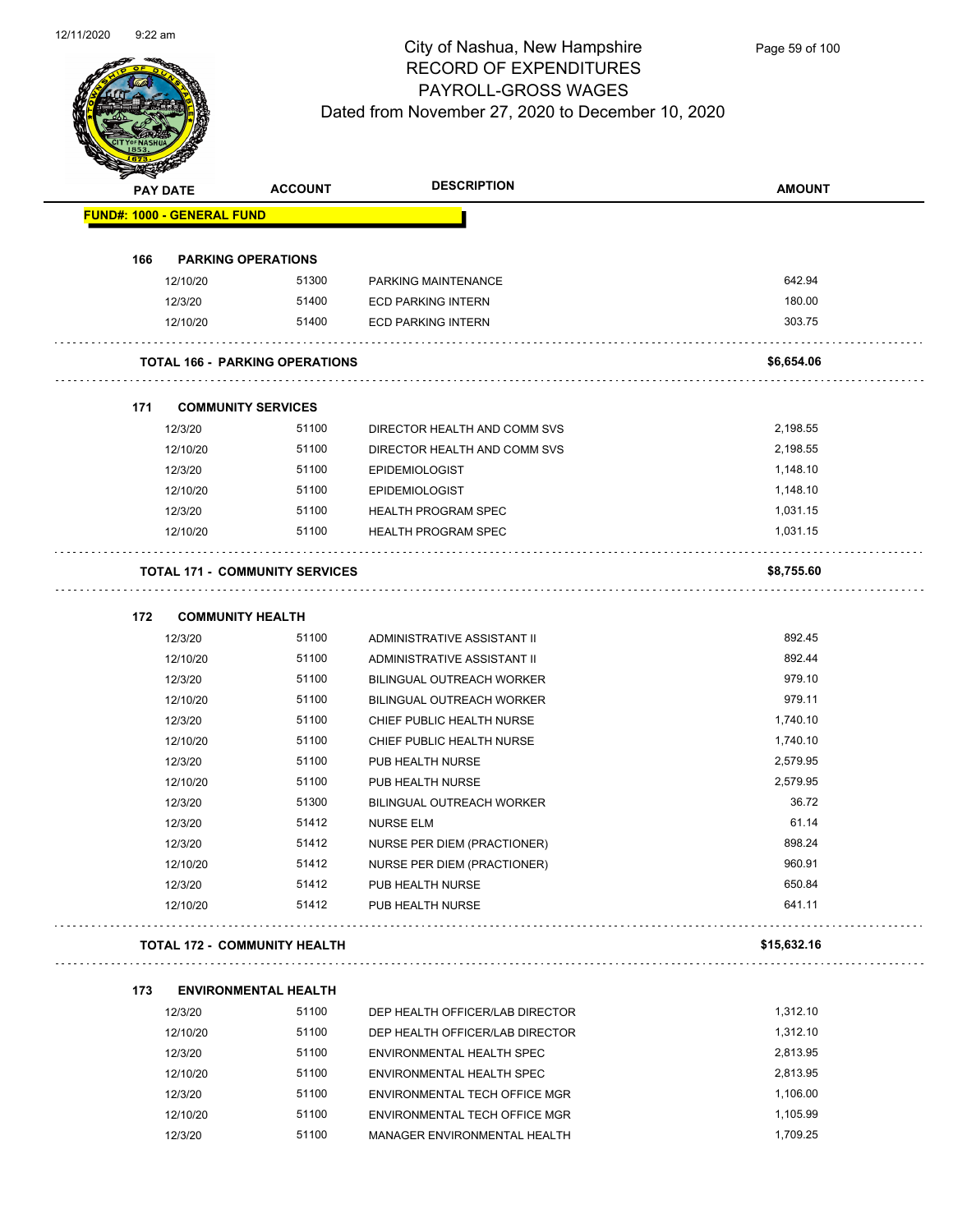

| <b>RESERVED</b> |                                   |                                         |                                  |               |
|-----------------|-----------------------------------|-----------------------------------------|----------------------------------|---------------|
|                 | <b>PAY DATE</b>                   | <b>ACCOUNT</b>                          | <b>DESCRIPTION</b>               | <b>AMOUNT</b> |
|                 | <b>FUND#: 1000 - GENERAL FUND</b> |                                         |                                  |               |
|                 |                                   |                                         |                                  |               |
| 173             |                                   | <b>ENVIRONMENTAL HEALTH</b>             |                                  |               |
|                 | 12/10/20                          | 51100                                   | MANAGER ENVIRONMENTAL HEALTH     | 1,709.25      |
|                 | 12/3/20                           | 51300                                   | ENVIRONMENTAL HEALTH SPEC        | 144.36        |
|                 | 12/3/20                           | 51300                                   | ENVIRONMENTAL TECH OFFICE MGR    | 601.37        |
|                 | 12/10/20                          | 51300                                   | ENVIRONMENTAL TECH OFFICE MGR    | 539.17        |
|                 |                                   | <b>TOTAL 173 - ENVIRONMENTAL HEALTH</b> |                                  | \$15,167.49   |
| 174             |                                   | <b>WELFARE ADMINISTRATION</b>           |                                  |               |
|                 | 12/3/20                           | 51100                                   | CASE TECHNICIAN WELFARE          | 2,755.70      |
|                 | 12/10/20                          | 51100                                   | CASE TECHNICIAN WELFARE          | 2,755.70      |
|                 | 12/3/20                           | 51100                                   | <b>INTAKE WORKER</b>             | 899.50        |
|                 | 12/10/20                          | 51100                                   | <b>INTAKE WORKER</b>             | 899.50        |
|                 | 12/3/20                           | 51100                                   | SENIOR CASE TECHNICIAN           | 1,072.45      |
|                 | 12/10/20                          | 51100                                   | SENIOR CASE TECHNICIAN           | 1,072.45      |
|                 | 12/3/20                           | 51100                                   | <b>WELFARE OFFICER</b>           | 1,809.80      |
|                 | 12/10/20                          | 51100                                   | <b>WELFARE OFFICER</b>           | 1,809.80      |
| 177             |                                   | <b>PARKS &amp; RECREATION</b>           |                                  |               |
|                 | 12/3/20                           | 51100                                   | ADMINISTRATIVE ASSISTANT II      | 860.15        |
|                 | 12/10/20                          | 51100                                   | ADMINISTRATIVE ASSISTANT II      | 860.15        |
|                 | 12/3/20                           | 51100                                   | EQUIPMENT OPERATOR, PARKS        | 979.60        |
|                 | 12/10/20                          | 51100                                   | EQUIPMENT OPERATOR, PARKS        | 979.60        |
|                 | 12/3/20                           | 51100                                   | FOREMAN LABOR PARK               | 3,973.78      |
|                 | 12/10/20                          | 51100                                   | <b>FOREMAN LABOR PARK</b>        | 3,973.78      |
|                 | 12/3/20                           | 51100                                   | <b>GROUNDSKEEPER MAINTENANCE</b> | 7,165.62      |
|                 | 12/10/20                          | 51100                                   | <b>GROUNDSKEEPER MAINTENANCE</b> | 7,114.80      |
|                 | 12/3/20                           | 51100                                   | GROUNDSMAN I                     | 5,057.28      |
|                 | 12/10/20                          | 51100                                   | <b>GROUNDSMAN I</b>              | 5,040.00      |
|                 | 12/3/20                           | 51100                                   | <b>GROUNDSMAN II</b>             | 882.00        |
|                 | 12/10/20                          | 51100                                   | <b>GROUNDSMAN II</b>             | 882.00        |
|                 | 12/3/20                           | 51100                                   | <b>LEAD GROUNDSMAN</b>           | 1,981.60      |
|                 | 12/10/20                          | 51100                                   | <b>LEAD GROUNDSMAN</b>           | 1,981.60      |
|                 | 12/3/20                           | 51100                                   | PROGRAM COORDINATOR              | 390.90        |
|                 | 12/10/20                          | 51100                                   | PROGRAM COORDINATOR              | 390.90        |
|                 | 12/3/20                           | 51100                                   | RECREATION PROGRAM MANAGER       | 1,157.25      |
|                 | 12/10/20                          | 51100                                   | RECREATION PROGRAM MANAGER       | 1,157.25      |
|                 | 12/3/20                           | 51100                                   | STELLOS STADIUM ATTENDANT        | 979.60        |
|                 | 12/10/20                          | 51100                                   | STELLOS STADIUM ATTENDANT        | 979.60        |
|                 | 12/3/20                           | 51300                                   | ADMINISTRATIVE ASSISTANT II      | 96.77         |
|                 | 12/3/20                           | 51300                                   | FOREMAN LABOR PARK               | 1,142.46      |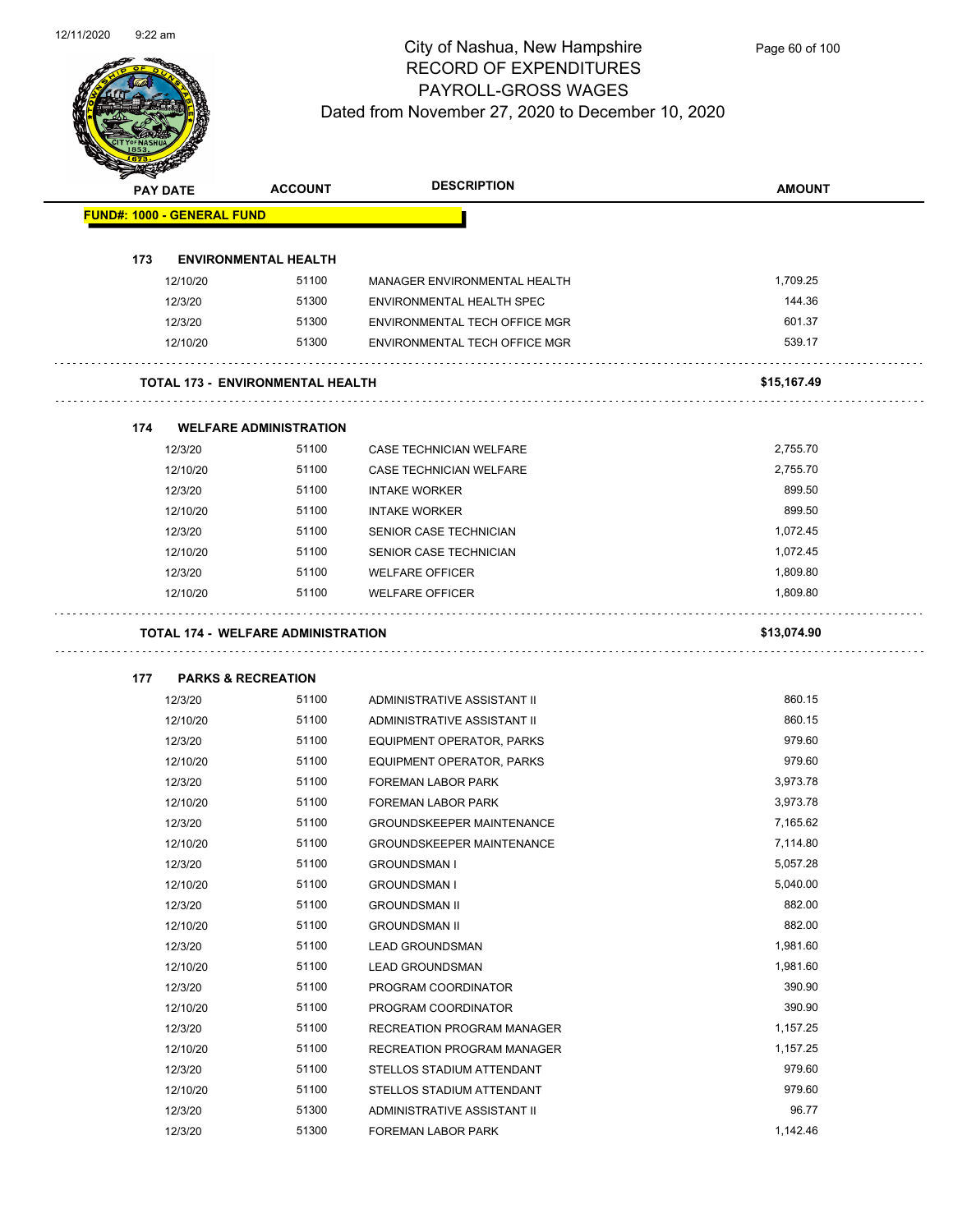$\ldots$ 

 $\ldots$ 



### City of Nashua, New Hampshire RECORD OF EXPENDITURES PAYROLL-GROSS WAGES Dated from November 27, 2020 to December 10, 2020

| $\sim$ |                                   | <b>ACCOUNT</b>                            | <b>DESCRIPTION</b>               | <b>AMOUNT</b> |
|--------|-----------------------------------|-------------------------------------------|----------------------------------|---------------|
|        | <b>PAY DATE</b>                   |                                           |                                  |               |
|        | <b>FUND#: 1000 - GENERAL FUND</b> |                                           |                                  |               |
|        |                                   |                                           |                                  |               |
| 177    | <b>PARKS &amp; RECREATION</b>     |                                           |                                  |               |
|        | 12/10/20                          | 51300                                     | FOREMAN LABOR PARK               | 484.31        |
|        | 12/3/20                           | 51300                                     | <b>GROUNDSKEEPER MAINTENANCE</b> | 734.39        |
|        | 12/10/20                          | 51300                                     | <b>GROUNDSKEEPER MAINTENANCE</b> | 463.01        |
|        | 12/3/20                           | 51300                                     | <b>GROUNDSMAN I</b>              | 845.91        |
|        | 12/3/20                           | 51300                                     | <b>GROUNDSMAN II</b>             | 101.84        |
|        | 12/10/20                          | 51300                                     | <b>GROUNDSMAN II</b>             | 8.49          |
|        | 12/3/20                           | 51300                                     | PROGRAM COORDINATOR              | 40.31         |
|        | 12/10/20                          | 51300                                     | PROGRAM COORDINATOR              | 18.32         |
|        | 12/3/20                           | 51300                                     | STELLOS STADIUM ATTENDANT        | 149.82        |
|        |                                   | <b>TOTAL 177 - PARKS &amp; RECREATION</b> |                                  | \$50,873.09   |
| 179    | <b>LIBRARY</b>                    |                                           |                                  |               |
|        | 12/3/20                           | 51100                                     | ASSISTANT DIRECTOR LIBRARY       | 1,709.25      |
|        | 12/10/20                          | 51100                                     | ASSISTANT DIRECTOR LIBRARY       | 1,709.25      |
|        | 12/3/20                           | 51100                                     | ASSISTANT LIBRARIAN CIRCULATIO   | 1,084.11      |
|        | 12/10/20                          | 51100                                     | ASSISTANT LIBRARIAN CIRCULATIO   | 1,084.10      |
|        | 12/3/20                           | 51100                                     | ASSISTANT LIBRARIAN TECH SVS     | 512.20        |
|        | 12/10/20                          | 51100                                     | ASSISTANT LIBRARIAN TECH SVS     | 512.20        |
|        | 12/3/20                           | 51100                                     | <b>DIRECTOR LIBRARY</b>          | 2,252.15      |
|        | 12/10/20                          | 51100                                     | <b>DIRECTOR LIBRARY</b>          | 2,252.15      |
|        | 12/3/20                           | 51100                                     | EXECUTIVE ASST OFFICE MANAGER    | 983.10        |
|        | 12/10/20                          | 51100                                     | EXECUTIVE ASST OFFICE MANAGER    | 983.10        |
|        | 12/3/20                           | 51100                                     | IT COORDINATOR                   | 962.95        |
|        | 12/10/20                          | 51100                                     | IT COORDINATOR                   | 962.95        |
|        | 12/3/20                           | 51100                                     | <b>JANITOR</b>                   | 552.00        |
|        | 12/10/20                          | 51100                                     | <b>JANITOR</b>                   | 552.00        |
|        | 12/3/20                           | 51100                                     | LIBRARIAN ADULT SERVICES         | 870.11        |
|        | 12/10/20                          | 51100                                     | LIBRARIAN ADULT SERVICES         | 714.55        |
|        | 12/3/20                           | 51100                                     | <b>LIBRARIAN CIRCULATION</b>     | 1,236.08      |
|        | 12/10/20                          | 51100                                     | <b>LIBRARIAN CIRCULATION</b>     | 1,117.36      |
|        | 12/3/20                           | 51100                                     | <b>LIBRARIAN OUTREACH SVS</b>    | 1,113.10      |
|        | 12/10/20                          | 51100                                     | <b>LIBRARIAN OUTREACH SVS</b>    | 1,113.10      |
|        | 12/3/20                           | 51100                                     | <b>LIBRARIAN TECH SERVICES</b>   | 1,155.30      |
|        | 12/10/20                          | 51100                                     | <b>LIBRARIAN TECH SERVICES</b>   | 1,155.30      |
|        | 12/3/20                           | 51100                                     | <b>LIBRARIAN YOUTH SERVICES</b>  | 1,657.90      |
|        | 12/10/20                          | 51100                                     | <b>LIBRARIAN YOUTH SERVICES</b>  | 1,657.90      |
|        | 12/3/20                           | 51100                                     | LIBRARY ASSISTANT CIRCULATION    | 6,352.65      |
|        | 12/10/20                          | 51100                                     | LIBRARY ASSISTANT CIRCULATION    | 6,352.66      |
|        | 12/3/20                           | 51100                                     | LIBRARY ASSISTANT MEDIA SERVIC   | 787.50        |
|        | 12/10/20                          | 51100                                     | LIBRARY ASSISTANT MEDIA SERVIC   | 787.51        |
|        | 12/3/20                           | 51100                                     | LIBRARY ASSISTANT TECH SVS       | 787.50        |

12/10/20 51100 LIBRARY ASSISTANT TECH SVS 787.50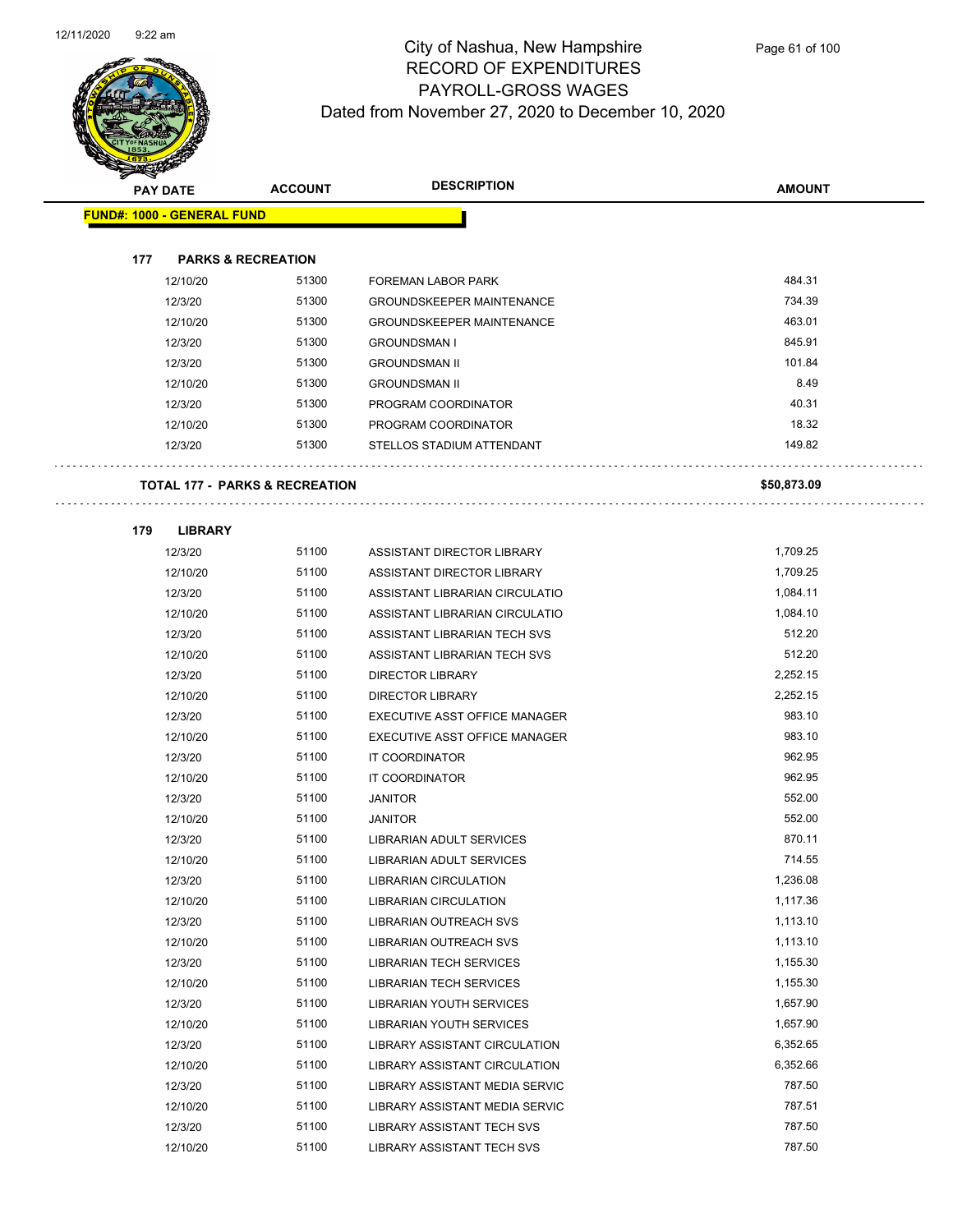

| <b>PAY DATE</b>                   | <b>ACCOUNT</b> | <b>DESCRIPTION</b>                    | <b>AMOUNT</b> |
|-----------------------------------|----------------|---------------------------------------|---------------|
| <b>FUND#: 1000 - GENERAL FUND</b> |                |                                       |               |
| 179<br><b>LIBRARY</b>             |                |                                       |               |
| 12/3/20                           | 51100          | LIBRARY ASSISTANT YOUTH SERVIC        | 2,116.15      |
| 12/10/20                          | 51100          | <b>LIBRARY ASSISTANT YOUTH SERVIC</b> | 2.116.14      |
| 12/3/20                           | 51100          | <b>MAINTENANCE SUPV</b>               | 949.45        |
| 12/10/20                          | 51100          | <b>MAINTENANCE SUPV</b>               | 949.45        |
| 12/3/20                           | 51100          | PAGE & COLLECTION COORDINATOR         | 935.80        |
| 12/10/20                          | 51100          | PAGE & COLLECTION COORDINATOR         | 935.80        |
| 12/3/20                           | 51100          | REFERENCE LIBRARIAN ADULT SERV        | 3,319.80      |
| 12/10/20                          | 51100          | REFERENCE LIBRARIAN ADULT SERV        | 3,329.79      |
| 12/3/20                           | 51100          | REFERENCE LIBRARIAN TECH SVS          | 842.50        |
| 12/10/20                          | 51100          | REFERENCE LIBRARIAN TECH SVS          | 842.50        |
| 12/3/20                           | 51100          | <b>SECURITY LIBRARY</b>               | 660.01        |
| 12/10/20                          | 51100          | <b>SECURITY LIBRARY</b>               | 660.00        |
| 12/3/20                           | 51200          | <b>JANITOR</b>                        | 268.13        |
| 12/10/20                          | 51200          | <b>JANITOR</b>                        | 261.75        |
| 12/3/20                           | 51200          | <b>LIBRARY ASSISTANT TECH SVS</b>     | 462.90        |
| 12/10/20                          | 51200          | <b>LIBRARY ASSISTANT TECH SVS</b>     | 462.90        |
| 12/3/20                           | 51200          | REFERENCE LIBRARIAN ADULT SERV        | 482.77        |
| 12/10/20                          | 51200          | REFERENCE LIBRARIAN ADULT SERV        | 477.94        |
| 12/3/20                           | 51200          | <b>SECURITY LIBRARY</b>               | 398.39        |
| 12/10/20                          | 51200          | <b>SECURITY LIBRARY</b>               | 132.80        |
| 12/3/20                           | 51300          | ASSISTANT LIBRARIAN CIRCULATIO        | 10.17         |
| 12/3/20                           | 51300          | LIBRARIAN CIRCULATION                 | 157.13        |
| 12/3/20                           | 51300          | LIBRARY ASSISTANT CIRCULATION         | 441.63        |

#### **TOTAL 179 - LIBRARY \$64,971.43**

| 181 |          | <b>COMMUNITY DEVELOPMENT</b>             |                                |             |
|-----|----------|------------------------------------------|--------------------------------|-------------|
|     | 12/3/20  | 51100                                    | ADMINISTRATIVE ASSISTANT II    | 786.85      |
|     | 12/10/20 | 51100                                    | ADMINISTRATIVE ASSISTANT II    | 786.85      |
|     | 12/3/20  | 51100                                    | DIRECTOR COMMUNITY DEVELOPMENT | 2,473.35    |
|     | 12/10/20 | 51100                                    | DIRECTOR COMMUNITY DEVELOPMENT | 2,473.35    |
|     | 12/3/20  | 51100                                    | <b>TRANSPORTATION PLANNER</b>  | 1,313.35    |
|     | 12/10/20 | 51100                                    | <b>TRANSPORTATION PLANNER</b>  | 1,313.35    |
|     | 12/3/20  | 51100                                    | <b>WATERWAYS MANAGER</b>       | 1,709.25    |
|     | 12/10/20 | 51100                                    | <b>WATERWAYS MANAGER</b>       | 1,709.25    |
|     | 12/3/20  | 51200                                    | ADMINISTRATIVE ASSISTANT I     | 323.82      |
|     | 12/10/20 | 51200                                    | ADMINISTRATIVE ASSISTANT I     | 395.78      |
|     | 12/3/20  | 51400                                    | <b>INTERN</b>                  | 100.00      |
|     | 12/10/20 | 51400                                    | <b>INTERN</b>                  | 100.00      |
|     |          | <b>TOTAL 181 - COMMUNITY DEVELOPMENT</b> |                                | \$13,485.20 |
|     |          |                                          |                                |             |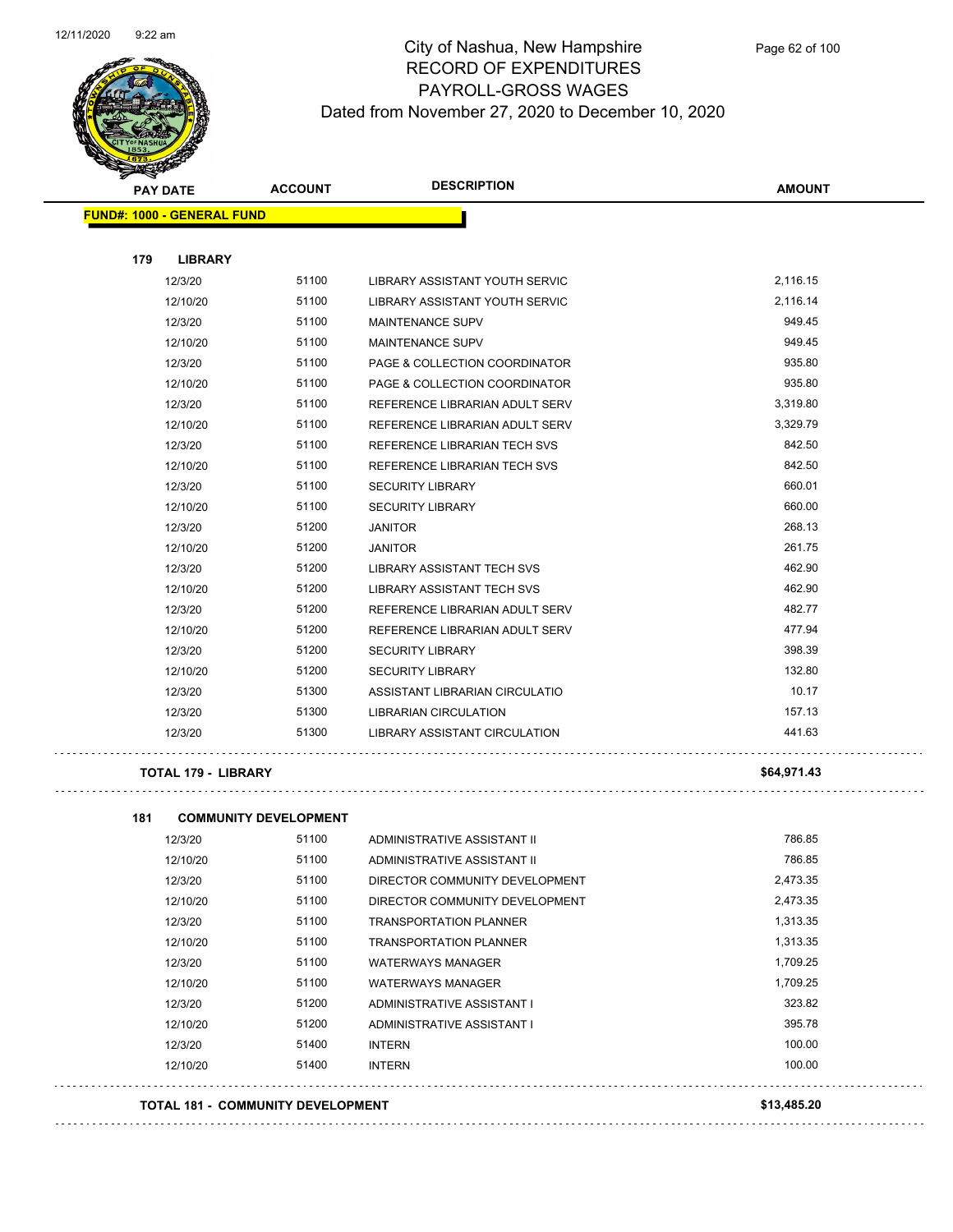$\sim$  .



#### City of Nashua, New Hampshire RECORD OF EXPENDITURES PAYROLL-GROSS WAGES Dated from November 27, 2020 to December 10, 2020

|     | <b>PAY DATE</b>                   | <b>ACCOUNT</b>                          | <b>DESCRIPTION</b>             | <b>AMOUNT</b> |
|-----|-----------------------------------|-----------------------------------------|--------------------------------|---------------|
|     | <b>FUND#: 1000 - GENERAL FUND</b> |                                         |                                |               |
| 182 |                                   | <b>PLANNING AND ZONING</b>              |                                |               |
|     | 12/3/20                           | 51100                                   | <b>COMMUNICATION SPEC</b>      | 60.40         |
|     | 12/10/20                          | 51100                                   | <b>COMMUNICATION SPEC</b>      | 60.40         |
|     | 12/3/20                           | 51100                                   | DEPARTMENT COORDINATOR         | 1,048.50      |
|     | 12/10/20                          | 51100                                   | DEPARTMENT COORDINATOR         | 1,048.52      |
|     | 12/3/20                           | 51100                                   | DEPUTY PLANNING MANAGER        | 2,861.15      |
|     | 12/10/20                          | 51100                                   | <b>DEPUTY PLANNING MANAGER</b> | 2,861.15      |
|     | 12/3/20                           | 51100                                   | MANAGER PLANNING DEPT          | 1,850.75      |
|     | 12/10/20                          | 51100                                   | MANAGER PLANNING DEPT          | 1,850.75      |
|     | 12/3/20                           | 51100                                   | PLANNER I                      | 1,918.15      |
|     | 12/10/20                          | 51100                                   | PLANNER I                      | 1,918.15      |
|     | 12/3/20                           | 51100                                   | ZONING COORDINATOR             | 839.35        |
|     | 12/10/20                          | 51100                                   | ZONING COORDINATOR             | 839.35        |
|     | 12/10/20                          | 51300                                   | <b>COMMUNICATION SPEC</b>      | 2.27          |
|     | 12/3/20                           | 53428                                   | STENOGRAPHIC SERVICES          | 500.00        |
|     |                                   | <b>TOTAL 182 - PLANNING AND ZONING</b>  |                                | \$17,658.89   |
|     |                                   |                                         |                                |               |
| 183 |                                   | <b>ECONOMIC DEVELOPMENT</b>             |                                |               |
|     | 12/3/20                           | 51100                                   | DWNTWN SPCLST & OED PGRM COOR  | 976.00        |
|     | 12/10/20                          | 51100                                   | DWNTWN SPCLST & OED PGRM COOR  | 976.00        |
|     | 12/3/20                           | 51100                                   | ECONOMIC DEV DIRECTOR          | 2,332.80      |
|     | 12/10/20                          | 51100                                   | ECONOMIC DEV DIRECTOR          | 2,332.80      |
|     | 12/3/20                           | 51100                                   | HUNT MEMORIAL BLDG & ARTS ADM  | 417.45        |
|     | 12/10/20                          | 51100                                   | HUNT MEMORIAL BLDG & ARTS ADM  | 417.45        |
|     |                                   | <b>TOTAL 183 - ECONOMIC DEVELOPMENT</b> |                                | \$7,452.50    |
|     |                                   |                                         |                                |               |
| 191 | <b>SCHOOL</b>                     |                                         |                                |               |
|     | 12/3/20                           | 51100                                   | 21 CENTURY COORDINATOR         | 2,415.80      |
|     | 12/3/20                           | 51100                                   | 21 CENTURY ELEM MFAM RES COORD | 1,337.78      |
|     | 12/3/20                           | 51100                                   | <b>7PAR CTE NHN</b>            | 445.95        |
|     | 12/10/20                          | 51100                                   | <b>7PAR CTE NHN</b>            | 445.95        |
|     | 12/3/20                           | 51100                                   | ASSISTANT DIRECTOR BUSINESS    | 3,201.20      |
|     | 12/3/20                           | 51100                                   | ASSISTANT PRINCIPAL AMH        | 1,605.70      |
|     | 12/3/20                           | 51100                                   | ASSISTANT PRINCIPAL BIC        | 2,923.10      |

12/3/20 51100 ASSISTANT PRINCIPAL CHARL 3,357.70 12/3/20 51100 ASSISTANT PRINCIPAL DR CRSP 287.50 12/3/20 51100 ASSISTANT PRINCIPAL ELM 6,865.40 12/3/20 51100 ASSISTANT PRINCIPAL FES 2,923.10 12/3/20 51100 ASSISTANT PRINCIPAL FMS 3,336.50

12/3/20 51100 ASSISTANT PRINCIPAL BIR<br>1,533.60 12/3/20 51100 ASSISTANT PRINCIPAL BRO 3,195.70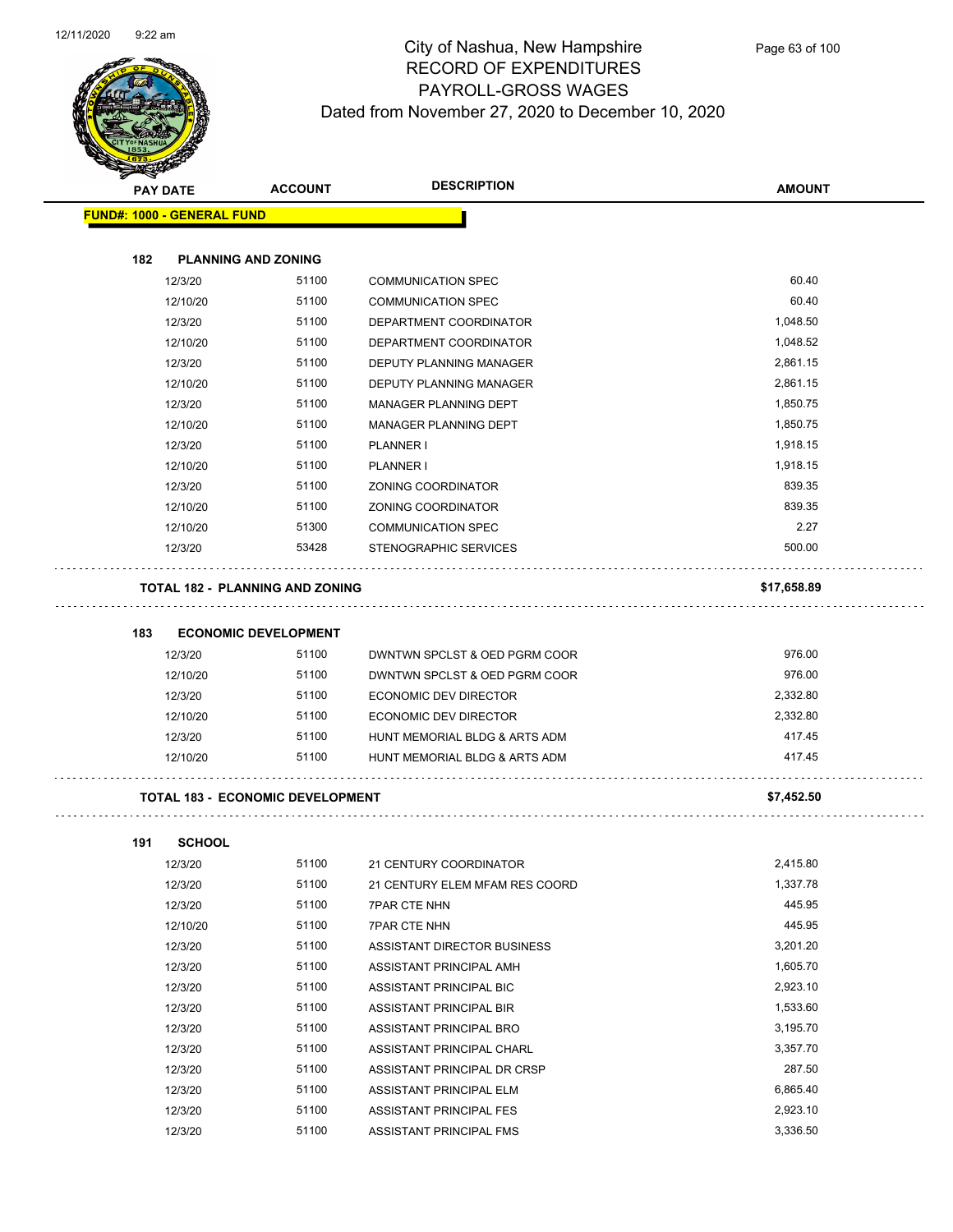

| <b>PAY DATE</b> |                                    | <b>DESCRIPTION</b><br><b>ACCOUNT</b> |                                 | <b>AMOUNT</b> |
|-----------------|------------------------------------|--------------------------------------|---------------------------------|---------------|
|                 | <u> FUND#: 1000 - GENERAL FUND</u> |                                      |                                 |               |
|                 |                                    |                                      |                                 |               |
| 191             | <b>SCHOOL</b>                      |                                      |                                 |               |
|                 | 12/3/20                            | 51100                                | ASSISTANT PRINCIPAL LEDGE       | 3,357.70      |
|                 | 12/3/20                            | 51100                                | ASSISTANT PRINCIPAL MDE         | 3,163.50      |
|                 | 12/3/20                            | 51100                                | ASSISTANT PRINCIPAL MTP         | 1,461.50      |
|                 | 12/3/20                            | 51100                                | ASSISTANT PRINCIPAL NHN         | 14,015.30     |
|                 | 12/3/20                            | 51100                                | ASSISTANT PRINCIPAL NHS         | 14,153.80     |
|                 | 12/3/20                            | 51100                                | ASSISTANT PRINCIPAL NSE         | 3,115.40      |
|                 | 12/3/20                            | 51100                                | ASSISTANT PRINCIPAL PMS         | 3,684.60      |
|                 | 12/3/20                            | 51100                                | ASSISTANT PRINCIPAL SHE         | 1,485.60      |
|                 | 12/3/20                            | 51100                                | ASSISTANT SUPERINTENDENT        | 9,557.70      |
|                 | 12/3/20                            | 51100                                | ASST DIRECTOR PLANT OPS         | 4,987.00      |
|                 | 12/3/20                            | 51100                                | <b>ASST DIRECTOR SPED</b>       | 6,722.50      |
|                 | 12/3/20                            | 51100                                | ASST SYSTEMS ADMIN FULL YEAR    | 17,681.21     |
|                 | 12/3/20                            | 51100                                | <b>ATTENDANCE OFFICER</b>       | 2,581.99      |
|                 | 12/3/20                            | 51100                                | BRENTWOOD COORDINATOR           | 2,888.90      |
|                 | 12/3/20                            | 51100                                | CAREER CENTER COORD NHS         | 1,596.11      |
|                 | 12/3/20                            | 51100                                | CHIEF OPERATING OFFICER         | 4,542.60      |
|                 | 12/3/20                            | 51100                                | CLERICAL ACADEMY NHN            | 3,193.15      |
|                 | 12/10/20                           | 51100                                | CLERICAL ACADEMY NHN            | 3,170.98      |
|                 | 12/3/20                            | 51100                                | CLERICAL ACADEMY NHS            | 3,155.30      |
|                 | 12/10/20                           | 51100                                | CLERICAL ACADEMY NHS            | 3,155.30      |
|                 | 12/10/20                           | 51100                                | CLERICAL ADULT ED NHN           | 164.10        |
|                 | 12/3/20                            | 51100                                | <b>CLERICAL ASST SUPER SUP</b>  | 1,458.79      |
|                 | 12/10/20                           | 51100                                | <b>CLERICAL ASST SUPER SUP</b>  | 1,468.52      |
|                 | 12/3/20                            | 51100                                | CLERICAL ATHLETIC NHN           | 831.75        |
|                 | 12/10/20                           | 51100                                | CLERICAL ATHLETIC NHN           | 831.75        |
|                 | 12/3/20                            | 51100                                | <b>CLERICAL ATHLETIC NHS</b>    | 745.90        |
|                 | 12/10/20                           | 51100                                | <b>CLERICAL ATHLETIC NHS</b>    | 745.90        |
|                 | 12/3/20                            | 51100                                | <b>CLERICAL BUSINESS</b>        | 3,268.34      |
|                 | 12/10/20                           | 51100                                | <b>CLERICAL BUSINESS</b>        | 3,246.45      |
|                 | 12/3/20                            | 51100                                | CLERICAL CHIEF OP OFFICER SUP   | 775.60        |
|                 | 12/10/20                           | 51100                                | CLERICAL CHIEF OP OFFICER SUP   | 775.60        |
|                 | 12/3/20                            | 51100                                | CLERICAL GUIDANCE ELM           | 709.15        |
|                 | 12/10/20                           | 51100                                | CLERICAL GUIDANCE ELM           | 709.15        |
|                 | 12/3/20                            | 51100                                | CLERICAL GUIDANCE NHN           | 2,137.60      |
|                 | 12/10/20                           | 51100                                | CLERICAL GUIDANCE NHN           | 2,137.60      |
|                 | 12/3/20                            | 51100                                | <b>CLERICAL GUIDANCE NHS</b>    | 1,455.05      |
|                 | 12/10/20                           | 51100                                | <b>CLERICAL GUIDANCE NHS</b>    | 1,455.05      |
|                 | 12/3/20                            | 51100                                | <b>CLERICAL HUMAN RESOURCES</b> | 1,556.60      |
|                 | 12/10/20                           | 51100                                | <b>CLERICAL HUMAN RESOURCES</b> | 1,609.57      |
|                 | 12/3/20                            | 51100                                | <b>CLERICAL PAYROLL SUP</b>     | 1,602.00      |
|                 | 12/10/20                           | 51100                                | <b>CLERICAL PAYROLL SUP</b>     | 1,602.00      |
|                 | 12/3/20                            | 51100                                | <b>CLERICAL PLANT OPS</b>       | 781.50        |
|                 | 12/10/20                           | 51100                                | CLERICAL PLANT OPS              | 927.38        |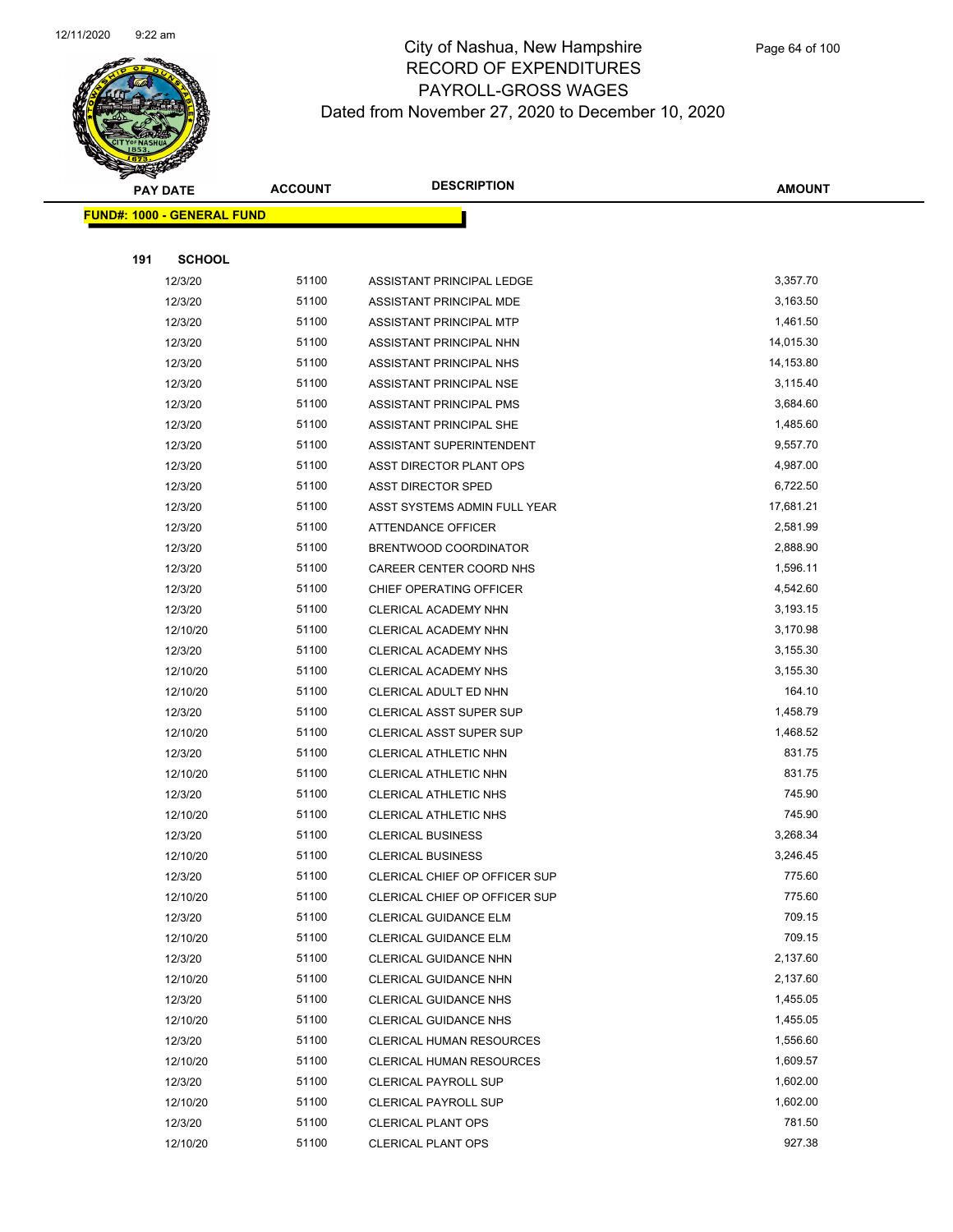

| <b>PAY DATE</b> |                                    | <b>ACCOUNT</b> | <b>DESCRIPTION</b>            | <b>AMOUNT</b> |
|-----------------|------------------------------------|----------------|-------------------------------|---------------|
|                 | <u> FUND#: 1000 - GENERAL FUND</u> |                |                               |               |
|                 |                                    |                |                               |               |
| 191             | <b>SCHOOL</b>                      |                |                               |               |
|                 | 12/3/20                            | 51100          | <b>CLERICAL PRINCIPAL AMH</b> | 1,527.40      |
|                 | 12/10/20                           | 51100          | <b>CLERICAL PRINCIPAL AMH</b> | 1,527.40      |
|                 | 12/3/20                            | 51100          | <b>CLERICAL PRINCIPAL BIC</b> | 1,613.25      |
|                 | 12/10/20                           | 51100          | <b>CLERICAL PRINCIPAL BIC</b> | 1,613.25      |
|                 | 12/3/20                            | 51100          | <b>CLERICAL PRINCIPAL BIR</b> | 1,663.50      |
|                 | 12/10/20                           | 51100          | CLERICAL PRINCIPAL BIR        | 1,663.50      |
|                 | 12/3/20                            | 51100          | <b>CLERICAL PRINCIPAL BRO</b> | 1,540.90      |
|                 | 12/10/20                           | 51100          | CLERICAL PRINCIPAL BRO        | 1,540.90      |
|                 | 12/3/20                            | 51100          | CLERICAL PRINCIPAL CHA        | 1,563.00      |
|                 | 12/10/20                           | 51100          | CLERICAL PRINCIPAL CHA        | 1,563.00      |
|                 | 12/3/20                            | 51100          | CLERICAL PRINCIPAL DRC        | 1,529.65      |
|                 | 12/10/20                           | 51100          | CLERICAL PRINCIPAL DRC        | 1,529.65      |
|                 | 12/3/20                            | 51100          | <b>CLERICAL PRINCIPAL ELM</b> | 2,778.80      |
|                 | 12/10/20                           | 51100          | <b>CLERICAL PRINCIPAL ELM</b> | 2,634.34      |
|                 | 12/3/20                            | 51100          | <b>CLERICAL PRINCIPAL FES</b> | 1,566.40      |
|                 | 12/10/20                           | 51100          | <b>CLERICAL PRINCIPAL FES</b> | 1,544.52      |
|                 | 12/3/20                            | 51100          | <b>CLERICAL PRINCIPAL FMS</b> | 2,275.55      |
|                 | 12/10/20                           | 51100          | <b>CLERICAL PRINCIPAL FMS</b> | 2,270.57      |
|                 | 12/3/20                            | 51100          | <b>CLERICAL PRINCIPAL LDG</b> | 1,490.65      |
|                 | 12/10/20                           | 51100          | <b>CLERICAL PRINCIPAL LDG</b> | 1,490.65      |
|                 | 12/3/20                            | 51100          | CLERICAL PRINCIPAL MDE        | 1,602.00      |
|                 | 12/10/20                           | 51100          | CLERICAL PRINCIPAL MDE        | 1,602.00      |
|                 | 12/3/20                            | 51100          | <b>CLERICAL PRINCIPAL MTP</b> | 1,491.36      |
|                 | 12/10/20                           | 51100          | <b>CLERICAL PRINCIPAL MTP</b> | 1,529.65      |
|                 | 12/3/20                            | 51100          | CLERICAL PRINCIPAL NHN        | 2,199.80      |
|                 | 12/10/20                           | 51100          | CLERICAL PRINCIPAL NHN        | 2,199.80      |
|                 | 12/3/20                            | 51100          | <b>CLERICAL PRINCIPAL NHS</b> | 1,658.30      |
|                 | 12/10/20                           | 51100          | CLERICAL PRINCIPAL NHS        | 1,658.30      |
|                 | 12/3/20                            | 51100          | <b>CLERICAL PRINCIPAL NSE</b> | 1,540.90      |
|                 | 12/10/20                           | 51100          | CLERICAL PRINCIPAL NSE        | 1,540.90      |
|                 | 12/3/20                            | 51100          | <b>CLERICAL PRINCIPAL PMS</b> | 2,159.47      |
|                 | 12/10/20                           | 51100          | <b>CLERICAL PRINCIPAL PMS</b> | 2,164.19      |
|                 | 12/3/20                            | 51100          | CLERICAL PRINCIPAL SHE        | 1,577.65      |
|                 | 12/10/20                           | 51100          | <b>CLERICAL PRINCIPAL SHE</b> | 1,577.65      |
|                 | 12/3/20                            | 51100          | CLERICAL RECEPTIONIST NHN     | 831.75        |
|                 | 12/10/20                           | 51100          | CLERICAL RECEPTIONIST NHN     | 809.58        |
|                 | 12/3/20                            | 51100          | CLERICAL RECEPTIONIST NHS     | 709.15        |
|                 | 12/10/20                           | 51100          | CLERICAL RECEPTIONIST NHS     | 709.15        |
|                 | 12/3/20                            | 51100          | CLERICAL SPECIAL ED NHN       | 745.90        |
|                 | 12/10/20                           | 51100          | CLERICAL SPECIAL ED NHN       | 745.90        |
|                 | 12/3/20                            | 51100          | CLERICAL SPECIAL ED NHS       | 745.90        |
|                 | 12/10/20                           | 51100          | CLERICAL SPECIAL ED NHS       | 745.90        |
|                 | 12/3/20                            | 51100          | CLERICAL SPECIAL ED SUP       | 850.98        |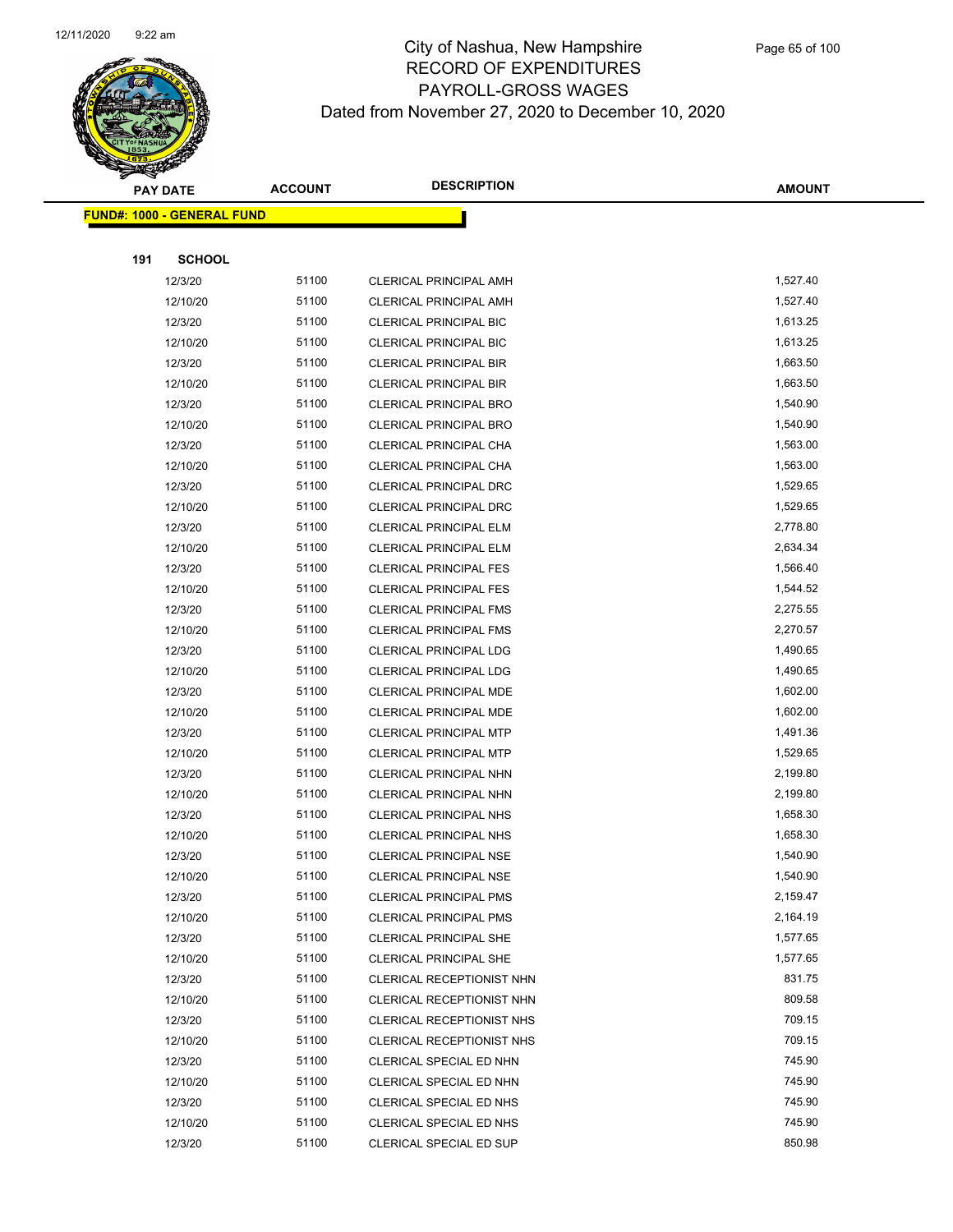

|     | <b>PAY DATE</b>                    | <b>ACCOUNT</b> | <b>DESCRIPTION</b>             | <b>AMOUNT</b> |
|-----|------------------------------------|----------------|--------------------------------|---------------|
|     | <u> FUND#: 1000 - GENERAL FUND</u> |                |                                |               |
|     |                                    |                |                                |               |
| 191 | <b>SCHOOL</b>                      |                |                                |               |
|     | 12/10/20                           | 51100          | CLERICAL SPECIAL ED SUP        | 1,408.84      |
|     | 12/3/20                            | 51100          | CLERICAL STUDENT SERV SUP      | 864.40        |
|     | 12/10/20                           | 51100          | CLERICAL STUDENT SERV SUP      | 875.91        |
|     | 12/3/20                            | 51100          | CLERICAL SUPERINTENDANT HRLY   | 835.48        |
|     | 12/10/20                           | 51100          | CLERICAL SUPERINTENDANT HRLY   | 835.48        |
|     | 12/3/20                            | 51100          | CLERICAL SUPERINTENDANT SUP    | 1,941.90      |
|     | 12/3/20                            | 51100          | <b>CUSTODIAN AMH</b>           | 1,505.60      |
|     | 12/10/20                           | 51100          | <b>CUSTODIAN AMH</b>           | 1,505.60      |
|     | 12/3/20                            | 51100          | <b>CUSTODIAN ASST HEAD ELM</b> | 857.20        |
|     | 12/10/20                           | 51100          | <b>CUSTODIAN ASST HEAD ELM</b> | 857.20        |
|     | 12/3/20                            | 51100          | <b>CUSTODIAN ASST HEAD FMS</b> | 139.30        |
|     | 12/10/20                           | 51100          | <b>CUSTODIAN ASST HEAD FMS</b> | 348.25        |
|     | 12/3/20                            | 51100          | <b>CUSTODIAN ASST HEAD NHN</b> | 1,722.41      |
|     | 12/10/20                           | 51100          | <b>CUSTODIAN ASST HEAD NHN</b> | 1,722.43      |
|     | 12/3/20                            | 51100          | <b>CUSTODIAN ASST HEAD NHS</b> | 1,722.41      |
|     | 12/10/20                           | 51100          | <b>CUSTODIAN ASST HEAD NHS</b> | 1,722.41      |
|     | 12/3/20                            | 51100          | <b>CUSTODIAN ASST HEAD PMS</b> | 857.20        |
|     | 12/10/20                           | 51100          | <b>CUSTODIAN ASST HEAD PMS</b> | 857.20        |
|     | 12/3/20                            | 51100          | <b>CUSTODIAN BIC</b>           | 1,505.60      |
|     | 12/10/20                           | 51100          | <b>CUSTODIAN BIC</b>           | 1,505.60      |
|     | 12/3/20                            | 51100          | <b>CUSTODIAN BIR</b>           | 1,547.36      |
|     | 12/10/20                           | 51100          | <b>CUSTODIAN BIR</b>           | 1,505.60      |
|     | 12/3/20                            | 51100          | <b>CUSTODIAN BRO</b>           | 1,505.60      |
|     | 12/10/20                           | 51100          | <b>CUSTODIAN BRO</b>           | 1,505.61      |
|     | 12/3/20                            | 51100          | <b>CUSTODIAN CHA</b>           | 752.81        |
|     | 12/10/20                           | 51100          | <b>CUSTODIAN CHA</b>           | 752.80        |
|     | 12/3/20                            | 51100          | <b>CUSTODIAN DRC</b>           | 1,505.60      |
|     | 12/10/20                           | 51100          | <b>CUSTODIAN DRC</b>           | 1,505.60      |
|     | 12/3/20                            | 51100          | <b>CUSTODIAN ELM</b>           | 5,329.20      |
|     | 12/10/20                           | 51100          | <b>CUSTODIAN ELM</b>           | 5,366.80      |
|     | 12/3/20                            | 51100          | <b>CUSTODIAN FES</b>           | 1,505.60      |
|     | 12/10/20                           | 51100          | <b>CUSTODIAN FES</b>           | 1,505.61      |
|     | 12/3/20                            | 51100          | <b>CUSTODIAN FMS</b>           | 3,115.60      |
|     | 12/10/20                           | 51100          | <b>CUSTODIAN FMS</b>           | 3,011.20      |
|     | 12/3/20                            | 51100          | <b>CUSTODIAN HEAD AMH</b>      | 857.20        |
|     | 12/10/20                           | 51100          | <b>CUSTODIAN HEAD AMH</b>      | 857.20        |
|     | 12/3/20                            | 51100          | <b>CUSTODIAN HEAD BIC</b>      | 857.20        |
|     | 12/10/20                           | 51100          | <b>CUSTODIAN HEAD BIC</b>      | 857.20        |
|     | 12/3/20                            | 51100          | <b>CUSTODIAN HEAD BIR</b>      | 857.20        |
|     | 12/10/20                           | 51100          | <b>CUSTODIAN HEAD BIR</b>      | 857.20        |
|     | 12/3/20                            | 51100          | <b>CUSTODIAN HEAD BRO</b>      | 857.20        |
|     | 12/10/20                           | 51100          | <b>CUSTODIAN HEAD BRO</b>      | 878.08        |
|     | 12/3/20                            | 51100          | <b>CUSTODIAN HEAD CHA</b>      | 857.20        |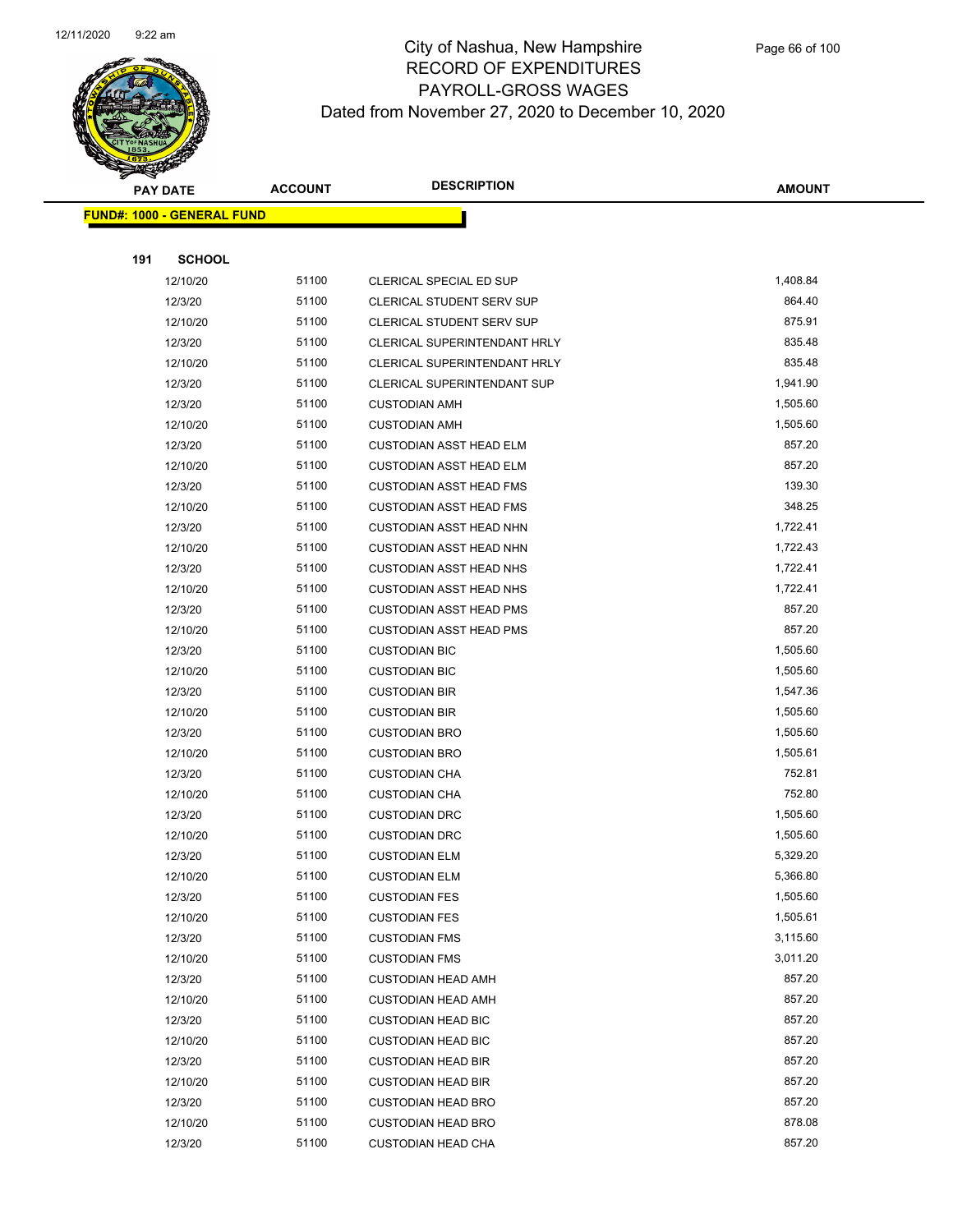

|     | <b>PAY DATE</b>                    | <b>ACCOUNT</b> | <b>DESCRIPTION</b>              | <b>AMOUNT</b> |
|-----|------------------------------------|----------------|---------------------------------|---------------|
|     | <u> FUND#: 1000 - GENERAL FUND</u> |                |                                 |               |
|     |                                    |                |                                 |               |
| 191 | <b>SCHOOL</b>                      |                |                                 |               |
|     | 12/10/20                           | 51100          | <b>CUSTODIAN HEAD CHA</b>       | 857.21        |
|     | 12/3/20                            | 51100          | <b>CUSTODIAN HEAD DRC</b>       | 342.88        |
|     | 12/10/20                           | 51100          | <b>CUSTODIAN HEAD DRC</b>       | 857.20        |
|     | 12/3/20                            | 51100          | <b>CUSTODIAN HEAD ELM</b>       | 1,016.00      |
|     | 12/10/20                           | 51100          | <b>CUSTODIAN HEAD ELM</b>       | 1,016.00      |
|     | 12/3/20                            | 51100          | <b>CUSTODIAN HEAD FES</b>       | 857.20        |
|     | 12/10/20                           | 51100          | <b>CUSTODIAN HEAD FES</b>       | 857.20        |
|     | 12/3/20                            | 51100          | <b>CUSTODIAN HEAD FMS</b>       | 1,016.00      |
|     | 12/10/20                           | 51100          | <b>CUSTODIAN HEAD FMS</b>       | 1,016.00      |
|     | 12/3/20                            | 51100          | <b>CUSTODIAN HEAD LDG</b>       | 857.20        |
|     | 12/10/20                           | 51100          | <b>CUSTODIAN HEAD LDG</b>       | 857.20        |
|     | 12/3/20                            | 51100          | <b>CUSTODIAN HEAD MDE</b>       | 857.20        |
|     | 12/10/20                           | 51100          | <b>CUSTODIAN HEAD MDE</b>       | 857.20        |
|     | 12/3/20                            | 51100          | <b>CUSTODIAN HEAD MTP</b>       | 857.20        |
|     | 12/10/20                           | 51100          | <b>CUSTODIAN HEAD MTP</b>       | 857.20        |
|     | 12/3/20                            | 51100          | <b>CUSTODIAN HEAD NHN</b>       | 1,022.00      |
|     | 12/10/20                           | 51100          | <b>CUSTODIAN HEAD NHN</b>       | 1,022.00      |
|     | 12/3/20                            | 51100          | <b>CUSTODIAN HEAD NSE</b>       | 857.20        |
|     | 12/10/20                           | 51100          | <b>CUSTODIAN HEAD NSE</b>       | 857.20        |
|     | 12/3/20                            | 51100          | <b>CUSTODIAN HEAD PMS</b>       | 1,016.00      |
|     | 12/10/20                           | 51100          | <b>CUSTODIAN HEAD PMS</b>       | 1,016.00      |
|     | 12/3/20                            | 51100          | <b>CUSTODIAN HEAD SHE</b>       | 857.20        |
|     | 12/10/20                           | 51100          | <b>CUSTODIAN HEAD SHE</b>       | 857.20        |
|     | 12/3/20                            | 51100          | <b>CUSTODIAN LDG</b>            | 1,505.60      |
|     | 12/10/20                           | 51100          | <b>CUSTODIAN LDG</b>            | 1,505.60      |
|     | 12/3/20                            | 51100          | <b>CUSTODIAN MDE</b>            | 1,505.60      |
|     | 12/10/20                           | 51100          | <b>CUSTODIAN MDE</b>            | 1,505.60      |
|     | 12/3/20                            | 51100          | <b>CUSTODIAN MTP</b>            | 1,526.48      |
|     | 12/10/20                           | 51100          | <b>CUSTODIAN MTP</b>            | 1,505.60      |
|     | 12/3/20                            | 51100          | <b>CUSTODIAN NHN</b>            | 10,587.20     |
|     | 12/10/20                           | 51100          | <b>CUSTODIAN NHN</b>            | 10,130.72     |
|     | 12/3/20                            | 51100          | <b>CUSTODIAN NHS</b>            | 9,559.45      |
|     | 12/10/20                           | 51100          | <b>CUSTODIAN NHS</b>            | 9,460.72      |
|     | 12/3/20                            | 51100          | <b>CUSTODIAN NSE</b>            | 1,505.60      |
|     | 12/10/20                           | 51100          | <b>CUSTODIAN NSE</b>            | 1,505.60      |
|     | 12/3/20                            | 51100          | <b>CUSTODIAN PMS</b>            | 2,258.40      |
|     | 12/10/20                           | 51100          | <b>CUSTODIAN PMS</b>            | 2,258.40      |
|     | 12/3/20                            | 51100          | <b>CUSTODIAN SHE</b>            | 1,505.60      |
|     | 12/10/20                           | 51100          | <b>CUSTODIAN SHE</b>            | 1,505.60      |
|     | 12/3/20                            | 51100          | <b>CUSTODIAN SUPERVISOR WPO</b> | 4,473.40      |
|     | 12/3/20                            | 51100          | <b>CUSTODIAN WID</b>            | 1,505.60      |
|     | 12/10/20                           | 51100          | <b>CUSTODIAN WID</b>            | 1,505.60      |
|     | 12/3/20                            | 51100          | DATA ANALYST                    | 3,261.20      |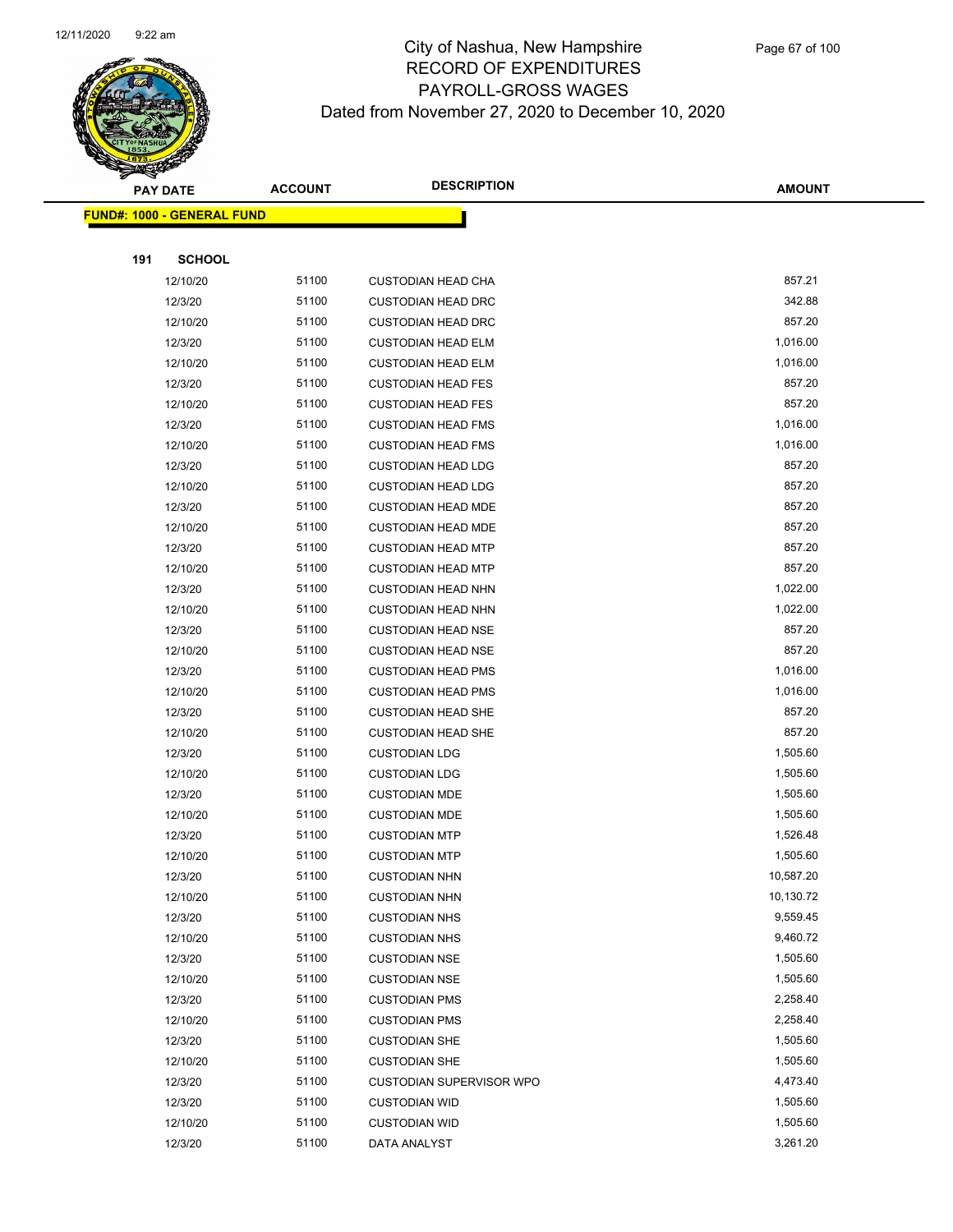

|     | <b>PAY DATE</b>                    | <b>ACCOUNT</b> | <b>DESCRIPTION</b>                           | AMOUNT               |
|-----|------------------------------------|----------------|----------------------------------------------|----------------------|
|     | <u> FUND#: 1000 - GENERAL FUND</u> |                |                                              |                      |
|     |                                    |                |                                              |                      |
| 191 | <b>SCHOOL</b>                      |                |                                              |                      |
|     | 12/3/20                            | 51100          | <b>DIRECTOR ATHLETICS</b>                    | 3,913.30             |
|     | 12/3/20                            | 51100          | <b>DIRECTOR COM GRANTS</b>                   | 3,422.10             |
|     | 12/3/20                            | 51100          | <b>DIRECTOR GUIDANCE</b>                     | 6,869.40             |
|     | 12/3/20                            | 51100          | DIRECTOR HUMAN RESOURCES                     | 3,595.80             |
|     | 12/3/20                            | 51100          | DIRECTOR PLANT OPS                           | 4,062.20             |
|     | 12/3/20                            | 51100          | DIRECTOR SPECIAL ED                          | 3,801.40             |
|     | 12/3/20                            | 51100          | <b>DIRECTOR STUDENT SERVICES</b>             | 3,568.10             |
|     | 12/3/20                            | 51100          | DIRECTOR TECHNOLOGY                          | 3,730.30             |
|     | 12/3/20                            | 51100          | DIRECTOR TRANSPORTATION                      | 3,396.70             |
|     | 12/3/20                            | 51100          | <b>DIRECTOR VOCATIONAL</b>                   | 6,250.00             |
|     | 12/3/20                            | 51100          | ELL COMMUNICATIONS COORDINATOR               | 2,088.60             |
|     | 12/3/20                            | 51100          | ELL OUTREACH WORKER                          | 1,810.20             |
|     | 12/3/20                            | 51100          | <b>GRANT WRITER</b>                          | 697.10               |
|     | 12/10/20                           | 51100          | <b>GRANT WRITER</b>                          | 697.10               |
|     | 12/3/20                            | 51100          | GUIDANCE COUNSELOR AMH                       | 2,469.50             |
|     | 12/3/20                            | 51100          | <b>GUIDANCE COUNSELOR BIC</b>                | 2,168.59             |
|     | 12/3/20                            | 51100          | <b>GUIDANCE COUNSELOR BIR</b>                | 3,071.59             |
|     | 12/3/20                            | 51100          | GUIDANCE COUNSELOR BRO                       | 2,036.21             |
|     | 12/3/20                            | 51100          | GUIDANCE COUNSELOR CHA                       | 3,071.59             |
|     | 12/3/20                            | 51100          | GUIDANCE COUNSELOR DRC                       | 2,979.49             |
|     | 12/3/20                            | 51100          | <b>GUIDANCE COUNSELOR ELM</b>                | 13,092.47            |
|     | 12/3/20                            | 51100          | <b>GUIDANCE COUNSELOR FES</b>                | 7,283.76             |
|     | 12/3/20                            | 51100          | <b>GUIDANCE COUNSELOR FMS</b>                | 5,651.40             |
|     | 12/3/20                            | 51100          | GUIDANCE COUNSELOR LDG                       | 3,071.59             |
|     | 12/3/20                            | 51100          | GUIDANCE COUNSELOR MDE                       | 2,933.59             |
|     | 12/3/20                            | 51100          | <b>GUIDANCE COUNSELOR MTP</b>                | 2,979.49             |
|     | 12/3/20                            | 51100          | GUIDANCE COUNSELOR NHN                       | 16,941.27            |
|     | 12/3/20                            | 51100          | GUIDANCE COUNSELOR NHS                       | 18,556.86            |
|     | 12/3/20                            | 51100          | GUIDANCE COUNSELOR NSE                       | 2,979.49             |
|     | 12/3/20                            | 51100          | GUIDANCE COUNSELOR PMS                       | 8,492.39             |
|     | 12/3/20                            | 51100          | GUIDANCE COUNSELOR SHE                       | 2,979.49             |
|     | 11/30/20                           | 51100          | HOME SCHOOL CORD TTI                         | (3,549.00)           |
|     | 12/3/20                            | 51100          | JOB DEVELOPER SPED NHN                       | 3,071.59             |
|     | 12/3/20                            | 51100<br>51100 | <b>LIBRARIAN AMH</b>                         | 2,045.30<br>1,960.01 |
|     | 12/3/20<br>12/3/20                 | 51100          | <b>LIBRARIAN BIC</b><br><b>LIBRARIAN BIR</b> | 2,290.99             |
|     | 12/3/20                            | 51100          | LIBRARIAN BRO                                | 2,259.99             |
|     | 12/3/20                            | 51100          | LIBRARIAN CHA                                | 3,071.59             |
|     | 12/3/20                            | 51100          | <b>LIBRARIAN DRC</b>                         | 2,316.40             |
|     | 12/3/20                            | 51100          | LIBRARIAN ELM                                | 2,162.90             |
|     | 12/3/20                            | 51100          | <b>LIBRARIAN FES</b>                         | 2,979.48             |
|     | 12/3/20                            | 51100          | <b>LIBRARIAN FMS</b>                         | 3,071.59             |
|     | 12/3/20                            | 51100          | <b>LIBRARIAN LDG</b>                         | 1,891.40             |
|     |                                    |                |                                              |                      |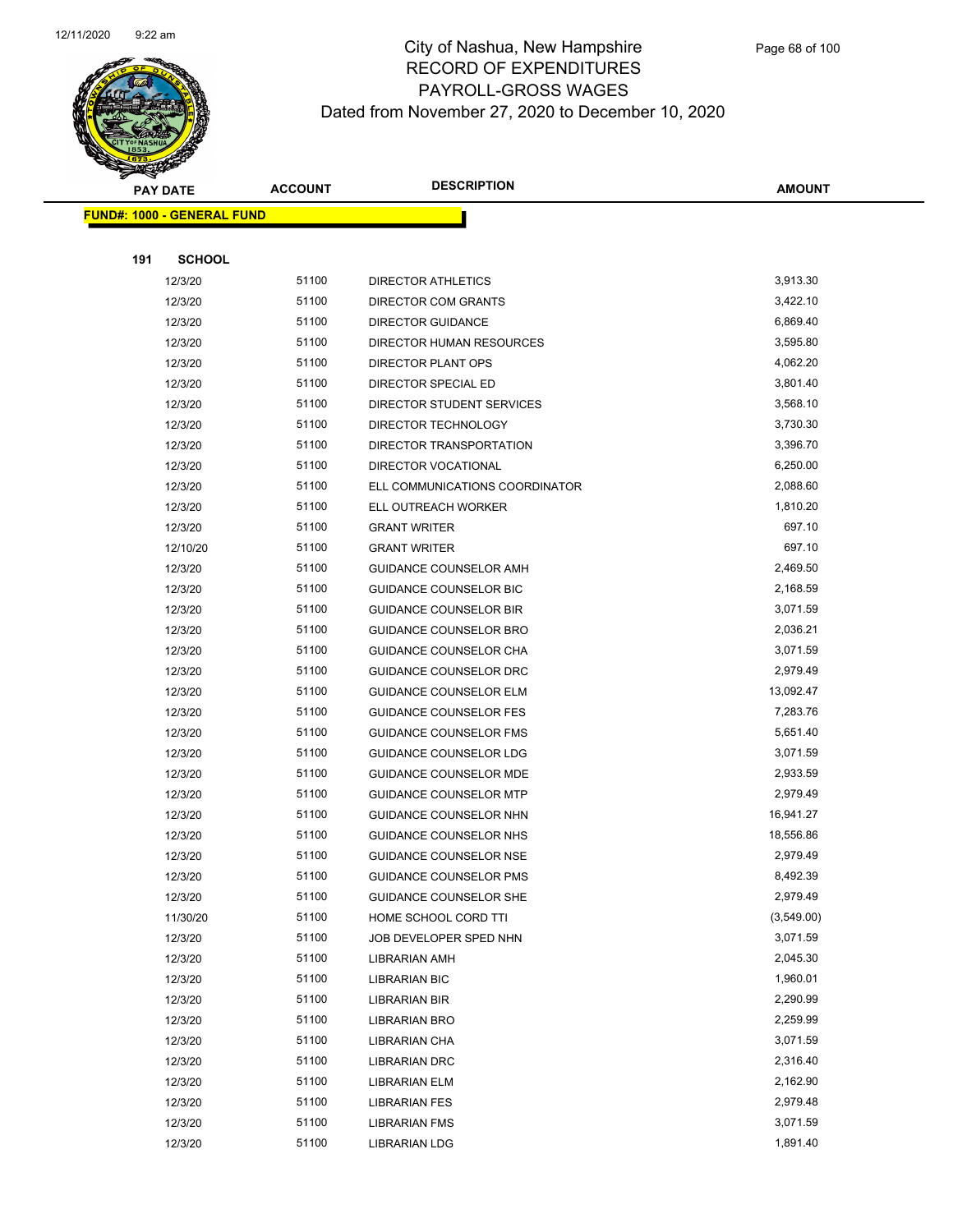

|     | <b>PAY DATE</b>                   | <b>ACCOUNT</b> | <b>DESCRIPTION</b>           | <b>AMOUNT</b> |
|-----|-----------------------------------|----------------|------------------------------|---------------|
|     | <b>FUND#: 1000 - GENERAL FUND</b> |                |                              |               |
|     |                                   |                |                              |               |
| 191 | <b>SCHOOL</b>                     |                |                              |               |
|     | 12/3/20                           | 51100          | <b>LIBRARIAN MDE</b>         | 2,933.59      |
|     | 12/3/20                           | 51100          | <b>LIBRARIAN MTP</b>         | 1,792.59      |
|     | 12/3/20                           | 51100          | <b>LIBRARIAN NHN</b>         | 4,773.48      |
|     | 12/3/20                           | 51100          | <b>LIBRARIAN NHS</b>         | 6,106.39      |
|     | 12/3/20                           | 51100          | <b>LIBRARIAN NSE</b>         | 2,933.59      |
|     | 12/3/20                           | 51100          | <b>LIBRARIAN PMS</b>         | 2,095.80      |
|     | 12/3/20                           | 51100          | <b>LIBRARIAN SHE</b>         | 2,979.49      |
|     | 12/3/20                           | 51100          | LICENSED PRACTICAL NURSE ELM | 1,522.41      |
|     | 12/3/20                           | 51100          | MAINTENANCE ALARM WPO        | 1,048.40      |
|     | 12/10/20                          | 51100          | MAINTENANCE ALARM WPO        | 1,048.40      |
|     | 12/3/20                           | 51100          | MAINTENANCE CARPENTER WPO    | 1,056.40      |
|     | 12/10/20                          | 51100          | MAINTENANCE CARPENTER WPO    | 1,056.40      |
|     | 12/3/20                           | 51100          | MAINTENANCE ELECTRICIAN WPO  | 2,228.00      |
|     | 12/10/20                          | 51100          | MAINTENANCE ELECTRICIAN WPO  | 2,228.00      |
|     | 12/3/20                           | 51100          | MAINTENANCE GRDS FORMEN WPO  | 1,056.40      |
|     | 12/10/20                          | 51100          | MAINTENANCE GRDS FORMEN WPO  | 1,056.40      |
|     | 12/3/20                           | 51100          | MAINTENANCE GROUNDS WPO      | 4,490.80      |
|     | 12/10/20                          | 51100          | MAINTENANCE GROUNDS WPO      | 4,490.80      |
|     | 12/3/20                           | 51100          | MAINTENANCE HVAC WPO         | 6,547.20      |
|     | 12/10/20                          | 51100          | MAINTENANCE HVAC WPO         | 6,547.20      |
|     | 12/3/20                           | 51100          | MAINTENANCE MESSENGER WPO    | 1,016.00      |
|     | 12/10/20                          | 51100          | MAINTENANCE MESSENGER WPO    | 1,016.00      |
|     | 12/3/20                           | 51100          | MAINTENANCE PLUMBER WPO      | 1,118.00      |
|     | 12/10/20                          | 51100          | MAINTENANCE PLUMBER WPO      | 1,118.00      |
|     | 12/3/20                           | 51100          | MAINTENANCE TRADES WPO       | 3,222.80      |
|     | 12/10/20                          | 51100          | MAINTENANCE TRADES WPO       | 3,222.80      |
|     | 12/3/20                           | 51100          | <b>MARKETING TEACHER NHS</b> | 2,876.80      |
|     | 12/3/20                           | 51100          | <b>NURSE AMH</b>             | 2,795.40      |
|     | 12/3/20                           | 51100          | <b>NURSE BIC</b>             | 2,445.98      |
|     | 12/3/20                           | 51100          | <b>NURSE BIR</b>             | 2,751.30      |
|     | 12/3/20                           | 51100          | <b>NURSE BRO</b>             | 2,795.40      |
|     | 12/3/20                           | 51100          | <b>NURSE CHA</b>             | 1,831.99      |
|     | 12/3/20                           | 51100          | <b>NURSE DRC</b>             | 2,795.40      |
|     | 12/3/20                           | 51100          | <b>NURSE ELM</b>             | 3,303.61      |
|     | 12/3/20                           | 51100          | <b>NURSE FES</b>             | 1,962.51      |
|     | 12/3/20                           | 51100          | <b>NURSE FMS</b>             | 1,824.69      |
|     | 12/3/20                           | 51100          | NURSE LDG                    | 2,632.70      |
|     | 12/3/20                           | 51100          | <b>NURSE MDE</b>             | 2,087.45      |
|     | 12/3/20                           | 51100          | <b>NURSE MTP</b>             | 1,913.90      |
|     | 12/3/20                           | 51100          | <b>NURSE NHN</b>             | 3,728.48      |
|     | 12/3/20                           | 51100          | <b>NURSE NHS</b>             | 4,397.20      |
|     | 12/3/20                           | 51100          | <b>NURSE NSE</b>             | 2,795.40      |
|     | 12/3/20                           | 51100          | <b>NURSE PMS</b>             | 4,522.80      |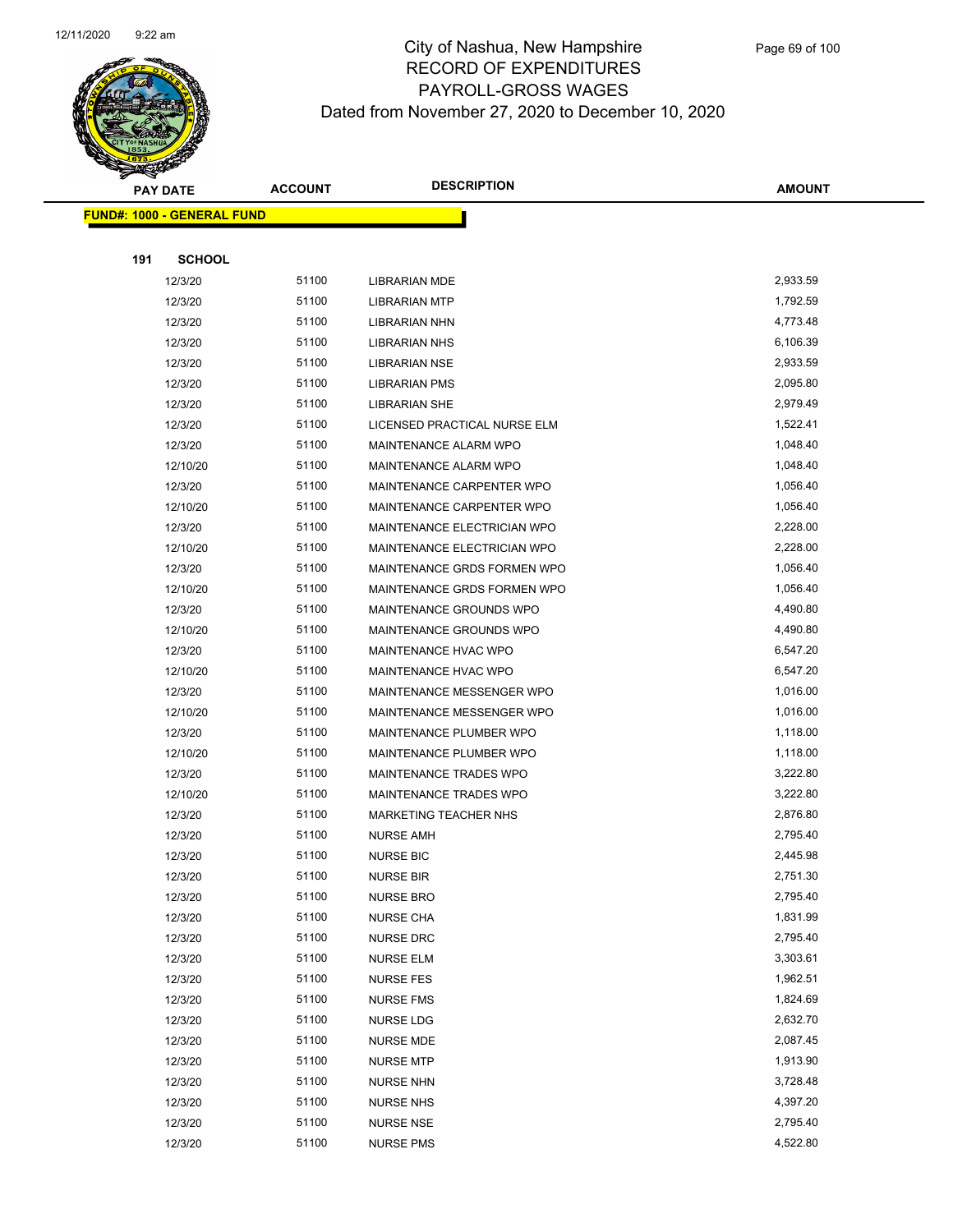

|     | <b>PAY DATE</b>                    | <b>ACCOUNT</b> | <b>DESCRIPTION</b>             | <b>AMOUNT</b> |
|-----|------------------------------------|----------------|--------------------------------|---------------|
|     | <u> FUND#: 1000 - GENERAL FUND</u> |                |                                |               |
|     |                                    |                |                                |               |
| 191 | <b>SCHOOL</b>                      |                |                                |               |
|     | 12/3/20                            | 51100          | <b>NURSE SHE</b>               | 1,888.79      |
|     | 12/3/20                            | 51100          | OFFICE MANAGER HUMAN RESOURCES | 2,089.40      |
|     | 12/3/20                            | 51100          | OFFICE MANAGER SPED            | 2,082.90      |
|     | 12/3/20                            | 51100          | OUT DISTRICT COORDINATOR       | 2,996.20      |
|     | 12/3/20                            | 51100          | PARA ALT AMH                   | 488.78        |
|     | 12/10/20                           | 51100          | PARA ALT AMH                   | 596.82        |
|     | 12/3/20                            | 51100          | PARA ALT FMS                   | 517.14        |
|     | 12/10/20                           | 51100          | PARA ALT FMS                   | 643.89        |
|     | 12/3/20                            | 51100          | PARA ALT MTP                   | 349.62        |
|     | 12/10/20                           | 51100          | PARA ALT MTP                   | 435.24        |
|     | 12/3/20                            | 51100          | PARA ALT PMS                   | 356.76        |
|     | 12/10/20                           | 51100          | PARA ALT PMS                   | 445.95        |
|     | 12/3/20                            | 51100          | PARA DW SPEC ED AMH            | 7,816.74      |
|     | 12/10/20                           | 51100          | PARA DW SPEC ED AMH            | 9,657.23      |
|     | 12/3/20                            | 51100          | PARA DW SPEC ED BIR            | 2,217.04      |
|     | 12/10/20                           | 51100          | PARA DW SPEC ED BIR            | 2,747.92      |
|     | 12/3/20                            | 51100          | PARA DW SPEC ED BRO            | 4,047.30      |
|     | 12/10/20                           | 51100          | PARA DW SPEC ED BRO            | 5,057.14      |
|     | 12/3/20                            | 51100          | PARA DW SPEC ED CHA            | 7,620.34      |
|     | 12/10/20                           | 51100          | PARA DW SPEC ED CHA            | 9,278.76      |
|     | 12/3/20                            | 51100          | PARA DW SPEC ED FMS            | 5,857.27      |
|     | 12/10/20                           | 51100          | PARA DW SPEC ED FMS            | 6,320.45      |
|     | 12/3/20                            | 51100          | PARA DW SPEC ED LDG            | 462.00        |
|     | 12/10/20                           | 51100          | PARA DW SPEC ED LDG            | 525.00        |
|     | 12/3/20                            | 51100          | PARA DW SPEC ED MDE            | 6,134.96      |
|     | 12/10/20                           | 51100          | PARA DW SPEC ED MDE            | 7,737.22      |
|     | 12/3/20                            | 51100          | PARA DW SPEC ED MTP            | 757.18        |
|     | 12/10/20                           | 51100          | PARA DW SPEC ED MTP            | 946.50        |
|     | 12/3/20                            | 51100          | PARA DW SPEC ED NHN            | 4,057.44      |
|     | 12/10/20                           | 51100          | PARA DW SPEC ED NHN            | 4,765.16      |
|     | 12/3/20                            | 51100          | PARA DW SPEC ED NHS            | 4,946.76      |
|     | 12/10/20                           | 51100          | PARA DW SPEC ED NHS            | 6,641.60      |
|     | 12/3/20                            | 51100          | PARA DW SPEC ED NSE            | 4,418.92      |
|     | 12/10/20                           | 51100          | PARA DW SPEC ED NSE            | 5,471.10      |
|     | 12/3/20                            | 51100          | PARA DW SPEC ED PMS            | 1,052.74      |
|     | 12/10/20                           | 51100          | PARA DW SPEC ED PMS            | 1,282.27      |
|     | 12/3/20                            | 51100          | PARA DW SPEC ED SHE            | 7,024.13      |
|     | 12/10/20                           | 51100          | PARA DW SPEC ED SHE            | 7,942.18      |
|     | 12/3/20                            | 51100          | PARA DW SPEC ED WID            | 439.20        |
|     | 12/10/20                           | 51100          | PARA DW SPEC ED WID            | 549.00        |
|     | 12/3/20                            | 51100          | PARA DW SPEC ELM               | 7,666.03      |
|     | 12/10/20                           | 51100          | PARA DW SPEC ELM               | 9,103.79      |
|     | 12/3/20                            | 51100          | PARA ELL BIR                   | 456.10        |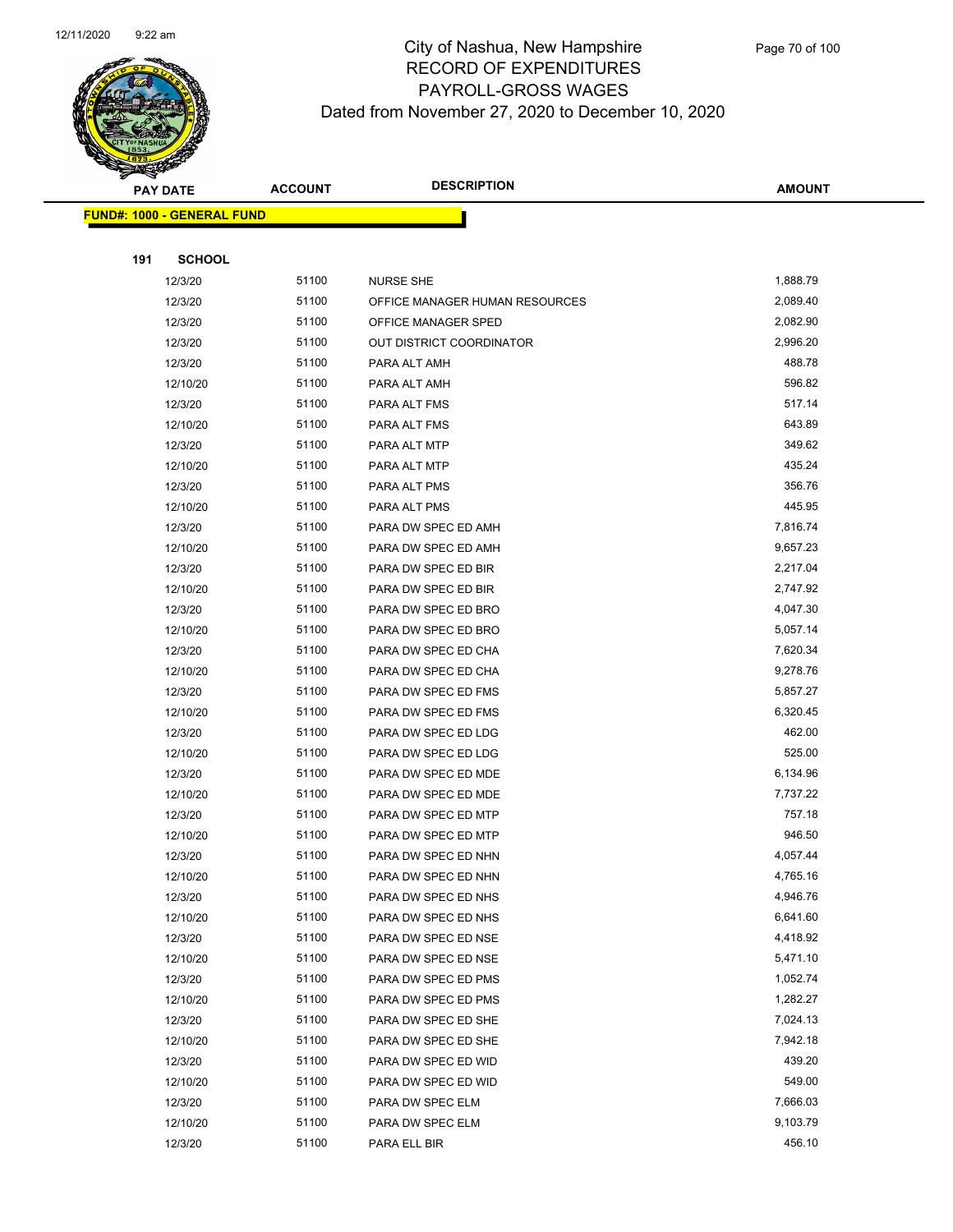

|     | <b>PAY DATE</b>            | <b>ACCOUNT</b> | <b>DESCRIPTION</b> | <b>AMOUNT</b> |
|-----|----------------------------|----------------|--------------------|---------------|
|     | FUND#: 1000 - GENERAL FUND |                |                    |               |
|     |                            |                |                    |               |
| 191 | <b>SCHOOL</b>              |                |                    |               |
|     | 12/10/20                   | 51100          | PARA ELL BIR       | 535.43        |
|     | 12/3/20                    | 51100          | PARA ELL DRC       | 475.92        |
|     | 12/10/20                   | 51100          | PARA ELL DRC       | 594.90        |
|     | 12/3/20                    | 51100          | PARA ELL ELM       | 553.99        |
|     | 12/10/20                   | 51100          | PARA ELL ELM       | 429.35        |
|     | 12/3/20                    | 51100          | PARA ELL FES       | 462.48        |
|     | 12/10/20                   | 51100          | PARA ELL FES       | 578.10        |
|     | 12/3/20                    | 51100          | PARA ELL FMS       | 346.24        |
|     | 12/10/20                   | 51100          | PARA ELL FMS       | 439.73        |
|     | 12/3/20                    | 51100          | PARA ELL LDG       | 951.84        |
|     | 12/10/20                   | 51100          | PARA ELL LDG       | 1,184.84      |
|     | 12/3/20                    | 51100          | PARA ELL SHE       | 515.60        |
|     | 12/10/20                   | 51100          | PARA ELL SHE       | 644.50        |
|     | 12/3/20                    | 51100          | PARA INST AMH      | 2,123.52      |
|     | 12/10/20                   | 51100          | PARA INST AMH      | 2,654.40      |
|     | 12/3/20                    | 51100          | PARA INST BIC      | 4,506.09      |
|     | 12/10/20                   | 51100          | PARA INST BIC      | 5,609.61      |
|     | 12/3/20                    | 51100          | PARA INST BIR      | 2,911.68      |
|     | 12/10/20                   | 51100          | PARA INST BIR      | 3,639.60      |
|     | 12/3/20                    | 51100          | PARA INST BRO      | 2,305.68      |
|     | 12/10/20                   | 51100          | PARA INST BRO      | 2,915.14      |
|     | 12/3/20                    | 51100          | PARA INST CHA      | 3,462.44      |
|     | 12/10/20                   | 51100          | PARA INST CHA      | 4,399.37      |
|     | 12/3/20                    | 51100          | PARA INST DRC      | 2,868.00      |
|     | 12/10/20                   | 51100          | PARA INST DRC      | 3,585.00      |
|     | 12/3/20                    | 51100          | PARA INST ELM      | 4,268.10      |
|     | 12/10/20                   | 51100          | PARA INST ELM      | 4,878.25      |
|     | 12/3/20                    | 51100          | PARA INST FES      | 4,417.84      |
|     | 12/10/20                   | 51100          | PARA INST FES      | 5,513.08      |
|     | 12/3/20                    | 51100          | PARA INST FMS      | 3,404.08      |
|     | 12/10/20                   | 51100          | PARA INST FMS      | 4,452.50      |
|     | 12/3/20                    | 51100          | PARA INST LDG      | 3,315.45      |
|     | 12/10/20                   | 51100          | PARA INST LDG      | 4,069.98      |
|     | 12/3/20                    | 51100          | PARA INST MDE      | 3,074.13      |
|     | 12/10/20                   | 51100          | PARA INST MDE      | 3,850.78      |
|     | 12/3/20                    | 51100          | PARA INST MTP      | 2,571.19      |
|     | 12/10/20                   | 51100          | PARA INST MTP      | 3,202.93      |
|     | 12/3/20                    | 51100          | PARA INST NHN      | 1,006.48      |
|     | 12/10/20                   | 51100          | PARA INST NHN      | 1,258.10      |
|     | 12/3/20                    | 51100          | PARA INST NHS      | 1,842.16      |
|     | 12/10/20                   | 51100          | PARA INST NHS      | 2,302.70      |
|     | 12/3/20                    | 51100          | PARA INST NSE      | 3,598.08      |
|     | 12/10/20                   | 51100          | PARA INST NSE      | 4,497.60      |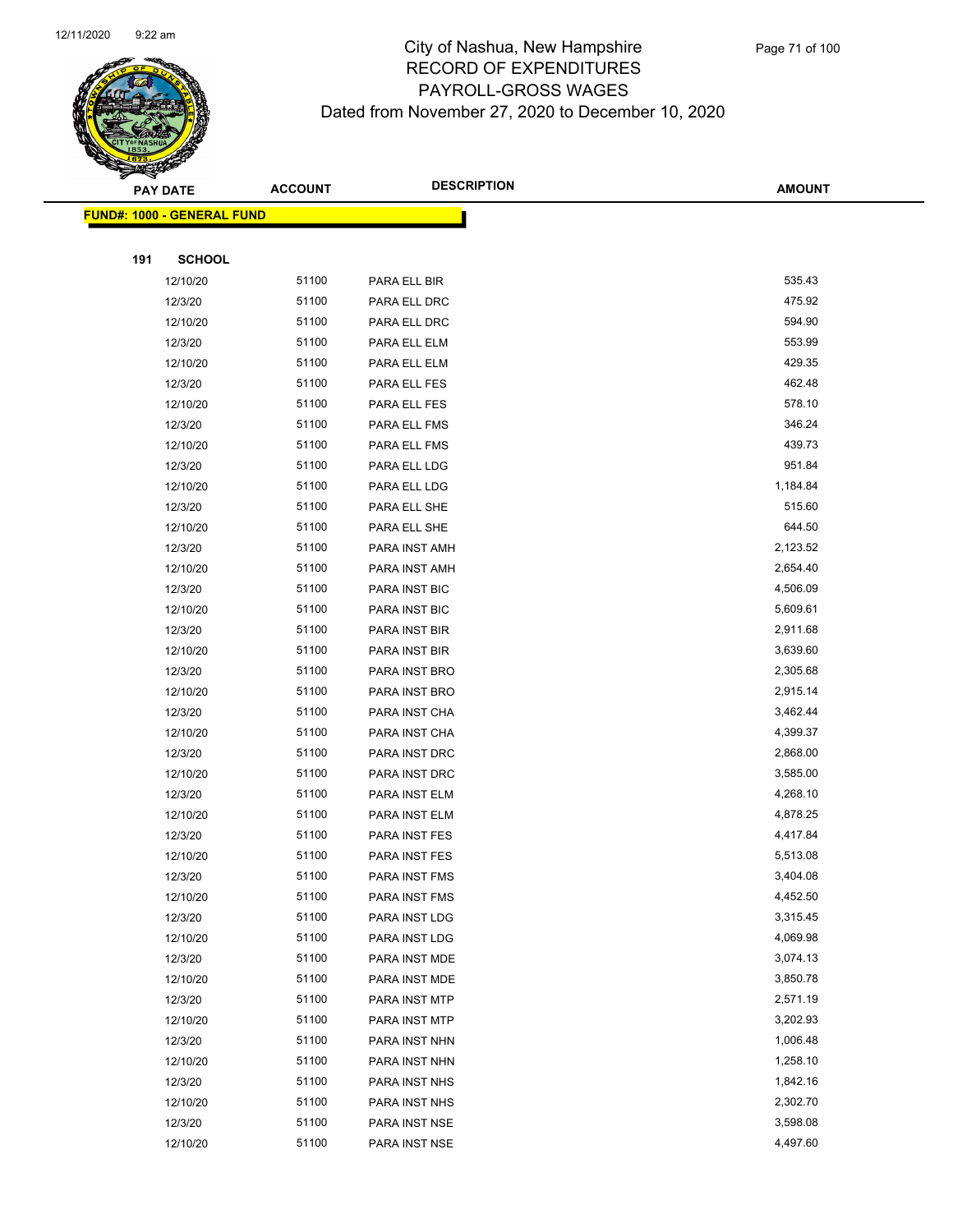

|     | <b>PAY DATE</b>                    | <b>ACCOUNT</b> | <b>DESCRIPTION</b> | <b>AMOUNT</b>    |
|-----|------------------------------------|----------------|--------------------|------------------|
|     | <u> FUND#: 1000 - GENERAL FUND</u> |                |                    |                  |
|     |                                    |                |                    |                  |
| 191 | <b>SCHOOL</b>                      |                |                    |                  |
|     | 12/3/20                            | 51100          | PARA INST PMS      | 2,472.66         |
|     | 12/10/20                           | 51100          | PARA INST PMS      | 3,534.53         |
|     | 12/3/20                            | 51100          | PARA INST SHE      | 3,009.67         |
|     | 12/10/20                           | 51100          | PARA INST SHE      | 3,779.29         |
|     | 12/3/20                            | 51100          | PARA JOB COACH     | 432.00           |
|     | 12/10/20                           | 51100          | PARA JOB COACH     | 540.00           |
|     | 12/3/20                            | 51100          | PARA KIND AMH      | 485.84           |
|     | 12/10/20                           | 51100          | PARA KIND AMH      | 604.82           |
|     | 12/3/20                            | 51100          | PARA KIND BIC      | 678.66           |
|     | 12/10/20                           | 51100          | PARA KIND BIC      | 844.86           |
|     | 12/3/20                            | 51100          | PARA KIND BIR      | 332.40           |
|     | 12/10/20                           | 51100          | PARA KIND BIR      | 415.50           |
|     | 12/3/20                            | 51100          | PARA KIND BRO      | 475.92           |
|     | 12/10/20                           | 51100          | PARA KIND BRO      | 594.91           |
|     | 12/3/20                            | 51100          | PARA KIND CHA      | 737.28           |
|     | 12/10/20                           | 51100          | PARA KIND CHA      | 921.60           |
|     | 12/3/20                            | 51100          | PARA KIND DRC      | 472.56           |
|     | 12/10/20                           | 51100          | PARA KIND DRC      | 590.70           |
|     | 12/3/20                            | 51100          | PARA KIND FES      | 911.72           |
|     | 12/10/20                           | 51100          | PARA KIND FES      | 1,139.20         |
|     | 12/3/20                            | 51100          | PARA KIND LDG      | 971.68           |
|     | 12/10/20                           | 51100          | PARA KIND LDG      | 1,189.80         |
|     | 12/3/20                            | 51100          | PARA KIND MDE      | 945.60           |
|     | 12/10/20                           | 51100          | PARA KIND MDE      | 1,182.00         |
|     | 12/3/20                            | 51100          | PARA KIND MTP      | 472.12           |
|     | 12/10/20                           | 51100          | PARA KIND MTP      | 578.10           |
|     | 12/3/20                            | 51100          | PARA KIND NSE      | 475.92           |
|     | 12/10/20                           | 51100          | PARA KIND NSE      | 594.90           |
|     | 12/3/20                            | 51100          | PARA KIND SHE      | 1,038.64         |
|     | 12/10/20                           | 51100          | PARA KIND SHE      | 1,298.30         |
|     | 12/3/20                            | 51100          | PARA LIB NHS       | 207.77           |
|     | 12/10/20                           | 51100          | PARA LIB NHS       | 211.23           |
|     | 12/3/20                            | 51100          | PARA MEDIA NHN     | 547.56           |
|     | 12/10/20                           | 51100          | PARA MEDIA NHN     | 684.45           |
|     | 12/3/20                            | 51100          | PARA MEDIA NHS     | 886.96           |
|     | 12/10/20                           | 51100          | PARA MEDIA NHS     | 1,108.70         |
|     | 12/3/20                            | 51100          | PARA PRE SCH BIC   | 194.88           |
|     | 12/10/20                           | 51100          | PARA PRE SCH BIC   | 381.96           |
|     | 12/3/20                            | 51100          | PARA PRE SCH BRO   | 4,237.35         |
|     | 12/10/20                           | 51100          | PARA PRE SCH BRO   | 4,775.30         |
|     | 12/3/20                            | 51100          | PARA PRE SCH MTP   | 355.51<br>791.64 |
|     | 12/10/20                           | 51100          | PARA PRE SCH MTP   |                  |
|     | 12/3/20                            | 51100          | PARA PRE SCH NSE   | 191.64           |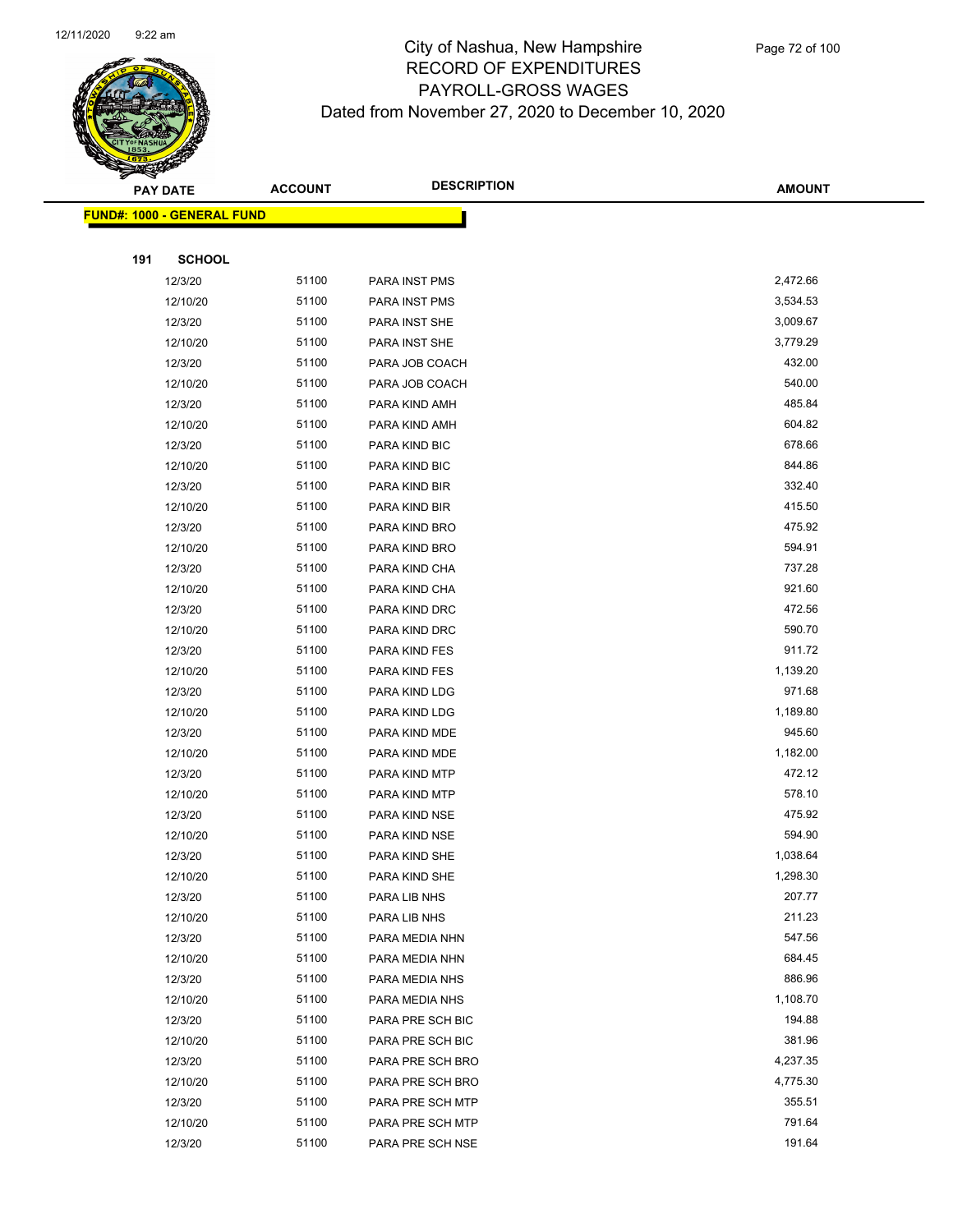

|     | <b>PAY DATE</b>                    | <b>ACCOUNT</b> | <b>DESCRIPTION</b>          | <b>AMOUNT</b> |  |
|-----|------------------------------------|----------------|-----------------------------|---------------|--|
|     | <u> FUND#: 1000 - GENERAL FUND</u> |                |                             |               |  |
|     |                                    |                |                             |               |  |
| 191 | <b>SCHOOL</b>                      |                |                             |               |  |
|     | 12/10/20                           | 51100          | PARA PRE SCH NSE            | 383.28        |  |
|     | 12/3/20                            | 51100          | PARA READ ELM               | 495.76        |  |
|     | 12/10/20                           | 51100          | PARA READ ELM               | 619.70        |  |
|     | 12/3/20                            | 51100          | PARA SCI NHN                | 507.00        |  |
|     | 12/10/20                           | 51100          | PARA SCI NHN                | 593.19        |  |
|     | 12/3/20                            | 51100          | PARA SCI NHS                | 507.00        |  |
|     | 12/10/20                           | 51100          | PARA SCI NHS                | 633.75        |  |
|     | 12/3/20                            | 51100          | PARA VOC NHS                | 365.76        |  |
|     | 12/10/20                           | 51100          | PARA VOC NHS                | 457.20        |  |
|     | 12/3/20                            | 51100          | PEER COACH                  | 8,073.17      |  |
|     | 12/3/20                            | 51100          | PRESCHOOL COORDINATOR       | 2,600.90      |  |
|     | 12/3/20                            | 51100          | PRINCIPAL AMH               | 4,076.90      |  |
|     | 12/3/20                            | 51100          | PRINCIPAL BIC               | 3,903.80      |  |
|     | 12/3/20                            | 51100          | PRINCIPAL BIR               | 4,076.90      |  |
|     | 12/3/20                            | 51100          | PRINCIPAL BRO               | 4,076.90      |  |
|     | 12/3/20                            | 51100          | PRINCIPAL CHA               | 4,023.10      |  |
|     | 12/3/20                            | 51100          | PRINCIPAL DRC               | 3,851.00      |  |
|     | 12/3/20                            | 51100          | PRINCIPAL FES               | 3,942.30      |  |
|     | 12/3/20                            | 51100          | PRINCIPAL FMS               | 4,169.20      |  |
|     | 12/3/20                            | 51100          | PRINCIPAL LDG               | 4,076.90      |  |
|     | 12/3/20                            | 51100          | PRINCIPAL MDE               | 3,942.30      |  |
|     | 12/3/20                            | 51100          | PRINCIPAL MTP               | 3,942.30      |  |
|     | 12/3/20                            | 51100          | PRINCIPAL NHN               | 4,115.40      |  |
|     | 12/3/20                            | 51100          | PRINCIPAL NHS               | 4,326.90      |  |
|     | 12/3/20                            | 51100          | PRINCIPAL NSE               | 3,903.80      |  |
|     | 12/3/20                            | 51100          | PRINCIPAL PMS               | 3,865.40      |  |
|     | 12/3/20                            | 51100          | PRINCIPAL SHE               | 3,745.20      |  |
|     | 12/3/20                            | 51100          | SCHOOL PSYCHOLOGIST WID     | 42,942.28     |  |
|     | 12/3/20                            | 51100          | SCHOOL PSYCHOLOGY INTERN    | 1,272.78      |  |
|     | 12/10/20                           | 51100          | SCHOOL PSYCHOLOGY INTERN    | 636.36        |  |
|     | 12/3/20                            | 51100          | SECURITY MONITOR NHN        | 1,204.48      |  |
|     | 12/10/20                           | 51100          | SECURITY MONITOR NHN        | 1,505.60      |  |
|     | 12/3/20                            | 51100          | <b>SECURITY MONITOR NHS</b> | 2,408.96      |  |
|     | 12/10/20                           | 51100          | SECURITY MONITOR NHS        | 3,006.50      |  |
|     | 12/3/20                            | 51100          | SIGN LANGUAGE INTERPRETER   | 3,198.08      |  |
|     | 12/10/20                           | 51100          | SIGN LANGUAGE INTERPRETER   | 7,995.20      |  |
|     | 12/3/20                            | 51100          | SOCIAL WORKER               | 4,190.61      |  |
|     | 12/3/20                            | 51100          | SOCIAL WORKER FMS           | 2,979.49      |  |
|     | 12/3/20                            | 51100          | SPEECH LANG PATHOLOGIST WID | 64,175.36     |  |
|     | 12/3/20                            | 51100          | SPEECH LANGUAGE ASST        | 289.38        |  |
|     | 12/10/20                           | 51100          | SPEECH LANGUAGE ASST        | 735.03        |  |
|     | 12/3/20                            | 51100          | STUDENT ACTIVITY COORD NHN  | 1,148.39      |  |
|     | 12/3/20                            | 51100          | SUB ADMIN LONG TERM         | 926.00        |  |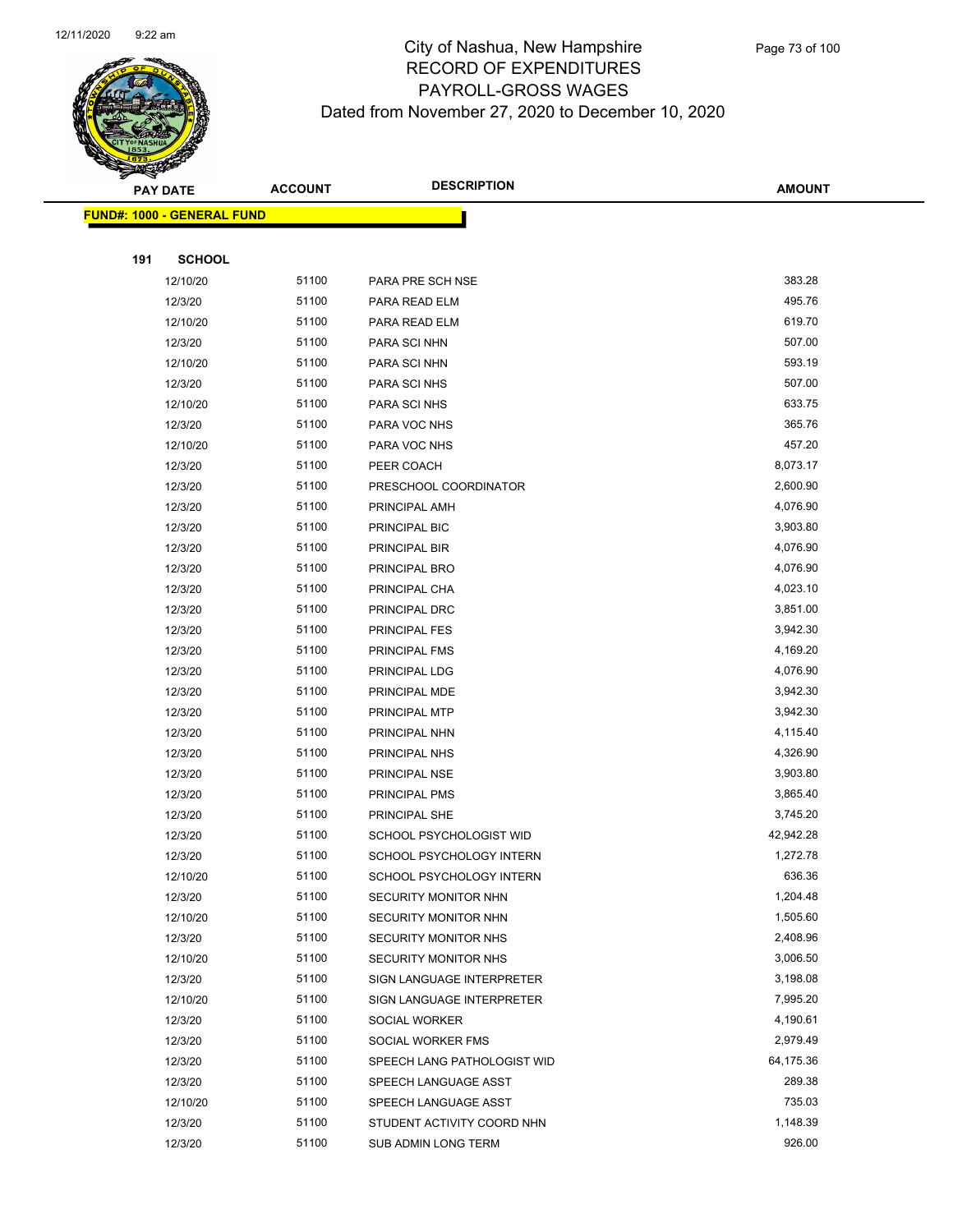

| <b>PAY DATE</b> |                                   | <b>ACCOUNT</b> | <b>DESCRIPTION</b>               | <b>AMOUNT</b> |
|-----------------|-----------------------------------|----------------|----------------------------------|---------------|
|                 | <b>FUND#: 1000 - GENERAL FUND</b> |                |                                  |               |
|                 |                                   |                |                                  |               |
| 191             | <b>SCHOOL</b>                     |                |                                  |               |
|                 | 12/10/20                          | 51100          | SUB ADMIN LONG TERM              | 2,315.00      |
|                 | 12/3/20                           | 51100          | <b>SUPERINTENDENT</b>            | 6,228.50      |
|                 | 12/3/20                           | 51100          | SYSTEMS ADMIN FULL YEAR          | 11,386.40     |
|                 | 12/3/20                           | 51100          | <b>TEACHER ART AMH</b>           | 2,795.40      |
|                 | 12/3/20                           | 51100          | <b>TEACHER ART BIC</b>           | 2,290.99      |
|                 | 12/3/20                           | 51100          | <b>TEACHER ART BIR</b>           | 2,979.49      |
|                 | 12/3/20                           | 51100          | <b>TEACHER ART CHA</b>           | 2,227.31      |
|                 | 12/3/20                           | 51100          | TEACHER ART DRC                  | 2,168.59      |
|                 | 12/3/20                           | 51100          | <b>TEACHER ART ELM</b>           | 5,015.70      |
|                 | 12/3/20                           | 51100          | <b>TEACHER ART FES</b>           | 1,764.50      |
|                 | 12/3/20                           | 51100          | <b>TEACHER ART FMS</b>           | 827.80        |
|                 | 12/3/20                           | 51100          | <b>TEACHER ART LDG</b>           | 2,795.40      |
|                 | 12/3/20                           | 51100          | <b>TEACHER ART MDE</b>           | 2,168.59      |
|                 | 12/3/20                           | 51100          | <b>TEACHER ART MTP</b>           | 2,979.48      |
|                 | 12/3/20                           | 51100          | TEACHER ART NHN                  | 11,091.39     |
|                 | 12/3/20                           | 51100          | <b>TEACHER ART NHS</b>           | 10,930.48     |
|                 | 12/3/20                           | 51100          | <b>TEACHER ART NSE</b>           | 3,071.59      |
|                 | 12/3/20                           | 51100          | TEACHER ART PMS                  | 4,270.10      |
|                 | 12/3/20                           | 51100          | <b>TEACHER ART SHE</b>           | 2,632.70      |
|                 | 12/3/20                           | 51100          | <b>TEACHER AUTO NHN</b>          | 2,795.40      |
|                 | 12/3/20                           | 51100          | <b>TEACHER BEHAVIOR SPEC WID</b> | 19,139.03     |
|                 | 12/3/20                           | 51100          | TEACHER BIO TEC NHN              | 2,564.69      |
|                 | 12/3/20                           | 51100          | TEACHER BUILD CONST NHS          | 2,795.40      |
|                 | 12/3/20                           | 51100          | <b>TEACHER BUSINESS NHN</b>      | 7,319.38      |
|                 | 12/3/20                           | 51100          | <b>TEACHER BUSINESS NHS</b>      | 9,019.98      |
|                 | 12/3/20                           | 51100          | <b>TEACHER COMPUTER ELM</b>      | 1,655.60      |
|                 | 12/3/20                           | 51100          | TEACHER COMPUTER FMS             | 5,511.20      |
|                 | 12/3/20                           | 51100          | TEACHER COMPUTER NHN             | 5,584.30      |
|                 | 12/3/20                           | 51100          | TEACHER COMPUTER NHS             | 1,655.60      |
|                 | 12/3/20                           | 51100          | TEACHER COMPUTER PMS             | 4,879.58      |
|                 | 12/3/20                           | 51100          | TEACHER COSMETOLOGY NHN          | 4,684.19      |
|                 | 12/3/20                           | 51100          | TEACHER CULINARY NHN             | 5,637.89      |
|                 | 12/3/20                           | 51100          | <b>TEACHER DEAF NSE</b>          | 4,879.40      |
|                 | 12/3/20                           | 51100          | TEACHER DEAF WID                 | 7,703.89      |
|                 | 12/3/20                           | 51100          | <b>TEACHER DWSE AMH</b>          | 2,979.49      |
|                 | 12/3/20                           | 51100          | <b>TEACHER DWSE BIR</b>          | 4,963.99      |
|                 | 12/3/20                           | 51100          | <b>TEACHER DWSE BRO</b>          | 3,071.59      |
|                 | 12/3/20                           | 51100          | <b>TEACHER DWSE CHA</b>          | 1,641.49      |
|                 | 12/3/20                           | 51100          | <b>TEACHER DWSE ELM</b>          | 15,541.97     |
|                 | 12/3/20                           | 51100          | <b>TEACHER DWSE FMS</b>          | 2,168.59      |
|                 | 12/3/20                           | 51100          | <b>TEACHER DWSE MDE</b>          | 1,963.09      |
|                 | 12/3/20                           | 51100          | TEACHER DWSE NHS                 | 2,963.31      |
|                 | 12/3/20                           | 51100          | <b>TEACHER DWSE SHE</b>          | 5,908.31      |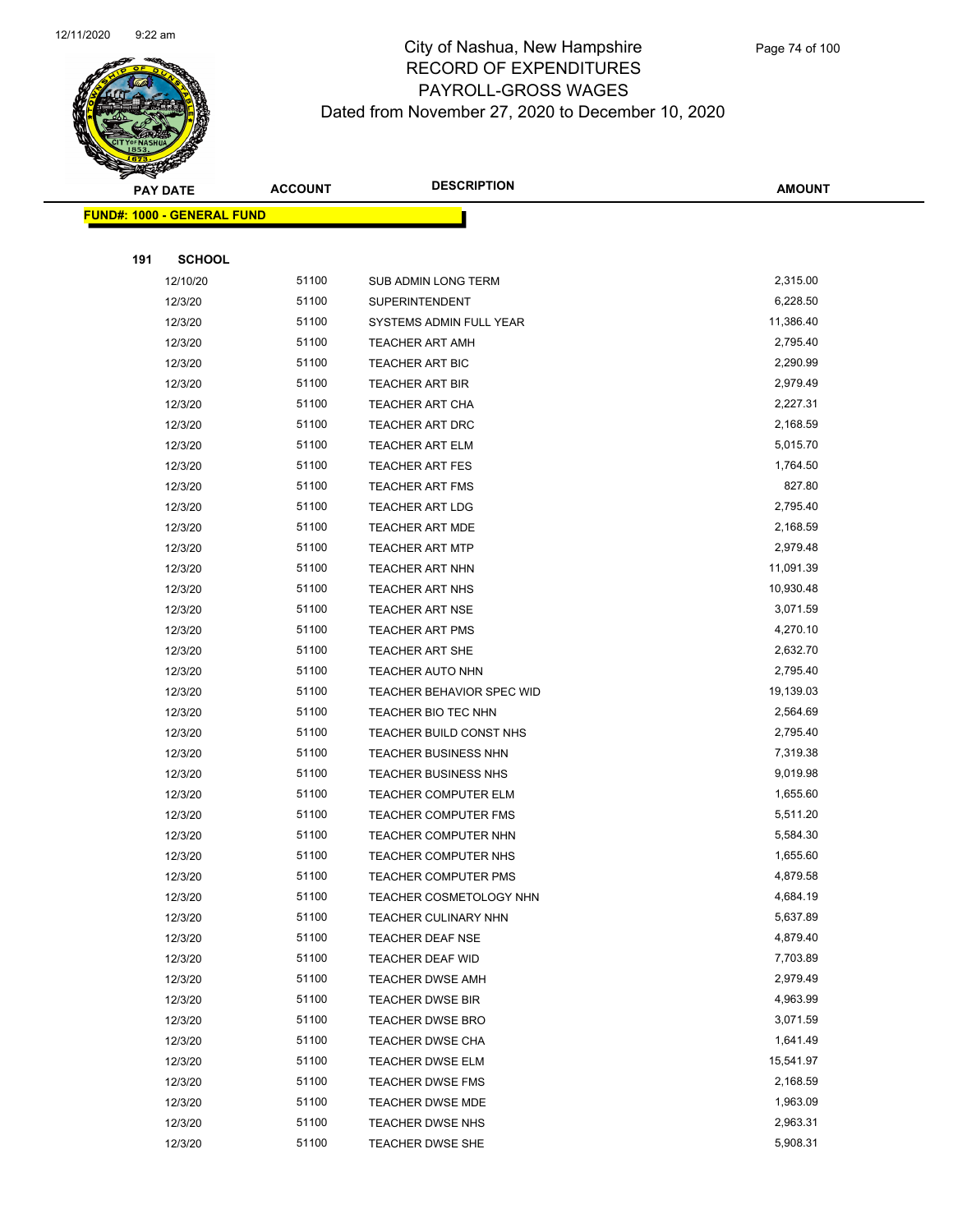

|     | <b>PAY DATE</b>                   | <b>ACCOUNT</b> | <b>DESCRIPTION</b>                               | <b>AMOUNT</b>        |
|-----|-----------------------------------|----------------|--------------------------------------------------|----------------------|
|     | <b>FUND#: 1000 - GENERAL FUND</b> |                |                                                  |                      |
|     |                                   |                |                                                  |                      |
| 191 | <b>SCHOOL</b>                     |                |                                                  |                      |
|     | 12/3/20                           | 51100          | <b>TEACHER ECE NHS</b>                           | 5,958.98             |
|     | 12/3/20                           | 51100          | TEACHER ELECTRICAL NHS                           | 2,795.40             |
|     | 12/3/20                           | 51100          | TEACHER ELL BIC                                  | 3,982.10             |
|     | 12/3/20                           | 51100          | TEACHER ELL BIR                                  | 2,979.49             |
|     | 12/3/20                           | 51100          | <b>TEACHER ELL CHA</b>                           | 2,359.10             |
|     | 12/3/20                           | 51100          | TEACHER ELL DRC                                  | 4,702.70             |
|     | 12/3/20                           | 51100          | TEACHER ELL ELM                                  | 6,595.79             |
|     | 12/3/20                           | 51100          | TEACHER ELL FES                                  | 7,850.38             |
|     | 12/3/20                           | 51100          | TEACHER ELL FMS                                  | 4,319.11             |
|     | 12/3/20                           | 51100          | <b>TEACHER ELL LDG</b>                           | 8,148.71             |
|     | 12/3/20                           | 51100          | <b>TEACHER ELL MTP</b>                           | 2,979.49             |
|     | 12/3/20                           | 51100          | TEACHER ELL NHN                                  | 9,648.79             |
|     | 12/3/20                           | 51100          | TEACHER ELL NHS                                  | 12,710.66            |
|     | 12/3/20                           | 51100          | <b>TEACHER ELL PMS</b>                           | 4,711.31             |
|     | 12/3/20                           | 51100          | TEACHER ELL SHE                                  | 4,971.70             |
|     | 12/3/20                           | 51100          | <b>TEACHER ENGLISH ELM</b>                       | 27,808.24            |
|     | 12/3/20                           | 51100          | <b>TEACHER ENGLISH FMS</b>                       | 17,079.27            |
|     | 12/3/20                           | 51100          | TEACHER ENGLISH NHN                              | 48,395.68            |
|     | 12/3/20                           | 51100          | <b>TEACHER ENGLISH NHS</b>                       | 47,963.47            |
|     | 12/3/20                           | 51100          | <b>TEACHER ENGLISH PMS</b>                       | 16,734.73            |
|     | 12/3/20                           | 51100          | <b>TEACHER FACS ELM</b>                          | 2,259.99             |
|     | 12/3/20                           | 51100          | <b>TEACHER FACS FMS</b>                          | 4,868.28             |
|     | 12/3/20                           | 51100          | <b>TEACHER FACS NHN</b>                          | 8,003.70             |
|     | 12/3/20                           | 51100          | <b>TEACHER FACS NHS</b>                          | 7,737.77             |
|     | 12/3/20                           | 51100          | <b>TEACHER FACS PMS</b>                          | 3,654.50             |
|     | 12/3/20                           | 51100          | TEACHER FOREIGN LANG ELM                         | 6,143.18             |
|     | 12/3/20                           | 51100          | TEACHER FOREIGN LANG FMS                         | 4,176.93             |
|     | 12/3/20                           | 51100          | TEACHER FOREIGN LANG NHN                         | 13,949.58            |
|     | 12/3/20                           | 51100          | TEACHER FOREIGN LANG NHS                         | 19,013.59            |
|     | 12/3/20                           | 51100          | TEACHER FOREIGN LANG PMS                         | 5,571.60             |
|     | 12/3/20                           | 51100          | <b>TEACHER GR1 AMH</b>                           | 6,598.09             |
|     | 12/3/20                           | 51100          | <b>TEACHER GR1 BIC</b>                           | 10,119.10            |
|     | 12/3/20                           | 51100          | <b>TEACHER GR1 BIR</b>                           | 9,705.47             |
|     | 12/3/20                           | 51100          | <b>TEACHER GR1 BRO</b>                           | 5,730.79<br>9,325.10 |
|     | 12/3/20                           | 51100<br>51100 | <b>TEACHER GR1 CHA</b><br><b>TEACHER GR1 DRC</b> | 3,828.80             |
|     | 12/3/20<br>12/3/20                | 51100          |                                                  | 9,508.79             |
|     |                                   |                | <b>TEACHER GR1 FES</b>                           | 7,652.18             |
|     | 12/3/20<br>12/3/20                | 51100<br>51100 | <b>TEACHER GR1 LDG</b><br><b>TEACHER GR1 MDE</b> | 8,153.89             |
|     | 12/3/20                           | 51100          | <b>TEACHER GR1 MTP</b>                           | 6,826.27             |
|     | 12/3/20                           | 51100          | <b>TEACHER GR1 NSE</b>                           | 7,801.87             |
|     | 12/3/20                           | 51100          | <b>TEACHER GR1 SHE</b>                           | 8,938.80             |
|     | 12/3/20                           | 51100          | <b>TEACHER GR2 AMH</b>                           | 6,186.61             |
|     |                                   |                |                                                  |                      |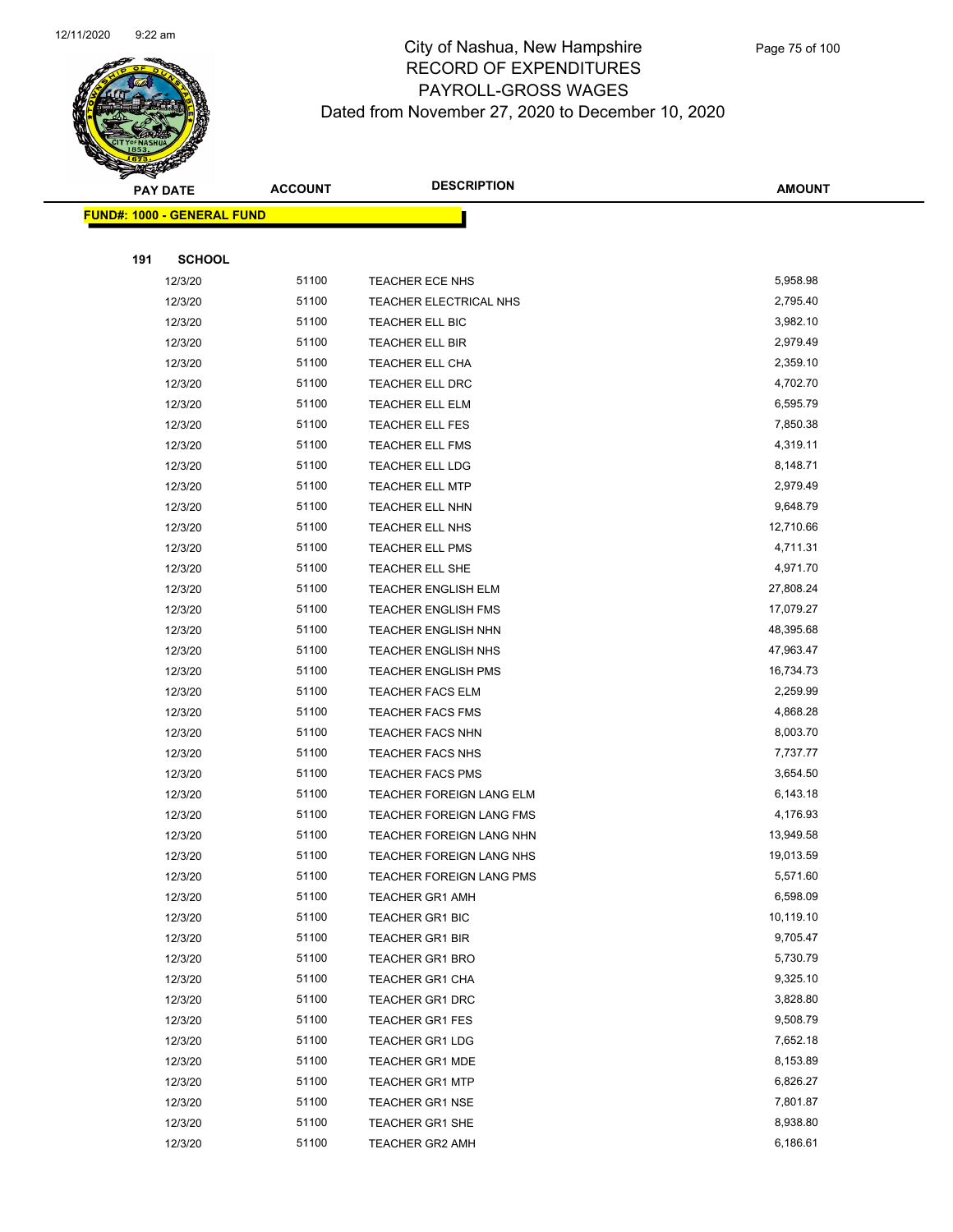

|     | <b>PAY DATE</b>                    | <b>ACCOUNT</b> | <b>DESCRIPTION</b>     | <b>AMOUNT</b> |
|-----|------------------------------------|----------------|------------------------|---------------|
|     | <u> FUND#: 1000 - GENERAL FUND</u> |                |                        |               |
|     |                                    |                |                        |               |
| 191 | <b>SCHOOL</b>                      |                |                        |               |
|     | 12/3/20                            | 51100          | TEACHER GR2 BIC        | 10,797.80     |
|     | 12/3/20                            | 51100          | <b>TEACHER GR2 BIR</b> | 10,983.77     |
|     | 12/3/20                            | 51100          | <b>TEACHER GR2 BRO</b> | 5,419.52      |
|     | 12/3/20                            | 51100          | TEACHER GR2 CHA        | 7,598.40      |
|     | 12/3/20                            | 51100          | <b>TEACHER GR2 DRC</b> | 5,817.08      |
|     | 12/3/20                            | 51100          | <b>TEACHER GR2 FES</b> | 11,548.78     |
|     | 12/3/20                            | 51100          | <b>TEACHER GR2 LDG</b> | 9,187.07      |
|     | 12/3/20                            | 51100          | <b>TEACHER GR2 MDE</b> | 10,332.38     |
|     | 12/3/20                            | 51100          | <b>TEACHER GR2 MTP</b> | 7,439.07      |
|     | 12/3/20                            | 51100          | <b>TEACHER GR2 NSE</b> | 5,590.80      |
|     | 12/3/20                            | 51100          | <b>TEACHER GR2 SHE</b> | 7,000.20      |
|     | 12/3/20                            | 51100          | <b>TEACHER GR3 AMH</b> | 4,886.91      |
|     | 12/3/20                            | 51100          | <b>TEACHER GR3 BIC</b> | 8,614.79      |
|     | 12/3/20                            | 51100          | <b>TEACHER GR3 BIR</b> | 8,479.57      |
|     | 12/3/20                            | 51100          | <b>TEACHER GR3 BRO</b> | 7,539.39      |
|     | 12/3/20                            | 51100          | <b>TEACHER GR3 CHA</b> | 9,821.46      |
|     | 12/3/20                            | 51100          | <b>TEACHER GR3 DRC</b> | 9,478.30      |
|     | 12/3/20                            | 51100          | <b>TEACHER GR3 FES</b> | 9,790.89      |
|     | 12/3/20                            | 51100          | <b>TEACHER GR3 LDG</b> | 9,580.38      |
|     | 12/3/20                            | 51100          | <b>TEACHER GR3 MDE</b> | 10,382.18     |
|     | 12/3/20                            | 51100          | <b>TEACHER GR3 MTP</b> | 7,009.29      |
|     | 12/3/20                            | 51100          | <b>TEACHER GR3 NSE</b> | 7,928.88      |
|     | 12/3/20                            | 51100          | <b>TEACHER GR3 SHE</b> | 8,183.39      |
|     | 12/3/20                            | 51100          | <b>TEACHER GR4 AMH</b> | 3,848.10      |
|     | 12/3/20                            | 51100          | <b>TEACHER GR4 BIC</b> | 8,825.92      |
|     | 12/3/20                            | 51100          | <b>TEACHER GR4 BIR</b> | 6,065.52      |
|     | 12/3/20                            | 51100          | <b>TEACHER GR4 BRO</b> | 5,774.89      |
|     | 12/3/20                            | 51100          | <b>TEACHER GR4 CHA</b> | 11,061.18     |
|     | 12/3/20                            | 51100          | <b>TEACHER GR4 DRC</b> | 7,292.01      |
|     | 12/3/20                            | 51100          | TEACHER GR4 FES        | 8,879.98      |
|     | 12/3/20                            | 51100          | <b>TEACHER GR4 LDG</b> | 8,812.79      |
|     | 12/3/20                            | 51100          | <b>TEACHER GR4 MDE</b> | 9,492.28      |
|     | 12/3/20                            | 51100          | <b>TEACHER GR4 MTP</b> | 7,208.40      |
|     | 12/3/20                            | 51100          | <b>TEACHER GR4 NSE</b> | 5,014.69      |
|     | 12/3/20                            | 51100          | <b>TEACHER GR4 SHE</b> | 4,691.70      |
|     | 12/3/20                            | 51100          | <b>TEACHER GR5 AMH</b> | 5,774.89      |
|     | 12/3/20                            | 51100          | <b>TEACHER GR5 BIC</b> | 10,817.59     |
|     | 12/3/20                            | 51100          | <b>TEACHER GR5 BIR</b> | 7,257.00      |
|     | 12/3/20                            | 51100          | <b>TEACHER GR5 BRO</b> | 5,671.89      |
|     | 12/3/20                            | 51100          | <b>TEACHER GR5 CHA</b> | 11,374.46     |
|     | 12/3/20                            | 51100          | <b>TEACHER GR5 DRC</b> | 3,624.38      |
|     | 12/3/20                            | 51100          | <b>TEACHER GR5 FES</b> | 9,232.68      |
|     | 12/3/20                            | 51100          | <b>TEACHER GR5 LDG</b> | 10,089.98     |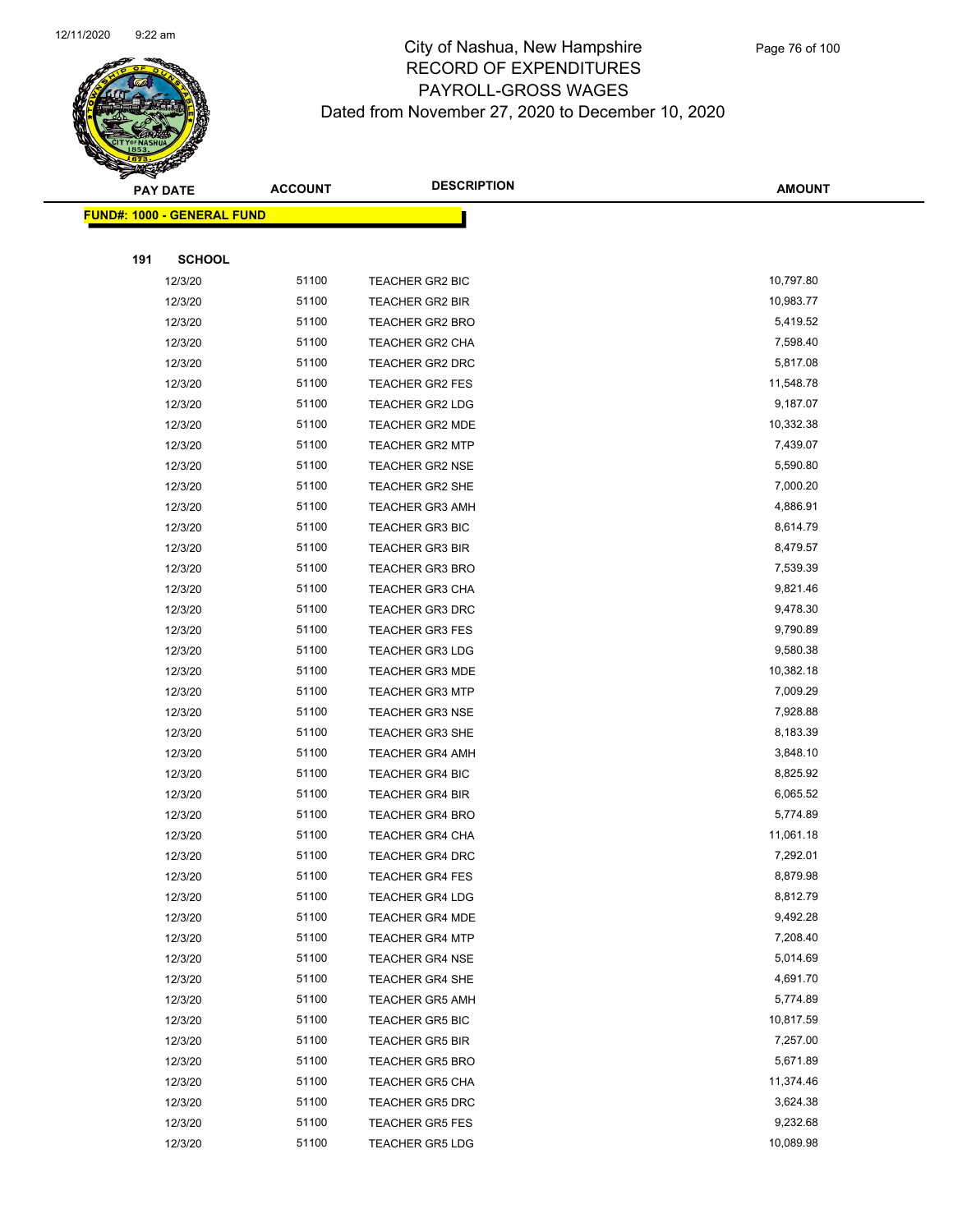

|     | <b>PAY DATE</b>                    | <b>ACCOUNT</b> | <b>DESCRIPTION</b>            | <b>AMOUNT</b> |
|-----|------------------------------------|----------------|-------------------------------|---------------|
|     | <u> FUND#: 1000 - GENERAL FUND</u> |                |                               |               |
|     |                                    |                |                               |               |
| 191 | <b>SCHOOL</b>                      |                |                               |               |
|     | 12/3/20                            | 51100          | <b>TEACHER GR5 MDE</b>        | 9,598.59      |
|     | 12/3/20                            | 51100          | <b>TEACHER GR5 MTP</b>        | 6,882.11      |
|     | 12/3/20                            | 51100          | <b>TEACHER GR5 NSE</b>        | 8,846.39      |
|     | 12/3/20                            | 51100          | <b>TEACHER GR5 SHE</b>        | 7,746.58      |
|     | 12/3/20                            | 51100          | <b>TEACHER GR6 ELM</b>        | 29,724.07     |
|     | 12/3/20                            | 51100          | <b>TEACHER GR6 FMS</b>        | 26,215.32     |
|     | 12/3/20                            | 51100          | <b>TEACHER GR6 PMS</b>        | 16,098.38     |
|     | 12/3/20                            | 51100          | <b>TEACHER GRAPH NHS</b>      | 3,599.80      |
|     | 12/3/20                            | 51100          | <b>TEACHER GRAPHICS NHN</b>   | 6,316.59      |
|     | 12/3/20                            | 51100          | <b>TEACHER HEALTH NHN</b>     | 5,422.60      |
|     | 12/3/20                            | 51100          | TEACHER HEALTH NHS            | 2,795.40      |
|     | 12/3/20                            | 51100          | <b>TEACHER HEALTHOC NHS</b>   | 5,246.89      |
|     | 12/3/20                            | 51100          | TEACHER HVAC NHS              | 2,045.30      |
|     | 12/3/20                            | 51100          | TEACHER IN SCH SUSPENSION ELM | 1,899.91      |
|     | 12/3/20                            | 51100          | TEACHER IN SCH SUSPENSION NHN | 2,979.49      |
|     | 12/3/20                            | 51100          | TEACHER IN SCH SUSPENSION NHS | 1,900.09      |
|     | 12/3/20                            | 51100          | TEACHER INST SPED WID         | 2,692.40      |
|     | 12/3/20                            | 51100          | <b>TEACHER KIND AMH</b>       | 7,531.47      |
|     | 12/3/20                            | 51100          | <b>TEACHER KIND BIC</b>       | 10,714.39     |
|     | 12/3/20                            | 51100          | <b>TEACHER KIND BIR</b>       | 7,034.47      |
|     | 12/3/20                            | 51100          | <b>TEACHER KIND BRO</b>       | 5,866.99      |
|     | 12/3/20                            | 51100          | <b>TEACHER KIND CHA</b>       | 7,046.88      |
|     | 12/3/20                            | 51100          | <b>TEACHER KIND DRC</b>       | 10,255.18     |
|     | 12/3/20                            | 51100          | <b>TEACHER KIND FES</b>       | 11,944.06     |
|     | 12/3/20                            | 51100          | <b>TEACHER KIND LDG</b>       | 12,027.38     |
|     | 12/3/20                            | 51100          | <b>TEACHER KIND MDE</b>       | 10,729.58     |
|     | 12/3/20                            | 51100          | <b>TEACHER KIND MTP</b>       | 6,377.20      |
|     | 12/3/20                            | 51100          | <b>TEACHER KIND NSE</b>       | 2,394.80      |
|     | 12/3/20                            | 51100          | <b>TEACHER KIND SHE</b>       | 6,270.79      |
|     | 12/3/20                            | 51100          | TEACHER MATH ELM              | 23,580.30     |
|     | 12/3/20                            | 51100          | <b>TEACHER MATH FMS</b>       | 14,008.39     |
|     | 12/3/20                            | 51100          | <b>TEACHER MATH NHN</b>       | 37,608.50     |
|     | 12/3/20                            | 51100          | <b>TEACHER MATH NHS</b>       | 43,158.93     |
|     | 12/3/20                            | 51100          | <b>TEACHER MATH PMS</b>       | 16,273.67     |
|     | 12/3/20                            | 51100          | <b>TEACHER MUSIC AMH</b>      | 1,913.90      |
|     | 12/3/20                            | 51100          | <b>TEACHER MUSIC BIC</b>      | 2,795.40      |
|     | 12/3/20                            | 51100          | <b>TEACHER MUSIC BIR</b>      | 1,824.69      |
|     | 12/3/20                            | 51100          | <b>TEACHER MUSIC BRO</b>      | 1,831.79      |
|     | 12/3/20                            | 51100          | <b>TEACHER MUSIC CHA</b>      | 2,979.49      |
|     | 12/3/20                            | 51100          | <b>TEACHER MUSIC DRC</b>      | 2,887.41      |
|     | 12/3/20                            | 51100          | <b>TEACHER MUSIC ELM</b>      | 7,744.87      |
|     | 12/3/20                            | 51100          | <b>TEACHER MUSIC FES</b>      | 1,764.50      |
|     | 12/3/20                            | 51100          | <b>TEACHER MUSIC FMS</b>      | 5,958.98      |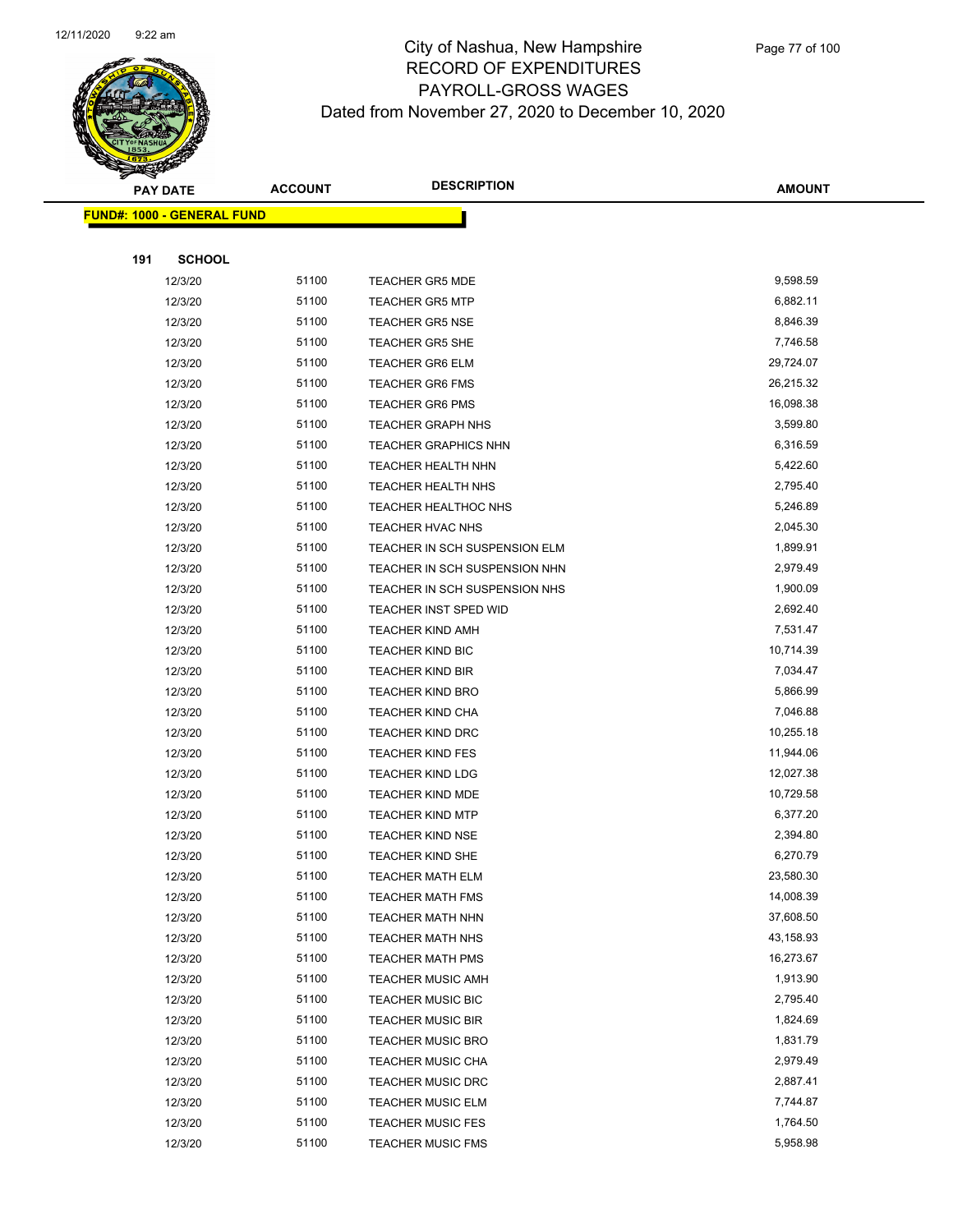

|     | <b>PAY DATE</b>                   | <b>ACCOUNT</b> | <b>DESCRIPTION</b>           | <b>AMOUNT</b> |
|-----|-----------------------------------|----------------|------------------------------|---------------|
|     | <b>FUND#: 1000 - GENERAL FUND</b> |                |                              |               |
|     |                                   |                |                              |               |
| 191 | <b>SCHOOL</b>                     |                |                              |               |
|     | 12/3/20                           | 51100          | <b>TEACHER MUSIC LDG</b>     | 1,643.60      |
|     | 12/3/20                           | 51100          | <b>TEACHER MUSIC MDE</b>     | 2,359.10      |
|     | 12/3/20                           | 51100          | <b>TEACHER MUSIC MTP</b>     | 2,703.71      |
|     | 12/3/20                           | 51100          | <b>TEACHER MUSIC NHN</b>     | 4,879.40      |
|     | 12/3/20                           | 51100          | <b>TEACHER MUSIC NHS</b>     | 4,817.49      |
|     | 12/3/20                           | 51100          | <b>TEACHER MUSIC NSE</b>     | 943.49        |
|     | 12/3/20                           | 51100          | <b>TEACHER MUSIC PMS</b>     | 4,439.00      |
|     | 12/3/20                           | 51100          | <b>TEACHER MUSIC SHE</b>     | 1,744.91      |
|     | 12/3/20                           | 51100          | TEACHER PE BIC               | 2,585.20      |
|     | 12/3/20                           | 51100          | TEACHER PE BIR               | 3,071.59      |
|     | 12/3/20                           | 51100          | <b>TEACHER PE BRO</b>        | 2,887.41      |
|     | 12/3/20                           | 51100          | TEACHER PE CHA               | 2,751.30      |
|     | 12/3/20                           | 51100          | TEACHER PE DRC               | 2,979.49      |
|     | 12/3/20                           | 51100          | <b>TEACHER PE ELM</b>        | 9,944.68      |
|     | 12/3/20                           | 51100          | TEACHER PE FES               | 1,824.69      |
|     | 12/3/20                           | 51100          | <b>TEACHER PE FMS</b>        | 5,590.80      |
|     | 12/3/20                           | 51100          | TEACHER PE LDG               | 2,155.01      |
|     | 12/3/20                           | 51100          | TEACHER PE MDE               | 3,071.59      |
|     | 12/3/20                           | 51100          | <b>TEACHER PE MTP</b>        | 2,089.59      |
|     | 12/3/20                           | 51100          | TEACHER PE NHN               | 9,187.29      |
|     | 12/3/20                           | 51100          | TEACHER PE NHS               | 7,381.64      |
|     | 12/3/20                           | 51100          | <b>TEACHER PE NSE</b>        | 3,055.21      |
|     | 12/3/20                           | 51100          | TEACHER PE PMS               | 5,239.48      |
|     | 12/3/20                           | 51100          | TEACHER PE SHE               | 2,812.50      |
|     | 12/3/20                           | 51100          | TEACHER PRE SCHOOL BIR       | 4,758.49      |
|     | 12/3/20                           | 51100          | TEACHER PRESCHOOL BIC        | 5,866.90      |
|     | 12/3/20                           | 51100          | <b>TEACHER PRESCHOOL BRO</b> | 14,469.08     |
|     | 12/3/20                           | 51100          | TEACHER PRESCHOOL MTP        | 1,824.69      |
|     | 11/30/20                          | 51100          | <b>TEACHER PRESCHOOL NHS</b> | 4,012.94      |
|     | 12/3/20                           | 51100          | TEACHER PRESCHOOL NSE        | 6,331.97      |
|     | 12/3/20                           | 51100          | <b>TEACHER READ AMH</b>      | 3,071.59      |
|     | 12/3/20                           | 51100          | <b>TEACHER READ BIC</b>      | 2,979.49      |
|     | 12/3/20                           | 51100          | <b>TEACHER READ BIR</b>      | 2,979.49      |
|     | 12/3/20                           | 51100          | TEACHER READ BRO             | 2,979.49      |
|     | 12/3/20                           | 51100          | <b>TEACHER READ CHA</b>      | 2,632.70      |
|     | 12/3/20                           | 51100          | TEACHER READ DRC             | 3,071.59      |
|     | 12/3/20                           | 51100          | TEACHER READ ELM             | 6,051.08      |
|     | 12/3/20                           | 51100          | <b>TEACHER READ FES</b>      | 2,979.49      |
|     | 12/3/20                           | 51100          | TEACHER READ FMS             | 2,979.49      |
|     | 12/3/20                           | 51100          | <b>TEACHER READ LDG</b>      | 3,630.01      |
|     | 12/3/20                           | 51100          | <b>TEACHER READ MDE</b>      | 2,979.49      |
|     | 12/3/20                           | 51100          | <b>TEACHER READ MTP</b>      | 2,482.49      |
|     | 12/3/20                           | 51100          | TEACHER READ NHN             | 2,045.30      |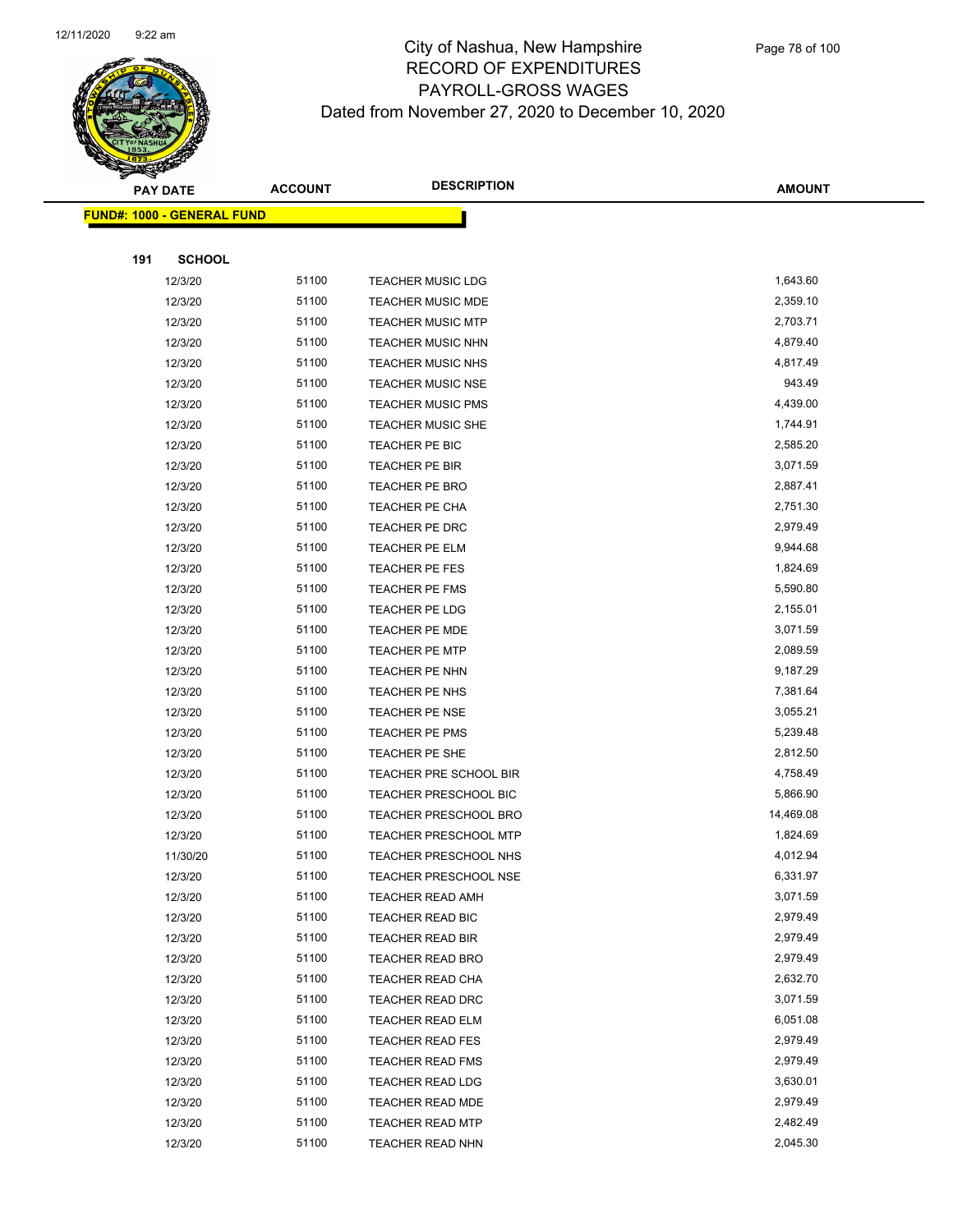

|     | <b>PAY DATE</b>                    | <b>ACCOUNT</b> | <b>DESCRIPTION</b>         | <b>AMOUNT</b> |
|-----|------------------------------------|----------------|----------------------------|---------------|
|     | <u> FUND#: 1000 - GENERAL FUND</u> |                |                            |               |
|     |                                    |                |                            |               |
| 191 | <b>SCHOOL</b>                      |                |                            |               |
|     | 12/3/20                            | 51100          | <b>TEACHER READ NHS</b>    | 2,979.49      |
|     | 12/3/20                            | 51100          | <b>TEACHER READ NSE</b>    | 2,692.40      |
|     | 12/3/20                            | 51100          | <b>TEACHER READ PMS</b>    | 5,338.59      |
|     | 12/3/20                            | 51100          | TEACHER READ SHE           | 2,979.49      |
|     | 12/3/20                            | 51100          | <b>TEACHER ROTC NHN</b>    | 2,259.99      |
|     | 12/3/20                            | 51100          | <b>TEACHER SCIENCE ELM</b> | 24,318.64     |
|     | 12/3/20                            | 51100          | <b>TEACHER SCIENCE FMS</b> | 9,896.31      |
|     | 12/3/20                            | 51100          | TEACHER SCIENCE NHN        | 32,188.99     |
|     | 12/3/20                            | 51100          | <b>TEACHER SCIENCE NHS</b> | 37,900.54     |
|     | 12/3/20                            | 51100          | <b>TEACHER SCIENCE PMS</b> | 9,473.95      |
|     | 12/3/20                            | 51100          | TEACHER SOCIAL STUDIES ELM | 19,649.27     |
|     | 12/3/20                            | 51100          | TEACHER SOCIAL STUDIES FMS | 12,937.86     |
|     | 12/3/20                            | 51100          | TEACHER SOCIAL STUDIES NHN | 34,899.46     |
|     | 12/3/20                            | 51100          | TEACHER SOCIAL STUDIES NHS | 43,551.57     |
|     | 12/3/20                            | 51100          | TEACHER SOCIAL STUDIES PMS | 13,099.07     |
|     | 12/3/20                            | 51100          | <b>TEACHER SPED AMH</b>    | 10,269.80     |
|     | 12/3/20                            | 51100          | TEACHER SPED BIC           | 5,637.30      |
|     | 12/3/20                            | 51100          | <b>TEACHER SPED BIR</b>    | 5,774.89      |
|     | 12/3/20                            | 51100          | <b>TEACHER SPED BRO</b>    | 6,866.47      |
|     | 12/3/20                            | 51100          | <b>TEACHER SPED CHA</b>    | 7,163.29      |
|     | 12/3/20                            | 51100          | <b>TEACHER SPED DRC</b>    | 5,671.89      |
|     | 12/3/20                            | 51100          | <b>TEACHER SPED ELM</b>    | 14,488.85     |
|     | 12/3/20                            | 51100          | <b>TEACHER SPED FES</b>    | 3,800.00      |
|     | 12/3/20                            | 51100          | <b>TEACHER SPED FMS</b>    | 13,406.46     |
|     | 12/3/20                            | 51100          | <b>TEACHER SPED LDG</b>    | 6,591.61      |
|     | 12/3/20                            | 51100          | <b>TEACHER SPED MDE</b>    | 6,661.03      |
|     | 12/3/20                            | 51100          | <b>TEACHER SPED MTP</b>    | 4,058.89      |
|     | 12/3/20                            | 51100          | <b>TEACHER SPED NHN</b>    | 25,325.84     |
|     | 12/3/20                            | 51100          | TEACHER SPED NHS           | 35,682.27     |
|     | 12/3/20                            | 51100          | TEACHER SPED NSE           | 1,697.00      |
|     | 12/3/20                            | 51100          | <b>TEACHER SPED PMS</b>    | 9,860.88      |
|     | 12/3/20                            | 51100          | TEACHER SPED SHE           | 7,567.48      |
|     | 12/3/20                            | 51100          | TEACHER TECHED ELM         | 8,649.09      |
|     | 12/3/20                            | 51100          | <b>TEACHER TECHED FMS</b>  | 1,831.99      |
|     | 12/3/20                            | 51100          | TEACHER TECHED NHN         | 6,391.89      |
|     | 12/3/20                            | 51100          | TEACHER TECHED NHS         | 18,960.81     |
|     | 12/3/20                            | 51100          | <b>TEACHER TECHED PMS</b>  | 5,958.98      |
|     | 12/3/20                            | 51100          | <b>TEACHER TTI LDG</b>     | 1,553.40      |
|     | 12/10/20                           | 51100          | <b>TEACHER TTI MTP</b>     | 560.71        |
|     | 11/30/20                           | 51100          | <b>TEACHER TTI NURSERY</b> | (8,805.96)    |
|     | 12/3/20                            | 51100          | TEACHER TV PROD NHS        | 2,979.49      |
|     | 12/3/20                            | 51100          | TEACHER VISION WID         | 5,529.92      |
|     | 12/3/20                            | 51100          | TECH INTERGRATION ASST AMH | 221.40        |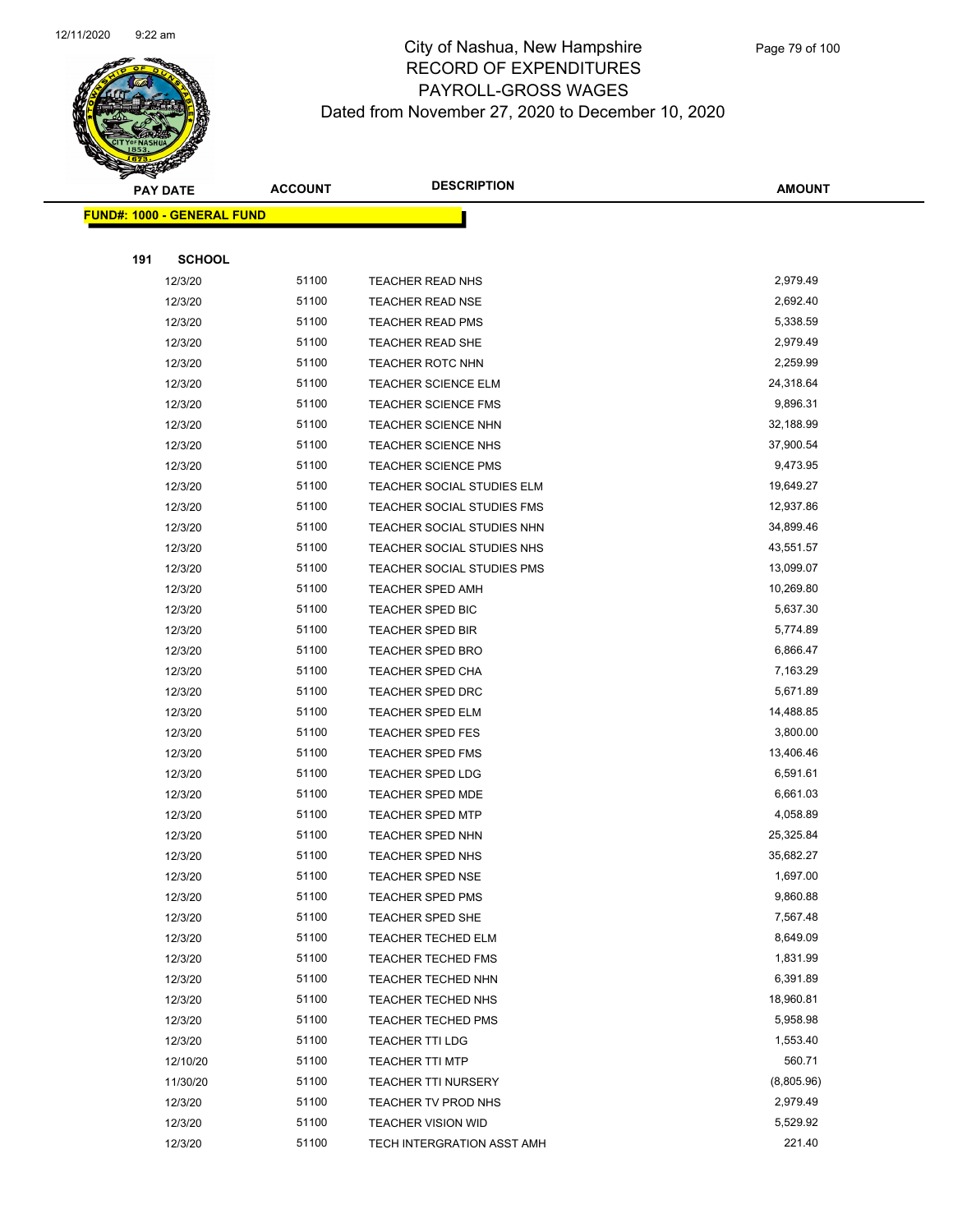

| <b>PAY DATE</b> |                                   | <b>DESCRIPTION</b><br><b>ACCOUNT</b> |                              | <b>AMOUNT</b> |
|-----------------|-----------------------------------|--------------------------------------|------------------------------|---------------|
|                 | <b>FUND#: 1000 - GENERAL FUND</b> |                                      |                              |               |
|                 |                                   |                                      |                              |               |
| 191             | <b>SCHOOL</b>                     |                                      |                              |               |
|                 | 12/10/20                          | 51100                                | TECH INTERGRATION ASST AMH   | 553.50        |
|                 | 12/3/20                           | 51100                                | TECH INTERGRATION ASST BIC   | 254.38        |
|                 | 12/10/20                          | 51100                                | TECH INTERGRATION ASST BIC   | 626.17        |
|                 | 12/3/20                           | 51100                                | TECH INTERGRATION ASST CHA   | 231.67        |
|                 | 12/10/20                          | 51100                                | TECH INTERGRATION ASST CHA   | 572.08        |
|                 | 12/3/20                           | 51100                                | TECH INTERGRATION ASST FES   | 273.26        |
|                 | 12/10/20                          | 51100                                | TECH INTERGRATION ASST FES   | 694.54        |
|                 | 12/3/20                           | 51100                                | TECH INTERGRATION ASST LDG   | 230.22        |
|                 | 12/10/20                          | 51100                                | TECH INTERGRATION ASST LDG   | 575.55        |
|                 | 12/3/20                           | 51100                                | TECH INTERGRATION ASST MDE   | 255.31        |
|                 | 12/10/20                          | 51100                                | TECH INTERGRATION ASST MDE   | 567.35        |
|                 | 12/3/20                           | 51100                                | TECH INTERGRATION ASST MTP   | 231.00        |
|                 | 12/10/20                          | 51100                                | TECH INTERGRATION ASST MTP   | 577.50        |
|                 | 12/3/20                           | 51100                                | TECH INTERGRATION ASST SHE   | 239.30        |
|                 | 12/10/20                          | 51100                                | TECH INTERGRATION ASST SHE   | 598.25        |
|                 | 12/3/20                           | 51100                                | TITLE ONE PARA FES           | 332.40        |
|                 | 12/10/20                          | 51100                                | <b>TITLE ONE PARA FES</b>    | 415.50        |
|                 | 12/3/20                           | 51200                                | CLERICAL BOARD OF ED SUP     | 768.63        |
|                 | 12/10/20                          | 51200                                | CLERICAL BOARD OF ED SUP     | 834.17        |
|                 | 12/10/20                          | 51200                                | <b>CLERICAL GUIDANCE ELM</b> | 180.00        |
|                 | 12/10/20                          | 51200                                | <b>CROSSING GUARD WPO</b>    | 1,896.39      |
|                 | 12/3/20                           | 51200                                | DIRECTOR ADULT ED            | 2,765.69      |
|                 | 12/3/20                           | 51200                                | GUIDANCE COUNSELOR NHS       | 1,760.60      |
|                 | 12/3/20                           | 51200                                | HOME SCHOOL CORD TTI         | 292.48        |
|                 | 12/10/20                          | 51200                                | HOME SCHOOL CORD TTI         | 664.73        |
|                 | 12/3/20                           | 51200                                | <b>INSTRUMENTAL MUSIC</b>    | 562.50        |
|                 | 12/10/20                          | 51200                                | <b>INSTRUMENTAL MUSIC</b>    | 587.50        |
|                 | 12/10/20                          | 51200                                | LUNCH MONITOR BIC            | 206.81        |
|                 | 12/3/20                           | 51200                                | PARA PRE SCHOOL BIR          | 195.60        |
|                 | 12/10/20                          | 51200                                | PARA PRE SCHOOL BIR          | 391.20        |
|                 | 12/3/20                           | 51200                                | PARA DW SPEC ED BIR          | 538.92        |
|                 | 12/10/20                          | 51200                                | PARA DW SPEC ED BIR          | 897.24        |
|                 | 12/3/20                           | 51200                                | PARA DW SPEC ED MDE          | 369.60        |
|                 | 12/10/20                          | 51200                                | PARA DW SPEC ED MDE          | 462.00        |
|                 | 12/3/20                           | 51200                                | PARA INST AMH                | 396.60        |
|                 | 12/10/20                          | 51200                                | PARA INST AMH                | 872.52        |
|                 | 12/3/20                           | 51200                                | PARA INST BIC                | 376.78        |
|                 | 12/10/20                          | 51200                                | PARA INST BIC                | 674.23        |
|                 | 12/3/20                           | 51200                                | PARA INST NHN                | 246.12        |
|                 | 12/10/20                          | 51200                                | PARA INST NHN                | 315.04        |
|                 | 12/3/20                           | 51200                                | PARA INST SHE                | 83.10         |
|                 | 12/10/20                          | 51200                                | PARA INST SHE                | 166.20        |
|                 | 12/3/20                           | 51200                                | PARA PRE SCH BIC             | 667.76        |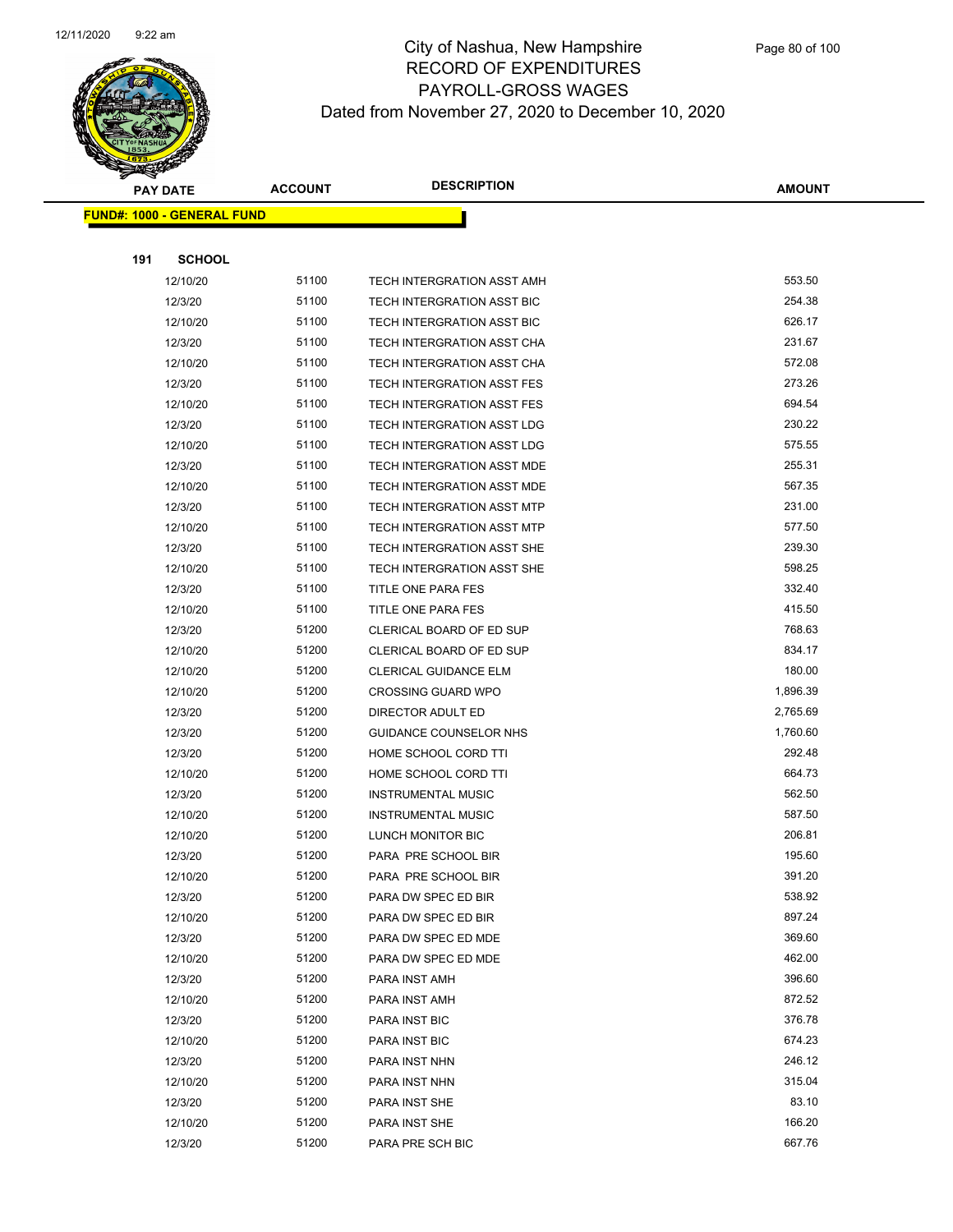

|     | <b>PAY DATE</b>                    | <b>ACCOUNT</b> | <b>DESCRIPTION</b>              | <b>AMOUNT</b> |
|-----|------------------------------------|----------------|---------------------------------|---------------|
|     | <u> FUND#: 1000 - GENERAL FUND</u> |                |                                 |               |
|     |                                    |                |                                 |               |
| 191 | <b>SCHOOL</b>                      |                |                                 |               |
|     | 12/10/20                           | 51200          | PARA PRE SCH BIC                | 1,308.80      |
|     | 12/3/20                            | 51200          | PARA PRE SCH BRO                | 711.30        |
|     | 12/10/20                           | 51200          | PARA PRE SCH BRO                | 1,412.58      |
|     | 12/3/20                            | 51200          | PARA PRE SCH NSE                | 1,357.47      |
|     | 12/10/20                           | 51200          | PARA PRE SCH NSE                | 2,578.16      |
|     | 12/10/20                           | 51200          | PARA TTI LDG                    | 133.35        |
|     | 12/3/20                            | 51200          | SCHOOL PSYCHOLOGIST WID         | 2,530.90      |
|     | 12/3/20                            | 51200          | SPEECH LANG PATHOLOGIST WID     | 6,689.16      |
|     | 12/3/20                            | 51200          | STUDENT ACTIVITY COORD NHS      | 1,120.31      |
|     | 12/3/20                            | 51200          | SUB CLERICAL                    | 663.00        |
|     | 12/10/20                           | 51200          | <b>SUB CLERICAL</b>             | 747.50        |
|     | 12/10/20                           | 51200          | <b>SUB CROSSING GUARD</b>       | 79.85         |
|     | 12/3/20                            | 51200          | <b>SUB TEACHER</b>              | 841.00        |
|     | 12/10/20                           | 51200          | SUB TEACHER                     | 1,281.00      |
|     | 12/3/20                            | 51200          | <b>TEACHER ART FMS</b>          | 2,095.80      |
|     | 12/3/20                            | 51200          | <b>TEACHER ART NHS</b>          | 1,022.69      |
|     | 12/3/20                            | 51200          | TEACHER BIO TEC NHN             | 579.10        |
|     | 12/3/20                            | 51200          | <b>TEACHER ENGLISH NHS</b>      | 1,241.21      |
|     | 12/3/20                            | 51200          | <b>TEACHER MUSIC AMH</b>        | 25.00         |
|     | 12/3/20                            | 51200          | <b>TEACHER MUSIC DRC</b>        | 125.00        |
|     | 12/3/20                            | 51200          | TEACHER PE NHN                  | 40.00         |
|     | 12/3/20                            | 51200          | <b>TEACHER READ ELM</b>         | 1,760.60      |
|     | 12/3/20                            | 51200          | <b>TEACHER SCIENCE NHN</b>      | 40.00         |
|     | 12/3/20                            | 51200          | <b>TEACHER VISION WID</b>       | 842.81        |
|     | 12/3/20                            | 51300          | <b>CLERICAL HUMAN RESOURCES</b> | 14.18         |
|     | 12/10/20                           | 51300          | <b>CLERICAL HUMAN RESOURCES</b> | 49.65         |
|     | 12/3/20                            | 51300          | <b>CLERICAL PAYROLL SUP</b>     | 15.63         |
|     | 12/10/20                           | 51300          | <b>CLERICAL PAYROLL SUP</b>     | 8.21          |
|     | 12/3/20                            | 51300          | <b>CLERICAL PLANT OPS</b>       | 7.82          |
|     | 12/10/20                           | 51300          | CLERICAL PLANT OPS              | 195.38        |
|     | 12/3/20                            | 51300          | <b>CLERICAL PRINCIPAL AMH</b>   | 7.46          |
|     | 12/10/20                           | 51300          | <b>CLERICAL PRINCIPAL AMH</b>   | 15.28         |
|     | 12/3/20                            | 51300          | <b>CLERICAL PRINCIPAL BIC</b>   | 8.32          |
|     | 12/10/20                           | 51300          | <b>CLERICAL PRINCIPAL BIC</b>   | 8.32          |
|     | 12/10/20                           | 51300          | CLERICAL PRINCIPAL BRO          | 7.09          |
|     | 12/3/20                            | 51300          | CLERICAL PRINCIPAL CHA          | 7.82          |
|     | 12/10/20                           | 51300          | <b>CLERICAL PRINCIPAL FES</b>   | 24.62         |
|     | 12/3/20                            | 51300          | CLERICAL PRINCIPAL MDE          | 8.21          |
|     | 12/10/20                           | 51300          | <b>CLERICAL PRINCIPAL MDE</b>   | 8.21          |
|     | 12/3/20                            | 51300          | <b>CLERICAL PRINCIPAL MTP</b>   | 7.09          |
|     | 12/10/20                           | 51300          | CLERICAL PRINCIPAL NSE          | 15.41         |
|     | 12/10/20                           | 51300          | CLERICAL PRINCIPAL SHE          | 8.32          |
|     | 12/3/20                            | 51300          | CLERICAL SPECIAL ED SUP         | 56.73         |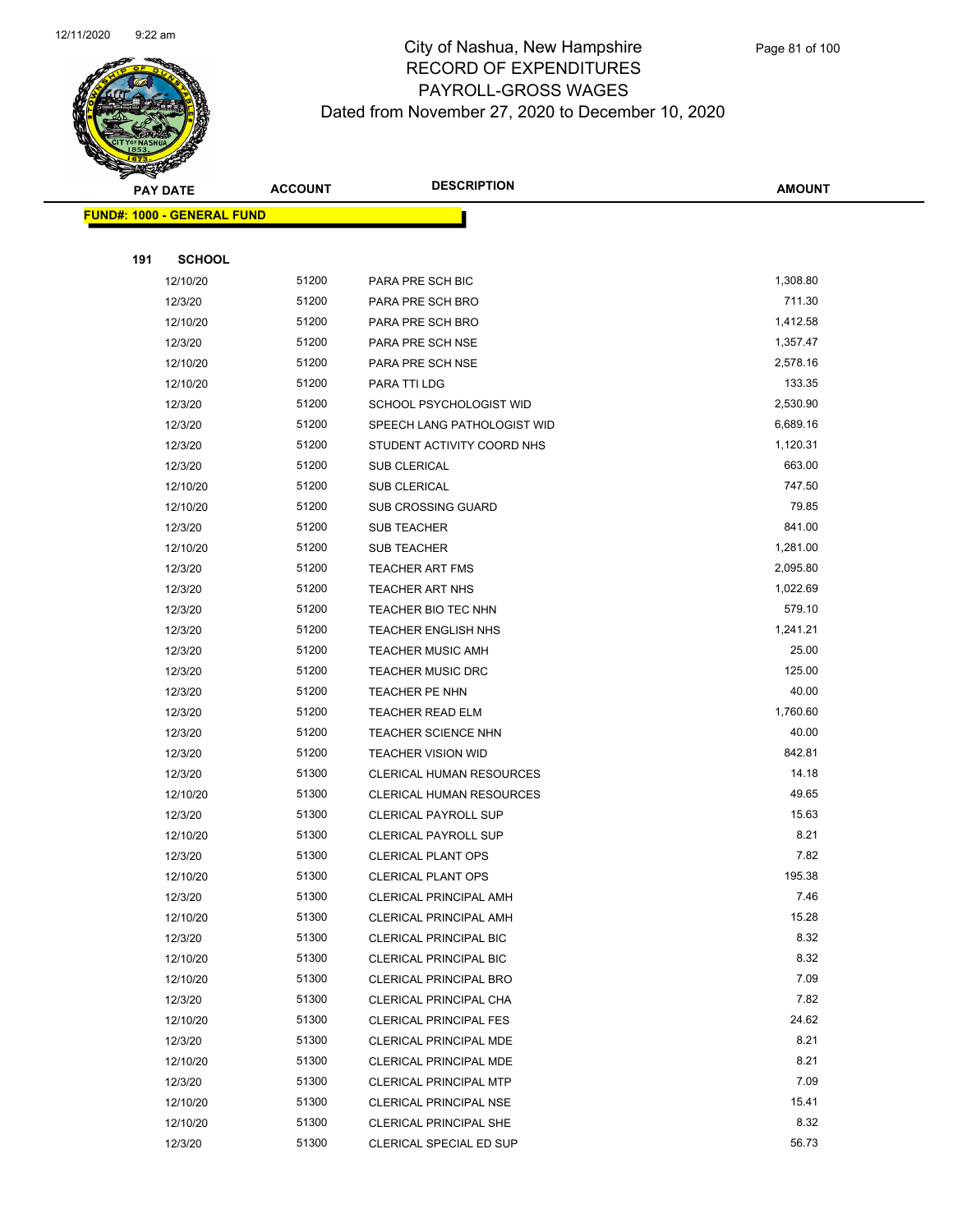

|     | <b>PAY DATE</b>                    | <b>ACCOUNT</b> | <b>DESCRIPTION</b>             | <b>AMOUNT</b> |
|-----|------------------------------------|----------------|--------------------------------|---------------|
|     | <u> FUND#: 1000 - GENERAL FUND</u> |                |                                |               |
|     |                                    |                |                                |               |
| 191 | <b>SCHOOL</b>                      |                |                                |               |
|     | 12/10/20                           | 51300          | CLERICAL SPECIAL ED SUP        | 14.18         |
|     | 12/3/20                            | 51300          | <b>CUSTODIAN ASST HEAD NHS</b> | 96.44         |
|     | 12/10/20                           | 51300          | <b>CUSTODIAN HEAD FES</b>      | 96.44         |
|     | 12/3/20                            | 51300          | <b>CUSTODIAN HEAD FMS</b>      | 419.10        |
|     | 12/10/20                           | 51300          | <b>CUSTODIAN HEAD FMS</b>      | 114.30        |
|     | 12/10/20                           | 51300          | <b>CUSTODIAN HEAD MTP</b>      | 48.22         |
|     | 12/3/20                            | 51300          | <b>CUSTODIAN NHS</b>           | 14.12         |
|     | 12/10/20                           | 51300          | <b>CUSTODIAN NHS</b>           | 14.12         |
|     | 12/10/20                           | 51300          | MAINTENANCE ALARM WPO          | 501.27        |
|     | 12/3/20                            | 51300          | MAINTENANCE ELECTRICIAN WPO    | 125.33        |
|     | 12/10/20                           | 51300          | MAINTENANCE GRDS FORMEN WPO    | 336.73        |
|     | 12/10/20                           | 51300          | MAINTENANCE GROUNDS WPO        | 925.85        |
|     | 12/10/20                           | 51300          | MAINTENANCE HVAC WPO           | 245.52        |
|     | 12/3/20                            | 51300          | MAINTENANCE TRADES WPO         | 108.94        |
|     | 12/10/20                           | 51300          | MAINTENANCE TRADES WPO         | 287.21        |
|     | 12/3/20                            | 51400          | <b>CUSTODIAN TEMP</b>          | 286.08        |
|     | 12/10/20                           | 51400          | <b>CUSTODIAN TEMP</b>          | 715.20        |
|     | 12/3/20                            | 51412          | PARA DW SPEC ED BRO            | 76.00         |
|     | 12/3/20                            | 51412          | PARA DW SPEC ED FMS            | 350.00        |
|     | 12/10/20                           | 51412          | PARA DW SPEC ED FMS            | 875.00        |
|     | 12/3/20                            | 51412          | PARA DW SPEC ED MDE            | 175.92        |
|     | 12/10/20                           | 51412          | PARA DW SPEC ED MDE            | 439.80        |
|     | 12/10/20                           | 51412          | PARA DW SPEC ED NSE            | 76.00         |
|     | 12/3/20                            | 51412          | PARA DW SPEC ELM               | 45.00         |
|     | 12/10/20                           | 51412          | PARA DW SPEC ELM               | 45.00         |
|     | 12/10/20                           | 51412          | PARA INST AMH                  | 76.00         |
|     | 12/10/20                           | 51412          | <b>PARA INST BIC</b>           | 11.00         |
|     | 12/3/20                            | 51412          | PARA INST NHN                  | 76.00         |
|     | 12/10/20                           | 51412          | PARA INST NHN                  | 198.00        |
|     | 12/10/20                           | 51412          | PARA KIND LDG                  | 26.00         |
|     | 12/10/20                           | 51412          | PARA PRE SCH BRO               | 17.00         |
|     | 12/3/20                            | 51412          | PARA PRE SCH MTP               | 14.00         |
|     | 12/3/20                            | 51412          | SIGN LANGUAGE INTERPRETER      | 424.90        |
|     | 12/10/20                           | 51412          | SIGN LANGUAGE INTERPRETER      | 1,062.25      |
|     | 12/3/20                            | 51412          | SUB CLERICAL                   | 78.00         |
|     | 12/10/20                           | 51412          | <b>SUB CLERICAL</b>            | 247.00        |
|     | 12/3/20                            | 51412          | SUB PARA PROFESSIONAL          | 387.33        |
|     | 12/10/20                           | 51412          | SUB PARA PROFESSIONAL          | 611.53        |
|     | 12/3/20                            | 51412          | <b>SUB TEACHER</b>             | 4,373.34      |
|     | 12/10/20                           | 51412          | <b>SUB TEACHER</b>             | 6,044.18      |
|     | 12/3/20                            | 51412          | SUB TEACHER LONG TERM          | 4,875.00      |
|     | 12/10/20                           | 51412          | SUB TEACHER LONG TERM          | 10,355.16     |
|     | 12/3/20                            | 51412          | <b>TEACHER MATH NHS</b>        | 1,675.02      |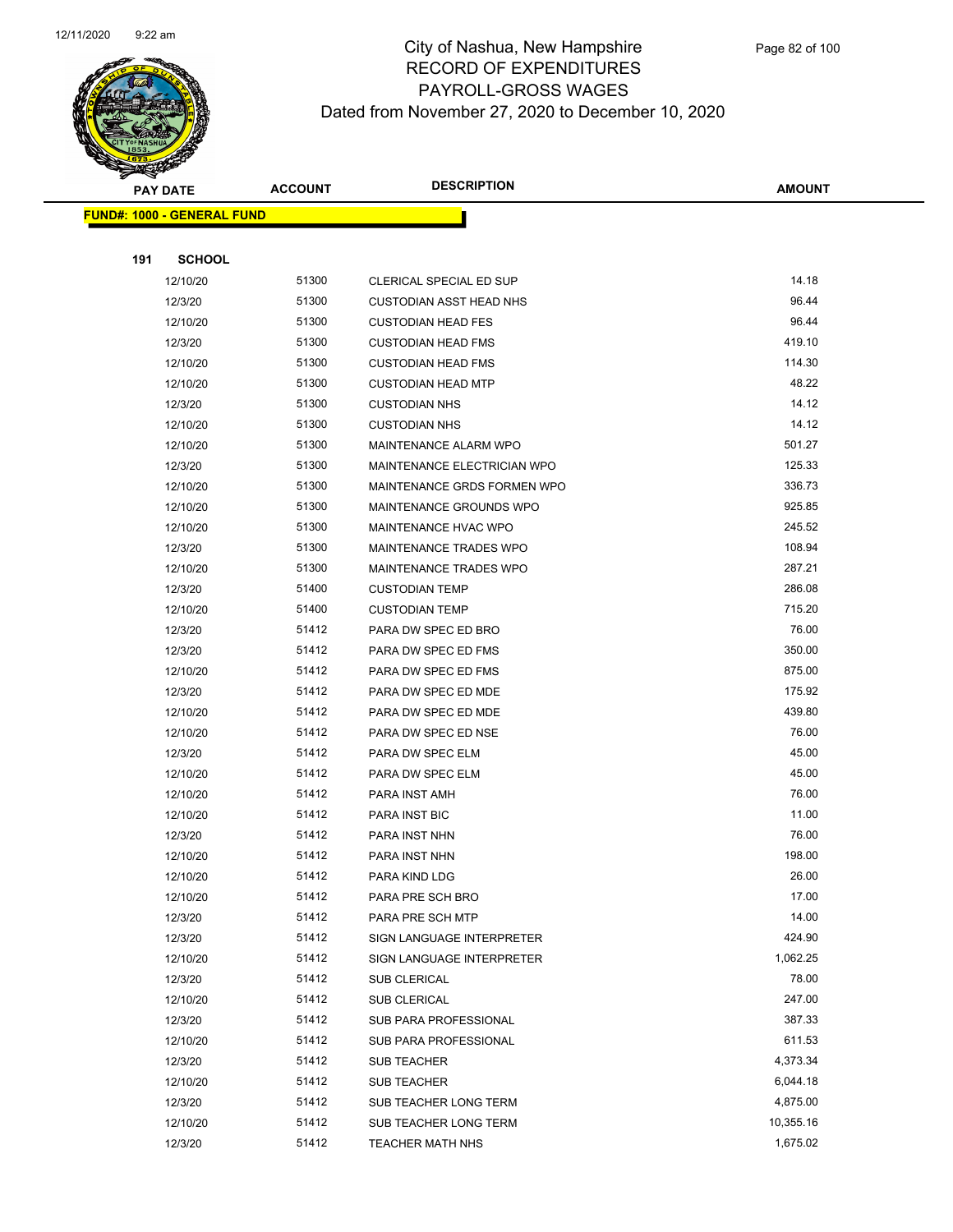

|     | <b>PAY DATE</b>                   | <b>ACCOUNT</b> | <b>DESCRIPTION</b>               | <b>AMOUNT</b> |
|-----|-----------------------------------|----------------|----------------------------------|---------------|
|     | <b>FUND#: 1000 - GENERAL FUND</b> |                |                                  |               |
|     |                                   |                |                                  |               |
| 191 | <b>SCHOOL</b>                     |                |                                  |               |
|     | 12/3/20                           | 51412          | TEACHER SPED NHS                 | 225.00        |
|     | 12/3/20                           | 51412          | <b>TEACHER TTI MTP</b>           | 350.00        |
|     | 12/3/20                           | 51650          | HOME SCHOOL CORD TTI             | 75.00         |
|     | 12/3/20                           | 51650          | <b>INTERPRETER</b>               | 587.50        |
|     | 12/3/20                           | 51650          | LUNCH MONITOR NHN                | 300.00        |
|     | 12/10/20                          | 51650          | <b>LUNCH MONITOR NHN</b>         | 212.50        |
|     | 12/3/20                           | 51650          | <b>SUB TEACHER</b>               | 1,645.56      |
|     | 12/3/20                           | 51650          | <b>TEACHER DWSE ELM</b>          | 500.00        |
|     | 12/3/20                           | 51650          | TEACHER ELL NHN                  | 87.50         |
|     | 12/3/20                           | 51650          | <b>TEACHER ELL NHS</b>           | 75.00         |
|     | 12/3/20                           | 51700          | <b>7PAR CTE NHN</b>              | 2,419.00      |
|     | 12/3/20                           | 51700          | ASSISTANT CROSS COUNTRY BOYS NHN | 1,423.00      |
|     | 12/3/20                           | 51700          | CHEERLEADER JR VARSITY NHN       | 946.00        |
|     | 12/3/20                           | 51700          | CHEERLEADER JR VARSITY NHS       | 804.00        |
|     | 12/3/20                           | 51700          | CHEERLEADER VARSITY NHN          | 1,611.00      |
|     | 12/3/20                           | 51700          | CLERICAL GUIDANCE NHN            | 1,538.33      |
|     | 12/3/20                           | 51700          | CROSS COUNTRY BOYS NHS           | 2,230.00      |
|     | 12/3/20                           | 51700          | <b>CUSTODIAN HEAD MDE</b>        | 3,298.00      |
|     | 12/3/20                           | 51700          | DIVISION OPERATIONS MANAGER      | 1,633.00      |
|     | 12/3/20                           | 51700          | FIELD HOCKEY ASST VARSITY NHN    | 1,993.00      |
|     | 12/3/20                           | 51700          | FIELD HOCKEY JV NHN              | 1,240.00      |
|     | 12/3/20                           | 51700          | <b>FIREFIGHTERS ALL RANKS</b>    | 1,364.00      |
|     | 12/3/20                           | 51700          | FOOTBALL ASST JR VARSITY NHS     | 2,490.00      |
|     | 12/3/20                           | 51700          | FOOTBALL FRESHMAN NHN            | 2,712.00      |
|     | 12/3/20                           | 51700          | <b>GUIDANCE COUNSELOR BIR</b>    | 69.23         |
|     | 12/3/20                           | 51700          | <b>GUIDANCE COUNSELOR ELM</b>    | 69.23         |
|     | 12/3/20                           | 51700          | GUIDANCE COUNSELOR NHN           | 2,943.00      |
|     | 12/3/20                           | 51700          | <b>LIBRARIAN NHS</b>             | 81.82         |
|     | 12/3/20                           | 51700          | <b>NURSE ELM</b>                 | 81.82         |
|     | 12/3/20                           | 51700          | PARA DW SPEC ED MDE              | 2,230.00      |
|     | 12/3/20                           | 51700          | SCHOOL PSYCHOLOGIST WID          | 69.23         |
|     | 12/3/20                           | 51700          | SOCCER ASST VARSITY BOYS NHN     | 1,406.00      |
|     | 12/3/20                           | 51700          | SOCCER ASST VARSITY GIRLS NHS    | 1,433.00      |
|     | 12/3/20                           | 51700          | SOCCER JV BOYS NHS               | 1,379.00      |
|     | 12/3/20                           | 51700          | SOCCER VARSITY BOYS NHS          | 2,859.00      |
|     | 12/3/20                           | 51700          | SPEECH LANG PATHOLOGIST WID      | 69.23         |
|     | 12/3/20                           | 51700          | <b>SUB TEACHER</b>               | 2,503.00      |
|     | 12/3/20                           | 51700          | <b>TEACHER ART CHA</b>           | 34.62         |
|     | 12/3/20                           | 51700          | <b>TEACHER ART NHS</b>           | 34.62         |
|     | 12/3/20                           | 51700          | <b>TEACHER BUSINESS NHS</b>      | 69.23         |
|     | 12/3/20                           | 51700          | <b>TEACHER DWSE ELM</b>          | 69.23         |
|     | 12/3/20                           | 51700          | TEACHER ENGLISH NHN              | 69.23         |
|     | 12/3/20                           | 51700          | <b>TEACHER ENGLISH NHS</b>       | 2,715.50      |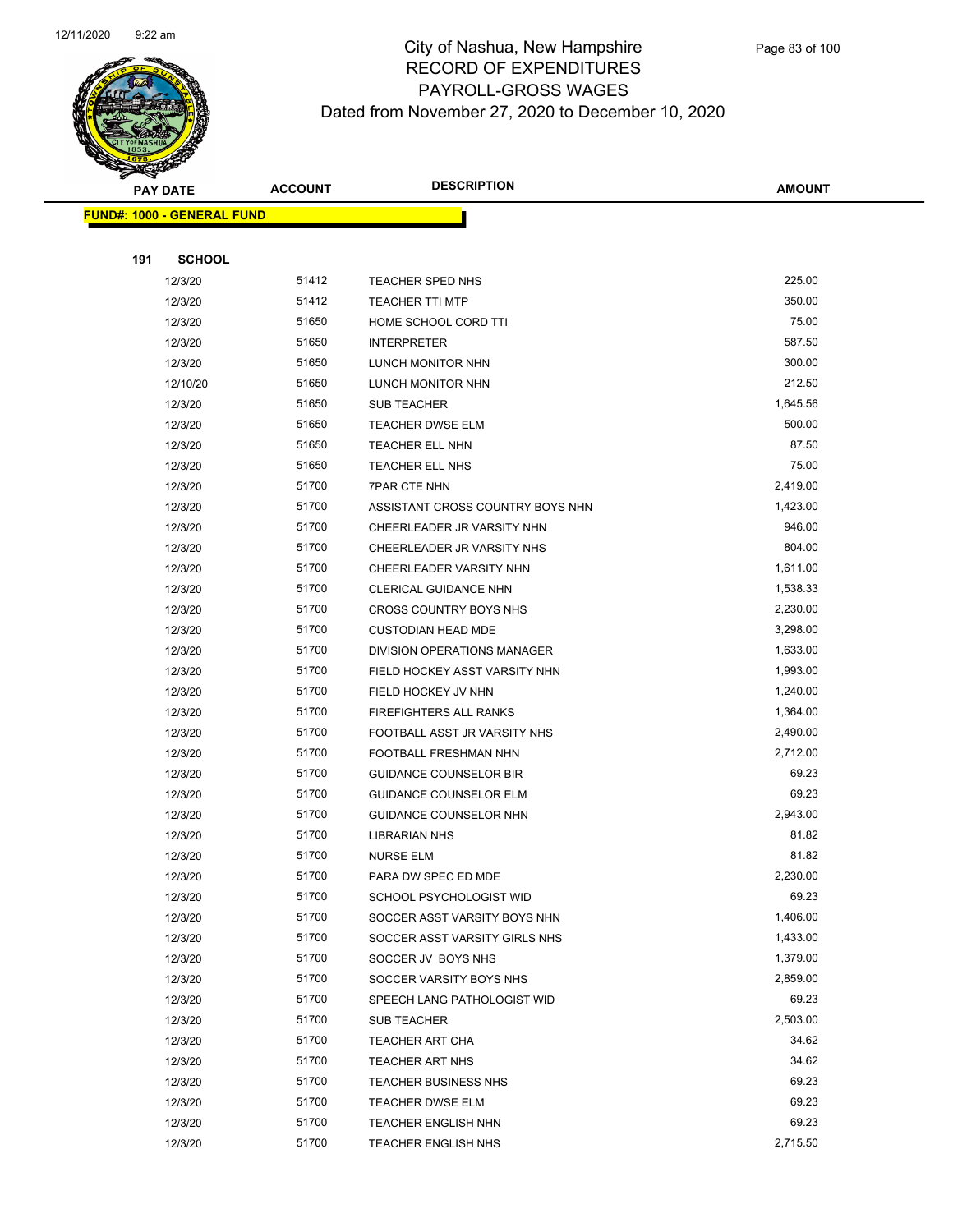

| <b>PAY DATE</b> |                                   | <b>DESCRIPTION</b><br><b>ACCOUNT</b> |                                | <b>AMOUNT</b> |
|-----------------|-----------------------------------|--------------------------------------|--------------------------------|---------------|
|                 | <b>FUND#: 1000 - GENERAL FUND</b> |                                      |                                |               |
|                 |                                   |                                      |                                |               |
| 191             | <b>SCHOOL</b>                     |                                      |                                |               |
|                 | 12/3/20                           | 51700                                | <b>TEACHER FACS PMS</b>        | 440.37        |
|                 | 12/3/20                           | 51700                                | TEACHER FOREIGN LANG NHN       | 69.23         |
|                 | 12/3/20                           | 51700                                | TEACHER FOREIGN LANG NHS       | 69.23         |
|                 | 12/3/20                           | 51700                                | <b>TEACHER GR6 ELM</b>         | 69.23         |
|                 | 12/3/20                           | 51700                                | <b>TEACHER GR6 FMS</b>         | 3,909.23      |
|                 | 12/3/20                           | 51700                                | <b>TEACHER GR6 PMS</b>         | 69.23         |
|                 | 12/3/20                           | 51700                                | TEACHER HEALTH NHN             | 2,432.00      |
|                 | 12/3/20                           | 51700                                | <b>TEACHER HEALTH NHS</b>      | 2,196.00      |
|                 | 12/3/20                           | 51700                                | TEACHER IN SCH SUSPENSION NHN  | 7,479.74      |
|                 | 12/3/20                           | 51700                                | <b>TEACHER MATH ELM</b>        | 1,458.82      |
|                 | 12/3/20                           | 51700                                | <b>TEACHER MATH FMS</b>        | 69.23         |
|                 | 12/3/20                           | 51700                                | <b>TEACHER MATH NHN</b>        | 2,963.23      |
|                 | 12/3/20                           | 51700                                | <b>TEACHER MATH NHS</b>        | 69.23         |
|                 | 12/3/20                           | 51700                                | <b>TEACHER MATH PMS</b>        | 69.23         |
|                 | 12/3/20                           | 51700                                | <b>TEACHER MUSIC FMS</b>       | 69.23         |
|                 | 12/3/20                           | 51700                                | <b>TEACHER PE ELM</b>          | 7,616.00      |
|                 | 12/3/20                           | 51700                                | <b>TEACHER PE MDE</b>          | 34.62         |
|                 | 12/3/20                           | 51700                                | TEACHER PE NHN                 | 2,230.62      |
|                 | 12/3/20                           | 51700                                | TEACHER PE NHS                 | 2,094.00      |
|                 | 12/3/20                           | 51700                                | <b>TEACHER READ ELM</b>        | 34.62         |
|                 | 12/3/20                           | 51700                                | <b>TEACHER READ FMS</b>        | 34.62         |
|                 | 12/3/20                           | 51700                                | <b>TEACHER SCIENCE ELM</b>     | 69.23         |
|                 | 12/3/20                           | 51700                                | <b>TEACHER SCIENCE FMS</b>     | 69.23         |
|                 | 12/3/20                           | 51700                                | <b>TEACHER SCIENCE NHN</b>     | 69.23         |
|                 | 12/3/20                           | 51700                                | <b>TEACHER SCIENCE NHS</b>     | 4,385.63      |
|                 | 12/3/20                           | 51700                                | <b>TEACHER SCIENCE PMS</b>     | 69.23         |
|                 | 12/3/20                           | 51700                                | TEACHER SOCIAL STUDIES ELM     | 69.23         |
|                 | 12/3/20                           | 51700                                | TEACHER SOCIAL STUDIES FMS     | 69.23         |
|                 | 12/3/20                           | 51700                                | TEACHER SOCIAL STUDIES NHN     | 69.23         |
|                 | 12/3/20                           | 51700                                | TEACHER SOCIAL STUDIES NHS     | 5,130.23      |
|                 | 12/3/20                           | 51700                                | TEACHER SOCIAL STUDIES PMS     | 2,290.23      |
|                 | 12/3/20                           | 51700                                | TEACHER SPED NHN               | 4,394.23      |
|                 | 12/3/20                           | 51700                                | TEACHER SPED NHS               | 2,444.23      |
|                 | 12/3/20                           | 51700                                | TEACHER TECHED NHN             | 69.23         |
|                 | 12/3/20                           | 51700                                | TRACK ASST VS INDR BOYS NHS    | 1,318.00      |
|                 | 12/3/20                           | 51700                                | TRACK VS INDR GIRLS NHS        | 2,311.00      |
|                 | 12/3/20                           | 51700                                | <b>VOLLEYBALL FRESHMAN NHS</b> | 1,200.00      |
|                 | 12/3/20                           | 51700                                | VOLLEYBALL JR VARSITY NHN      | 1,691.00      |
|                 | 12/3/20                           | 51700                                | <b>VOLLEYBALL VARSITY NHS</b>  | 2,027.00      |
|                 | 12/10/20                          | 51750                                | <b>CLERICAL CTE NHS</b>        | 436.26        |
|                 | 12/3/20                           | 51750                                | <b>CUSTODIAN ELM</b>           | 1,016.66      |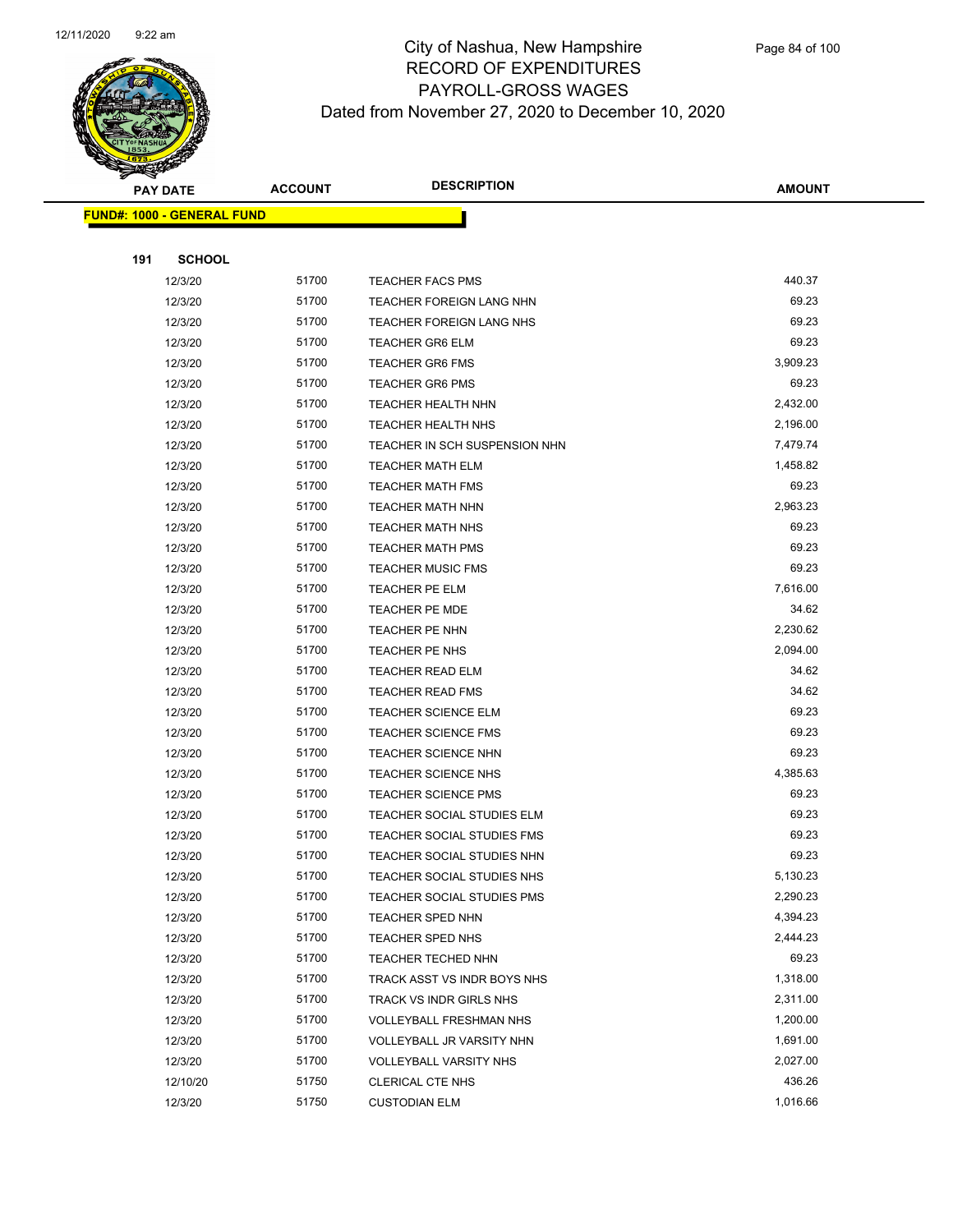

**PAY DATE ACCOUNT DESCRIPTION AMOUNT FUND#: 1000 - GENERAL FUND TOTAL 191 - SCHOOL \$3,420,541.16 TOTAL FUND 1000 - GENERAL FUND \$5,860,837.26** 

#### **FUND#: 2100 - FOOD SERVICES FUND**

| 12/3/20  | 51100 | CLERICAL FOOD SERVICE NHS            | 820.50    |
|----------|-------|--------------------------------------|-----------|
| 12/10/20 | 51100 | CLERICAL FOOD SERVICE NHS            | 820.50    |
| 12/3/20  | 51100 | DELIVERY DRIVER FOOD SERVICE         | 617.28    |
| 12/10/20 | 51100 | DELIVERY DRIVER FOOD SERVICE         | 790.89    |
| 12/3/20  | 51100 | DIRECTOR FOOD SERVICE                | 3,001.10  |
| 12/3/20  | 51100 | <b>FOOD SERVICE BUSINESS MANAGER</b> | 2,309.31  |
| 12/3/20  | 51100 | <b>FOOD SERVICE COOK AMH</b>         | 425.04    |
| 12/10/20 | 51100 | FOOD SERVICE COOK AMH                | 531.30    |
| 12/3/20  | 51100 | FOOD SERVICE COOK BIC                | 434.84    |
| 12/10/20 | 51100 | FOOD SERVICE COOK BIC                | 543.55    |
| 12/3/20  | 51100 | FOOD SERVICE COOK BRO                | 430.96    |
| 12/10/20 | 51100 | FOOD SERVICE COOK BRO                | 535.79    |
| 12/3/20  | 51100 | FOOD SERVICE COOK CHA                | 365.98    |
| 12/10/20 | 51100 | FOOD SERVICE COOK CHA                | 365.34    |
| 12/3/20  | 51100 | FOOD SERVICE COOK ELM                | 841.40    |
| 12/10/20 | 51100 | FOOD SERVICE COOK ELM                | 1,051.75  |
| 12/3/20  | 51100 | <b>FOOD SERVICE COOK FES</b>         | 439.04    |
| 12/10/20 | 51100 | <b>FOOD SERVICE COOK FES</b>         | 548.80    |
| 12/3/20  | 51100 | <b>FOOD SERVICE COOK FMS</b>         | 434.28    |
| 12/10/20 | 51100 | <b>FOOD SERVICE COOK FMS</b>         | 542.85    |
| 12/3/20  | 51100 | FOOD SERVICE COOK LDG                | 420.84    |
| 12/10/20 | 51100 | FOOD SERVICE COOK LDG                | 526.05    |
| 12/3/20  | 51100 | <b>FOOD SERVICE COOK MDE</b>         | 421.25    |
| 12/10/20 | 51100 | <b>FOOD SERVICE COOK MDE</b>         | 527.51    |
| 12/3/20  | 51100 | FOOD SERVICE COOK NHN                | 871.92    |
| 12/10/20 | 51100 | FOOD SERVICE COOK NHN                | 1,153.11  |
| 12/3/20  | 51100 | <b>FOOD SERVICE COOK NHS</b>         | 917.00    |
| 12/10/20 | 51100 | FOOD SERVICE COOK NHS                | 1,146.25  |
| 12/3/20  | 51100 | FOOD SERVICE COOK NSE                | 392.13    |
| 12/10/20 | 51100 | <b>FOOD SERVICE COOK NSE</b>         | 543.55    |
| 12/3/20  | 51100 | FOOD SERVICE COOK PMS                | 465.64    |
| 12/10/20 | 51100 | <b>FOOD SERVICE COOK PMS</b>         | 582.05    |
| 12/3/20  | 51100 | <b>FOOD SERVICE COOK SHE</b>         | 425.04    |
| 12/10/20 | 51100 | <b>FOOD SERVICE COOK SHE</b>         | 531.30    |
| 12/3/20  | 51100 | <b>FOOD SERVICE SITE CORD</b>        | 12,373.83 |
| 12/3/20  | 51100 | <b>FOOD SERVICECOOK MTP</b>          | 417.08    |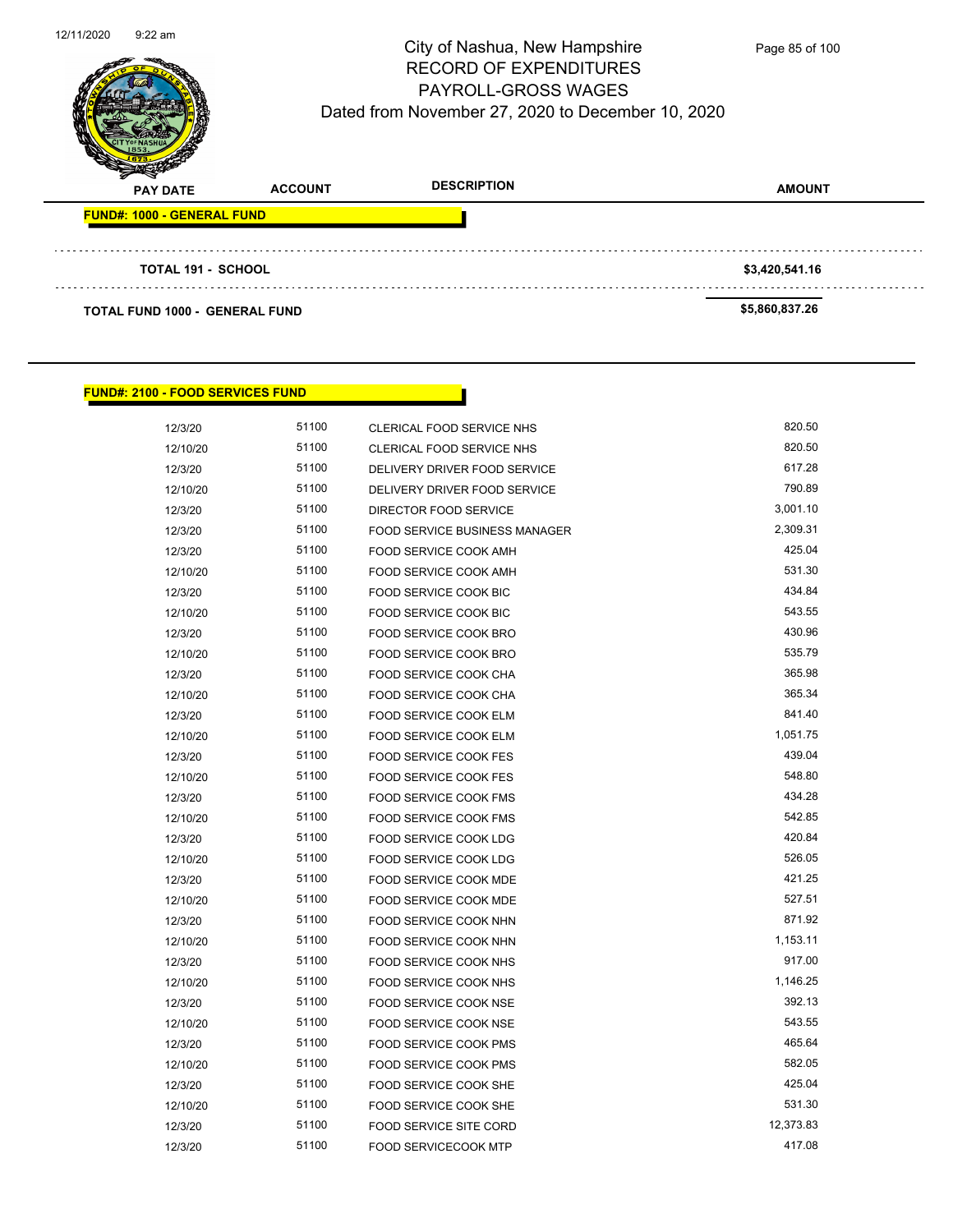

| <b>PAY DATE</b>                             | <b>ACCOUNT</b> | <b>DESCRIPTION</b>              | <b>AMOUNT</b> |
|---------------------------------------------|----------------|---------------------------------|---------------|
| <b>FUND#: 2100 - FOOD SERVICES FUND</b>     |                |                                 |               |
|                                             |                |                                 |               |
| 12/10/20                                    | 51100          | FOOD SERVICECOOK MTP            | 526.05        |
| 12/3/20                                     | 51200          | FOOD SERVICE ASST PT AMH        | 415.54        |
| 12/10/20                                    | 51200          | FOOD SERVICE ASST PT AMH        | 401.40        |
| 12/3/20                                     | 51200          | FOOD SERVICE ASST PT BIR        | 390.00        |
| 12/10/20                                    | 51200          | FOOD SERVICE ASST PT BIR        | 393.00        |
| 12/3/20                                     | 51200          | FOOD SERVICE ASST PT BRO        | 318.24        |
| 12/10/20                                    | 51200          | FOOD SERVICE ASST PT BRO        | 397.80        |
| 12/3/20                                     | 51200          | <b>FOOD SERVICE ASST PT CHA</b> | 451.06        |
| 12/10/20                                    | 51200          | FOOD SERVICE ASST PT CHA        | 529.75        |
| 12/3/20                                     | 51200          | FOOD SERVICE ASST PT DRC        | 501.73        |
| 12/10/20                                    | 51200          | FOOD SERVICE ASST PT DRC        | 495.39        |
| 12/3/20                                     | 51200          | FOOD SERVICE ASST PT ELM        | 801.15        |
| 12/10/20                                    | 51200          | FOOD SERVICE ASST PT ELM        | 1,119.90      |
| 12/10/20                                    | 51200          | <b>FOOD SERVICE ASST PT FES</b> | 595.35        |
| 12/3/20                                     | 51200          | FOOD SERVICE ASST PT FMS        | 840.58        |
| 12/10/20                                    | 51200          | FOOD SERVICE ASST PT FMS        | 955.33        |
| 12/3/20                                     | 51200          | FOOD SERVICE ASST PT LDG        | 272.45        |
| 12/10/20                                    | 51200          | FOOD SERVICE ASST PT LDG        | 361.10        |
| 12/3/20                                     | 51200          | FOOD SERVICE ASST PT MDE        | 218.28        |
| 12/10/20                                    | 51200          | FOOD SERVICE ASST PT MDE        | 192.60        |
| 12/3/20                                     | 51200          | FOOD SERVICE ASST PT MTP        | 444.15        |
| 12/10/20                                    | 51200          | FOOD SERVICE ASST PT MTP        | 422.10        |
| 12/3/20                                     | 51200          | FOOD SERVICE ASST PT NHN        | 2,573.27      |
| 12/10/20                                    | 51200          | FOOD SERVICE ASST PT NHN        | 3,060.11      |
| 12/3/20                                     | 51200          | FOOD SERVICE ASST PT NHS        | 2,123.15      |
| 12/10/20                                    | 51200          | FOOD SERVICE ASST PT NHS        | 2,347.52      |
| 12/3/20                                     | 51200          | FOOD SERVICE ASST PT NSE        | 238.68        |
| 12/10/20                                    | 51200          | FOOD SERVICE ASST PT NSE        | 232.05        |
| 12/3/20                                     | 51200          | FOOD SERVICE ASST PT PMS        | 1,785.81      |
| 12/10/20                                    | 51200          | FOOD SERVICE ASST PT PMS        | 1,633.38      |
| 12/3/20                                     | 51200          | FOOD SERVICE ASST PT SHE        | 173.98        |
| 12/10/20                                    | 51200          | FOOD SERVICE ASST PT SHE        | 393.89        |
| 12/10/20                                    | 51300          | FOOD SERVICE COOK NHN           | 6.00          |
| <b>TOTAL FUND 2100 - FOOD SERVICES FUND</b> |                |                                 | \$63,175.84   |

| <b>TOTAL FUND 2100 - FOOD SERVICES FUND</b> |  |
|---------------------------------------------|--|
|---------------------------------------------|--|

| <u> FUND#: 2207 - ADULT ED/CONTINUING ED</u> |  |
|----------------------------------------------|--|
|----------------------------------------------|--|

| 12/3/20  | 51100 | CLERICAL ADULT ED NHN | 815.03 |
|----------|-------|-----------------------|--------|
| 12/10/20 | 51100 | CLERICAL ADULT ED NHN | 645.46 |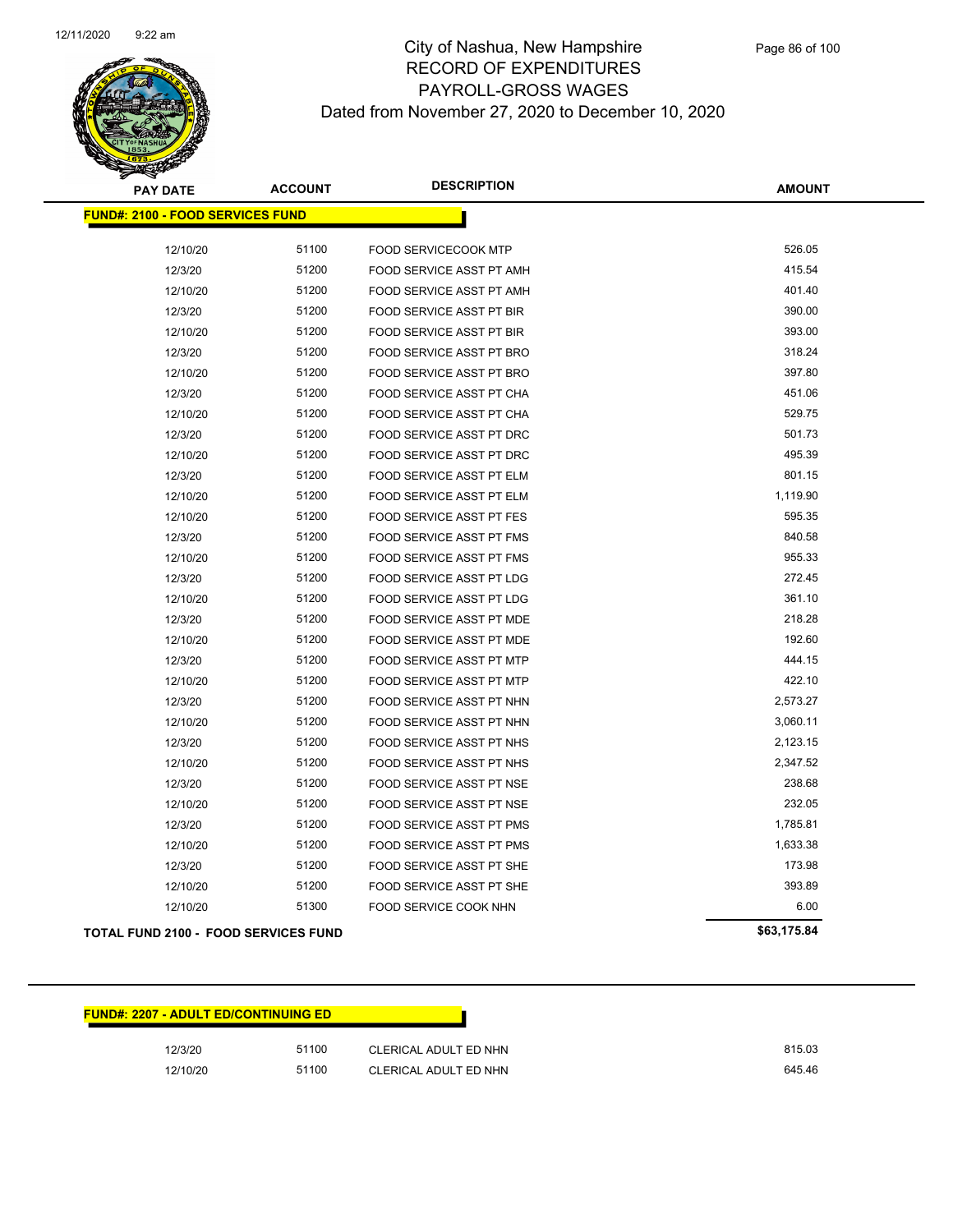

|                                                                                                                                                                                                                        |       |                                      | <b>AMOUNT</b> |
|------------------------------------------------------------------------------------------------------------------------------------------------------------------------------------------------------------------------|-------|--------------------------------------|---------------|
| TOTAL FUND 2207 - ADULT ED/CONTINUING ED                                                                                                                                                                               |       |                                      | \$1,460.49    |
| <b>FUND#: 2252 - DAY CARE</b>                                                                                                                                                                                          |       |                                      |               |
| 12/3/20                                                                                                                                                                                                                | 51100 | PANTHER PRESCHOOL DIRECTOR           | 1,151.61      |
| <b>TOTAL FUND 2252 - DAY CARE</b>                                                                                                                                                                                      |       |                                      | \$1,151.61    |
| <b>FUND#: 2257 - SPECIAL ED LOCAL</b>                                                                                                                                                                                  |       |                                      |               |
| 12/3/20                                                                                                                                                                                                                | 51100 | PARA DW SPEC ED AMH                  | 317.39        |
| 12/10/20                                                                                                                                                                                                               | 51100 | PARA DW SPEC ED AMH                  | 317.39        |
| 12/3/20                                                                                                                                                                                                                | 51100 | PARA DW SPEC ED NHS                  | 867.52        |
| 12/10/20                                                                                                                                                                                                               | 51100 | PARA DW SPEC ED NHS                  | 1,084.40      |
| 12/3/20                                                                                                                                                                                                                | 51100 | PARA DW SPEC ED WID                  | 381.16        |
|                                                                                                                                                                                                                        |       | PARA DW SPEC ED WID                  | 476.45        |
| 12/10/20                                                                                                                                                                                                               | 51100 |                                      |               |
|                                                                                                                                                                                                                        |       |                                      | \$3,444.31    |
|                                                                                                                                                                                                                        |       |                                      |               |
| 12/3/20                                                                                                                                                                                                                | 51100 | PROGRAM COORDINATOR                  | 390.95        |
| 12/10/20                                                                                                                                                                                                               | 51100 | PROGRAM COORDINATOR                  | 390.95        |
| 12/3/20                                                                                                                                                                                                                | 51300 | PROGRAM COORDINATOR                  | 40.32         |
| 12/10/20                                                                                                                                                                                                               | 51300 | PROGRAM COORDINATOR                  | 18.33         |
|                                                                                                                                                                                                                        |       |                                      | \$840.55      |
|                                                                                                                                                                                                                        |       |                                      |               |
| 12/3/20                                                                                                                                                                                                                | 51100 | ECHANNEL ACCESS ADMINISTRATOR        | 1,206.50      |
| 12/10/20                                                                                                                                                                                                               | 51100 | <b>ECHANNEL ACCESS ADMINISTRATOR</b> | 1,206.50      |
| 12/3/20                                                                                                                                                                                                                | 51100 | PEG PROGRAM MANAGER                  | 1,307.05      |
| 12/10/20                                                                                                                                                                                                               | 51100 | PEG PROGRAM MANAGER                  | 1,307.05      |
| 12/3/20                                                                                                                                                                                                                | 51200 | <b>VIDEOGRAPHER</b>                  | 243.75        |
| <b>TOTAL FUND 2257 - SPECIAL ED LOCAL</b><br><b>FUND#: 2503 - PARKS &amp; REC PROGRAMS FUND</b><br><b>TOTAL FUND 2503 - PARKS &amp; REC PROGRAMS FUND</b><br><b>FUND#: 2505 - PEG ACCESS CHANNELS FUND</b><br>12/10/20 | 51200 | <b>VIDEOGRAPHER</b>                  | 360.00        |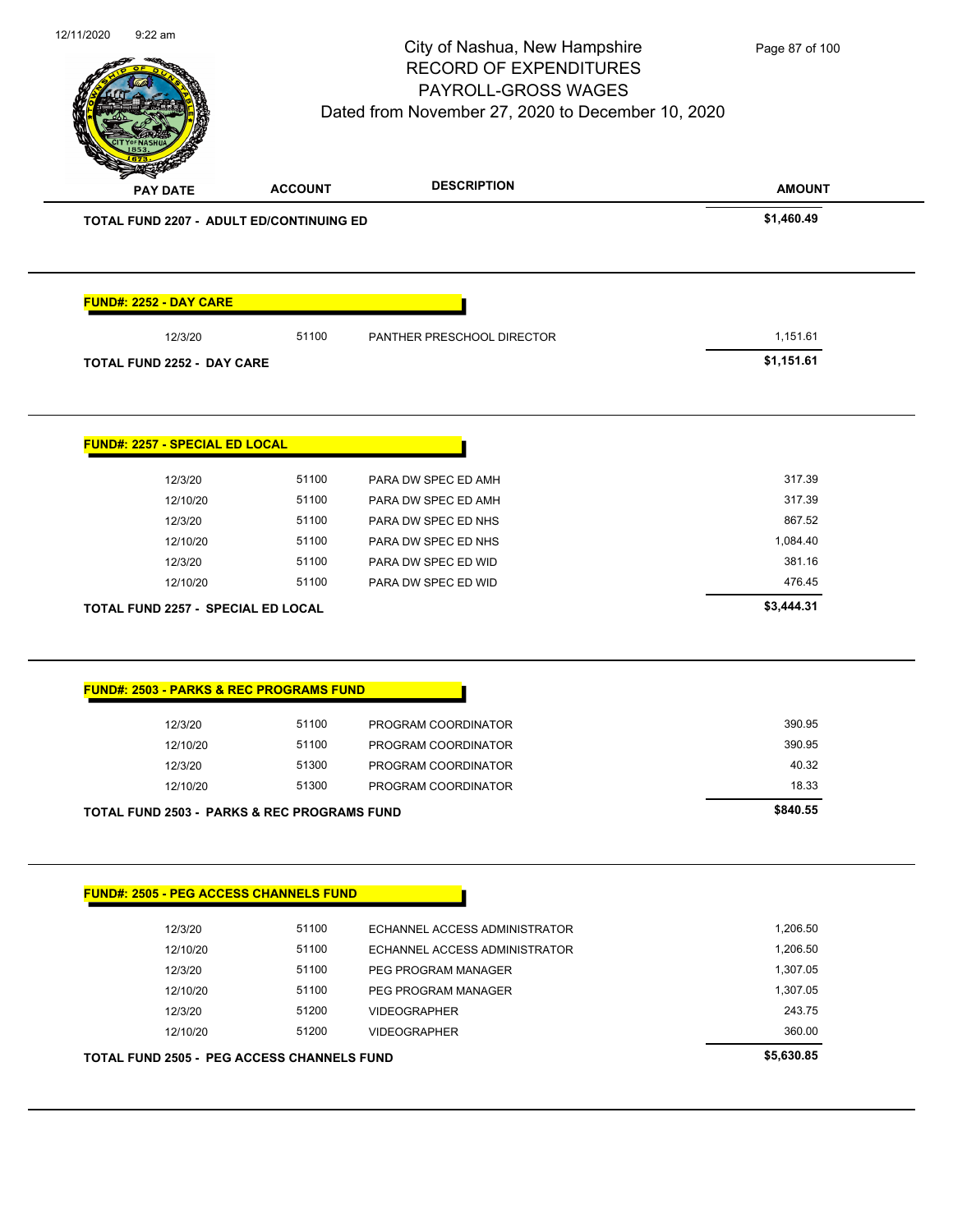

| $\mathscr{D} \mathscr{\rightharpoonup} \mathscr{\rightharpoonup}$<br><b>PAY DATE</b> | <b>ACCOUNT</b> | <b>DESCRIPTION</b>   | <b>AMOUNT</b> |
|--------------------------------------------------------------------------------------|----------------|----------------------|---------------|
| <b>FUND#: 3010 - GENERAL GOV'T GRANTS FUND</b>                                       |                |                      |               |
| 12/3/20                                                                              | 51400          | CITY CLERK TEMP      | 845.00        |
| 12/10/20                                                                             | 51400          | CITY CLERK TEMP      | .590.00       |
| 12/3/20                                                                              | 51400          | RETIREE NON EMPLOYEE | 153.75        |
| 12/10/20                                                                             | 51400          | RETIREE NON EMPLOYEE | 360.00        |
| <b>TOTAL FUND 3010 - GENERAL GOV'T GRANTS FUND</b>                                   |                |                      | \$2,948.75    |

| <b>FUND#: 3030 - EMERGENCY MGMT GRANTS FUND</b>     |       |                                |          |
|-----------------------------------------------------|-------|--------------------------------|----------|
| 12/3/20                                             | 51200 | EMERGENCY MANAGEMENT COORDINAT | 312.57   |
| <b>TOTAL FUND 3030 - EMERGENCY MGMT GRANTS FUND</b> |       |                                | \$312.57 |

| <b>FUND#: 3035 - FEMA DISASTER ASSIST GRANTS</b> |  |
|--------------------------------------------------|--|
|--------------------------------------------------|--|

| TOTAL FUND 3035 - FEMA DISASTER ASSIST GRANTS |       |                                    | \$1,218.51 |
|-----------------------------------------------|-------|------------------------------------|------------|
| 12/10/20                                      | 51300 | PROGRAM ASSISTANT COMMUNITY HEALTH | 71.13      |
| 12/3/20                                       | 51300 | FIREFIGHTERS ALL RANKS             | 191.73     |
| 12/10/20                                      | 51300 | <b>FIRE LIEUTENANT</b>             | 508.76     |
| 12/3/20                                       | 51300 | <b>FIRE LIEUTENANT</b>             | 226.11     |
| 12/10/20                                      | 51300 | BILINGUAL OUTREACH WORKER          | 36.72      |
| 12/10/20                                      | 51300 | ADMINISTRATIVE ASSISTANT II        | 66.93      |
| 12/3/20                                       | 51300 | ADMINISTRATIVE ASSISTANT II        | 117.13     |
|                                               |       |                                    |            |

|  | <b>FUND#: 3050 - POLICE GRANTS FUND</b> |  |
|--|-----------------------------------------|--|
|--|-----------------------------------------|--|

| 12/3/20  | 51100 | DOMESTIC VIOLENCE ADVOCATE          | 957.00   |
|----------|-------|-------------------------------------|----------|
| 12/10/20 | 51100 | DOMESTIC VIOLENCE ADVOCATE          | 957.00   |
| 12/3/20  | 51100 | PATROLMAN ALL RANKS                 | 2.372.05 |
| 12/10/20 | 51100 | PATROLMAN ALL RANKS                 | 2.968.75 |
| 12/10/20 | 51300 | 1st YR SPECIAL OFFICER CERTIFIED II | 238.48   |
| 12/3/20  | 51300 | DOMESTIC VIOLENCE ADVOCATE          | 406.67   |
| 12/10/20 | 51300 | DOMESTIC VIOLENCE ADVOCATE          | 73.94    |
| 12/3/20  | 51300 | PATROLMAN ALL RANKS                 | 8.572.89 |
| 12/10/20 | 51300 | PATROLMAN ALL RANKS                 | 4.867.63 |
| 12/10/20 | 51300 | <b>SERGEANT</b>                     | 2.331.19 |
| 12/3/20  | 51628 | PATROLMAN ALL RANKS                 | 295.40   |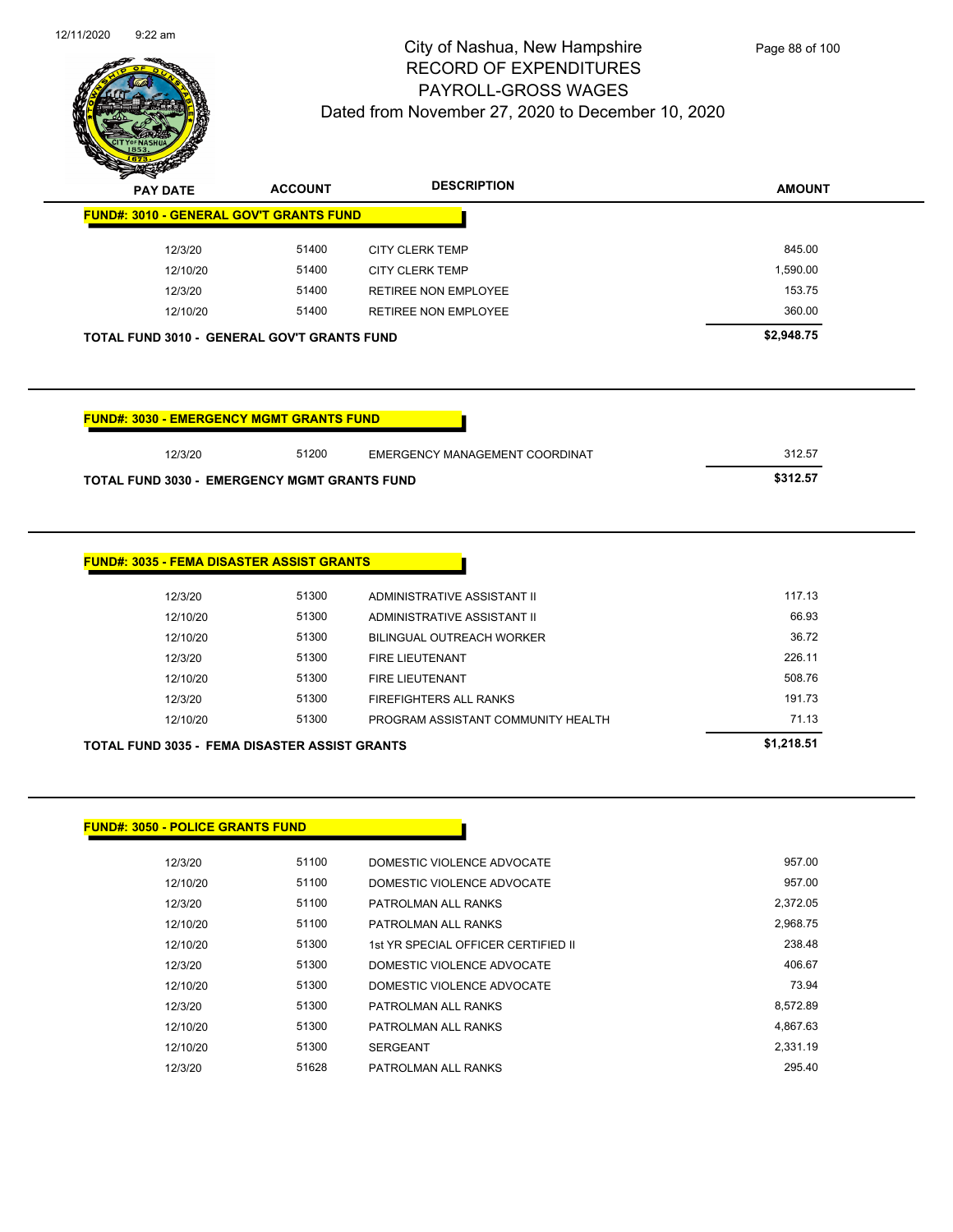

| <b>PAY DATE</b>                                     | <b>ACCOUNT</b> | <b>DESCRIPTION</b>                              | <b>AMOUNT</b> |  |
|-----------------------------------------------------|----------------|-------------------------------------------------|---------------|--|
| <b>TOTAL FUND 3050 - POLICE GRANTS FUND</b>         |                |                                                 | \$24,041.00   |  |
|                                                     |                |                                                 |               |  |
|                                                     |                |                                                 |               |  |
| <b>FUND#: 3068 - COMMUNITY SERVICES GRANTS FUND</b> |                |                                                 |               |  |
| 12/3/20                                             | 51100          | <b>BILINGUAL COMM HEALTH WORKER</b>             | 82.64         |  |
| 12/10/20                                            | 51100          | <b>BILINGUAL COMM HEALTH WORKER</b>             | 82.62         |  |
| 12/3/20                                             | 51100          | COMMUNITY SERVICES PROGRAM ADMINISTRATIVE ASSIS | 840.20        |  |
| 12/10/20                                            | 51100          | COMMUNITY SERVICES PROGRAM ADMINISTRATIVE ASSIS | 840.21        |  |
| 12/3/20                                             | 51100          | <b>EPIDEMIOLOGIST</b>                           | 164.00        |  |
| 12/10/20                                            | 51100          | <b>EPIDEMIOLOGIST</b>                           | 164.00        |  |
| 12/3/20                                             | 51100          | PROGRAM ASSISTANT COMMUNITY HEALTH              | 118.50        |  |
| 12/10/20                                            | 51100          | PROGRAM ASSISTANT COMMUNITY HEALTH              | 118.50        |  |
| 12/3/20                                             | 51100          | PUB HEALTH NET SVS COORD                        | 1,418.95      |  |
| 12/10/20                                            | 51100          | PUB HEALTH NET SVS COORD                        | 1,418.95      |  |
| 12/3/20                                             | 51100          | PUB HEALTH PREPAREDNESS COORD                   | 1,145.75      |  |
| 12/10/20                                            | 51100          | PUB HEALTH PREPAREDNESS COORD                   | 1,145.75      |  |
| 12/3/20                                             | 51100          | <b>SMP PROGRAM COORDINATOR</b>                  | 1,091.80      |  |
| 12/10/20                                            | 51100          | <b>SMP PROGRAM COORDINATOR</b>                  | 1,091.80      |  |
| 12/3/20                                             | 51300          | <b>BILINGUAL COMM HEALTH WORKER</b>             | 2.33          |  |
| 12/10/20                                            | 51300          | BILINGUAL COMM HEALTH WORKER                    | 9.30          |  |

12/3/20 51300 PROGRAM ASSISTANT COMMUNITY HEALTH 4.44 12/3/20 51412 PUB HEALTH NURSE 756.61 12/10/20 51412 PUB HEALTH NURSE 1,173.05 12/3/20 55118 TELEPHONE-CELLULAR 50.00

**TOTAL FUND 3068 - COMMUNITY SERVICES GRANTS FUND \$11,719.40** 

#### **FUND#: 3070 - COMMUNITY HEALTH GRANTS FUND**

| <b>TOTAL FUND 3070 - COMMUNITY HEALTH GRANTS FUND</b> | \$5,761.19 |                                    |          |
|-------------------------------------------------------|------------|------------------------------------|----------|
| 12/3/20                                               | 51300      | PROGRAM ASSISTANT COMMUNITY HEALTH | 31.12    |
| 12/10/20                                              | 51300      | BILINGUAL COMM HEALTH WORKER       | 83.65    |
| 12/3/20                                               | 51300      | BILINGUAL COMM HEALTH WORKER       | 20.91    |
| 12/10/20                                              | 51100      | PUB HEALTH NURSE                   | 1.239.35 |
| 12/3/20                                               | 51100      | PUB HEALTH NURSE                   | 1.239.35 |
| 12/10/20                                              | 51100      | PROGRAM ASSISTANT COMMUNITY HEALTH | 829.80   |
| 12/3/20                                               | 51100      | PROGRAM ASSISTANT COMMUNITY HEALTH | 829.81   |
| 12/10/20                                              | 51100      | BILINGUAL COMM HEALTH WORKER       | 743.60   |
| 12/3/20                                               | 51100      | BILINGUAL COMM HEALTH WORKER       | 743.60   |
|                                                       |            |                                    |          |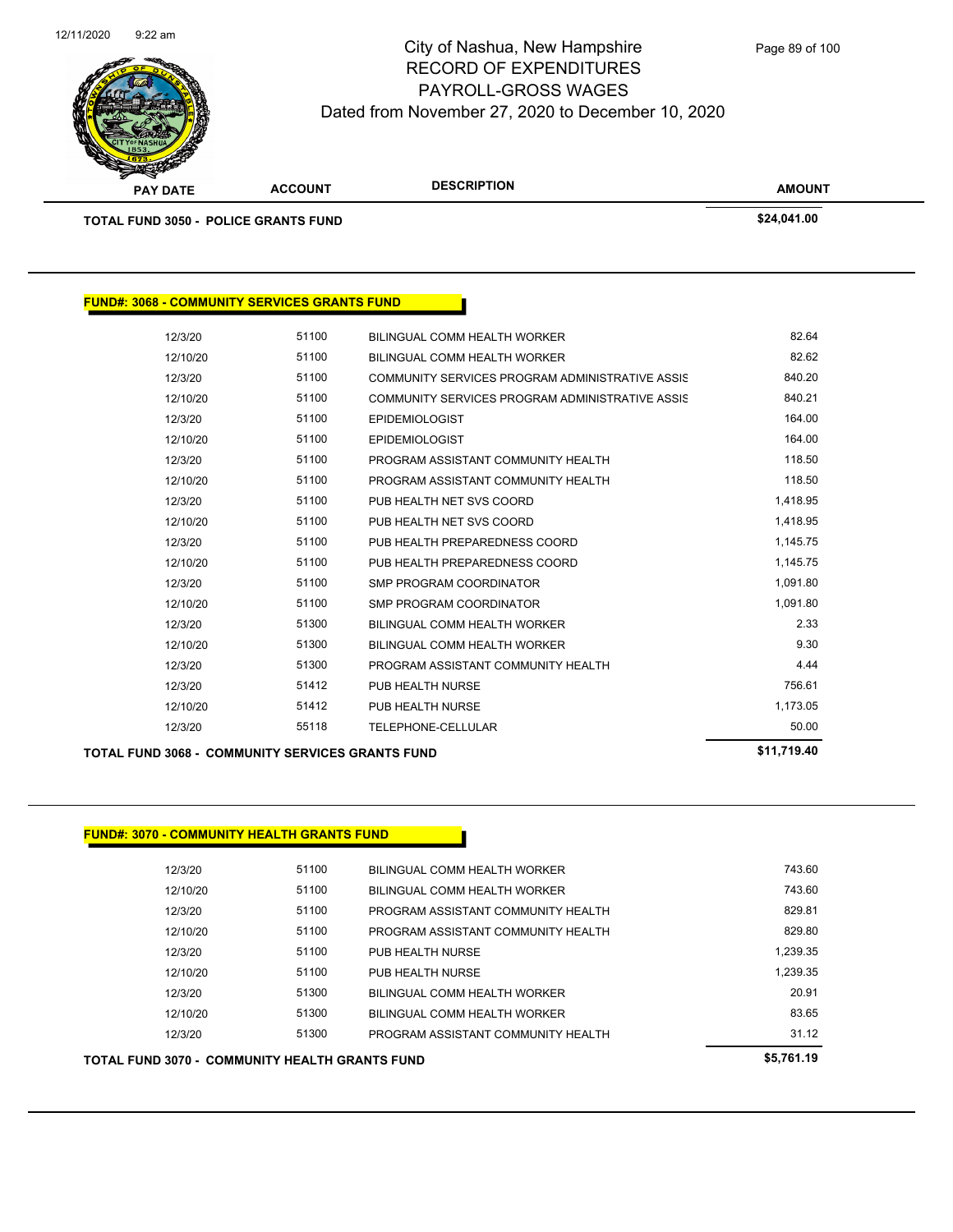

| <b>PAY DATE</b>                                | <b>ACCOUNT</b> | <b>DESCRIPTION</b>             | <b>AMOUNT</b> |
|------------------------------------------------|----------------|--------------------------------|---------------|
| <b>FUND#: 3090 - URBAN PROGRAM GRANTS FUND</b> |                |                                |               |
| 12/3/20                                        | 51100          | CODE ENFORCEMENT OFFICER II    | 488.50        |
| 12/10/20                                       | 51100          | CODE ENFORCEMENT OFFICER II    | 488.50        |
| 12/3/20                                        | 51100          | <b>GRANT MGMT SPECIALIST</b>   | 1,103.65      |
| 12/10/20                                       | 51100          | <b>GRANT MGMT SPECIALIST</b>   | 1,103.65      |
| 12/3/20                                        | 51100          | <b>MANAGER URBAN PROGRAMS</b>  | 1,709.24      |
| 12/10/20                                       | 51100          | <b>MANAGER URBAN PROGRAMS</b>  | 1,709.25      |
| 12/3/20                                        | 51100          | PROGRAM COORDINATOR LP&HH      | 1,282.35      |
| 12/10/20                                       | 51100          | PROGRAM COORDINATOR LP&HH      | 1,282.35      |
| 12/3/20                                        | 51100          | PROJECT ADMINISTRATOR          | 1,334.15      |
| 12/10/20                                       | 51100          | PROJECT ADMINISTRATOR          | 1,334.15      |
| 12/3/20                                        | 51100          | PROJECT ADMINISTRATOR LP&HH    | 1,257.20      |
| 12/10/20                                       | 51100          | PROJECT ADMINISTRATOR LP&HH    | 1,257.20      |
| 12/3/20                                        | 51100          | PROJECT SPECIALIST URBAN PROGR | 1,196.35      |
| 12/10/20                                       | 51100          | PROJECT SPECIALIST URBAN PROGR | 1,196.35      |
| TOTAL FUND 3090 - URBAN PROGRAM GRANTS FUND    |                |                                | \$16,742.89   |

| <b>FUND#: 3120 - TRANSIT GRANTS FUND</b> |          |                                              |                                       |             |
|------------------------------------------|----------|----------------------------------------------|---------------------------------------|-------------|
|                                          | 12/3/20  | 51100                                        | <b>COMMUNICATION SPEC</b>             | 1,147.95    |
|                                          | 12/10/20 | 51100                                        | <b>COMMUNICATION SPEC</b>             | 1,147.95    |
|                                          | 12/3/20  | 51100                                        | <b>TRANSIT ADMINISTRATOR</b>          | 1,809.80    |
|                                          | 12/10/20 | 51100                                        | <b>TRANSIT ADMINISTRATOR</b>          | 1,809.80    |
|                                          | 12/3/20  | 51100                                        | <b>TRANSIT FINANCE COORDINATOR</b>    | 1,308.00    |
|                                          | 12/10/20 | 51100                                        | <b>TRANSIT FINANCE COORDINATOR</b>    | 1,308.00    |
|                                          | 12/3/20  | 51100                                        | <b>TRANSIT FLEET FACILITIES SUPV</b>  | 1,103.65    |
|                                          | 12/10/20 | 51100                                        | <b>TRANSIT FLEET FACILITIES SUPV</b>  | 1,103.65    |
|                                          | 12/3/20  | 51100                                        | <b>TRANSIT MECHANICS</b>              | 2,001.65    |
|                                          | 12/10/20 | 51100                                        | <b>TRANSIT MECHANICS</b>              | 2,001.65    |
|                                          | 12/3/20  | 51100                                        | <b>TRANSIT OPERATIONS COORDINATOR</b> | 990.90      |
|                                          | 12/10/20 | 51100                                        | <b>TRANSIT OPERATIONS COORDINATOR</b> | 990.90      |
|                                          | 12/3/20  | 51100                                        | <b>TRANSIT UTILITY SERVICE WORKER</b> | 1,473.65    |
|                                          | 12/10/20 | 51100                                        | <b>TRANSIT UTILITY SERVICE WORKER</b> | 1,473.65    |
|                                          | 12/10/20 | 51300                                        | <b>COMMUNICATION SPEC</b>             | 43.04       |
|                                          | 12/10/20 | 51300                                        | <b>TRANSIT MECHANICS</b>              | 685.03      |
|                                          | 12/3/20  | 51300                                        | <b>TRANSIT OPERATIONS COORDINATOR</b> | 111.48      |
|                                          | 12/3/20  | 51300                                        | <b>TRANSIT UTILITY SERVICE WORKER</b> | 442.09      |
|                                          |          | <b>TOTAL FUND 3120 - TRANSIT GRANTS FUND</b> |                                       | \$20,952.84 |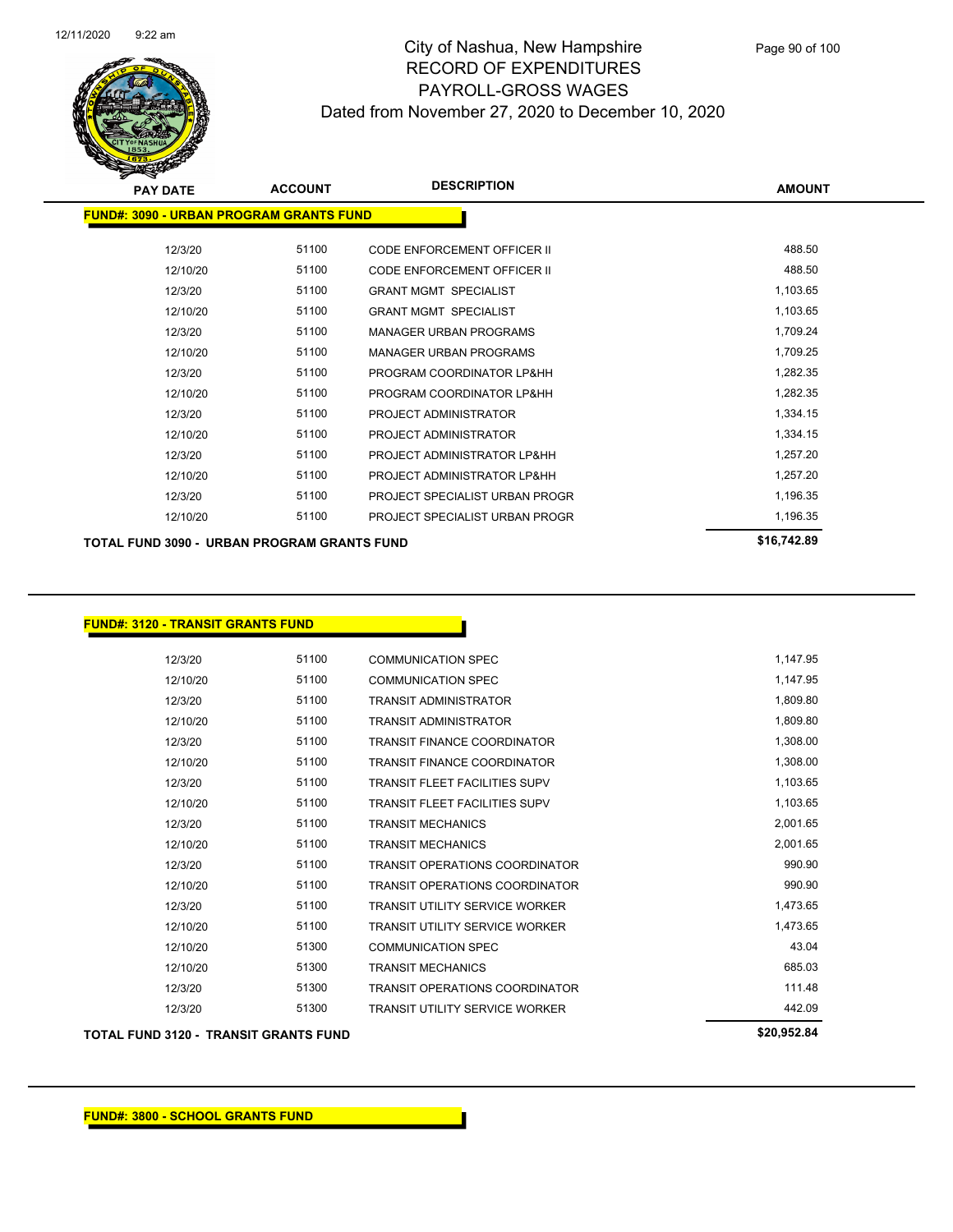

| <b>PAY DATE</b>                         | <b>ACCOUNT</b> | <b>DESCRIPTION</b>               | <b>AMOUNT</b> |
|-----------------------------------------|----------------|----------------------------------|---------------|
| <b>FUND#: 3800 - SCHOOL GRANTS FUND</b> |                |                                  |               |
| 12/3/20                                 | 51100          | 21 CENTURY ELEM MFAM RES COORD   | 8,483.62      |
| 12/3/20                                 | 51100          | ASSISTANT PRINCIPAL AMH          | 1,605.80      |
| 12/3/20                                 | 51100          | ASSISTANT PRINCIPAL BIR          | 1,533.70      |
| 12/3/20                                 | 51100          | ASSISTANT PRINCIPAL DR CRSP      | 2,587.50      |
| 12/3/20                                 | 51100          | ASSISTANT PRINCIPAL MTP          | 1,461.60      |
| 12/3/20                                 | 51100          | ASSISTANT PRINCIPAL SHE          | 1,485.60      |
| 12/3/20                                 | 51100          | <b>CLERICAL 21 CENTURY</b>       | 820.50        |
| 12/10/20                                | 51100          | <b>CLERICAL 21 CENTURY</b>       | 820.50        |
| 12/3/20                                 | 51100          | DIRECTOR TITLE 1                 | 3,379.30      |
| 11/30/20                                | 51100          | GUIDANCE COUNSELOR FES           | (5, 115.17)   |
| 12/3/20                                 | 51100          | <b>HOMELESS LIASION</b>          | 593.02        |
| 12/10/20                                | 51100          | <b>HOMELESS LIASION</b>          | 1,482.55      |
| 12/3/20                                 | 51100          | LICENSED PRACTICAL NURSE NHS     | 1,723.89      |
| 12/3/20                                 | 51100          | OFFICE MANAGER TITLE 1           | 1,607.60      |
| 12/3/20                                 | 51100          | PARA INST LDG                    | 462.48        |
| 12/10/20                                | 51100          | PARA INST LDG                    | 578.10        |
| 12/3/20                                 | 51100          | <b>PARA INST SHE</b>             | 378.56        |
| 12/10/20                                | 51100          | PARA INST SHE                    | 473.20        |
| 12/3/20                                 | 51100          | PARA TTI AMH                     | 687.12        |
| 12/10/20                                | 51100          | PARA TTI AMH                     | 858.90        |
| 12/3/20                                 | 51100          | PARA TTI LDG                     | 2,867.21      |
| 12/10/20                                | 51100          | PARA TTI LDG                     | 3,596.40      |
| 12/3/20                                 | 51100          | PARA TTI MTP                     | 2,382.07      |
| 12/10/20                                | 51100          | PARA TTI MTP                     | 2,965.26      |
| 12/3/20                                 | 51100          | PARA TTI NURSERY                 | 138.50        |
| 12/10/20                                | 51100          | PARA TTI NURSERY                 | 332.41        |
| 12/3/20                                 | 51100          | PEER COACH                       | 15,969.73     |
| 12/3/20                                 | 51100          | <b>SIGN LANGUAGE INTERPRETER</b> | 459.20        |
| 12/10/20                                | 51100          | SIGN LANGUAGE INTERPRETER        | 1,148.00      |
| 12/3/20                                 | 51100          | SOCIAL WORKER                    | 7,434.12      |
| 12/3/20                                 | 51100          | SUB TEACHER LONG TERM            | 1,400.00      |
| 12/10/20                                | 51100          | SUB TEACHER LONG TERM            | 1,750.00      |
| 12/3/20                                 | 51100          | TEACHER BEHAVIOR SPEC WID        | 2,979.49      |
| 12/3/20                                 | 51100          | <b>TEACHER DWSE BRO</b>          | 1,888.79      |
| 12/3/20                                 | 51100          | TEACHER DWSE CHA                 | 3,932.48      |
| 12/3/20                                 | 51100          | TEACHER DWSE ELM                 | 1,971.59      |
| 12/3/20                                 | 51100          | TEACHER DWSE MDE                 | 2,022.09      |
| 12/3/20                                 | 51100          | <b>TEACHER DWSE NHS</b>          | 5,110.40      |
| 12/3/20                                 | 51100          | <b>TEACHER ELL LDG</b>           | 3,586.68      |
| 11/30/20                                | 51100          | TEACHER PRESCHOOL NHS            | (1,261.64)    |
| 12/3/20                                 | 51100          | <b>TEACHER SPED BIC</b>          | 2,168.59      |
| 12/3/20                                 | 51100          | <b>TEACHER SPED BRO</b>          | 1,792.59      |
| 12/3/20                                 | 51100          | TEACHER SPED DRC                 | 1,899.91      |
| 12/3/20                                 | 51100          | TEACHER SPED ELM                 | 1,854.19      |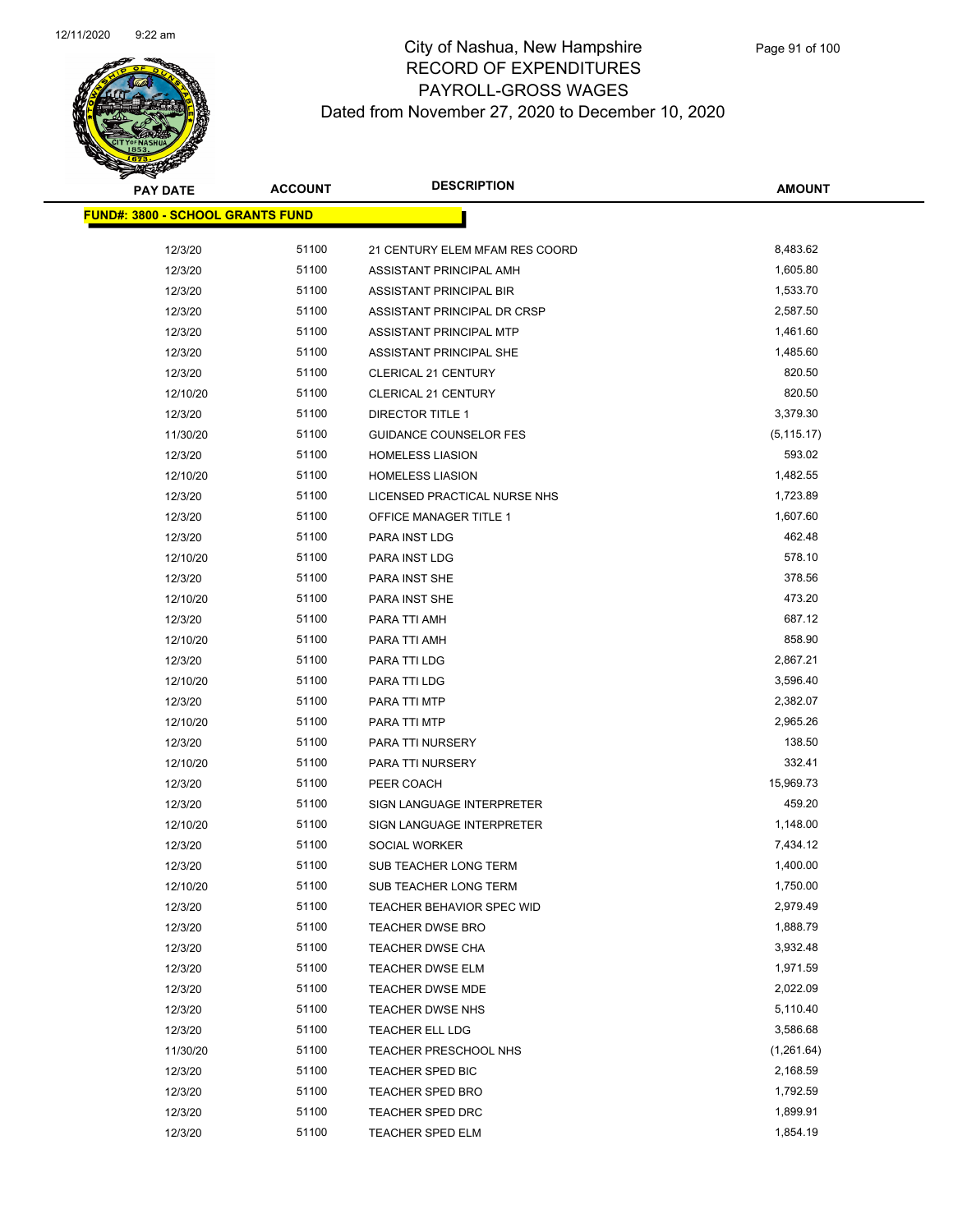

| <b>PAY DATE</b>                         | <b>ACCOUNT</b> | <b>DESCRIPTION</b>          | <b>AMOUNT</b> |
|-----------------------------------------|----------------|-----------------------------|---------------|
| <b>FUND#: 3800 - SCHOOL GRANTS FUND</b> |                |                             |               |
| 12/3/20                                 | 51100          | <b>TEACHER SPED FES</b>     | 3,420.21      |
| 12/3/20                                 | 51100          | <b>TEACHER SPED FMS</b>     | 1,605.19      |
| 12/3/20                                 | 51100          | TEACHER SPED LDG            | 1,605.19      |
| 12/3/20                                 | 51100          | <b>TEACHER SPED MDE</b>     | 2,168.59      |
| 12/3/20                                 | 51100          | <b>TEACHER SPED NHN</b>     | 8,072.67      |
| 12/3/20                                 | 51100          | <b>TEACHER SPED NHS</b>     | 6,601.00      |
| 12/3/20                                 | 51100          | <b>TEACHER SPED NSE</b>     | 6,624.69      |
| 12/3/20                                 | 51100          | <b>TEACHER SPED PMS</b>     | 4,073.99      |
| 12/3/20                                 | 51100          | <b>TEACHER TTI LDG</b>      | 1,712.60      |
| 12/3/20                                 | 51100          | TITLE ONE PARA FES          | 1,317.00      |
| 12/10/20                                | 51100          | TITLE ONE PARA FES          | 1,643.77      |
| 12/3/20                                 | 51200          | ELL OUTREACH WORKER HOURLY  | 1,487.50      |
| 12/10/20                                | 51200          | ELL OUTREACH WORKER HOURLY  | 1,137.50      |
| 12/3/20                                 | 51200          | GUIDANCE COUNSELOR AMH      | 52.50         |
| 12/3/20                                 | 51200          | HOME SCHOOL CORD TTI        | 5,474.65      |
| 12/10/20                                | 51200          | HOME SCHOOL CORD TTI        | 4,544.31      |
| 12/3/20                                 | 51200          | SUMMER SCHOOL PARA EYP      | 225.00        |
| 12/10/20                                | 51200          | SUMMER SCHOOL PARA EYP      | 555.00        |
| 12/3/20                                 | 51200          | <b>TEACHER TTI AMH</b>      | 8,889.84      |
| 12/3/20                                 | 51200          | TEACHER TTI BIR             | 2,457.28      |
| 12/3/20                                 | 51200          | <b>TEACHER TTI FES</b>      | 1,452.32      |
| 12/3/20                                 | 51200          | <b>TEACHER TTI LDG</b>      | 7,433.32      |
| 12/3/20                                 | 51200          | <b>TEACHER TTI MTP</b>      | 6,643.39      |
| 12/3/20                                 | 51200          | <b>TEACHER TTI NURSERY</b>  | 15,146.25     |
| 12/3/20                                 | 51200          | TEACHER TTI SHE             | 2,383.59      |
| 12/3/20                                 | 51200          | <b>TEACHER TTIDRC</b>       | 4,902.90      |
| 12/3/20                                 | 51200          | TITLE ONE TUTOR             | 75.00         |
| 12/10/20                                | 51200          | TITLE ONE TUTOR             | 200.00        |
| 12/3/20                                 | 51650          | ADULT ED DIPOLMA TEACHER    | 100.00        |
| 12/10/20                                | 51650          | ADULT ED DIPOLMA TEACHER    | 1,250.00      |
| 12/3/20                                 | 51650          | ASSISTANT PRINCIPAL NHS     | 100.00        |
| 12/3/20                                 | 51650          | GUIDANCE COUNSELOR NHN      | 100.00        |
| 12/3/20                                 | 51650          | GUIDANCE COUNSELOR NHS      | 400.00        |
| 12/3/20                                 | 51650          | SPEECH LANG PATHOLOGIST WID | 441.76        |
| 12/3/20                                 | 51650          | <b>TEACHER COMPUTER NHN</b> | 300.00        |
| 12/3/20                                 | 51650          | <b>TEACHER ENGLISH NHN</b>  | 100.00        |
| 12/3/20                                 | 51650          | <b>TEACHER ENGLISH NHS</b>  | 500.00        |
| 12/3/20                                 | 51650          | <b>TEACHER GR5 BIC</b>      | 100.00        |
| 12/3/20                                 | 51650          | <b>TEACHER MATH NHS</b>     | 925.00        |
| 12/3/20                                 | 51650          | <b>TEACHER SCIENCE NHN</b>  | 400.00        |
| 12/3/20                                 | 51650          | <b>TEACHER SCIENCE NHS</b>  | 100.00        |
| 12/3/20                                 | 51650          | TEACHER SOCIAL STUDIES NHN  | 200.00        |
| 12/3/20                                 | 51650          | TEACHER SOCIAL STUDIES NHS  | 775.00        |
| 12/3/20                                 | 51650          | TEACHER SPED NHN            | 100.00        |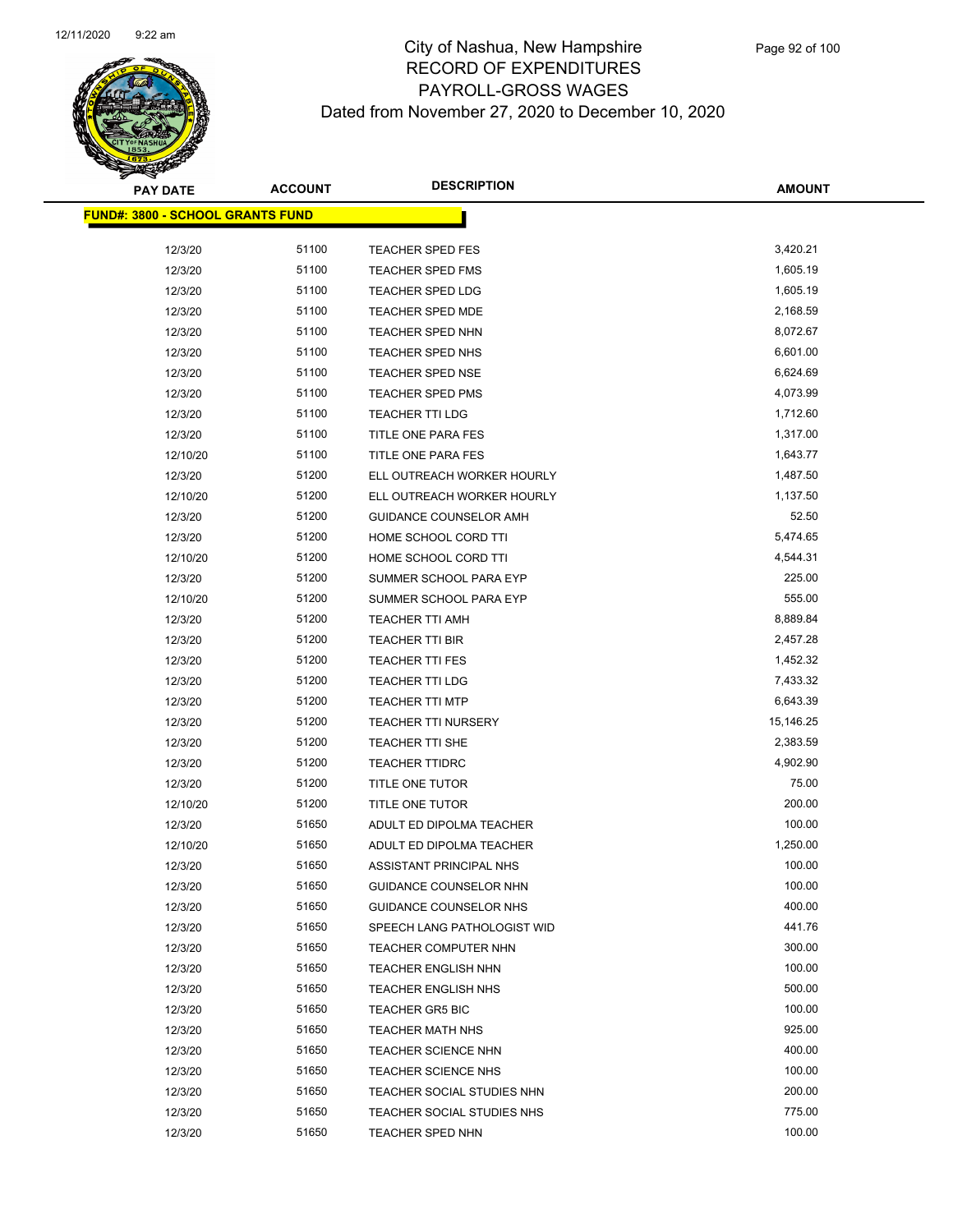

| $\mathscr{D}$<br>$\tilde{\phantom{a}}$<br><b>PAY DATE</b> | <b>ACCOUNT</b> | <b>DESCRIPTION</b> | <b>AMOUNT</b> |
|-----------------------------------------------------------|----------------|--------------------|---------------|
| <b>FUND#: 3800 - SCHOOL GRANTS FUND</b>                   |                |                    |               |
| 12/3/20                                                   | 51650          | TEACHER SPED NHS   | 400.00        |
| 12/3/20                                                   | 51650          | TEACHER SPED PMS   | 150.00        |
| <b>TOTAL FUND 3800 - SCHOOL GRANTS FUND</b>               |                |                    | \$202,643.44  |

| <b>TOTAL FUND 3810 - FOOD SERVICE GRANTS FUND</b> |          |       |                          | \$542.23 |
|---------------------------------------------------|----------|-------|--------------------------|----------|
|                                                   | 12/10/20 | 51650 | FOOD SERVICE ASST PT SHE | 49.24    |
|                                                   | 12/3/20  | 51650 | FOOD SERVICE ASST PT SHE | 9.85     |
|                                                   | 12/10/20 | 51650 | FOOD SERVICE ASST PT NHS | 49.24    |
|                                                   | 12/3/20  | 51650 | FOOD SERVICE ASST PT NHS | 19.70    |
|                                                   | 12/10/20 | 51650 | FOOD SERVICE ASST PT NHN | 160.80   |
|                                                   | 12/3/20  | 51650 | FOOD SERVICE ASST PT NHN | 64.32    |
|                                                   | 12/10/20 | 51650 | FOOD SERVICE ASST PT LDG | 32.83    |
|                                                   | 12/3/20  | 51650 | FOOD SERVICE ASST PT LDG | 13.13    |
|                                                   | 12/10/20 | 51650 | FOOD SERVICE ASST PT AMH | 102.23   |
|                                                   | 12/3/20  | 51650 | FOOD SERVICE ASST PT AMH | 40.89    |

| <b>FUND#: 4010 - MOTOR VEHICLE ADMIN FUND</b>     |                             |  |
|---------------------------------------------------|-----------------------------|--|
|                                                   |                             |  |
| 12/3/20                                           | 51100<br><b>MVR CLERK I</b> |  |
| 12/10/20                                          | 51100<br><b>MVR CLERK I</b> |  |
| 12/3/20                                           | 51300<br><b>MVR CLERK I</b> |  |
| <b>TOTAL FUND 4010 - MOTOR VEHICLE ADMIN FUND</b> |                             |  |

#### **FUND#: 4030 - POLICE SPECIAL DETAILS FUND**

| 12/3/20  | 51710 | <b>1ST YEAR OFFICERS</b>            | 439.53   |
|----------|-------|-------------------------------------|----------|
| 12/10/20 | 51710 | <b>1ST YEAR OFFICERS</b>            | 1,883.70 |
| 12/10/20 | 51710 | 1ST YR OFFICERS CERTIFIED SPEC      | 565.11   |
| 12/3/20  | 51710 | 1st YR SPECIAL OFFICER CERTIFIED II | 376.74   |
| 12/10/20 | 51710 | 1st YR SPECIAL OFFICER CERTIFIED II | 1,632.55 |
| 12/3/20  | 51710 | PATROLMAN ALL RANKS                 | 4,916.28 |
| 12/10/20 | 51710 | PATROLMAN ALL RANKS                 | 8.891.89 |
| 12/10/20 | 51712 | 1st YR SPECIAL OFFICER CERTIFIED II | 391.12   |
| 12/3/20  | 51712 | <b>LIEUTENANT</b>                   | 311.34   |
| 12/10/20 | 51712 | LIEUTENANT                          | 311.34   |
| 12/3/20  | 51712 | PATROLMAN ALL RANKS                 | 558.79   |
| 12/10/20 | 51712 | PATROLMAN ALL RANKS                 | 782.24   |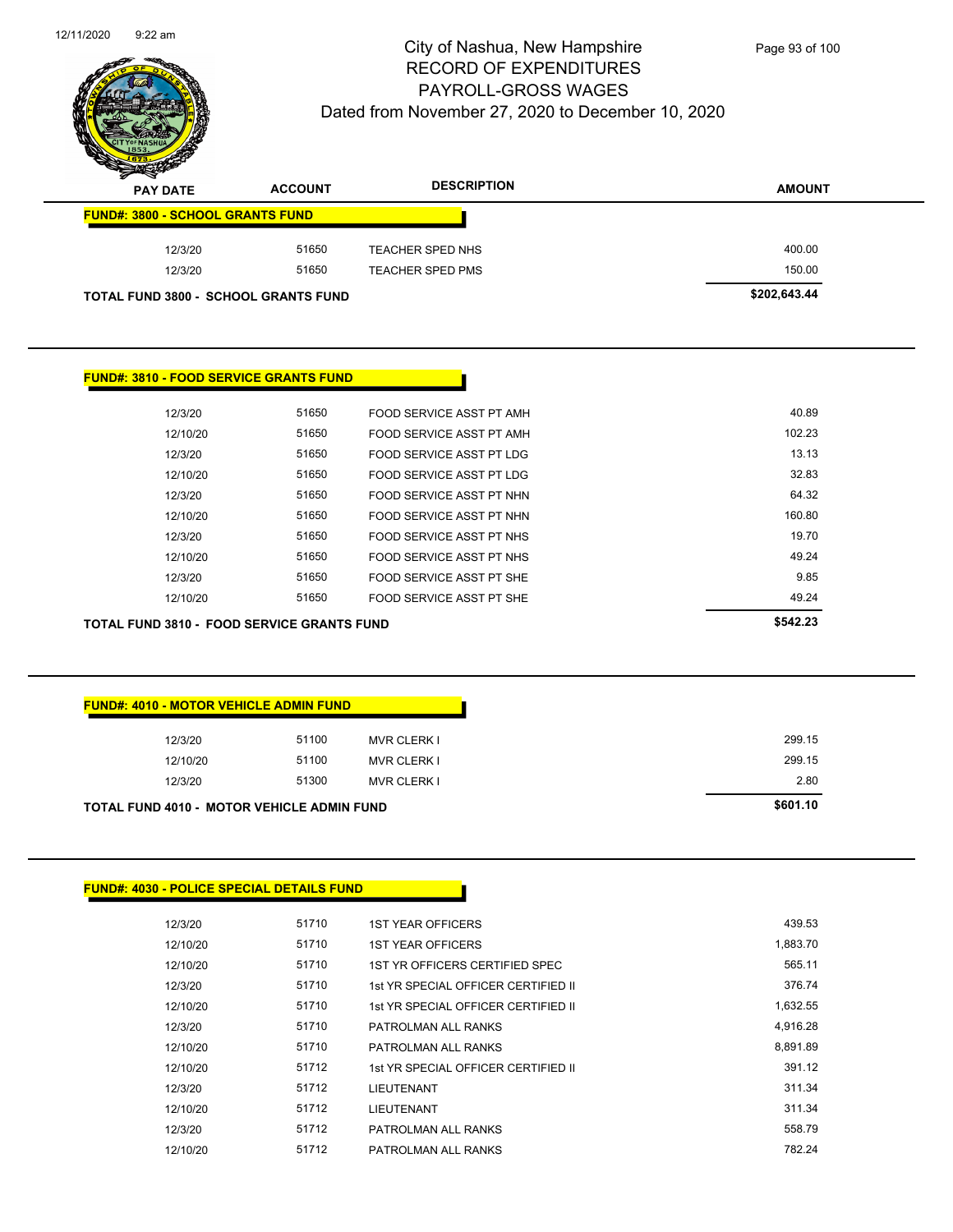

| <b>PAY DATE</b>                                                                                                                                        | <b>ACCOUNT</b> | <b>DESCRIPTION</b>                 | <b>AMOUNT</b> |
|--------------------------------------------------------------------------------------------------------------------------------------------------------|----------------|------------------------------------|---------------|
| <b>FUND#: 4030 - POLICE SPECIAL DETAILS FUND</b>                                                                                                       |                |                                    |               |
| 12/3/20                                                                                                                                                | 51712          | <b>SERGEANT</b>                    | 1,026.69      |
| 12/10/20                                                                                                                                               | 51712          | <b>SERGEANT</b>                    | 1,857.82      |
|                                                                                                                                                        |                |                                    | \$23,945.14   |
| <b>TOTAL FUND 4030 - POLICE SPECIAL DETAILS FUND</b>                                                                                                   |                |                                    |               |
| <b>FUND#: 4035 - POLICE OVERTIME BILLING FUND</b>                                                                                                      |                |                                    |               |
| 12/3/20                                                                                                                                                | 51300          | PATROLMAN ALL RANKS                | 2,388.90      |
| 12/10/20                                                                                                                                               | 51300          | PATROLMAN ALL RANKS                | 4,535.44      |
| <b>TOTAL FUND 4035 - POLICE OVERTIME BILLING FUND</b>                                                                                                  |                |                                    | \$6,924.34    |
| <b>FUND#: 4065 - FIRE WATCHGUARDS FUND</b>                                                                                                             |                |                                    |               |
| 12/10/20                                                                                                                                               | 51712          | ASST SUPERINTENDENT FIRE ALARM     | 349.99        |
| 12/3/20                                                                                                                                                | 51712          | FIREFIGHTERS ALL RANKS             | 230.36        |
| 12/10/20                                                                                                                                               | 51712          | SUPERINTENDENT FIRE ALARM          | 550.72        |
|                                                                                                                                                        |                |                                    |               |
| <b>TOTAL FUND 4065 - FIRE WATCHGUARDS FUND</b>                                                                                                         |                |                                    | \$1,131.07    |
|                                                                                                                                                        |                |                                    |               |
| 12/3/20                                                                                                                                                | 51100          | DWNTWN SPCLST & OED PGRM COOR      | 209.15        |
| 12/10/20                                                                                                                                               | 51100          | DWNTWN SPCLST & OED PGRM COOR      | 209.15        |
| <b>FUND#: 4600 - ECON DEV-GREATER NASHUA RLF</b><br>TOTAL FUND 4600 - ECON DEV-GREATER NASHUA RLF                                                      |                |                                    | \$418.30      |
|                                                                                                                                                        |                |                                    |               |
| 12/3/20                                                                                                                                                | 51100          | DWNTWN SPCLST & OED PGRM COOR      | 209.10        |
| 12/10/20                                                                                                                                               | 51100          | DWNTWN SPCLST & OED PGRM COOR      | 209.10        |
|                                                                                                                                                        |                |                                    | \$418.20      |
|                                                                                                                                                        |                |                                    |               |
|                                                                                                                                                        |                |                                    |               |
| 12/3/20                                                                                                                                                | 51100          | ADMINISTRATIVE ASSISTANT II        | 1,637.54      |
| 12/10/20                                                                                                                                               | 51100          | ADMINISTRATIVE ASSISTANT II        | 1,727.00      |
| <b>FUND#: 4610 - ECON DEV-BROWNFIELDS RLF</b><br><b>TOTAL FUND 4610 - ECON DEV-BROWNFIELDS RLF</b><br><b>FUND#: 6000 - SOLID WASTE FUND</b><br>12/3/20 | 51100          | ASSISTANT DIRECTOR OF PUBLIC WORKS | 225.20        |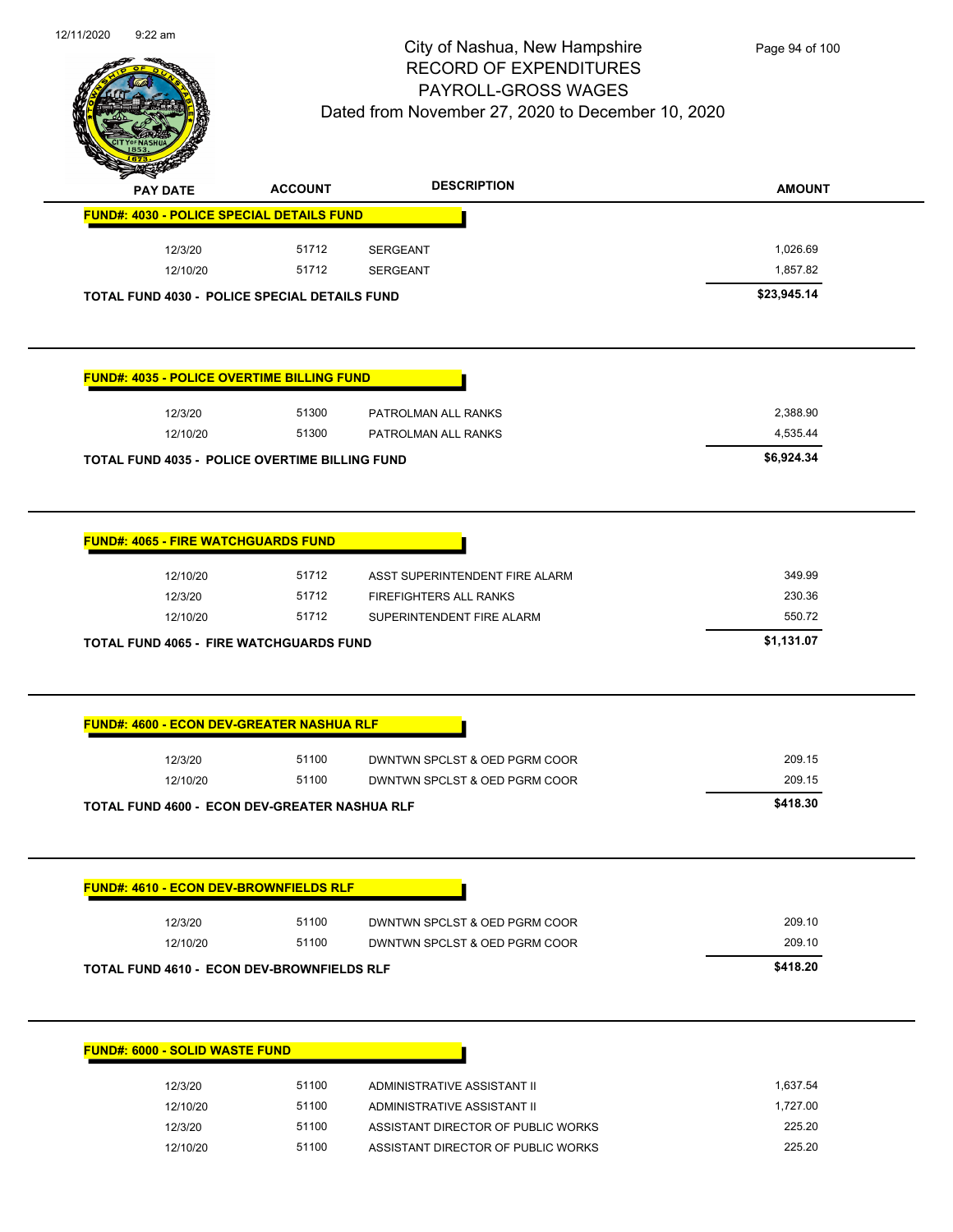

| <b>PAY DATE</b>                       | <b>ACCOUNT</b> | <b>DESCRIPTION</b>                   | <b>AMOUNT</b> |
|---------------------------------------|----------------|--------------------------------------|---------------|
| <b>FUND#: 6000 - SOLID WASTE FUND</b> |                |                                      |               |
| 12/3/20                               | 51100          | AUTOMATED TRASH COLLECTION OPR       | 4,898.00      |
| 12/10/20                              | 51100          | AUTOMATED TRASH COLLECTION OPR       | 4,898.00      |
| 12/3/20                               | 51100          | <b>CITY ENGINEER</b>                 | 371.20        |
| 12/10/20                              | 51100          | <b>CITY ENGINEER</b>                 | 371.20        |
| 12/3/20                               | 51100          | <b>COLLECTION EQUIP OPR</b>          | 8,337.60      |
| 12/10/20                              | 51100          | <b>COLLECTION EQUIP OPR</b>          | 8,348.24      |
| 12/3/20                               | 51100          | <b>COLLECTION EQUIP OPR LANDFILL</b> | 1,940.80      |
| 12/10/20                              | 51100          | <b>COLLECTION EQUIP OPR LANDFILL</b> | 1,940.81      |
| 12/3/20                               | 51100          | <b>COLLECTION SYSTEMS OPERATOR</b>   | 587.76        |
| 12/10/20                              | 51100          | <b>COLLECTION SYSTEMS OPERATOR</b>   | 979.60        |
| 12/3/20                               | 51100          | DEP TREASURER TAX COLLECTOR          | 271.45        |
| 12/10/20                              | 51100          | DEP TREASURER TAX COLLECTOR          | 271.45        |
| 12/3/20                               | 51100          | DEPUTY CITY ENGINEER                 | 90.50         |
| 12/10/20                              | 51100          | DEPUTY CITY ENGINEER                 | 90.50         |
| 12/3/20                               | 51100          | DIRECTOR PUBLIC WORKS                | 281.55        |
| 12/10/20                              | 51100          | <b>DIRECTOR PUBLIC WORKS</b>         | 281.55        |
| 12/3/20                               | 51100          | DPW BILLING ACCOUNTANT               | 509.80        |
| 12/10/20                              | 51100          | DPW BILLING ACCOUNTANT               | 509.80        |
| 12/3/20                               | 51100          | DPW COLLECTIONS SPEC III             | 414.80        |
| 12/10/20                              | 51100          | DPW COLLECTIONS SPEC III             | 414.81        |
| 12/3/20                               | 51100          | DPW CONTRACT ADMINISTRATOR           | 124.30        |
| 12/10/20                              | 51100          | DPW CONTRACT ADMINISTRATOR           | 124.30        |
| 12/3/20                               | 51100          | <b>ENVIRONMENTAL ENGINEER</b>        | 1,608.70      |
| 12/10/20                              | 51100          | <b>ENVIRONMENTAL ENGINEER</b>        | 1,608.70      |
| 12/3/20                               | 51100          | <b>EQUIPMENT OPR LANDFILL</b>        | 5,916.00      |
| 12/10/20                              | 51100          | <b>EQUIPMENT OPR LANDFILL</b>        | 5,916.00      |
| 12/3/20                               | 51100          | <b>EXECUTIVE ASSISTANT</b>           | 177.05        |
| 12/10/20                              | 51100          | <b>EXECUTIVE ASSISTANT</b>           | 177.06        |
| 12/3/20                               | 51100          | FINANCE AND ADMIN MANAGER            | 452.45        |
| 12/10/20                              | 51100          | FINANCE AND ADMIN MANAGER            | 452.45        |
| 12/3/20                               | 51100          | FLEET MANAGER STREET DEPT            | 358.95        |
| 12/10/20                              | 51100          | FLEET MANAGER STREET DEPT            | 358.95        |
| 12/3/20                               | 51100          | LICENSED SCALE OPERATOR              | 1,760.76      |
| 12/10/20                              | 51100          | LICENSED SCALE OPERATOR              | 1,760.75      |
| 12/3/20                               | 51100          | PUBLIC RELATIONS ADMINISTRATOR       | 181.00        |
| 12/10/20                              | 51100          | PUBLIC RELATIONS ADMINISTRATOR       | 181.00        |
| 12/3/20                               | 51100          | RECYCLING COORDINATOR                | 1,218.50      |
| 12/10/20                              | 51100          | RECYCLING COORDINATOR                | 1,218.50      |
| 12/3/20                               | 51100          | SENIOR STAFF ENGINEER                | 160.85        |
| 12/10/20                              | 51100          | SENIOR STAFF ENGINEER                | 160.85        |
| 11/30/20                              | 51100          | SOLID WASTE FOREMAN                  | 2,649.20      |
| 12/10/20                              | 51100          | SOLID WASTE FOREMAN                  | 2,649.20      |
| 12/3/20                               | 51100          | SOLID WASTE TECHNICIAN               | 1,206.50      |
| 12/10/20                              | 51100          | SOLID WASTE TECHNICIAN               | 1,206.50      |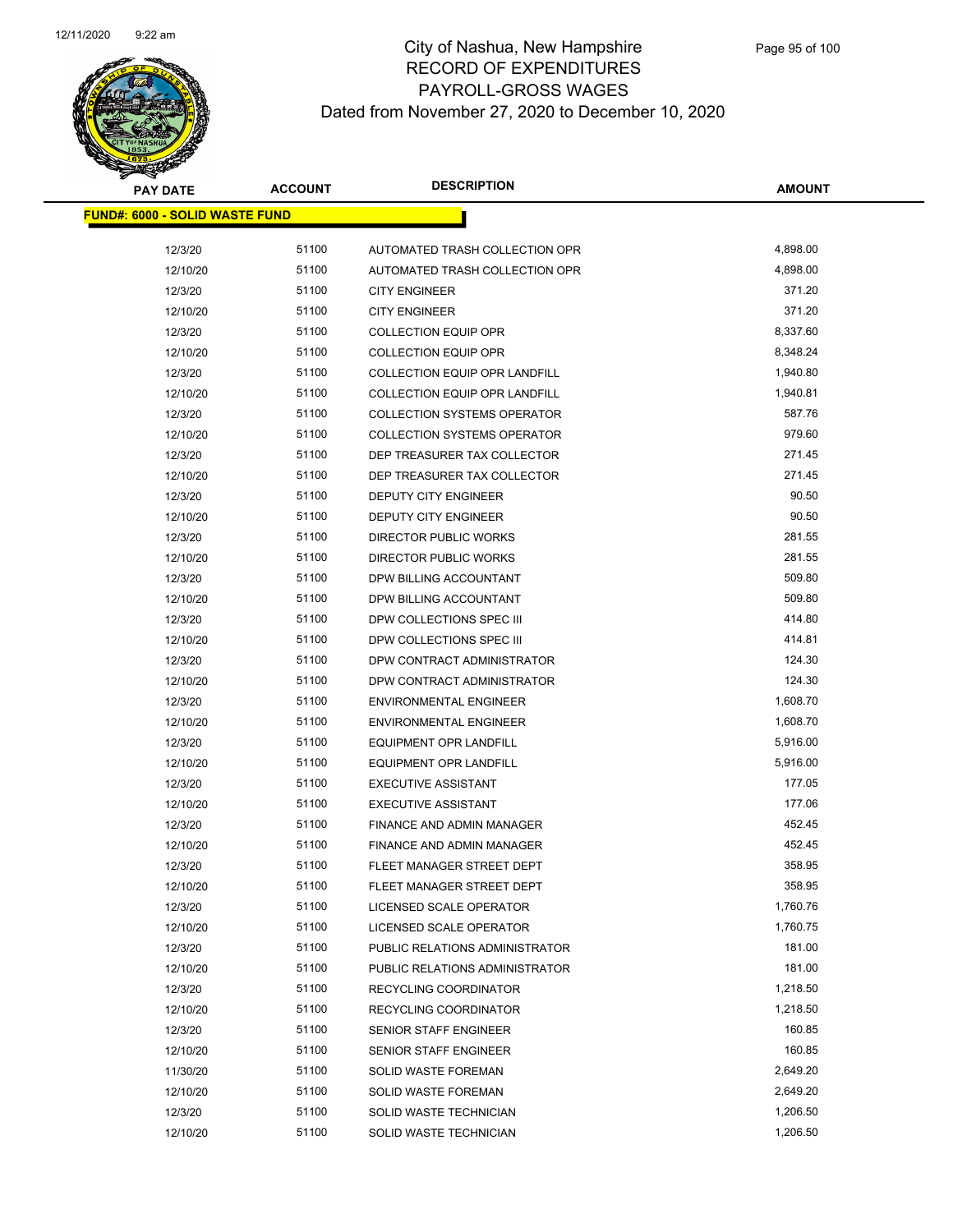

| <b>PAY DATE</b>                           | <b>ACCOUNT</b> | <b>DESCRIPTION</b>                 | <b>AMOUNT</b> |
|-------------------------------------------|----------------|------------------------------------|---------------|
| <b>FUND#: 6000 - SOLID WASTE FUND</b>     |                |                                    |               |
| 12/3/20                                   | 51100          | SR MGR ACCT FIN REPORTING          | 201.05        |
| 12/10/20                                  | 51100          | SR MGR ACCT FIN REPORTING          | 201.05        |
| 12/3/20                                   | 51100          | SUPERINTENDENT OF SOLID WASTE      | 2,010.85      |
| 12/10/20                                  | 51100          | SUPERINTENDENT OF SOLID WASTE      | 2,010.85      |
| 12/3/20                                   | 51100          | <b>TRUCK DRIVER STREET REPAIR</b>  | 579.00        |
| 12/3/20                                   | 51300          | ADMINISTRATIVE ASSISTANT II        | 16.45         |
| 12/10/20                                  | 51300          | ADMINISTRATIVE ASSISTANT II        | 49.67         |
| 12/3/20                                   | 51300          | AUTO MECH 1ST CLASS NIGHTS         | 658.42        |
| 12/10/20                                  | 51300          | AUTO MECH 2ND CLASS NIGHTS         | 588.78        |
| 12/3/20                                   | 51300          | AUTOMATED TRASH COLLECTION OPR     | 2,015.92      |
| 12/10/20                                  | 51300          | AUTOMATED TRASH COLLECTION OPR     | 703.72        |
| 12/3/20                                   | 51300          | <b>COLLECTION EQUIP OPR</b>        | 3,018.87      |
| 12/10/20                                  | 51300          | <b>COLLECTION EQUIP OPR</b>        | 418.31        |
| 12/3/20                                   | 51300          | COLLECTION EQUIP OPR LANDFILL      | 419.18        |
| 12/10/20                                  | 51300          | COLLECTION EQUIP OPR LANDFILL      | 232.88        |
| 12/3/20                                   | 51300          | <b>COLLECTION SYSTEMS OPERATOR</b> | 1,673.73      |
| 12/10/20                                  | 51300          | <b>COLLECTION SYSTEMS OPERATOR</b> | 91.84         |
| 12/3/20                                   | 51300          | DPW COLLECTIONS SPEC III           | 3.88          |
| 12/10/20                                  | 51300          | DPW COLLECTIONS SPEC III           | 19.44         |
| 12/3/20                                   | 51300          | <b>EQUIP OPR STREET REPAIR</b>     | 65.18         |
| 12/10/20                                  | 51300          | <b>EQUIP OPR STREET REPAIR</b>     | 91.84         |
| 12/3/20                                   | 51300          | <b>EQUIPMENT OPR LANDFILL</b>      | 2,639.46      |
| 12/10/20                                  | 51300          | <b>EQUIPMENT OPR LANDFILL</b>      | 872.54        |
| 12/3/20                                   | 51300          | LICENSED SCALE OPERATOR            | 627.27        |
| 12/10/20                                  | 51300          | LICENSED SCALE OPERATOR            | 258.41        |
| 12/3/20                                   | 51300          | <b>SIGN MAINTENANCE</b>            | 618.45        |
| 12/10/20                                  | 51300          | <b>SIGN MAINTENANCE</b>            | 35.25         |
| 12/3/20                                   | 51300          | <b>SOLID WASTE FOREMAN</b>         | 1,775.80      |
| 12/10/20                                  | 51300          | <b>SOLID WASTE FOREMAN</b>         | 707.82        |
| 12/3/20                                   | 51300          | TRUCK DRIVER STREET REPAIR         | 2,718.43      |
| 12/10/20                                  | 51300          | TRUCK DRIVER STREET REPAIR         | 343.50        |
| 12/10/20                                  | 51600          | AUTOMATED TRASH COLLECTION OPR     | 1,200.00      |
| <b>TOTAL FUND 6000 - SOLID WASTE FUND</b> |                |                                    | \$98,120.72   |

#### **FUND#: 6200 - WASTEWATER FUND**

12/3/20 51100 ADMINISTRATIVE ASSISTANT II 760.20 12/10/20 51100 ADMINISTRATIVE ASSISTANT II 760.20 12/3/20 51100 ANALYTICAL CHEMIST 3663.25 12/10/20 51100 ANALYTICAL CHEMIST 863.25 12/3/20 51100 ASSISTANT DIRECTOR OF PUBLIC WORKS 225.23 12/10/20 51100 ASSISTANT DIRECTOR OF PUBLIC WORKS 225.22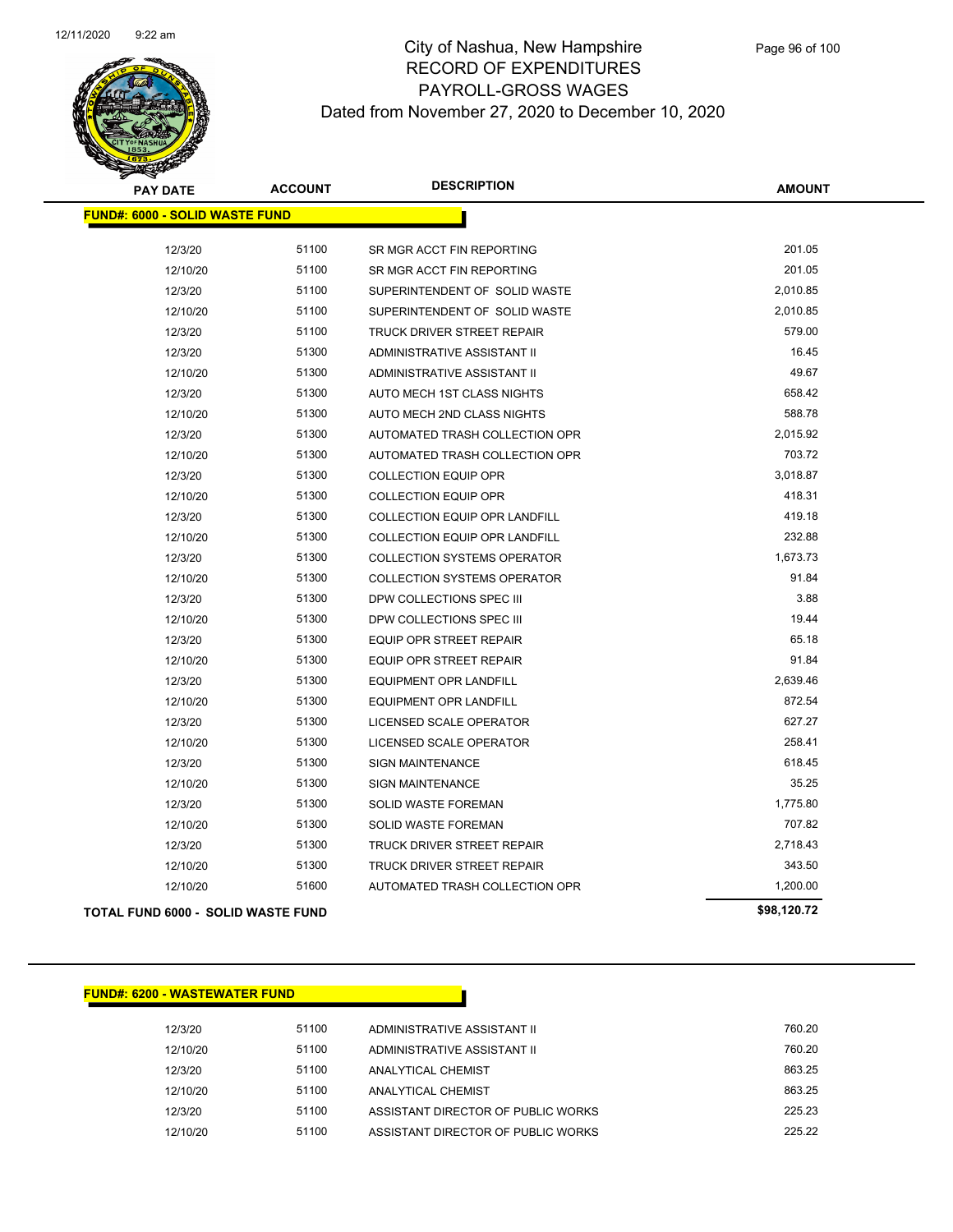

| <b>PAY DATE</b>                       | <b>ACCOUNT</b> | <b>DESCRIPTION</b>                          | <b>AMOUNT</b> |  |
|---------------------------------------|----------------|---------------------------------------------|---------------|--|
| <u> FUND#: 6200 - WASTEWATER FUND</u> |                |                                             |               |  |
| 12/3/20                               | 51100          | <b>CITY ENGINEER</b>                        | 866.20        |  |
| 12/10/20                              | 51100          | <b>CITY ENGINEER</b>                        | 866.20        |  |
| 12/3/20                               | 51100          | <b>COLLECTION SYSTEMS OPERATOR</b>          | 3,330.64      |  |
| 12/10/20                              | 51100          | <b>COLLECTION SYSTEMS OPERATOR</b>          | 3,232.69      |  |
| 12/3/20                               | 51100          | COLLECTION SYSTEMS TECHNICIAN               | 3,154.80      |  |
| 12/10/20                              | 51100          | <b>COLLECTION SYSTEMS TECHNICIAN</b>        | 3,154.80      |  |
| 12/3/20                               | 51100          | <b>COLLECTIONS SPEC II</b>                  | 822.90        |  |
| 12/10/20                              | 51100          | <b>COLLECTIONS SPEC II</b>                  | 822.90        |  |
| 12/3/20                               | 51100          | DEP TREASURER TAX COLLECTOR                 | 271.45        |  |
| 12/10/20                              | 51100          | DEP TREASURER TAX COLLECTOR                 | 271.45        |  |
| 12/3/20                               | 51100          | DEPUTY CITY ENGINEER                        | 904.90        |  |
| 12/10/20                              | 51100          | DEPUTY CITY ENGINEER                        | 904.90        |  |
| 12/3/20                               | 51100          | <b>DIRECTOR PUBLIC WORKS</b>                | 563.00        |  |
| 12/10/20                              | 51100          | DIRECTOR PUBLIC WORKS                       | 563.00        |  |
| 12/3/20                               | 51100          | DPW BILLING ACCOUNTANT                      | 509.75        |  |
| 12/10/20                              | 51100          | DPW BILLING ACCOUNTANT                      | 509.75        |  |
| 12/3/20                               | 51100          | DPW COLLECTIONS SPEC III                    | 414.85        |  |
| 12/10/20                              | 51100          | DPW COLLECTIONS SPEC III                    | 414.85        |  |
| 12/3/20                               | 51100          | DPW CONTRACT ADMINISTRATOR                  | 745.70        |  |
| 12/10/20                              | 51100          | DPW CONTRACT ADMINISTRATOR                  | 745.70        |  |
| 12/3/20                               | 51100          | ELECTRICAL DIAGNOSTIC TECH I                | 1,120.00      |  |
| 12/10/20                              | 51100          | ELECTRICAL DIAGNOSTIC TECH I                | 1,120.00      |  |
| 12/3/20                               | 51100          | ENVIRONMENTAL PERMIT & PROGRAMS COORDINATOR | 1,360.79      |  |
| 12/10/20                              | 51100          | ENVIRONMENTAL PERMIT & PROGRAMS COORDINATOR | 1,360.79      |  |
| 12/3/20                               | 51100          | <b>EXECUTIVE ASSISTANT</b>                  | 177.05        |  |
| 12/10/20                              | 51100          | <b>EXECUTIVE ASSISTANT</b>                  | 177.05        |  |
| 12/3/20                               | 51100          | FINANCE AND ADMIN MANAGER                   | 452.45        |  |
| 12/10/20                              | 51100          | FINANCE AND ADMIN MANAGER                   | 452.45        |  |
| 12/3/20                               | 51100          | FLEET MANAGER STREET DEPT                   | 119.65        |  |
| 12/10/20                              | 51100          | FLEET MANAGER STREET DEPT                   | 119.65        |  |
| 12/3/20                               | 51100          | <b>GIS SPECIALIST</b>                       | 762.65        |  |
| 12/10/20                              | 51100          | <b>GIS SPECIALIST</b>                       | 762.65        |  |
| 12/3/20                               | 51100          | MECHANIC WWTP 1ST CLASS                     | 4,315.20      |  |
| 12/10/20                              | 51100          | MECHANIC WWTP 1ST CLASS                     | 4,243.29      |  |
| 12/3/20                               | 51100          | OPERATOR II WWTP 1st                        | 4,293.60      |  |
| 12/10/20                              | 51100          | OPERATOR II WWTP 1st                        | 4,293.60      |  |
| 12/3/20                               | 51100          | OPERATOR II WWTP 2nd                        | 1,086.40      |  |
| 12/10/20                              | 51100          | OPERATOR II WWTP 2nd                        | 1,086.41      |  |
| 12/3/20                               | 51100          | OPERATOR II WWTP 3rd                        | 2,174.43      |  |
| 12/10/20                              | 51100          | OPERATOR II WWTP 3rd                        | 2,180.83      |  |
| 12/3/20                               | 51100          | OPERATOR III WWTP 1st                       | 2,265.60      |  |
| 12/10/20                              | 51100          | OPERATOR III WWTP 1st                       | 2,265.60      |  |
| 12/3/20                               | 51100          | PLANT OPERATIONS SUPERVISOR                 | 1,523.20      |  |
| 12/10/20                              | 51100          | PLANT OPERATIONS SUPERVISOR                 | 1,523.20      |  |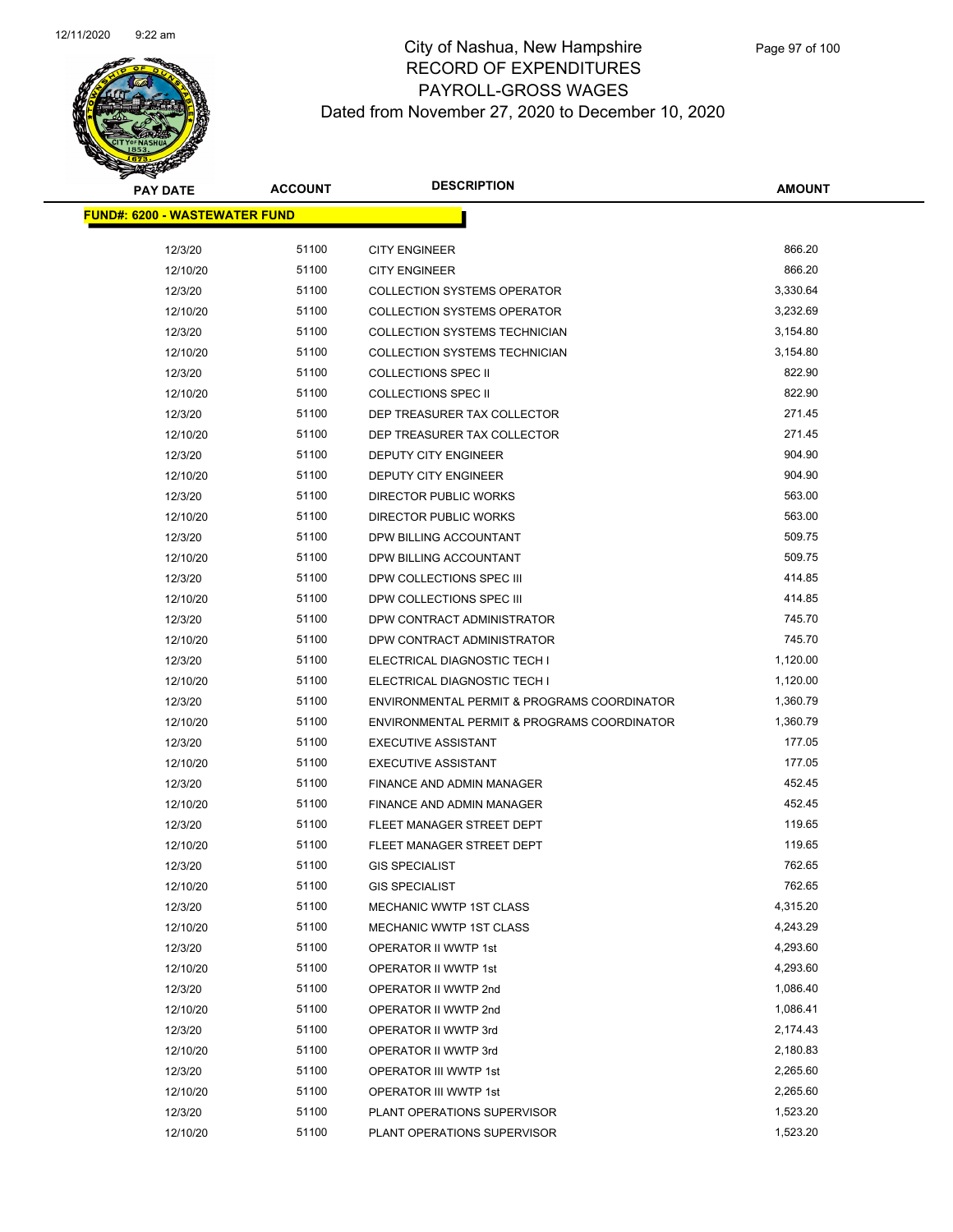

| <b>PAY DATE</b>                      | <b>ACCOUNT</b> | <b>DESCRIPTION</b>                 | <b>AMOUNT</b> |
|--------------------------------------|----------------|------------------------------------|---------------|
| <b>FUND#: 6200 - WASTEWATER FUND</b> |                |                                    |               |
| 12/3/20                              | 51100          | PROCESS CHEMIST                    | 1,002.50      |
| 12/10/20                             | 51100          | PROCESS CHEMIST                    | 1,002.50      |
| 12/3/20                              | 51100          | PUBLIC RELATIONS ADMINISTRATOR     | 241.25        |
| 12/10/20                             | 51100          | PUBLIC RELATIONS ADMINISTRATOR     | 241.25        |
| 12/3/20                              | 51100          | <b>SENIOR STAFF ENGINEER</b>       | 2,521.95      |
| 12/10/20                             | 51100          | SENIOR STAFF ENGINEER              | 2,521.95      |
| 12/3/20                              | 51100          | SR MGR ACCT FIN REPORTING          | 402.20        |
| 12/10/20                             | 51100          | SR MGR ACCT FIN REPORTING          | 402.20        |
| 12/3/20                              | 51100          | <b>STAFF ENGINEER</b>              | 1,190.90      |
| 12/10/20                             | 51100          | <b>STAFF ENGINEER</b>              | 1,190.90      |
| 12/3/20                              | 51100          | SUPERINTENDENT OF WASTEWATER       | 2,115.96      |
| 12/10/20                             | 51100          | SUPERINTENDENT OF WASTEWATER       | 2,115.95      |
| 12/3/20                              | 51100          | SUPV LABORATORY                    | 1,237.59      |
| 12/10/20                             | 51100          | <b>SUPV LABORATORY</b>             | 1,237.60      |
| 12/3/20                              | 51100          | TRUCK DRIVER STREET REPAIR         | 547.04        |
| 12/10/20                             | 51100          | TRUCK DRIVER STREET REPAIR         | 918.40        |
| 12/10/20                             | 51100          | <b>WASTEWATER ASSISTANT</b>        | 896.40        |
| 12/3/20                              | 51100          | <b>WASTEWATER FOREMAN</b>          | 2,574.69      |
| 12/10/20                             | 51100          | <b>WASTEWATER FOREMAN</b>          | 2,577.46      |
| 12/3/20                              | 51100          | WASTEWATER PROJECT ENGINEER        | 1,608.70      |
| 12/10/20                             | 51100          | WASTEWATER PROJECT ENGINEER        | 1,608.70      |
| 12/3/20                              | 51300          | ADMINISTRATIVE ASSISTANT II        | 7.13          |
| 12/3/20                              | 51300          | ANALYTICAL CHEMIST                 | 517.94        |
| 12/3/20                              | 51300          | <b>COLLECTION SYSTEMS OPERATOR</b> | 697.97        |
| 12/10/20                             | 51300          | <b>COLLECTION SYSTEMS OPERATOR</b> | 1,216.83      |
| 12/3/20                              | 51300          | COLLECTION SYSTEMS TECHNICIAN      | 119.16        |
| 12/10/20                             | 51300          | COLLECTION SYSTEMS TECHNICIAN      | 357.48        |
| 12/3/20                              | 51300          | DPW COLLECTIONS SPEC III           | 3.90          |
| 12/10/20                             | 51300          | DPW COLLECTIONS SPEC III           | 19.46         |
| 12/10/20                             | 51300          | ELECTRICAL DIAGNOSTIC TECH I       | 465.14        |
| 12/3/20                              | 51300          | <b>MECHANIC WWTP 1ST CLASS</b>     | 1,629.84      |
| 12/10/20                             | 51300          | MECHANIC WWTP 1ST CLASS            | 1,109.65      |
| 12/3/20                              | 51300          | <b>OPERATOR II WWTP 1st</b>        | 811.75        |
| 12/10/20                             | 51300          | OPERATOR II WWTP 1st               | 815.94        |
| 12/3/20                              | 51300          | OPERATOR II WWTP 2nd               | 328.20        |
| 12/3/20                              | 51300          | OPERATOR II WWTP 3rd               | 1,964.77      |
| 12/10/20                             | 51300          | OPERATOR II WWTP 3rd               | 1,480.02      |
| 12/3/20                              | 51300          | OPERATOR III WWTP 1st              | 358.89        |
| 12/10/20                             | 51300          | PROCESS CHEMIST                    | 18.80         |
| 12/3/20                              | 51300          | <b>SUPV LABORATORY</b>             | 11.60         |
| 12/10/20                             | 51300          | <b>SUPV LABORATORY</b>             | 34.80         |
| 12/10/20                             | 51300          | <b>WASTEWATER ASSISTANT</b>        | 201.69        |
| 12/3/20                              | 51300          | <b>WASTEWATER FOREMAN</b>          | 471.90        |
| 12/10/20                             | 51300          | <b>WASTEWATER FOREMAN</b>          | 571.25        |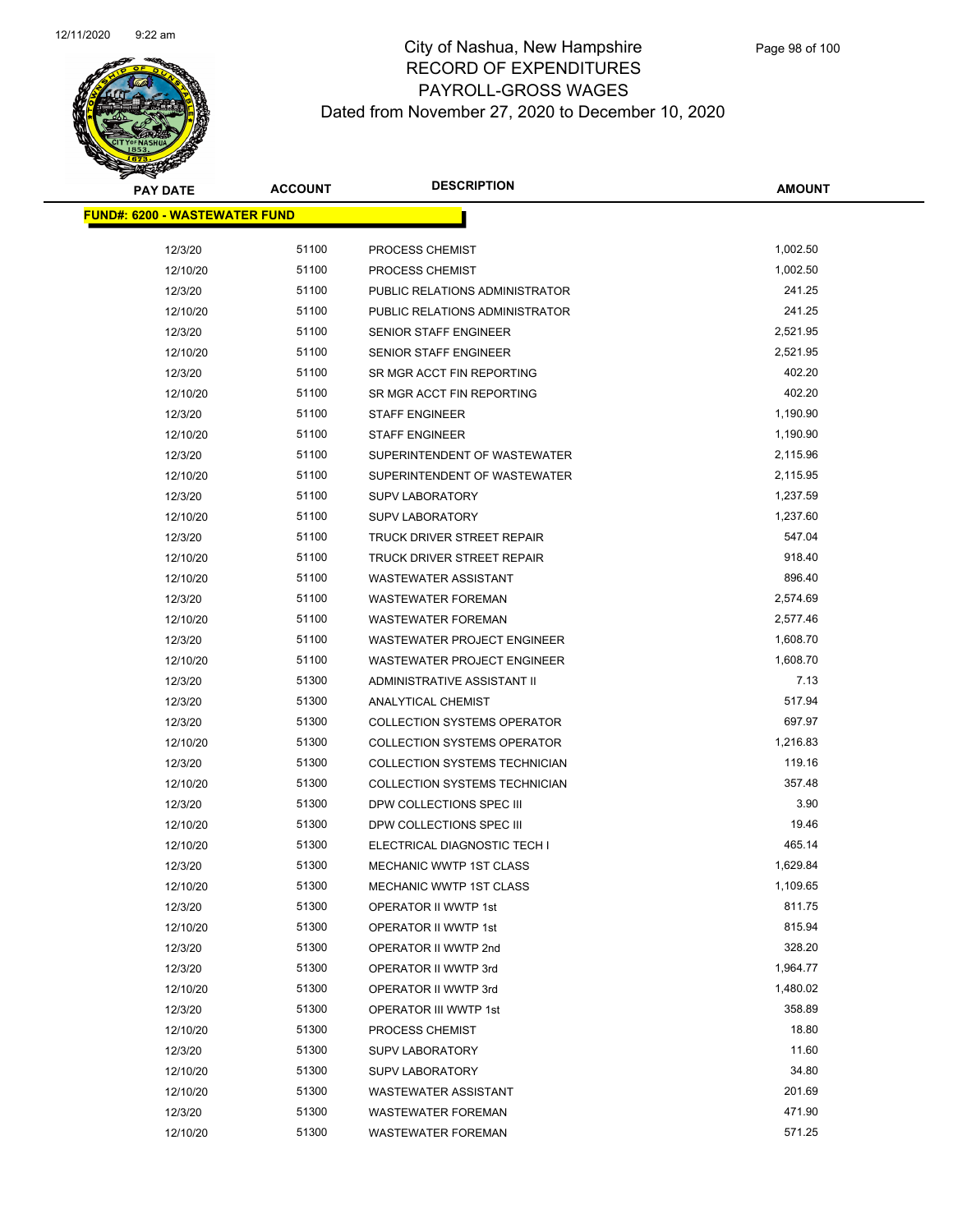

Page 99 of 100

| $-$<br><b>PAY DATE</b>                   | <b>ACCOUNT</b> | <b>DESCRIPTION</b>          | <b>AMOUNT</b> |
|------------------------------------------|----------------|-----------------------------|---------------|
| <b>FUND#: 6200 - WASTEWATER FUND</b>     |                |                             |               |
| 12/3/20                                  | 51600          | <b>OPERATOR II WWTP 1st</b> | 800.00        |
| <b>TOTAL FUND 6200 - WASTEWATER FUND</b> |                |                             | \$108,174.52  |

### **FUND#: 6500 - PROPERTY & CASUALTY FUND**

|          |       |                                    | enn cho az |
|----------|-------|------------------------------------|------------|
| 12/10/20 | 59207 | WORKERS COMPENSATION CLAIMS        | 8,993.28   |
| 12/3/20  | 59207 | <b>WORKERS COMPENSATION CLAIMS</b> | 8.041.79   |
| 12/10/20 | 51100 | <b>RISK MANAGER</b>                | 2.010.85   |
| 12/3/20  | 51100 | <b>RISK MANAGER</b>                | 2,010.85   |
| 12/10/20 | 51100 | PROPERTY AND CASUALTY ADJUSTER     | 1.307.05   |
| 12/3/20  | 51100 | PROPERTY AND CASUALTY ADJUSTER     | 1,307.05   |
| 12/10/20 | 51100 | <b>PROGRAM SUPV</b>                | 1,508.15   |
| 12/3/20  | 51100 | <b>PROGRAM SUPV</b>                | 1,508.15   |
| 12/10/20 | 51100 | LOSS & ADA SPECIALIST              | 1,400.05   |
| 12/3/20  | 51100 | <b>LOSS &amp; ADA SPECIALIST</b>   | 1,400.05   |
| 12/10/20 | 51100 | <b>DEPUTY RISK MANAGER</b>         | 1,519.30   |
| 12/3/20  | 51100 | DEPUTY RISK MANAGER                | 1,519.30   |
|          |       |                                    |            |

**TOTAL FUND 6500 - PROPERTY & CASUALTY FUND \$32,525.87** 

# **FUND#: 6600 - BENEFITS SELF INSURANCE FUND**

| <b>TOTAL FUND 6600 - BENEFITS SELF INSURANCE FUND</b> |          |       |                                  | \$7.930.75 |
|-------------------------------------------------------|----------|-------|----------------------------------|------------|
|                                                       | 12/10/20 | 51300 | <b>EMPLOYEE BENEFITS SPEC</b>    | 43.56      |
|                                                       | 12/10/20 | 51100 | <b>HUMAN RESOURCES DIRECTOR</b>  | 356.70     |
|                                                       | 12/3/20  | 51100 | <b>HUMAN RESOURCES DIRECTOR</b>  | 356.70     |
|                                                       | 12/10/20 | 51100 | <b>HR SPECIALIST</b>             | 816.35     |
|                                                       | 12/3/20  | 51100 | <b>HR SPECIALIST</b>             | 816.35     |
|                                                       | 12/10/20 | 51100 | <b>EMPLOYEE BENEFITS SPEC</b>    | 1,161.84   |
|                                                       | 12/3/20  | 51100 | <b>EMPLOYEE BENEFITS SPEC</b>    | 1.161.85   |
|                                                       | 12/10/20 | 51100 | <b>EMPLOYEE BENEFITS MANAGER</b> | 1,608.70   |
|                                                       | 12/3/20  | 51100 | <b>EMPLOYEE BENEFITS MANAGER</b> | 1,608.70   |

**FUND#: 7020 - UAW EDUCATIONAL ASSISTANCE**